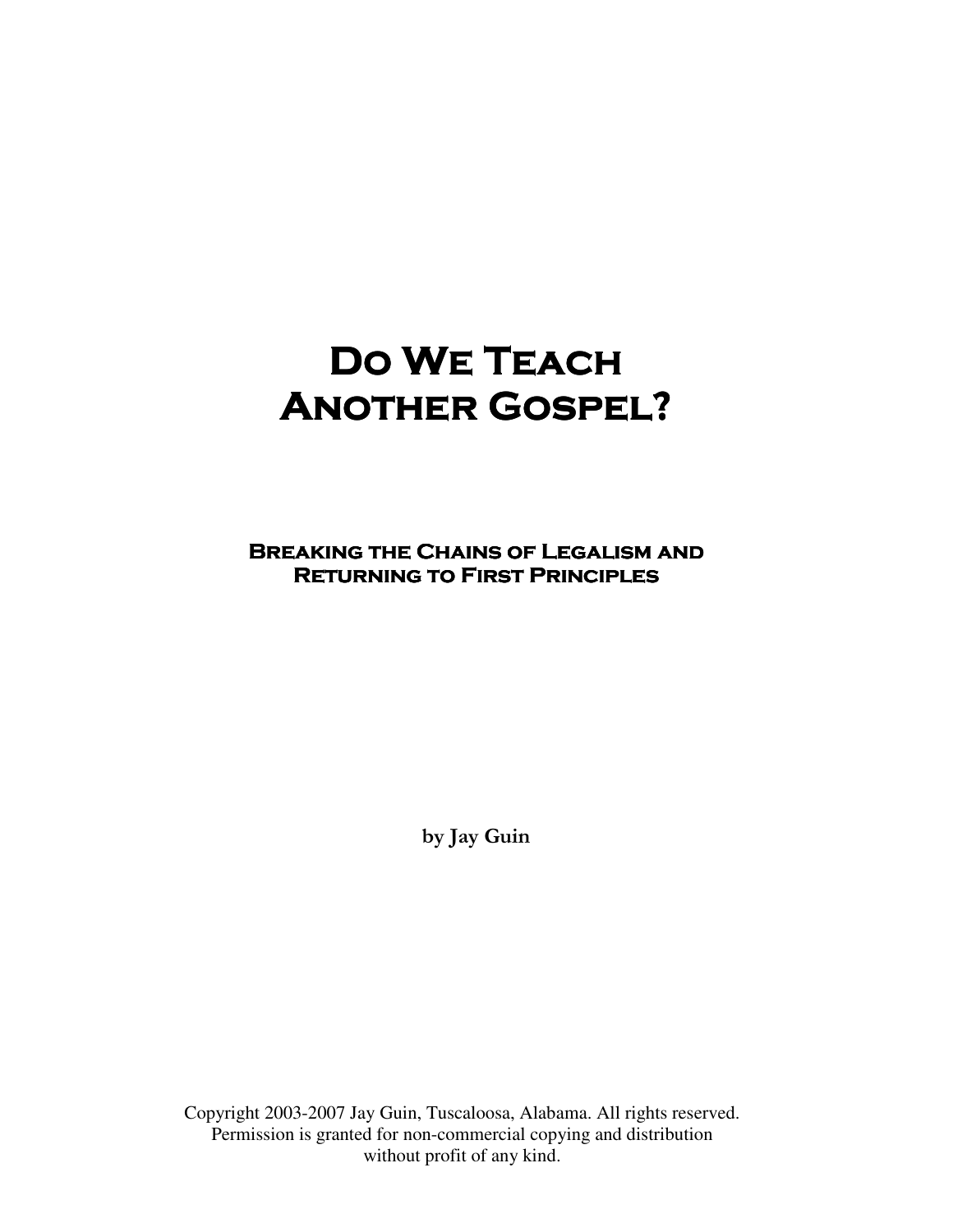## **PREFACE**

I've been a member of the Churches of Christ for nearly as long as I can remember and happily remain a member today—despite the fact that I'm about to criticize the teachings of some within the Churches. There are many noble, profoundly correct and righteous ideas found within our Churches. Unfortunately, among some, they've been adulterated with very false, very dangerous errors. But before we consider our faults, let's reflect briefly on what's good and right about the Churches.

1. We have a wonderful history that, unfortunately, we often ignore. Indeed, I grew up in the Churches and attended one of our affiliated colleges and was not once taught about our history other than "We are not Campbellites!"—a term I'd never heard and didn't understand.

The fact is we are a part of the Restoration Movement founded by Barton W. Stone, Thomas Campbell, and his son, Alexander Campbell. These men founded two independent movements in the American frontier in the early  $19<sup>th</sup>$  Century. Western Pennsylvania, West Virginia (Virginia, then), Kentucky, Ohio, and Illinois were key regions of early Restoration Movement activity. The movements merged around 1830 (different times in different locales) into what is generally called the Restoration Movement.

As important as those men are, just as important is Walter Scott, a missionary of the Movement who proved to be a brilliant sloganeer. He converted the Campbells' highly scholastic and (frankly) often hard-to-read teachings into easily understood slogans that have stood the test of time.

Much of the teachings of these men is summarized in the following sayings:

- We speak where the Bible speaks and are silent where the Bible is silent.<sup>1</sup>
- We refer to Bible things by Bible names. $<sup>2</sup>$ </sup>

 $\overline{a}$ 

 $<sup>1</sup>$  I will occasionally criticize how we've applied this principle, but the principle itself is sound. It is</sup> just a restatement of the Reformation's *sola scriptura*, Latin for "Scripture only." The slogan means that the Protestants refused to be bound by traditions, church council, Papal decrees, or the writings of uninspired Christians. In the Restoration Movement, it was observed that the Protestant churches had left this founding principle by being more insistent on adherence to their creeds than to the Bible itself. In fact, Thomas Campbell went so far in his *Declaration and Address* (1809) to insist that not even inferences from Scripture, correctly inferred (!), should be terms of fellowship. The *Declaration and Address*, available at http://www.mun.ca/rels/restmov/texts/tcampbell/da/DA-1ST.HTM, is considered one of the founding documents of the Restoration Movement.

 $2$  Alexander Campbell wisely observed that many of the fights that divide Christians arise from an insistence on inventing terms and concepts not found in the Scripture. Thus, for example, he and Stone disagreed regarding the doctrine of the Trinity (a word not found in Scripture), but agreed on all that the Bible explicitly says on the subject. As their disagreement was over matters of inference rather than the explicit teachings of Scripture, they had no trouble accepting one another as brothers and merging their movements.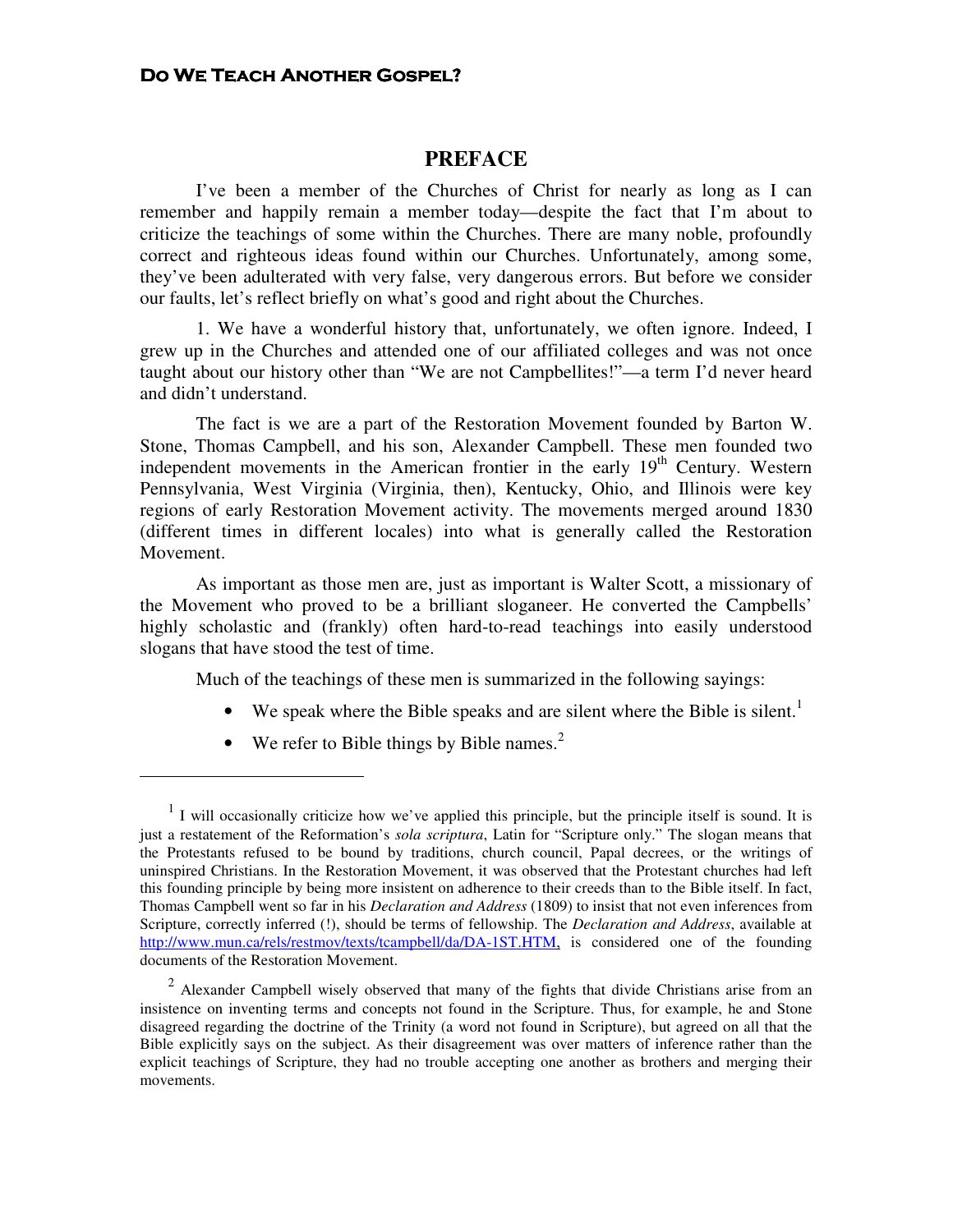- We are Christians only but not the only Christians.
- We have no creed but Christ. $3$
- $\bullet$  In faith unity, in opinions<sup>4</sup> liberty, and in all things charity.

Moreover, Scott invented the "five-finger exercise": to be saved, all you have to do is 1. believe, 2. repent, 3. confess, 4. be baptized, and 5. receive the gift of the Holy Spirit. $5$ 

Now, you may have already noticed some theological trends from the changes in our slogans. For example, we now say that to be saved you must 1. hear, 2. repent, 3. believe, 4. confess, and 5. be baptized. Someone dropped the reference to the Holy Spirit, I suppose because many within the Churches began to deny "the direct operation of the Holy Spirit" on the heart of the Christian. I'll note more later in this book.

You'll also notice that many now say, "We have no creed but the Bible," and then apply this slogan by imposing as tests of fellowship inferences taken from the Bible. Stone, the Campbells, and Scott intended to teach that the test of salvation is whether one is in Christ, not whether one agrees on certain inferences from Scripture.

These slogans demonstrate some of our other better traits.

2. As originally conceived, the last thing that anyone would say about the Restoration Movement is that we think we are the only people going to heaven. Indeed, the call of the founders was for Christians (meaning saved people) to leave the denominations because the denominations believed that *they* were the only people going to heaven. Creeds in the early  $19<sup>th</sup>$  Century were used as tests to determine who was saved. If you couldn't agree with all the statements of your denomination's creed, you wouldn't be given communion and you'd be considered a, literally, damned heretic. Stone and the Campbells labored mightily to end this state of affairs. This is precisely the meaning of being "Christians only but not the only Christians." We are to drop the trappings and exclusiveness of denominationalism and become nothing but Christians.

 $\overline{a}$ 

 $4$  By "opinions" they meant anything that is not "faith," as the New Testament uses the term. We will find the New Testament's (and early Restoration Movement's) usage later on.

<sup>3</sup> Quoting again from the *Declaration and Address*—

That although doctrinal exhibitions of the great system of divine truths, and defensive testimonies in opposition to prevailing errors, be highly expedient; and the more full and explicit they be, for those purposes, the better; yet, as these must be in a great measure the effect of human reasoning, and of course must contain many inferential truths, they ought not to be made terms of christian communion: unless we suppose, what is contrary to fact, that none have a right to the communion of the church, but such as possess a very clear and decisive judgment; or are come to a very high degree of doctrinal information; whereas the church from the beginning did, and ever will, consist of little children and young men, as well as fathers.

<sup>5</sup> See James DeForest Murch, *Christians Only* (Cincinnati: Standard Publishing Co. 1962), 103.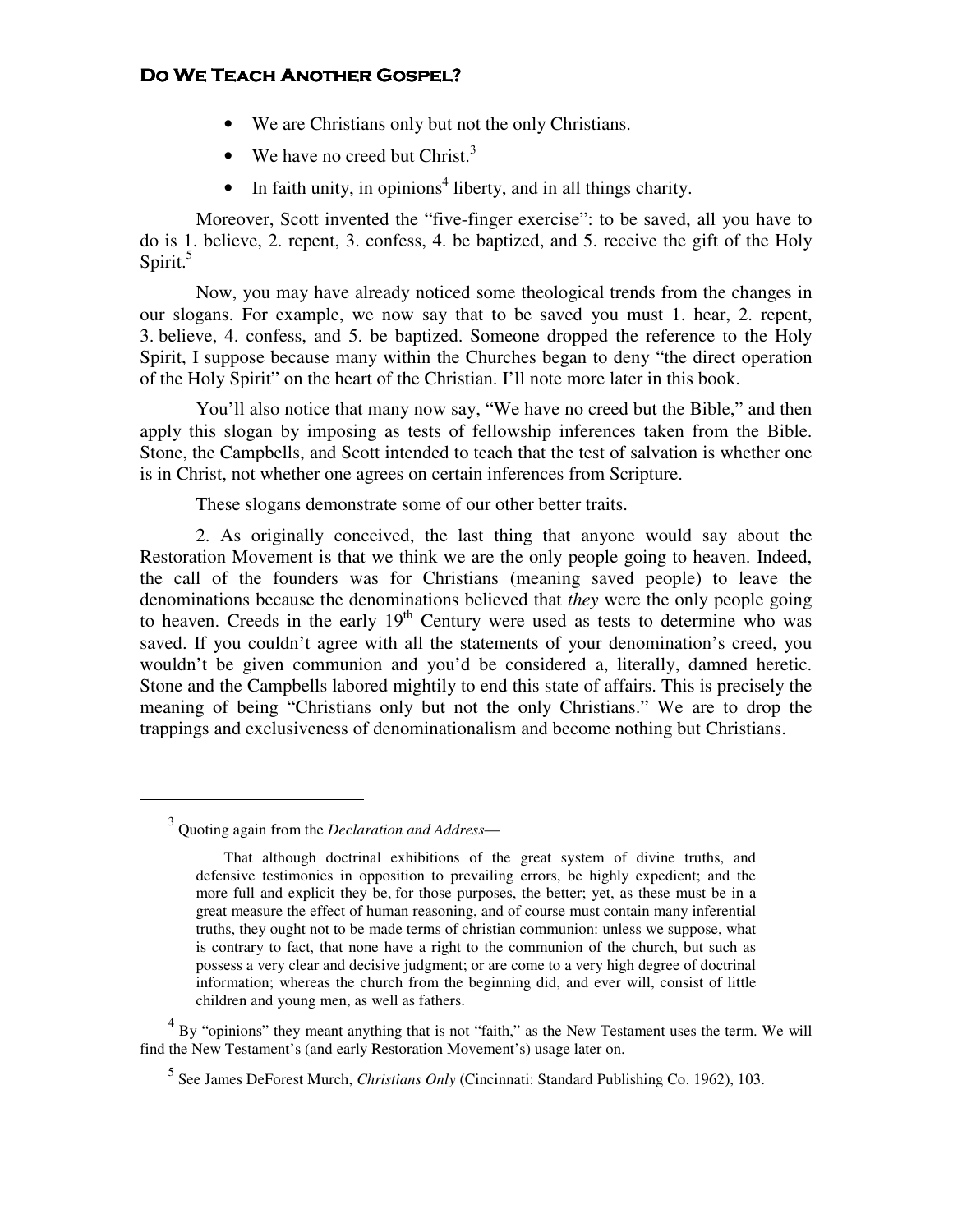$\overline{a}$ 

3. The Movement is and always has been very Bible-centered. Generally, the level of Bible knowledge in Churches of Christ is quite remarkable. There is a strong emphasis on the need for each believer to study the Scriptures for himself to reach his own conclusions. This valuable tradition grew out of a call to urge our friends to leave the divisiveness of denominationalism behind, and so we had to ask them to study the Word for themselves. In so doing, we obligated ourselves to do the same.

4. Around 1906 the Movement split over a number of issues, most significantly the practice of *a cappella* singing. The Churches of Christ do not use instruments in their assemblies, and so are often accused of "not liking music"—but the opposite is the case. We *love* music—so much so that we want to make music, not listen to music. Churches of Christ are filled with sight singers who can read four-part harmony (and many who can improvise a harmony when the sheet music is missing), resulting in true congregational singing that needs no accompaniment. Indeed, an organ would be as out of place, as Alexander Campbell once remarked, "as a cowbell in a concert."

I've been to services in some of the world's great churches: the 20,000 member Saddleback church in Southern California with its very contemporary music, St. Peter's Basilica in the Vatican, and St. Paul's Cathedral in London, and there's no contest. There's nothing like the harmonies of the Churches of Christ.

5. The teaching of the Churches of Christ has long stressed the importance of baptism as the occasion of salvation, of immersion as the New Testament mode of baptism, and believers as the proper recipients of baptisms. I believe that all these doctrines are correct. In fact, the baptism of infants has been productive of great harm as those churches that do so have often failed to convert those they've baptized. The New Testament practice is to convert and then baptize.

6. The Churches have long insisted on church autonomy, meaning that there is no national or international supervising body telling the local congregations what to do and how to conduct their affairs. One of the strengths of this lack of hierarchy is that each congregation is free to seek out its own interpretation of Scripture. In fact, the similarities of the Churches after 200 years of existence is far more remarkable than their increasing dissimilarities.

When a single congregation is affected by heresy, that heresy cannot become an enforced orthodoxy by a vote of some central controlling board. When congregations dispute over doctrine, they do so in church periodicals, if not in person, but rarely in the public eye. And this has allowed from some experimentation but has also preserved the Churches free from the theological liberalism $6$  that has infected many of the mainline denominations from the top down. Indeed, para-church organizations, such as colleges,

<sup>&</sup>lt;sup>6</sup> We greatly misuse the term "liberal" in the Churches of Christ, I'm afraid. In serious theological conversation, "liberal" refers to someone who rejects the divinity of Christ as the literal Son of God, incarnate in real space-time in the First Century, and rejects the inspiration of Scripture. Think of the Jesus Seminar as an extreme example of liberalism. I try not to use the term in any other sense. Indeed, to call someone who is a devout believer and who accepts Scripture as inspired a liberal is slander, contrary to many Scriptures.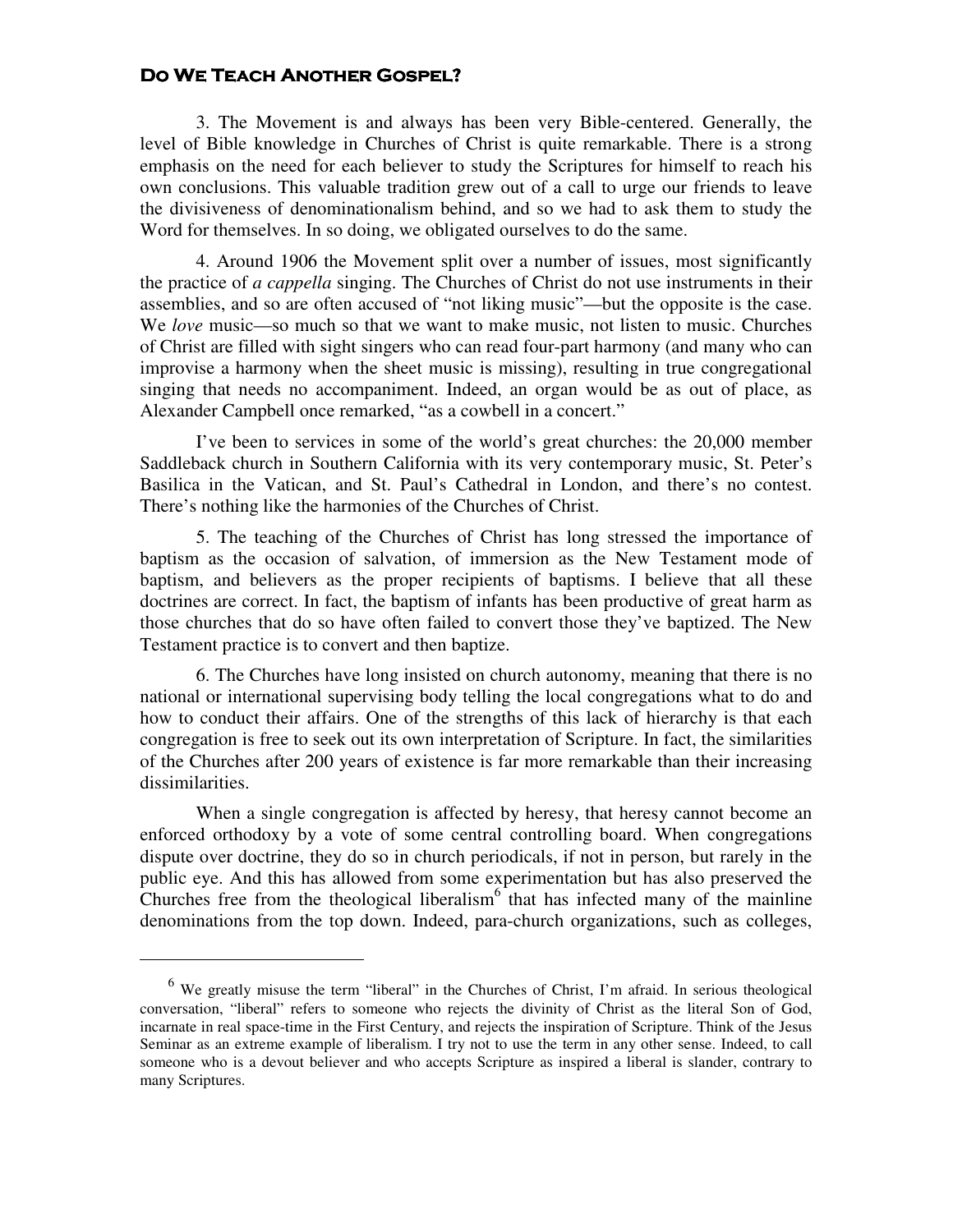cannot become bastions of liberalism, as they rely on hundreds of individuals and congregations for support, not a single national body that can be taken over by heretics by majority vote.

There is a downside to autonomy. Small churches have difficulty raising up and supporting missionaries by themselves, and many churches struggle with how to cooperate with other churches without violating their understanding of autonomy. Also, the tendency is for a town with multiple churches to have a congregation for each variation of Church of Christ doctrine, so no one is ever required to hear a lesson from someone with a different mindset. Rather, each one of us picks out a congregation that affirms all that we believe every Sunday. Hence, autonomy tends to preserve division along doctrinal lines. And because we tend to overemphasize the importance of autonomy, we don't make much effort to work or fellowship with other Churches of Christ even in our own community.

7. We are a restorationist movement, and this is a good thing to be—when we do it right. We want to be as much like the First Century church as possible. However, we have sometimes erred by over-emphasizing the First Century modes of worship and organization over the First Century understanding of evangelism, sacrificial living, care for the needy, grace, and the Spirit. However, wanting restoration of the early church is a vital ideal, as it gives us a common benchmark to compare how we're doing with how we ought to be doing.

I believe that there are good reasons why God has preserved our Movement to this day, and I'm confident that he has plans that will bless the world through us beyond our imagining. Personally, I'm looking forward to it and hope to live long enough to be part of it.

Unfortunately, many within our Movement have, sadly, descended into legalism (or, if you prefer, creedalism), making their preferred doctrines not only tests of truth but tests of salvation. Increasingly, many of us are insisting that you have to get *all* the doctrines right to be saved! Thus, any variance in belief on, say, divorce and remarriage is not only wrong, but damnable. This has produced a strident subset of those who contend that we are indeed the only Christians—and that even many of *us* aren't Christians—only the select few that happen to agree with a particular spokesman on every point.

This state of affairs greatly saddens—and increasingly—angers me. And yet I'm also unhappy with many of my more broad-minded brothers—who more correctly understand grace and yet feel no duty to reach out to the right wing of the Churches to correct their thinking. Increasingly, we are being polarized into two camps that have nearly no communication at all. And I'm not too surprised, as those on the most legalistic fringe of the Churches have often very caustic in their criticism of those less legalistic than they. It can surely get tiresome talking to people who speak so harshly of you.

Yet I've found that those on the left—more grace-filled—side of the controversy often just don't take the time to explain their position in terms that can be understood by those on the right—more legalistic—side of the Movement. And our brothers on the right make arguments that, though sometimes in error, are fervently believed to be sound and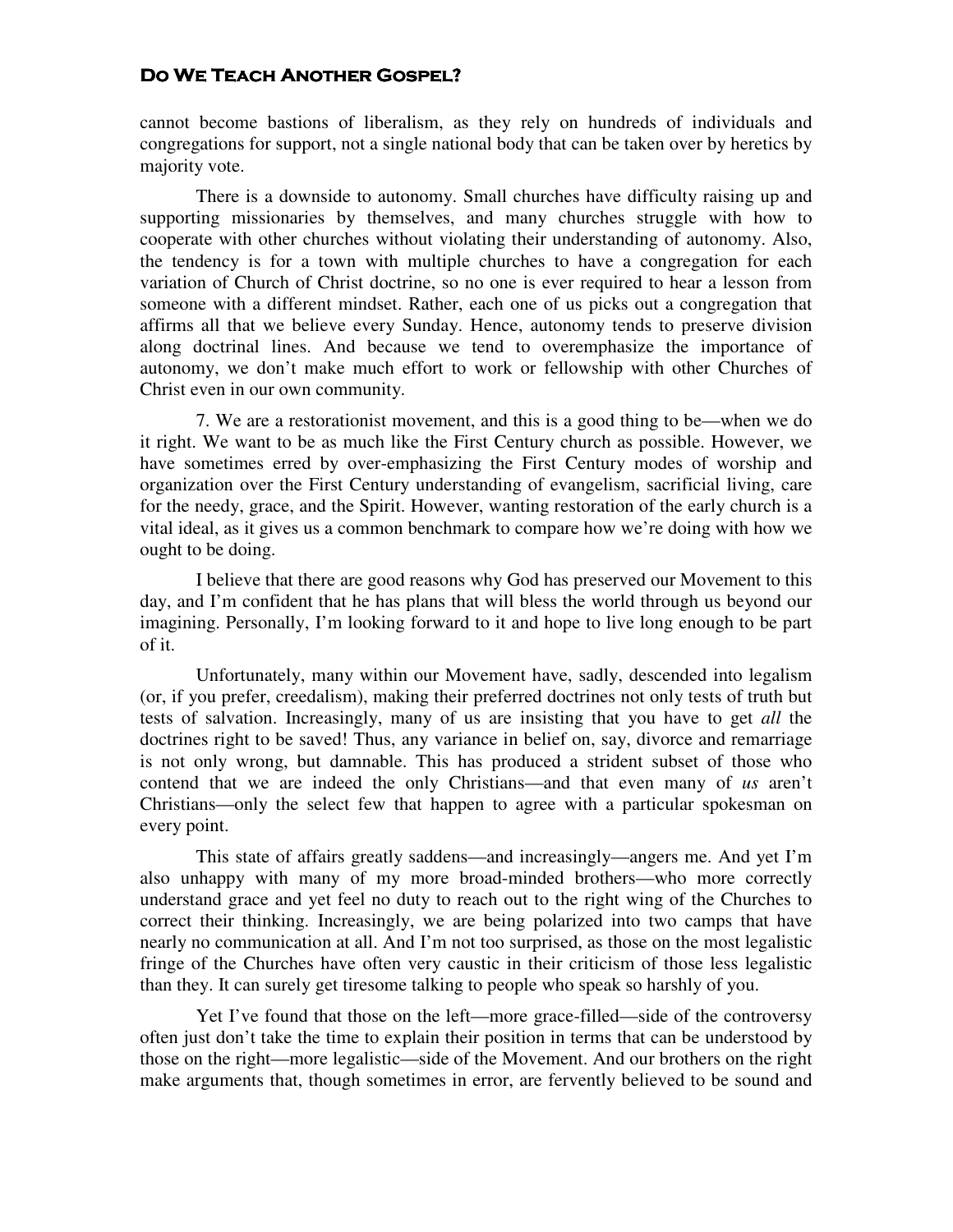true, and those of us more to their left should respect their sincerity enough to reply in terms that speak to their concerns.

Hence, I have two desires in writing this book. First, even among those on the leftward side of the Movement, we still retain many vestiges of legalism, and as we don't have a well-articulated doctrine in this area, we tend to be content with just being less legalistic than "the church down the road" or where we grew up. That's just not good enough.

Second, for those who remain convinced by the arguments of those on the right such as the publishers of *The Firm Foundation* and *Seek The Old Paths—*here's why many of us disagree. And more importantly, here is what the Bible says may be the consequences of being a legalist.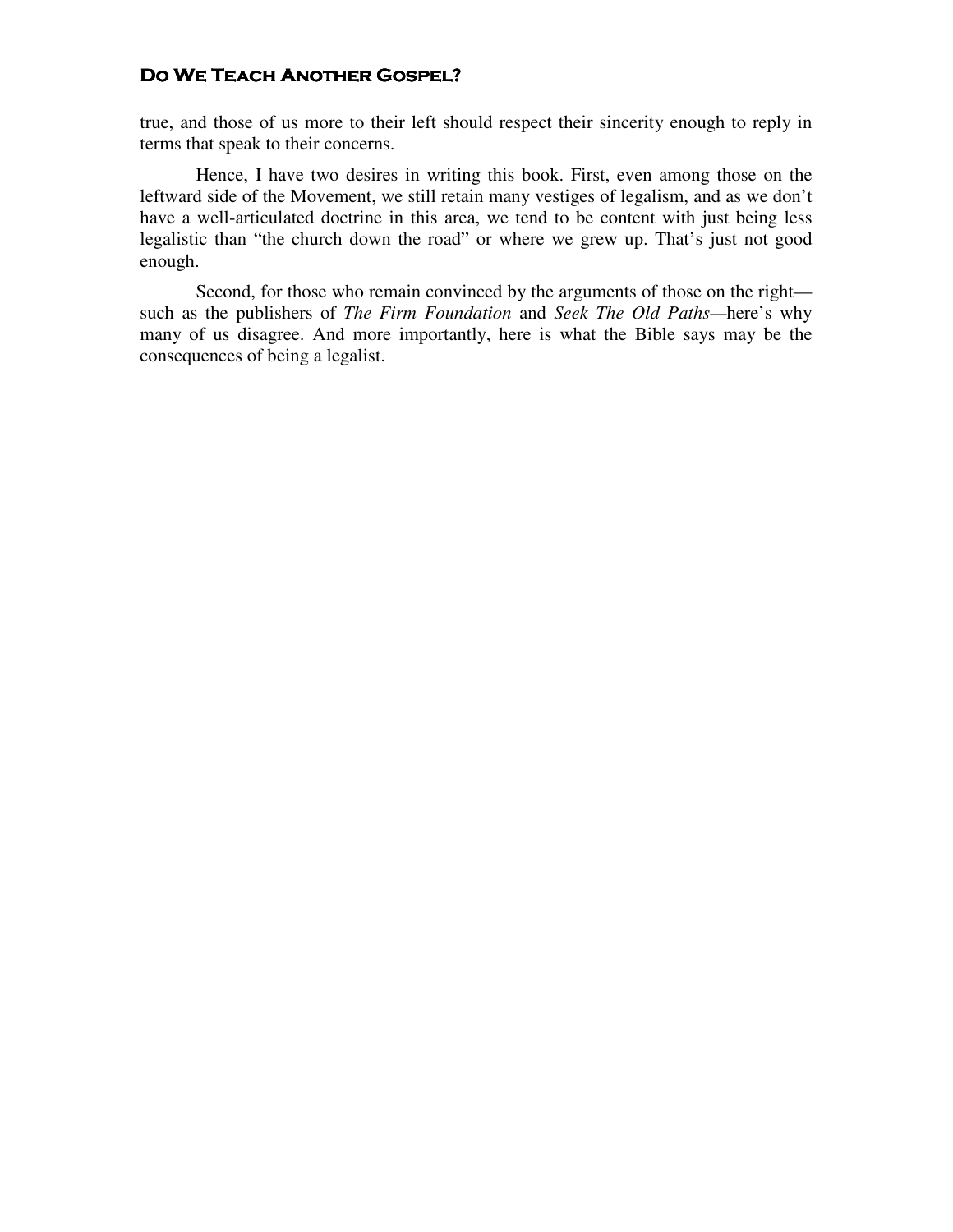# **Table of Contents**

| <b>CHAPTER 10 THE SIN OF PATTERNISM- OR HOW DID WE GET OURSELVES INTO THIS</b> |
|--------------------------------------------------------------------------------|
|                                                                                |
|                                                                                |
|                                                                                |
|                                                                                |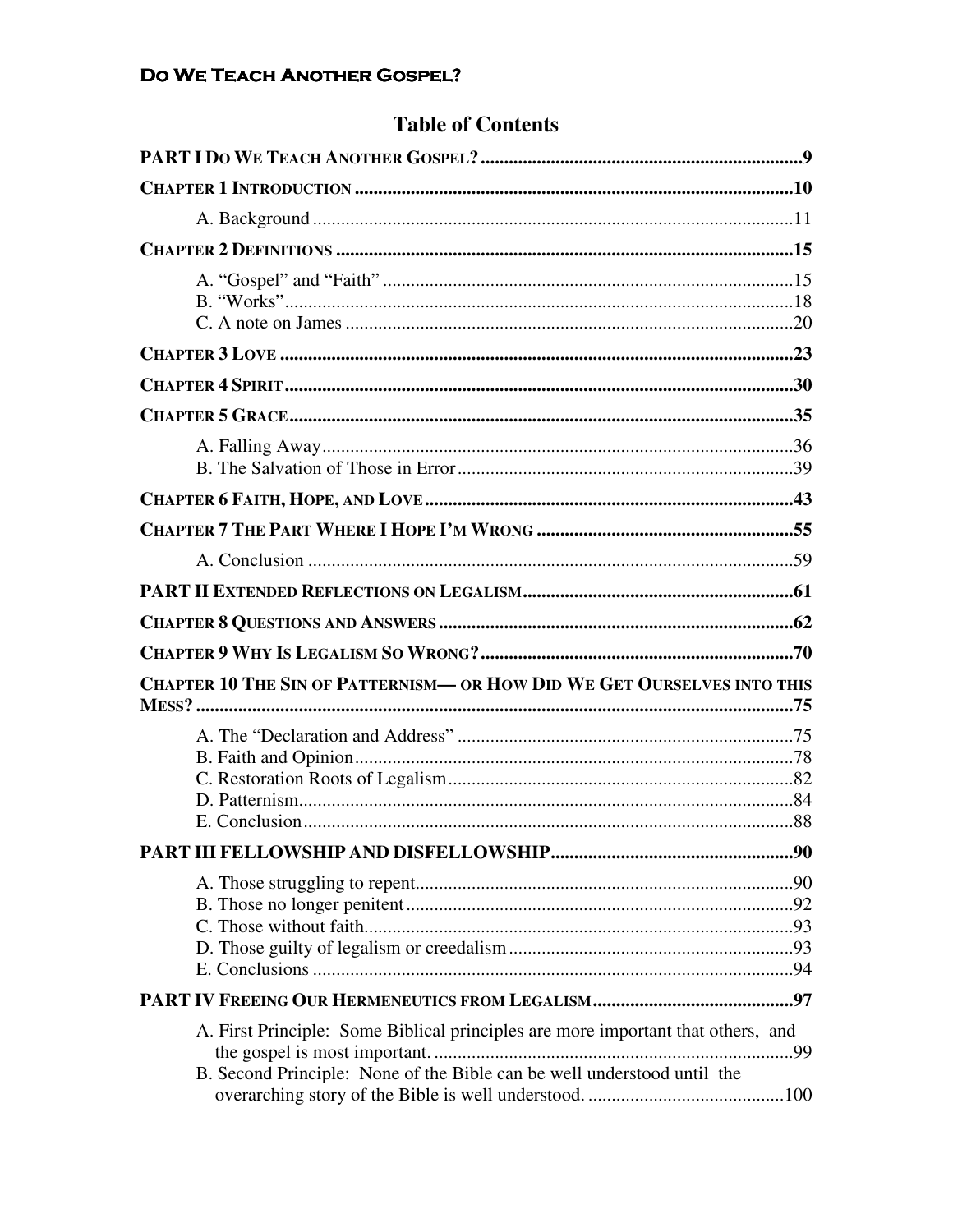| D. Fourth Principle: The only thing that counts is faith expressing itself through |
|------------------------------------------------------------------------------------|
|                                                                                    |
| E. Fifth Principle: The only thing that counts is faith expressing itself through  |
|                                                                                    |
| F. Sixth Principle: Genesis 1 and 2 establish God's model in matters of sex and    |
|                                                                                    |
| G. Seventh Principle: Baptism and the Lord's Supper are given to teach us about    |
|                                                                                    |
|                                                                                    |
|                                                                                    |
|                                                                                    |
|                                                                                    |
|                                                                                    |
|                                                                                    |
|                                                                                    |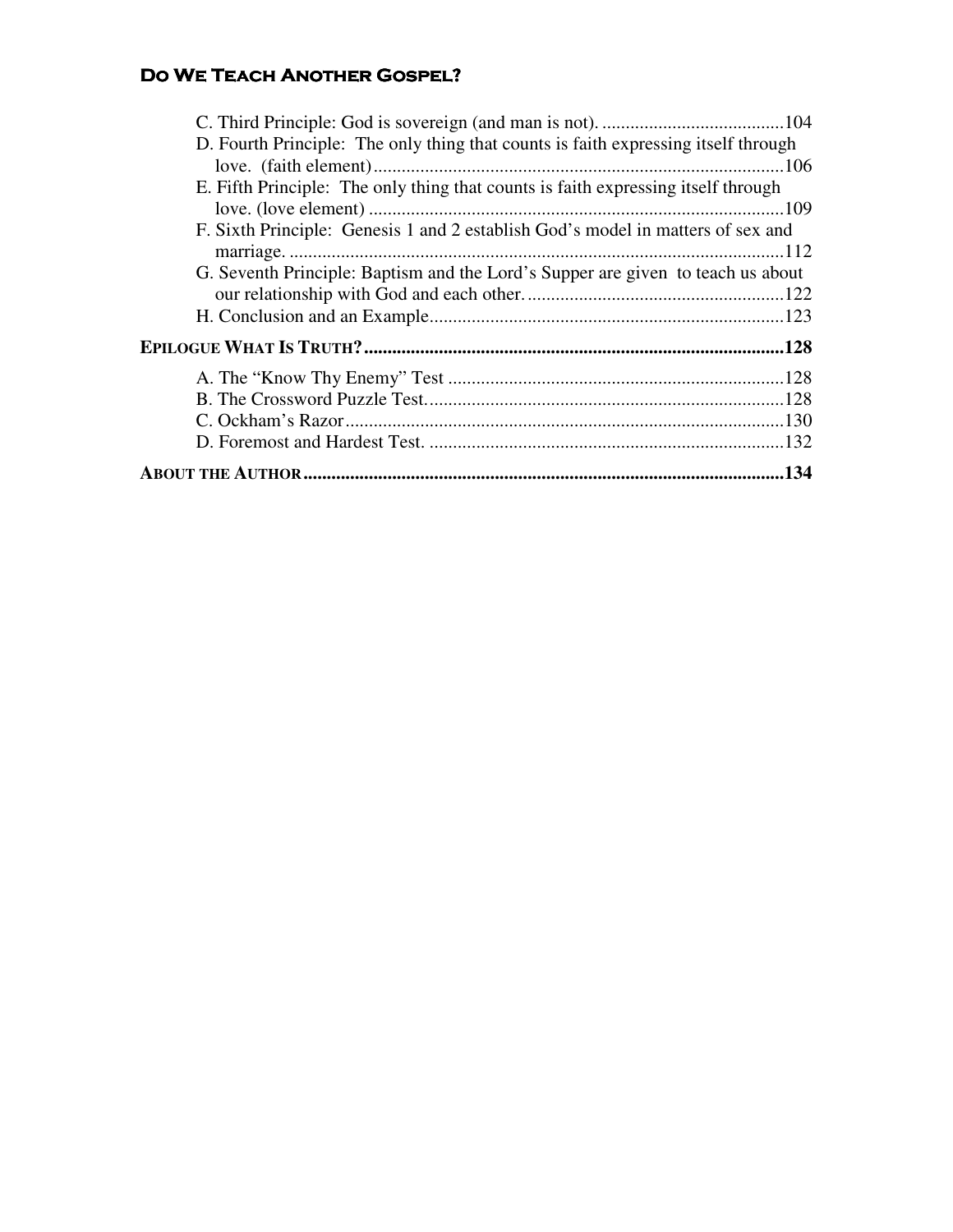**PART I DO WE TEACH ANOTHER GOSPEL?**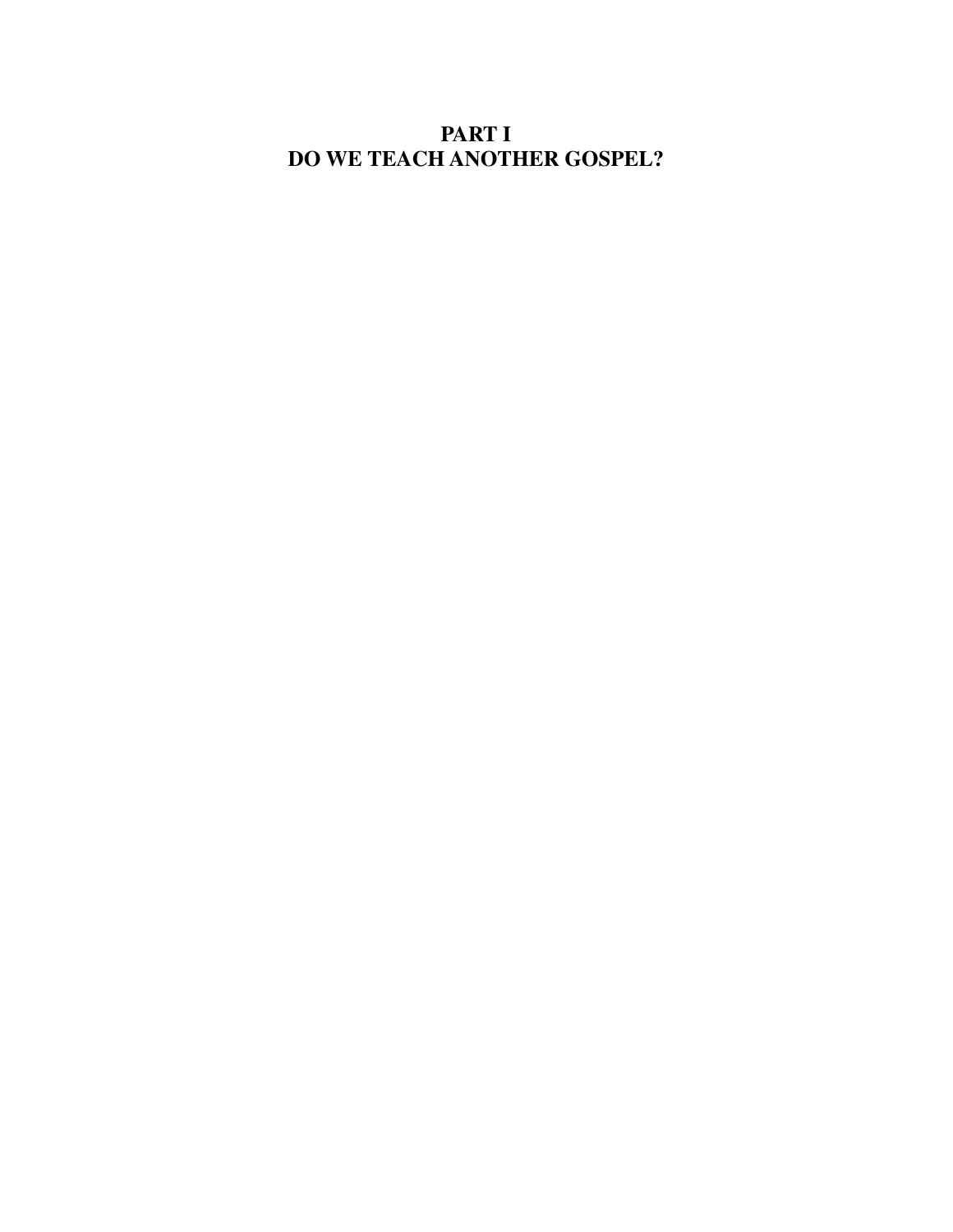# **CHAPTER 1 INTRODUCTION**

*One of my earliest memories is of attending Sunday School in the old downtown church. I well remember the feeling when I had to leave my friends when my church split because the old church refused to support orphanages out of its treasury. For several years, we met in a warehouse so we could care for orphans.* 

*Yet many of my best Church-of-Christ friends were the children of preachers for the local non-institutional*<sup>7</sup>  *Churches of Christ. Indeed, I had a crush on the daughter of a non-institutional preacher, who wouldn't let her date me because my parents were "liberal."* 

*It's been over 30 years since I left my home town. Not a single church split has been healed since I left. There's at least one more congregation in town though. My first home church had a second split shortly after I left for college.* 

I guess you could call me a "lifer," as in I've been in the Churches of Christ all my life—born and raised. And I'm an extreme lifer, at that. I'm third generation. My undergraduate degree is from David Lipscomb College (now University). I'm an elder of my home church (third generation on that one, too). Most of my friends growing up were Church of Christ members.

Even before getting to college, I'd had a large dose of the legalism and division that characterizes much of the recent history of the Churches of Christ. I guess it's not too surprising, then, that I've spent a large portion of my adult life studying the Scriptures to see if there's a way for good Christian people who disagree to get along without splitting churches and tearing up families.

My study has led me to a great many observations and conclusions, but there's one conclusion that troubles me greatly, and I write this in hopes of being proved wrong. I know that's an odd thing for an author of a religious book to say. Indeed, we church authors just about always write to prove ourselves right and our opponents wrong, but I find myself wishing to be wrong.

You see, I'm of the opinion that Galatians teaches, and teaches quite plainly, that adding any command to the gospel—that is, making *any* law beyond obedience to the gospel a requirement to be saved—causes one to fall from grace, indeed, to be alienated from Christ. If this is so, many within the Churches of Christ are in jeopardy of their souls, as it is nearly universal in the Churches of Christ to add commands to the gospel as further requirements to be saved.

 $\overline{a}$ 

 $<sup>7</sup>$  In the 1950's, many Churches of Christ divided over the "institutional" question, being whether a</sup> congregation may support an orphanage, among other related questions. The argument against orphanages is that the Bible creates a model for raising orphans—the family—and that orphanages are outside the scope of the authority of an eldership. Those favoring such support often refer to those opposed as "anti's," while those opposing support for orphanages often refer to those favoring it as "digressives" or "liberals." The current, less pejorative terminology, is "non-institutional" and "institutional."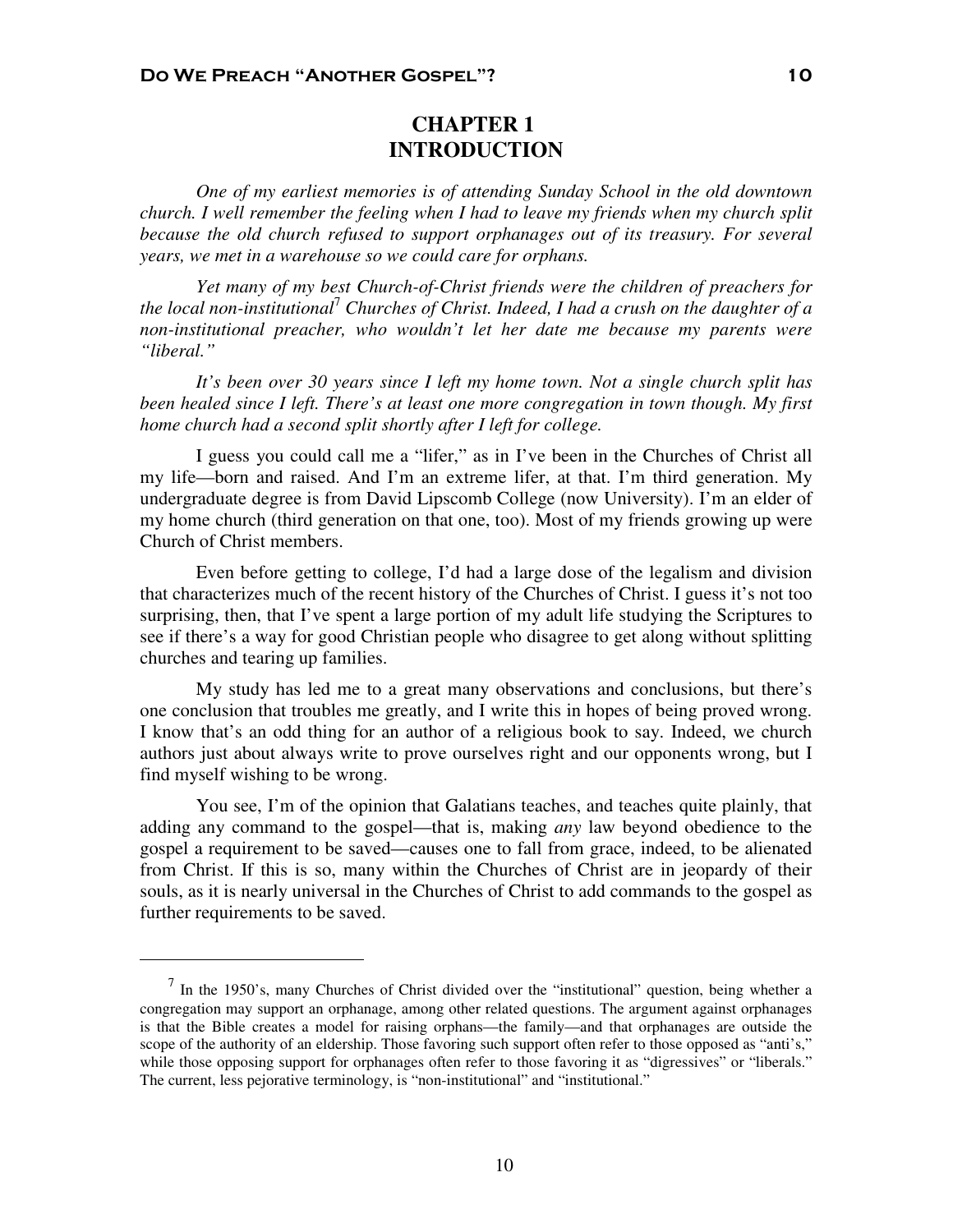Now this is a difficult subject to discuss, as those in the Churches of Christ disagree over a great many things, not the least of which are the meanings of "gospel," "faith," and "grace"—not to mention whether the Holy Spirit personally indwells each Christian. With so many fundamentals in dispute, it is difficult to construct an unambiguous sentence—much less a book—that will be understood the same by all factions within the Churches.

Thus, after covering some background, I will attempt to define these terms as the New Testament uses them. I will then begin an explanation of the true nature of Christianity, and then I'll undertake an exposition of key portions of Galatians. I will finally propose an application of Galatians to the modern problem of legalism in the Churches of Christ. $8$ 

#### **A. Background**

Within the Churches of Christ, we have a serious dispute over our understanding of grace. Indeed, we have brothers who argue quite vociferously that Christianity is a works-based religion. For example,

> We are required to keep every specific of the law of Christ, if we receive spiritual blessings, which include forgiveness and the promise of eternal salvation. …

> The grace of God guarantees our final salvation. This, of course, does not mean grace alone, but grace accessed by faith, which includes works of obedience.<sup>9</sup>

and

God will not do for man what man can do. God performed only that which man could not do. The commands of grace are obeyed by faith. Works perfect faith, otherwise it is dead.<sup>1</sup>

and

 $\overline{a}$ 

However, man's reception of God's gifts is not the work of grace alone. Man must cooperate with God in order to benefit from the rich provisions of grace. This principle embraces both physical and spiritual matters. Physical sustenance is a gift of grace; yet, a tremendous amount of human effort must be exerted by the farmer in order to receive this gift. The consumer must then match the farmer's effort with sufficient work to accumulate the funds

<sup>8</sup> The author's book *The Holy Spirit and Revolutionary Grace* (Nashville: PowerSource Productions, 1995) addresses many of these issues in much greater depth and anticipates many objections that space does not permit handling here.

<sup>9</sup> H. A. (Buster) Dobbs, "Does Grace Guarantee Final Salvation?" *The Firm Foundation* (September 1996). <http://www.bible-infonet.org/ff/editorials/grace/111\_09\_02.htm>

<sup>10</sup> Goebel Music, *Behold the Pattern* (Colleyville, TX: Goebel Music Publications, 1991), 508.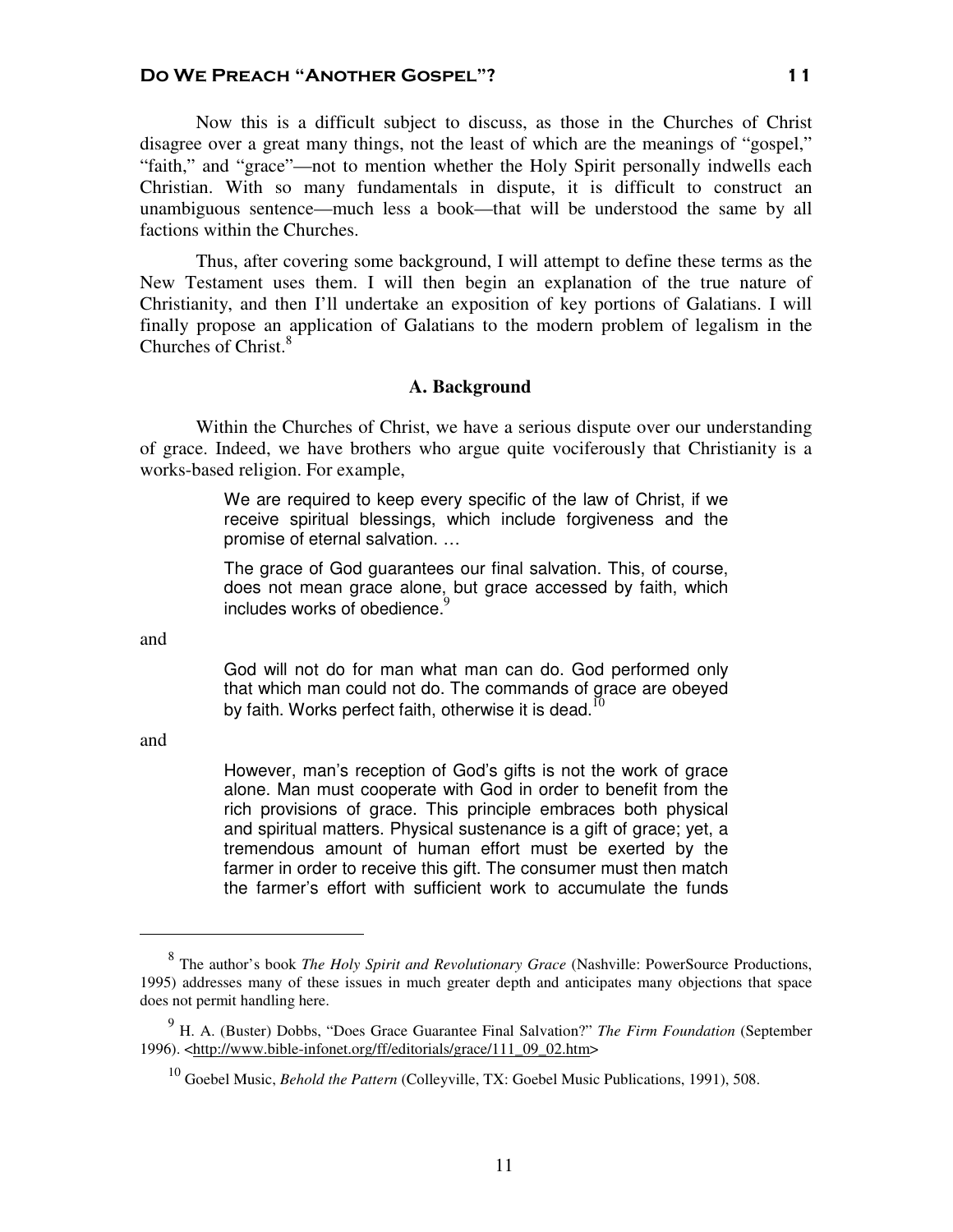necessary to purchase the food grown and harvested by the farmer. $^{11}\,$ 

These authors seem driven to this conclusion by two concerns—a desire to preserve baptism and repentance as essential to salvation and a fear that if works aren't required to be saved, there would be no reason for Christians to live righteously. I will shortly address both concerns.

On the other end of the spectrum, there are prominent Church of Christ personalities such as Rubel Shelly—

> Salvation rests upon and arises from the grace of God. We don't deserve it. We can't be worthy of it. It will always be a free gift. Yet it remains the case that not everyone who is offered the free gift will be saved, for some remain in unbelief. Faith as trust, submission, and obedience to God is the means of access into grace. Then, justified by grace through faith, our lives are given over to the pursuit of good works that give God glory. These good works are "Thank Yous" from redeemed people and contribute nothing to the ground of our salvation. They are rather the natural outcome of a redemptive work that is being done in our hearts by the indwelling Spirit of God. As he lives within us, our lives bear the lovely fruit that testifies to his presence.<sup>12</sup>

To similar effect is Max Lucado—

 $\overline{a}$ 

There is never a point at which you are any less saved than you were the moment he first saved you. Just because you were grumpy at breakfast doesn't mean you were condemned at breakfast. When you lost your temper yesterday, you didn't lose your salvation. Your name doesn't disappear and reappear in the book of life according to your moods and actions. Such is the message of grace. "There is now no condemnation for those who are in Christ Jesus." (Rom. 8:1 NIV).

You are saved, not because of what you do, but because of what Christ did. And you are special, not because of what you do, but because of whose you are. And you are his. $^{13}$ 

It's amazing that authors with such diametrically opposed views on such a central issue coexist in the Churches of Christ at all. After all, those who view grace as Shelly and Lucado do see no room at all for works as a basis for salvation, while Music, Dobbs, and Chesser see works as absolutely essential. Clearly, one camp or the other is teaching error.

<sup>11</sup> Frank Chesser, "Liberalism and Grace," *The Spirit of Liberalism*, quoted in *Seek The Old Paths*, vol. 13, no. 5 (April 2002), <http://www.eastcorinth.org/stop402.htm#LAG>.

<sup>12</sup> Rubel Shelly, "Grace, Faith, and Works," *RubelShelly.Com* (April 14, 1992) <http://rubelshelly.com/content.asp?CID=10478>.

<sup>13</sup> Max Lucado, *In the Grip of Grace* (Dallas: Word Publishing, 1996), 148.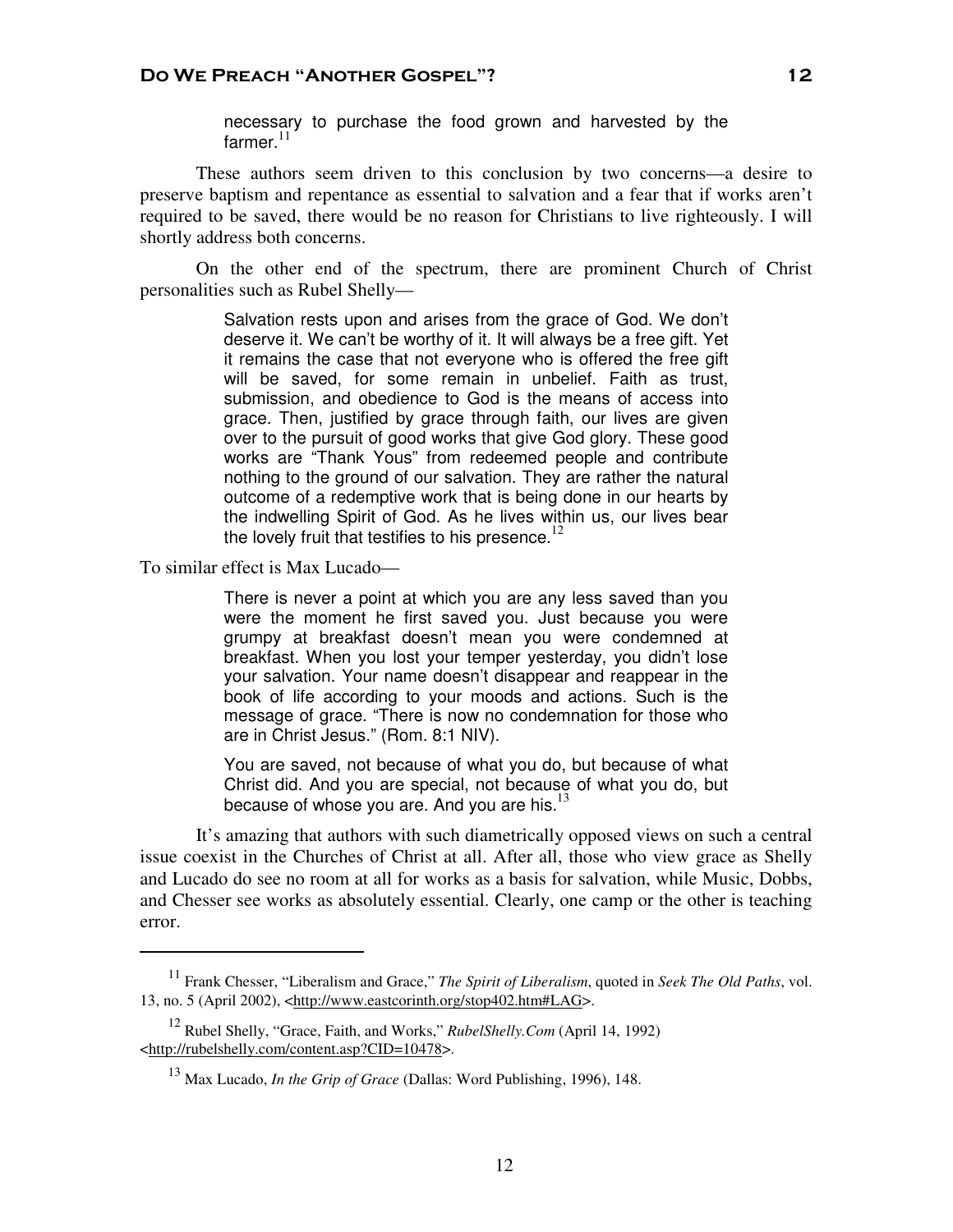But the Churches of Christ don't divide neatly into a grace camp and a works camp. In fact, the situation looks something like this—



In the far left, there are the "100% grace" advocates, while on the far right are the "100% works" advocates. In between, there's a near infinity of mixtures of some grace and some works. In fact, there is likely no one entirely on the far right. I know of no author who denies the necessity of some grace. And yet as the preceding quotations show, some get very, very close.

As we look at the graph, we can imagine that those on the right are more likely to find a particular doctrine a question of salvation than those on the left. Thus, there are those on the leftward side who practice weekly communion but don't see the choice to do so weekly as essential to salvation. Toward the middle are those who not only practice weekly communion, they see it as essential to salvation. And a bit further to the right are those who not only see weekly communion as essential to salvation, they see believing that weekly communion is essential to salvation as itself essential to salvation. Numerous other issues follow the same pattern.

I have books on my shelves that contend that one's salvation depends, in addition to "hear, believe, repent, confess, and be baptized," on having the author's understanding of the doctrine of divorce and remarriage or agreeing with the author as to the age of the earth. Of course, countless authors have added having a scriptural form of congregational organization, having a scriptural name, and having a worship service consisting of only the right five acts of worship.

I could make literally hundreds of examples. The point is that, except for those on the very left edge, all of us within the Churches of Christ see some matter or other as a law essential to salvation in addition to the simple "hear, believe, repent, confess, and be baptized." We often take comfort in the fact that there's always some brother or sister to our right more legalistic than ourselves, and so we feel free from the accusation of legalism. But those on our left look rightward and see *us* as legalists. In fact, we're nearly all legalists, just to different degrees.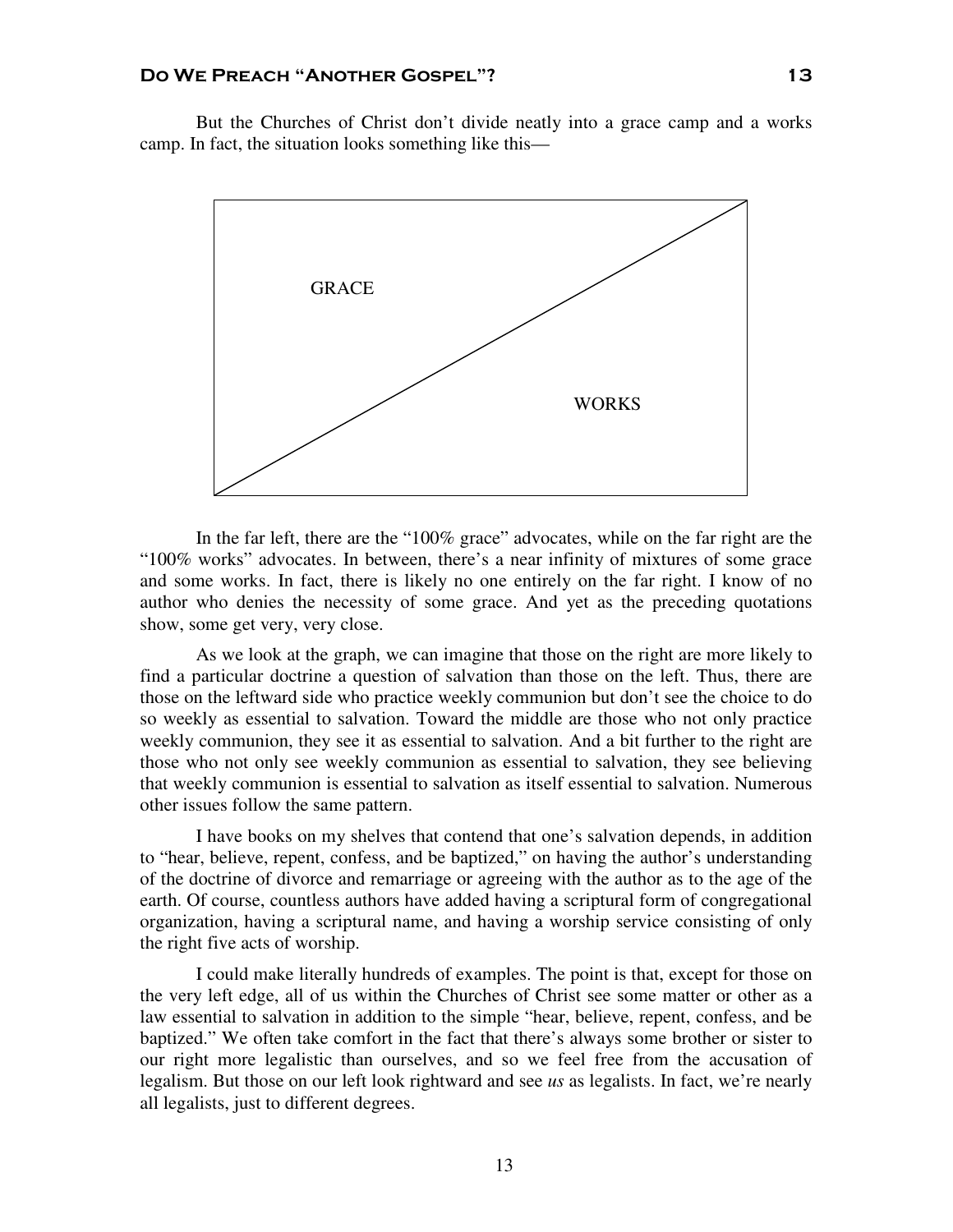Hence the question arises: is there a correct position somewhere between the extremes where we insist on the right laws and only the right laws as requirements to be saved? And if so, just which laws are the essential ones, and how do we tell?

#### **Discussion questions—**

1. Where would you place your congregation on the author's Grace/Works chart?

2. Where would you place yourself?

3. In your congregation, which doctrines are taught as essential to salvation? Which are taught but not as essential to salvation?

4. Where in the Bible is there a statement distinguishing which doctrines are essential to salvation and which are not? Or are all doctrines essential to salvation?

5. In your class, does everyone agree on every single doctrine? Does the class always agree with the teacher? The preacher? The elders?

6. Have any of the Churches of Christ in your county resulted from a split? What was the issue? What Scripture makes that issue one that requires dividing a church?

7. Was God's work of extending the borders of the Kingdom of Heaven in your community helped or hurt by the split?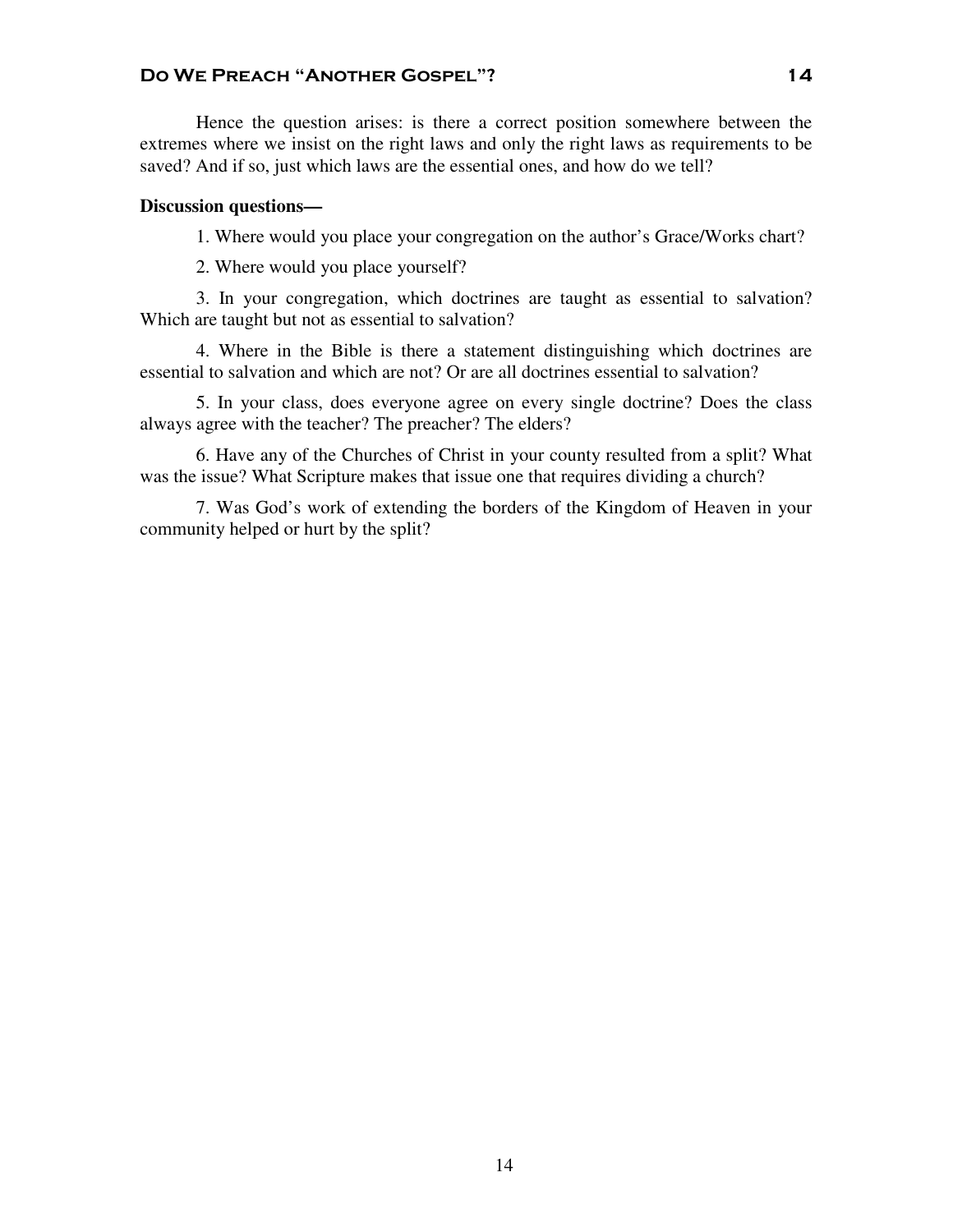## **CHAPTER 2 DEFINITIONS**

*I remember sitting in Bible class at David Lipscomb College. While I owe a lot to DLC, including meeting my wife, the fact is that most of the Bible classes were boring and badly taught—little better than poorly taught Sunday School classes. But the class I was in was different. Dr. Harvey Floyd was teaching a class on Romans, and for the first time in my experience, a college Bible teacher was actually teaching on the college level.* 

*Dr. Floyd was a brilliant man. Some of us spent weeks trying the find the same translation he was teaching from, only to learn that he taught straight from the Greek and translated as he went along.* 

*That day's lesson was on grace. I knew what grace meant: "unmerited favor," and in more practical terms, that if I attained a certain level of holiness, God would make up the difference and treat me as perfect and so saved. But I could never figure out just what level I had to attain to earn God's grace. And I couldn't tell from reading the Scriptures why some doctrines, like instrumental music in worship, would damn you if you were wrong; while so many other doctrines, such as the indwelling of the Spirit, permitted differences of opinion.* 

*That day Dr. Floyd explained that grace is a gift, not something you earn. And gifts are by very definition free (Rom. 7:23). They may have conditions attached, such as faith, but nothing of intrinsic merit, such as works, or else grace and salvation just wouldn't be gifts.* 

*As he led the class through Romans 3 and 4, for the first time in my life I felt 100%, ironclad, totally saved. I had been baptized when I was eight! And yet for over a dozen years had never felt saved! But I did that day. Indeed, it was the only day in my life when I felt like my feet didn't touch the ground. I felt as though physically lifted six inches off the ground—as though the heaviest of all possible weights had been lifted off my shoulders.* 

#### **A. "Gospel" and "Faith"**

For all Christians, the first and foremost question is what the Jews asked in Acts 2: "Brothers, what shall we do [to be saved]?" And in the Churches of Christ, we've never had much disagreement on that issue. Going all the way back to Walter Scott, 170 years ago, we've been teaching "hear, believe, repent, confess, and be baptized." And I think that's pretty much right.

But it's critical we understand what we mean by this slogan. What do we hear and what do we believe? The passage we've always relied on for the "hear" part is Romans 10:14-17 (KJV)—

> How then shall they call on him in whom they have not believed? and how shall they believe in him of whom they have not heard? and how shall they hear without a preacher? And how shall they preach, except they be sent? as it is written, How beautiful are the feet of them that preach the gospel of peace, and bring glad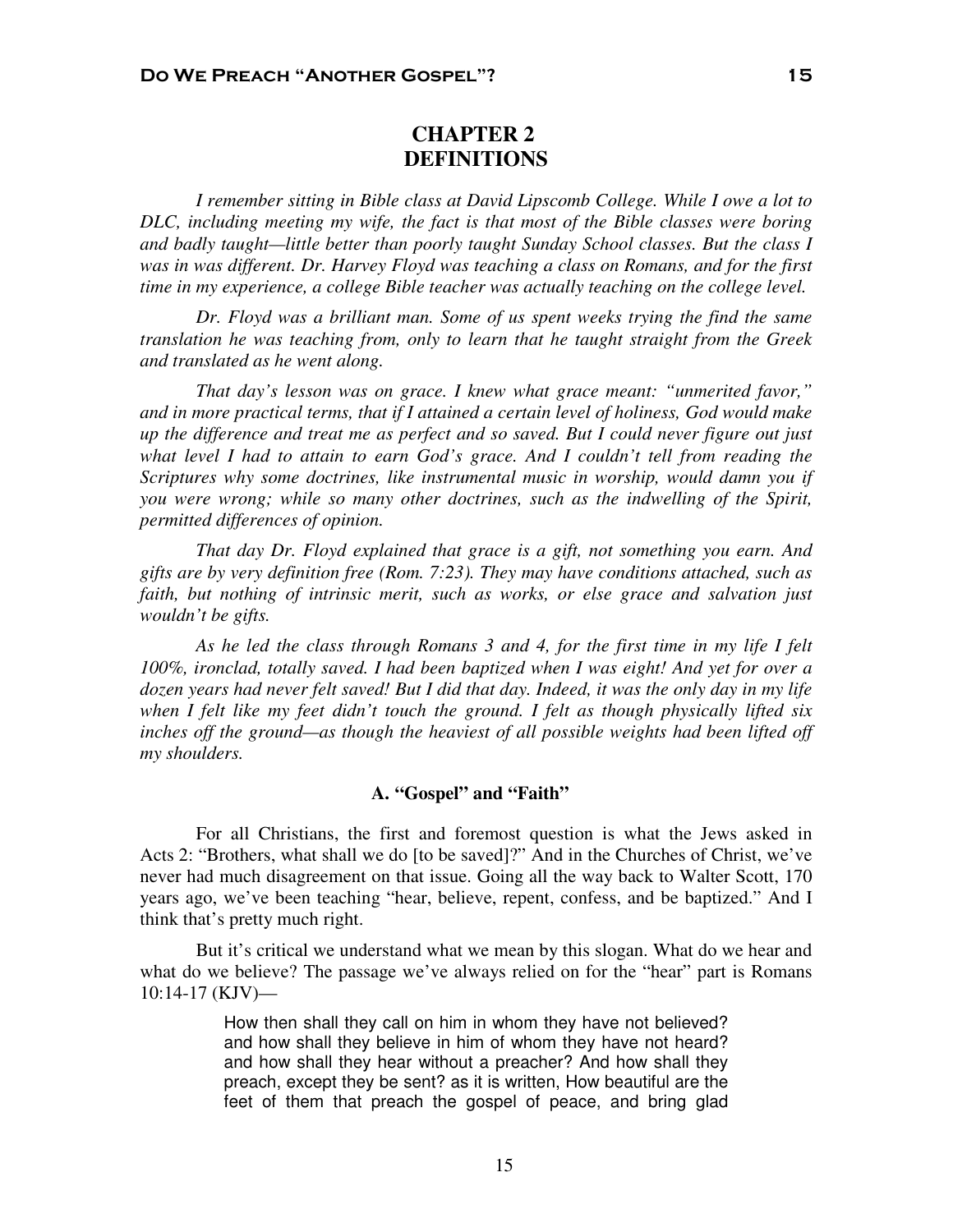tidings of good things! But they have not all obeyed the gospel. … **So then faith cometh by hearing, and hearing by the word of**   $\text{God.}^{14}$ 

So what do we "believe" when we believe? Well, what we heard. And what we heard is the gospel. And just a couple of verses before, we see what we confess—

> (10:9-11 KJV) That if thou shalt **confess with thy mouth the Lord Jesus**, and shalt believe in thine heart that God hath raised him from the dead, thou shalt be saved. For with the heart man believeth unto righteousness; and with the mouth confession is made unto salvation. For the Scripture saith, Whosoever believeth on him shall not be ashamed.

We confess "the Lord Jesus" and we believe "God has raised him from the dead." And this is just a brief way of saying "the gospel."

We often define as "gospel" a lot of stuff that's just not part of the gospel, and we thereby add a lot of conditions to being saved that just aren't conditions. And so the first thing we have to do is hammer out what the "gospel" is. And if we define "gospel" rightly, we've defined "faith," because "faith" is just believing the gospel.

In the Romans passages we just read, Paul describes the gospel as "Jesus" or the fact that God raised Jesus from the dead. Paul expands on this only slightly in other passages. Early in 1 Corinthians, Paul says,

> For Christ did not send me to baptize, but to preach the gospel not with words of human wisdom, lest the **cross of Christ** be emptied of its power. … [B]ut we preach **Christ crucified**: a stumbling block to Jews and foolishness to Gentiles, but to those whom God has called, both Jews and Greeks, **Christ the power of God and the wisdom of God**. 15

Paul says he preached "the gospel," that is, "Christ crucified" and "Christ the power of God and the wisdom of God." Near the end of 1 Corinthians, Paul expands further on his definition—

> (15:1-6) Now, brothers, I want to remind you of the gospel I preached to you, which you received and on which you have taken your stand. By this gospel you are saved, if you hold firmly to the word I preached to you. Otherwise, you have believed in vain. For what I received I passed on to you as of **first importance**: that **Christ died for our sins according to the Scriptures, that he was buried, that he was raised on the third day according to the Scriptures**, and that he appeared to Peter, and then to the Twelve.

 $\overline{a}$ 

<sup>&</sup>lt;sup>14</sup> Boldface in a quotation is always my emphasis. Italics are always in the original.

<sup>&</sup>lt;sup>15</sup> 1 Cor. 1:17,23-24 (NIV). Hereafter, quoted Scriptures are from the New International Version unless otherwise noted.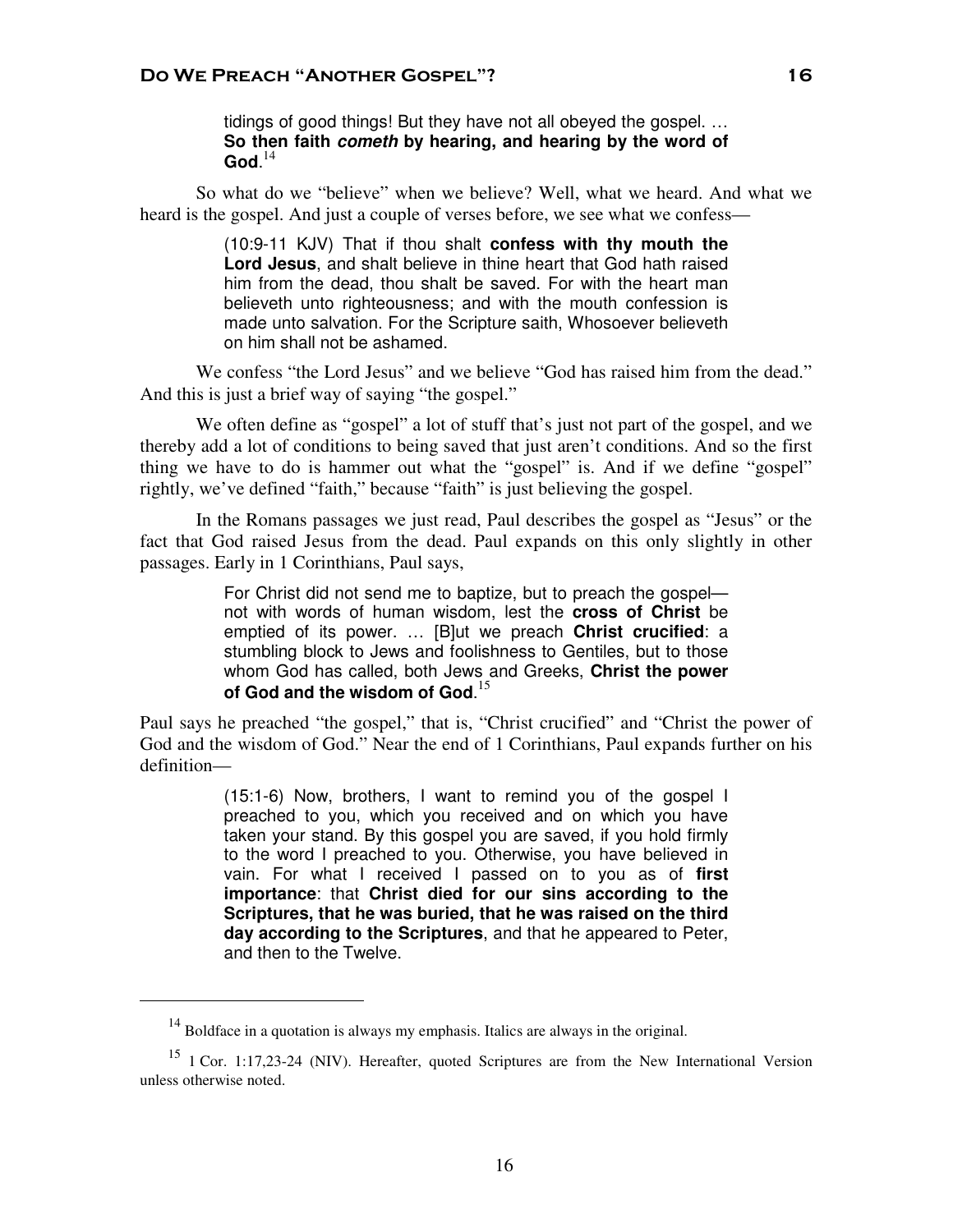Here Paul defines "gospel" as the fact that Jesus died for our sins and was resurrected on the third day. And he says that this is of "first importance."

In 2 Corinthians, Paul offer another thought—

(4:4-5) The god of this age has blinded the minds of unbelievers, so that they cannot see the light of the gospel of the glory of Christ, who is the image of God. For we do not preach ourselves, but Jesus Christ as Lord, and ourselves as your servants for Jesus' sake.

In short, Paul says the gospel is "Jesus Christ as Lord." Now this is a critical point, because it ties "repent" and "faith" together as one. When we "repent" we accept Jesus as Lord. When we make Jesus our Lord, we commit to serve him, to obey his commands, to do his will. In other words, faith and repentance are two sides of the same coin. Accepting the gospel is not just the intellectual acceptance of Jesus as the Son of God, crucified for our sins, but it's also accepting Jesus as our Lord. "Believe" and "repent" are simply acceptance of these two elements of the nature of Jesus: the fact that he is the Son of God, the Messiah,<sup>16</sup> and the fact that he is our Lord. And, of course, the acceptance is more than intellectual assent—we must make the commitment that these facts demand.

There are plenty of other verses we could read, but these are sufficient to make the point that we often misuse "gospel" and "faith." For example, if we were to disagree about the requirements for someone to be an elder, we'd likely be disagreeing about the meaning of inspired Scripture, but the dispute would not be a matter of "faith." After all, we could vigorously disagree about how many children an elder should have or what happens if an elder's wife should die without disagreeing about the death, burial, resurrection, and lordship of Christ. When we dispute over divorce and remarriage, or the age of the earth, or the role of women in the church, we want to declare that these are matters of faith—but they're not—not as the Bible uses "faith." And when the *Gospel Advocate* publishes articles advocating one view or another on these issues, the articles may be scriptural and true, but they're not gospel. And if I disagree, I've not disagreed on a matter of "faith." I've not become unfaithful. I've not left the faith or the household of faith. I may be wrong. I may be ignorant or stupid. But there'd be no reason to question my faith.

I should hasten to add that in some respects, we in the Churches of Christ have gotten this right. When converts come forward in church and wish to be baptized, we ask them to confess the Great Confession, that Jesus is "the Christ, the Son of the living God" (Matt. 16:16). Well, this is just another way of saying that they believe the gospel. They are confessing their faith, what they heard, and what they believed, and the reason that they repented and made Jesus Lord. This is entirely sound and biblical.

 $\overline{a}$ 

<sup>&</sup>lt;sup>16</sup> "Messiah" literally means "anointed," which is a metaphor for "king," and, of course, refers to the Messiah prophesied in the Old Testament. "Christ" is simply "Messiah" in Greek. They are really the same word.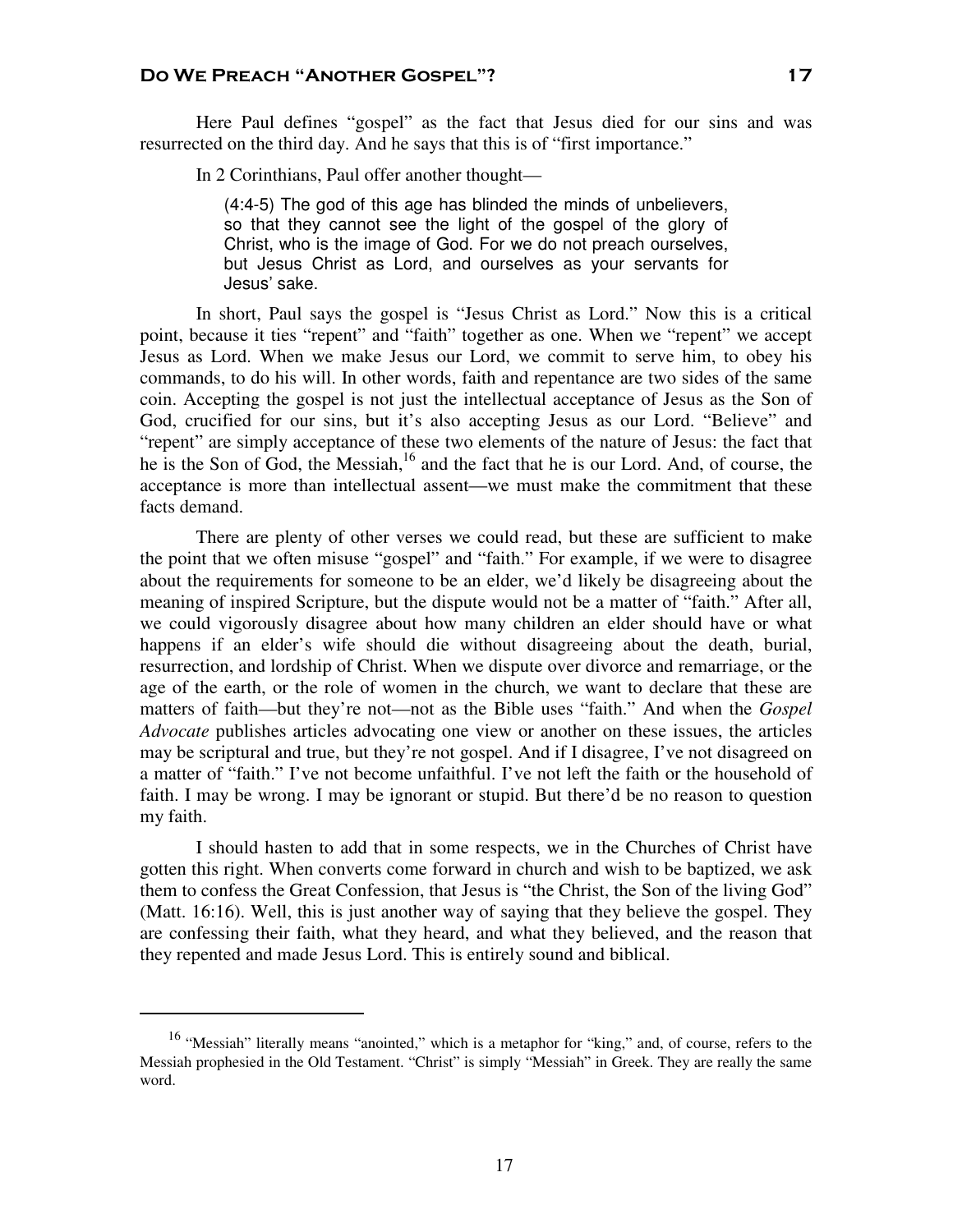Think about it. If we believe that someone has to have the right position on divorce and remarriage to be saved, why don't we ask him to declare his position before baptizing them? What would be the state of someone with genuine faith and repentance, who is scripturally baptized, but who goes under the water with the wrong views on divorce? Would God save him? Or is there a grace period so that he has, I don't know, maybe 30 days to get these things right? Just how does this work?

#### **B. "Works"**

We now must spend a little time defining another important word: "works." We get very confused on this, and indeed much of the recent infighting within the Churches of Christ has arisen due to misunderstanding this word. "Works" generally means anything one might do to earn his salvation based on the merit of what is done. Hence, "works" does not include baptism, faith, or repentance. Rather, it includes things like moral living and obeying whatever laws God imposes that you believe you have to fulfill to become or to stay saved.

Now, this makes "works" a bit subjective, as different views of doctrine result in different understandings of "works." For example, if I believe that I must worship God by singing only *a cappella* to merit salvation, then singing *a cappella* is a work to me. However, if I believe that singing *a cappella* is God's will but that those baptized believers who sing to God with an instrument in all good conscience will not be damned, then *a cappella* singing is not a work to me.

Thus, as we'll see when we get to Galatians, circumcision is a work if you view it as a requirement to be saved. If you see circumcision as a good health practice or just a tradition, then it's not a work.

In Paul's vocabulary, "works" and "grace" are antithetical.

 $\overline{a}$ 

(Rom. 11:6 KJV) And if by grace, then is it no more of works: otherwise grace is no more grace. But if it be of works, then is it no more grace: otherwise work is no more work.

Paul could not be more clear that grace and works are opposites. It's never grace plus works—it's always one or the other.

> (Gal. 3:2) I would like to learn just one thing from you: Did you receive the Spirit by [works of] the law, or by believing what you heard? $17$

Quite plainly, Paul's arguments presuppose that it is impossible for the Spirit to be received by a combination of faith and works—it must be one or the other.

And could any sentence be plainer than Romans 4:5 that "faith" does not include works?

<sup>&</sup>lt;sup>17</sup> The NIV typically does not translate *erga* as "works" and is not entirely consistent with its choice of translation, often making it very hard to follow Paul's arguments about works. Hence, I will frequently replace or add words in brackets to make the NIV close enough to the Greek to follow Paul's logic.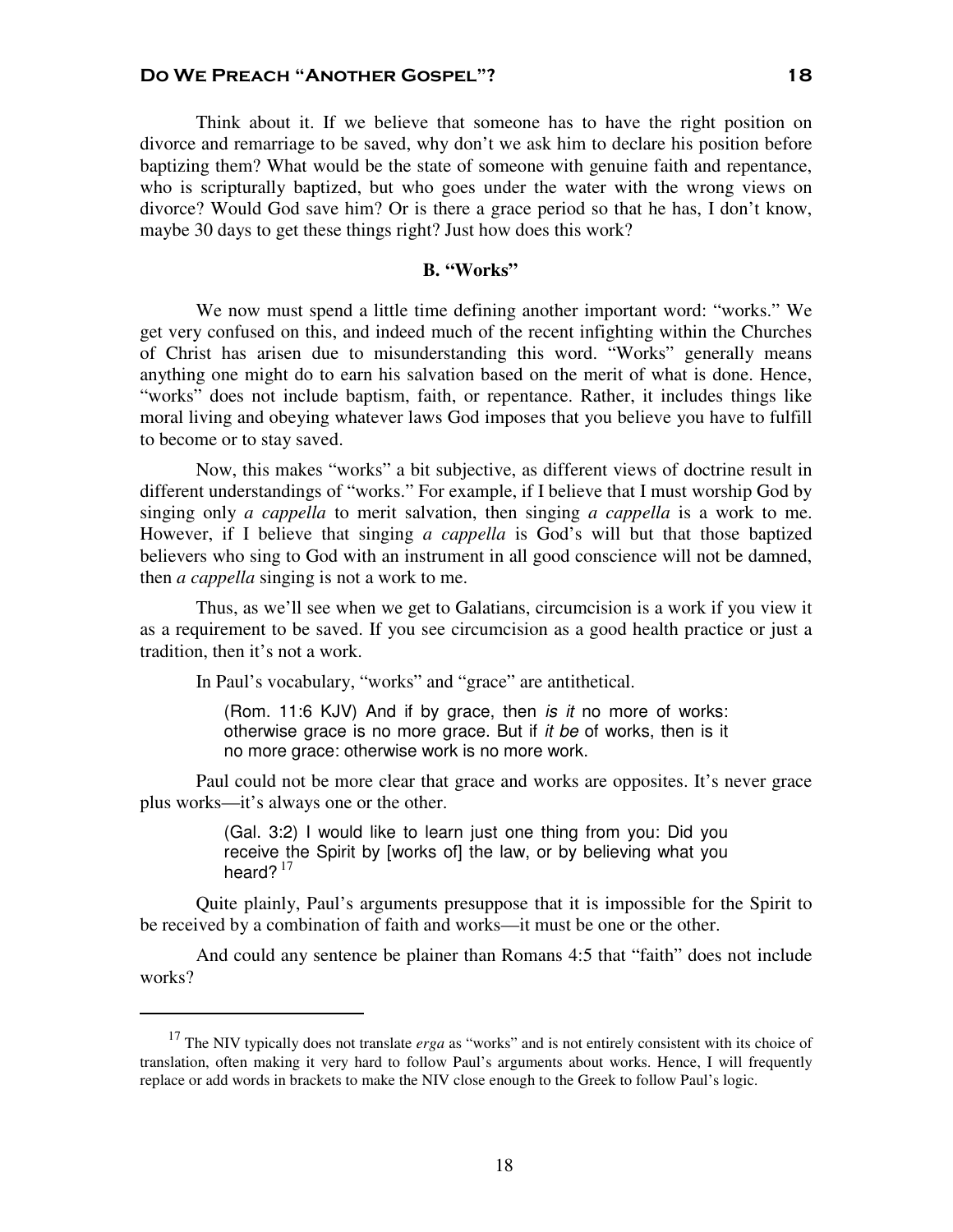However, to the man who does not work but [believes] God who justifies the wicked, his faith is credited as righteousness.<sup>18</sup>

Now, a common point of confusion here is to confuse "works of the law" or "works" with obedience to the ceremonial elements of the Law of Moses. But Paul means by "law" any action believed to have saving merit before God. Certainly, in the First Century obedience to the Law of Moses was a preeminent example of works, but the concept is much broader.

This is seen in Paul's discussion in Romans of why Gentiles who were never taught the Law of Moses are nonetheless condemned by the law—

> (Rom. 2:12-15) All who sin apart from the law will also perish apart from the law, and all who sin under the law will be judged by the law. For it is not those who hear the law who are righteous in God's sight, but it is those who obey the law who will be declared righteous. (Indeed, when Gentiles, who do not have the law, do by nature [works] required by the law, they are a law for themselves, even though they do not have the law, since they show that the requirements of the law are written on their hearts, their consciences also bearing witness, and their thoughts now accusing, now even defending them.)

Paul's point is that the Gentiles are subject to the "law" even though they've never heard the Law of Moses or had any similar revelation. Rather, Gentiles are "a law for themselves" because their own consciences show that they apprehend much of God's law without special revelation—and the Gentiles violate their own incomplete understanding of God's will, and thus stand condemned, needing a Savior.

Thus, if a man<sup>19</sup> who has never been instructed about God does anything that he knows is wrong—or condemns in others—then he is self-condemned because God's law is sufficiently written on his heart to teach him how to treat others. And this is sufficient to prove he violates the portion of God's will he knows. Every person believes in right and wrong, moral and immoral. You and I might disagree about particulars, but we agree that some actions are wrong and some are right. And none of us lives up even to his own standards.

Now, plainly, the kinds of laws that are written on the heart of a Gentile are moral laws—don't commit adultery, don't steal, don't bear false witness—not ceremonial laws, like circumcision or animal sacrifice. Thus, in Paul's vocabulary, "law" includes both moral laws and ceremonial laws. And "works" are just doing what the law requires.

 $\overline{a}$ 

<sup>&</sup>lt;sup>18</sup> The NIV can be frustratingly inconsistent in its translations. The translators say "trust" when the verb is "believes" (*pisteuo*), which is simply the verb form of "faith" (*pistis*).

<sup>&</sup>lt;sup>19</sup> My female law partner takes pains to correct my use of "he" and such to refer to both males and females. And her point is well taken. However, such constructions as "he or she" or "he/she" or (worse yet) "s/he" get very old very fast. I've tried using "one," but it came across as pretentious (despite often being better grammar). Believe me when I say I intend no disrespect to the female readers, but on occasion I will use "he," "man," and such in their gender-neutral senses.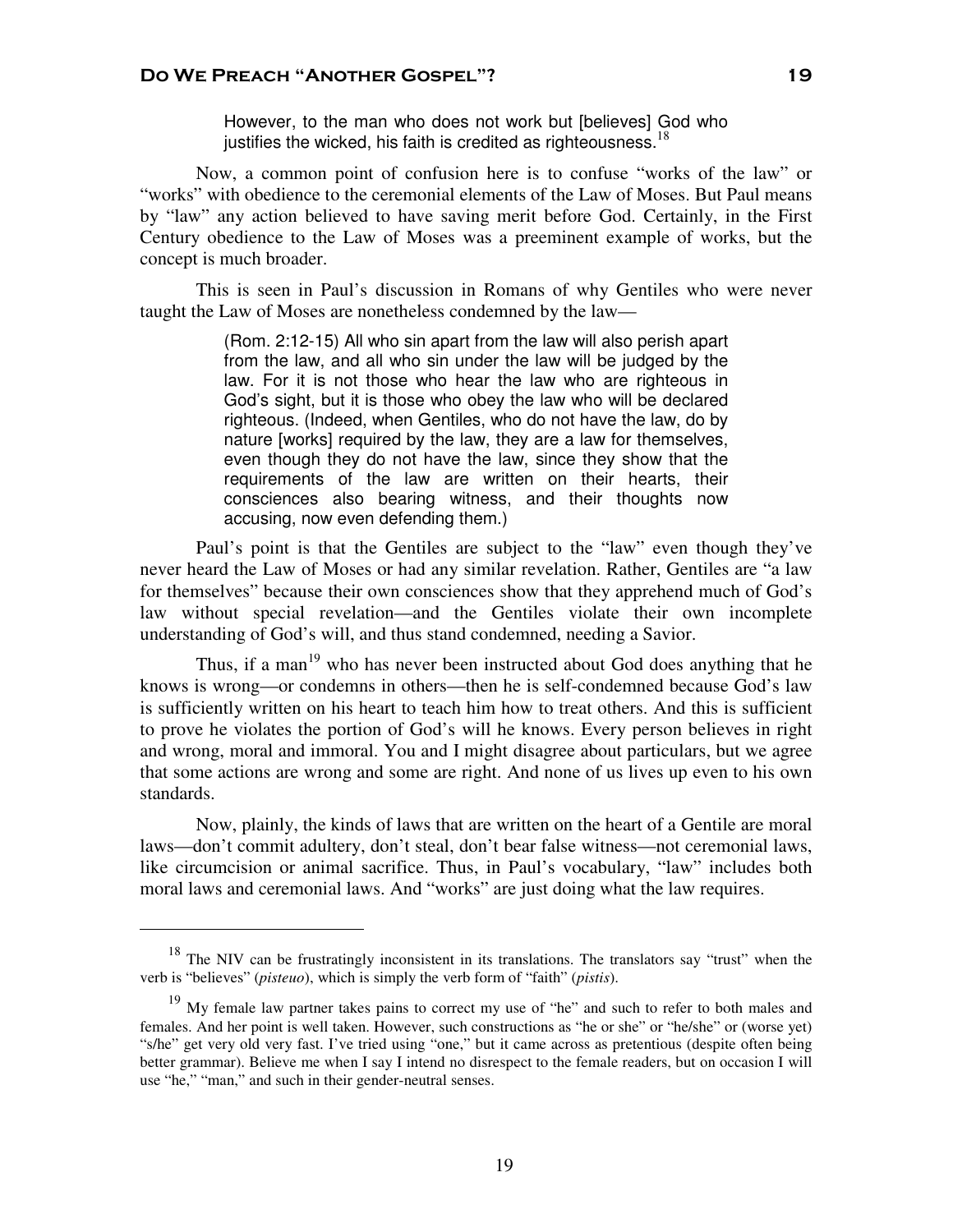$\overline{a}$ 

Perhaps another of Paul's arguments would make the point clearer—

(Rom. 4:1-5) What then shall we say that Abraham, our forefather, discovered in this matter? If, in fact, Abraham was justified by works, he had something to boast about—but not before God. What does the Scripture say? "Abraham believed God, and it was credited to him as righteousness." Now when a man works, his wages are not credited to him as a gift, but as an obligation. However, to the man who does not work but [believes] God who justifies the wicked, his faith is credited as righteousness.

Paul raises the question of whether Abraham was justified by faith or by works. He quotes Genesis 15:6 to prove that Abraham was justified by faith. But why bother? If "works" refers to the Law of Moses, it would be enough to point out that Abraham died hundreds of years before the Law of Moses was given.

To those under the Law of Moses, works includes not only the Ten Commandments and other moral laws but also the sacrificial system. To those outside the Law of Moses, "works" and "law" include at least basic morality. To Christians, "works" and "law" are what we think we have to do to be or stay saved beyond acceptance of the gospel through faith, repentance, and baptism.

#### **C. A note on James**

Now, this brings us to James, because many within the Churches of Christ insist that James teaches that faith includes "works" or that works must be added to faith before faith can save. $20$ 

> (James 2:14-19) What good is it, my brothers, if a man claims to have faith but has no [works]? Can such faith save him? Suppose a brother or sister is without clothes and daily food. If one of you says to him, "Go, I wish you well; keep warm and well fed," but does nothing about his physical needs, what good is it? In the same way, faith by itself, if it is not accompanied by [works], is dead. But someone will say, "You have faith; I have [works]." Show me your faith without [works], and I will show you my faith by [works]. You believe that there is one God. Good! Even the demons believe that—and shudder. $^{21}$

<sup>&</sup>lt;sup>20</sup> Both Music and Dobbs, quoted above, rely heavily on James 2 in making their cases. Many commentaries on Romans and Galatians by Church authors state that faith includes obedience to God's laws. See, *e.g*., David Lipscomb (edited with additional notes by J. W. Shepherd) III *A Commentary on the New Testament Epistles, Second Corinthians & Galatians* (Nashville: Gospel Advocate Co. 1936), 221- 222.

 $21$  The NIV obscures the issue by translating "works" as "deeds." But the identical Greek word is used here as in Romans.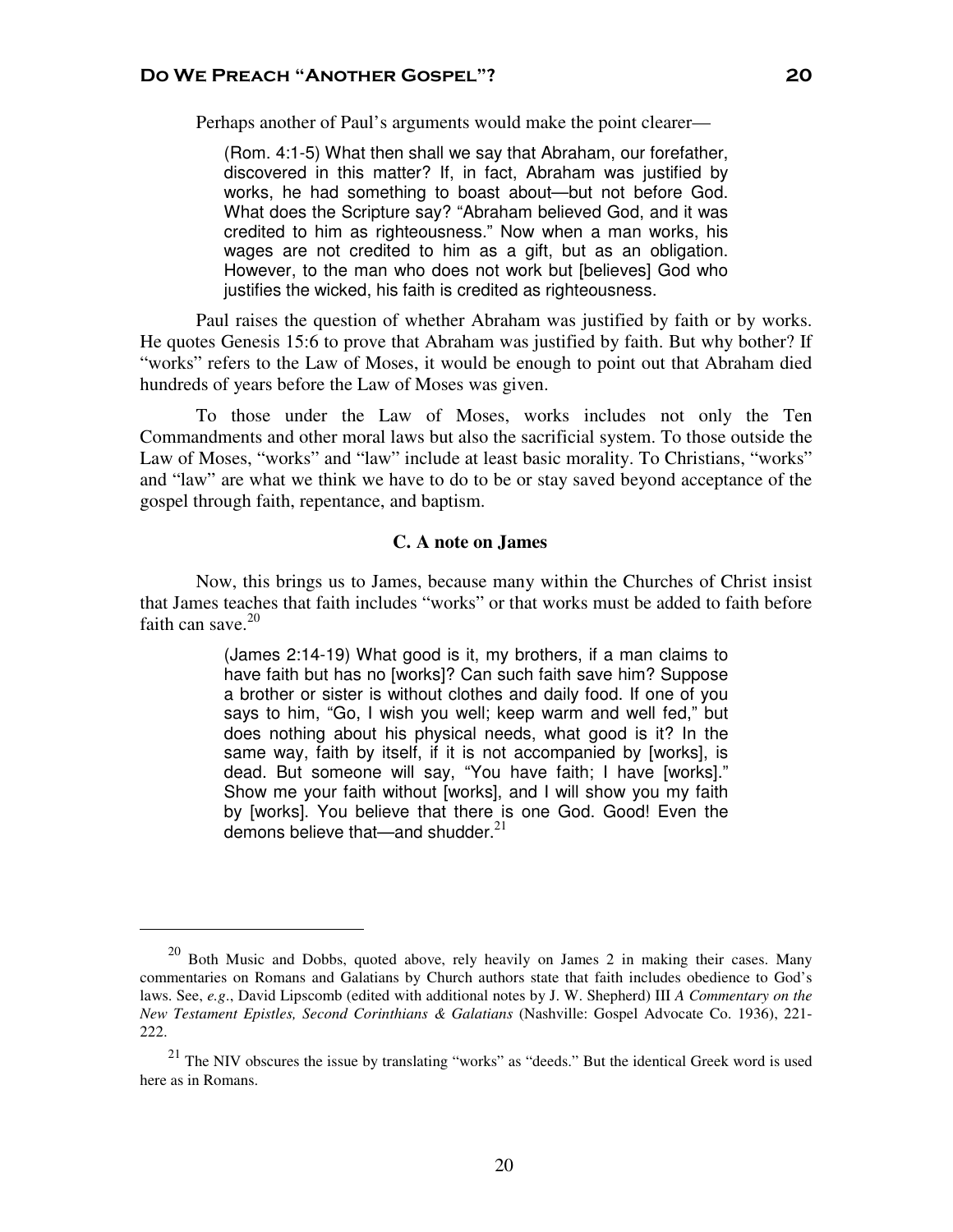James' argument, of course, makes perfect sense. What good would it be for God to send his Son to save us, to forgive our sins, if we were to respond by continuing in sin? Surely God expects more from us than just faith!

The distinction is this: when Paul opposes "works" against "faith," he means works on which we rely to give us merit before God, that is, anything that we add to the gospel as additional requirements to be saved (or stay saved). When James refers to "works," he is speaking of doing good deeds, not to become saved, but because we *are* saved.

The contrast is well seen in Ephesians 2:8-10—

For it is by grace you have been saved, through faith—and this not from yourselves, it is the gift of God—not by **works**, so that no one can boast. For we are God's **workmanship**, created in Christ Jesus to do good **works**, which God prepared in advance for us to do.

Here Paul speaks of three kinds of works. First, Paul denies that we are saved by our own works. Indeed, we are saved by a second kind of works: not our works but the works of God. Hence, we are God's workmanship, that is, we have been re-made by the working of God. But all this is for a purpose, for us to do a third kind of works: "good works." Hence, our salvation rests on the working of God, not our works, but having been saved, we are charged with doing good works.

Now the key is the direction of the arrow of causation. Works do not cause salvation; rather, salvation causes works. We can state this in terms of formal logic. The statement "If I do good works, then I will be saved" is false, because no one other than Jesus is capable of doing works that merit salvation (Rom. 3:23). On the other hand, the statement "If I am saved, then I will do good works" is true. Now, my logic professor at David Lipscomb taught me that any true statement can logically be "double reversed" into the "contrapositive," and it will still be true: "If I don't do good works, then I am not saved." And this is precisely what James says.

It is easy to confuse the first statement, which is false, with the contrapositive, which is true, because they look very similar—but they are not the same. If all saved people do good works, then the fact that I don't do good works necessarily means I'm not saved. But it's not because my salvation depends on those works. It's because salvation necessarily produces works. (We are confident that God makes allowance for those whose physical or mental frailty make them incapable of good works.)

An example might help. My wife loves me, and I love her. Because I love her, I do good things for her. Thus, it is generally true that "if I love my wife then I will do good things for her." But this does not mean "if I do good things for my wife then I love her." I may not love her at all and yet out of guilt or duty do many wonderful things for her. But if I love her, that love will inevitably produce good deeds benefiting her. Thus, it is also true that if I don't do anything beneficial for my wife, then I don't love her.

#### **Discussion questions—**

1. How does the Bible use "gospel"?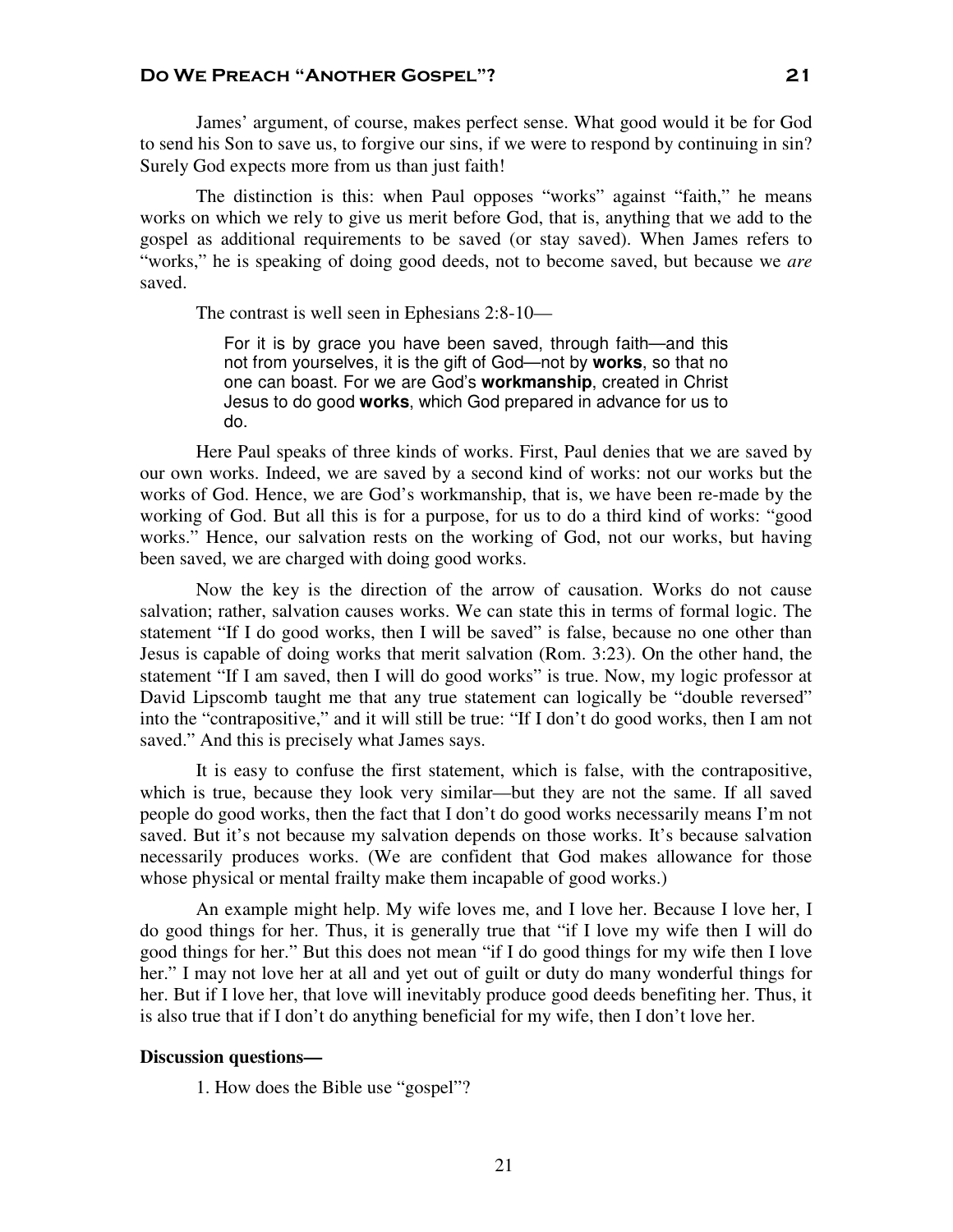2. What makes the gospel good news?

3. What are some things we often refer to as "gospel" but which really aren't?

4. What is faith? What is the content of faith?

5. What are some things we often refer as "faith" but which really aren't?

6. What denominations in your town teach the same faith and same gospel as your church? Which do not? What are the differences?

7. Do you know of any Churches of Christ that have split over matters of faith or of gospel (in their New Testament senses)?

8. What's the difference between how Paul and James use "works" in their letters?

9. Do Paul and James contradict each other on the necessity of works?

10. In Ephesians 2:8-10, give examples of each kind of "works" that Paul refers to.

11. What works are absolutely essential for a Christian to go to heaven? Which are not? How do we decide between one and the other?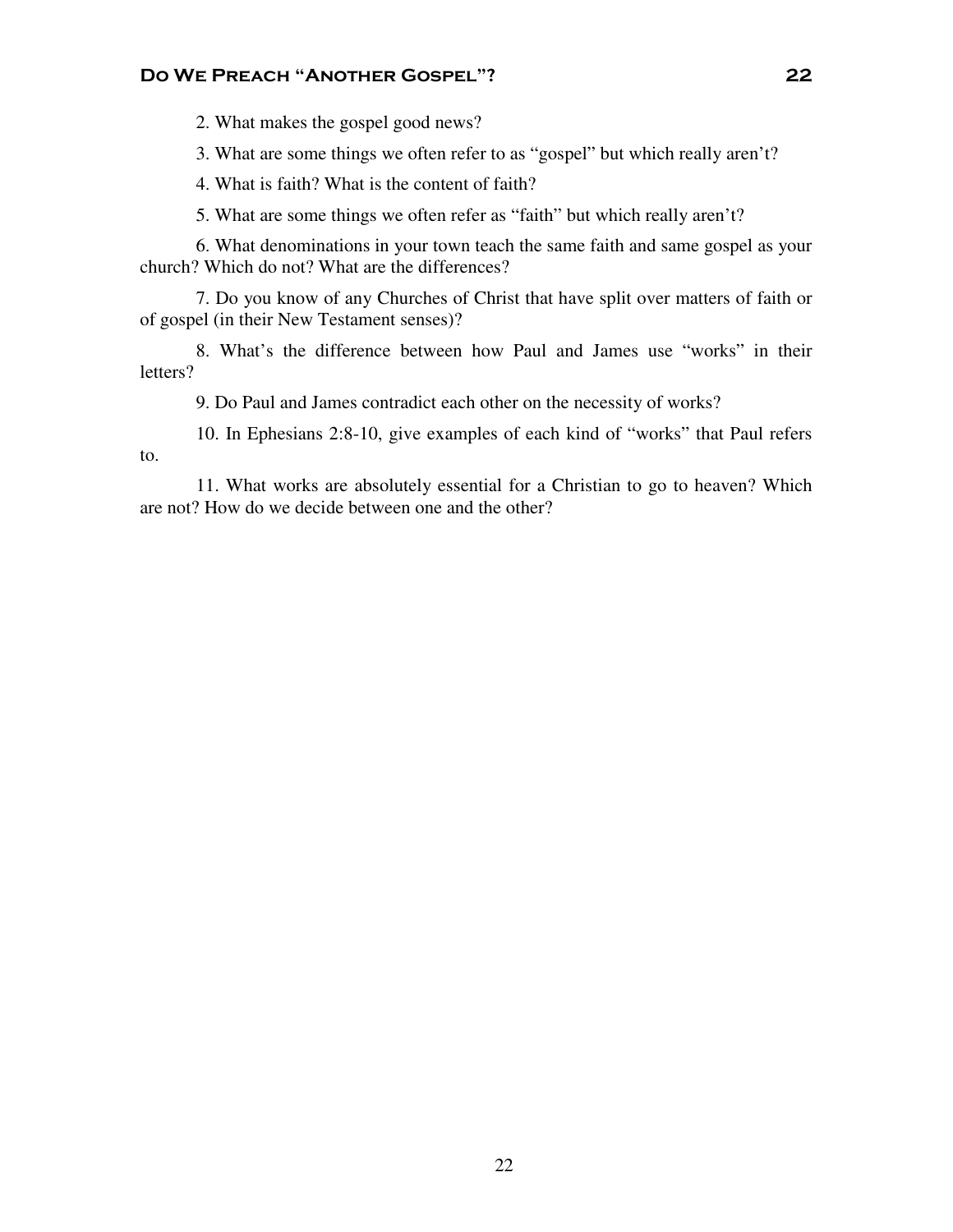# **CHAPTER 3 LOVE**

*When I was in junior high school, my best friend was the oldest son of a local Church of Christ preacher. I well remember how excited he was one fall day when he told me his father had decided the family could celebrate Christmas that year—so long as they understood it to be a secular holiday that had nothing to do with the birth of Jesus. No angels, no Nativity scenes, no wise men, and no stars—but plenty of Santa Claus and presents!* 

*"It's stupid, I know, but Dad says that Jesus wasn't born on December 25, that Christmas is based on a pagan holiday, and it's just not right to celebrate Jesus' birthday in December."* 

*Being the smart aleck that I was, I asked, "So, you mean that if you give presents to honor Jesus, it would be wrong, but if you give presents out of rank materialism, it would be okay?" My friend told me to shut up—he was just glad to get the presents.* 

*The same friend wasn't allowed to play with "face cards," but could play all the Rook™ he wanted. He couldn't shoot pool on my family's pool table, but we could play Carom™ at his house. You see, Carom™ had only four pockets (not six), used rings (not balls), and spring loaded cues (not the entirely manual cues of pool). It wasn't long before my friend told me how he'd spent the summer in the basement playing poker with the sons of an elder, by stripping the 14's out of the Rook™ deck and using Carom™ rings as chips. He asked me if I wanted to join in, but I assured him I was happy enough playing "evil" Slap Jacks and Go Fish.* 

*His family moved to Kentucky, and from then on, I only heard from him occasionally. I went to David Lipscomb College, but his father wouldn't allow him to go to a "liberal" school—instead, he sent him to a state college. I asked my friend, "How is a pagan state school better than a Christian college?" He shook his head and allowed that he was just glad to get away. The last time we spoke, my friend was heavily into marijuana and vigorously defending its benefits.* 

All too often in the Churches of Christ, by adopting a legalistic posture toward interpreting the Scriptures, we've ignored the emotional and the spiritual side of our salvation. Thus, many of my legalistically inclined brothers can't see why salvation should produce good works if good works aren't required for salvation. I mean, why should I bother to do good works if salvation doesn't require it? And from a purely legalistic standpoint, this is a very good question.

But it's much the same question as why I should do good works for my wife if I know that our marriage is not based on my works. If I have no fear of divorce, then why bother? Well, of course, I do good works for my wife because I love her—not to earn her love, not to buy her love, not to get married, and not to stay married—but because I *want* to. I enjoy doing things for her because I love her.

I have yet to make the calculation: how little can I do and still not be divorced? I mean, my goal in this relationship is not to avoid divorce. I am already married, and now I want to make the most of what I already have.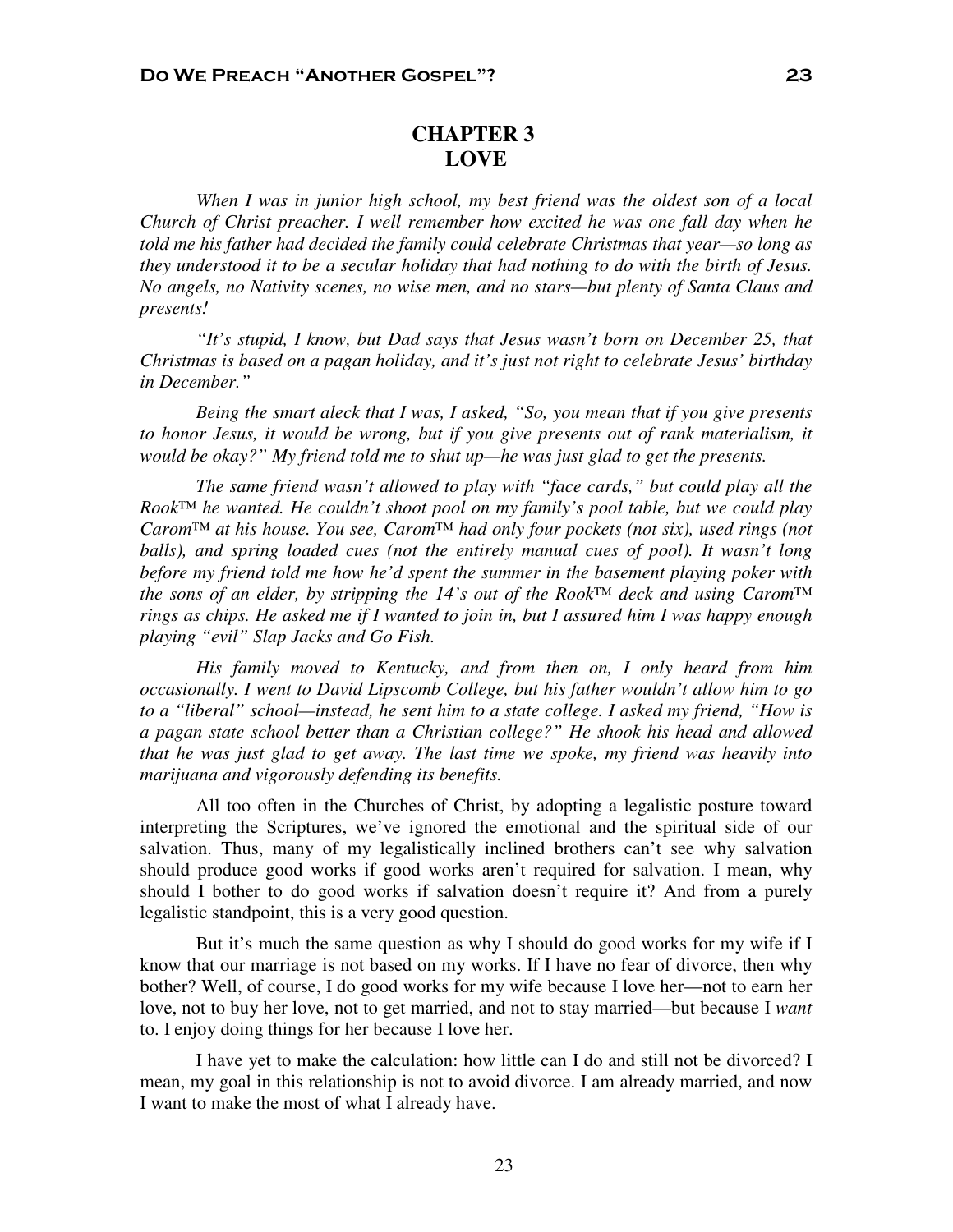Just so, I am already saved, and I deeply love Jesus. Because of this love, I never ever ask: how little can I do and still go to heaven? I'm going to heaven. The question now is: how can I best show my love and develop this relationship to its fullest potential?

We've made a mistake when we've presented the "plan of salvation" as a contract, where we do certain things in exchange for God's doing certain things. God doesn't need our faith or our repentance. All God does for us is a gift—but a gift motivated by his love for us (Rom. 7:23). And what God wants first and foremost from us is our love. Somehow, "love" isn't ever stated to be part of the five-step formula, but in fact, that's what God wants. And if we would truly understand that love must permeate the relationship between Savior and saved, we'd understand much better what Paul and James say.

> (John 14:15,23) "If you love me, you will obey what I command." …

> Jesus replied, "If anyone loves me, he will obey my teaching. My Father will love him, and we will come to him and make our home with him."

You see, salvation *requires* that we love Jesus—it's just as much a step in the plan of salvation as faith. And while it is stated as a command, love that is motivated by a command is a very shallow love indeed. Imagine loving your wife only because you can't get married unless you love her! Such a "love" would be self-seeking, loving to get something. Indeed, love prompted by a desire to get is not love at all.

The love that results in salvation is the love that prompts obedience to Jesus' teachings. The love comes *first*, and then the obedience. Thus, love can't be merely a product of obedience to a command. Christian good works must be freely given just as God's good work in saving us is freely given. $^{22}$ 

The incarnate Christ had a marvelous sense of humor and often spoke ironically. For example,

> (John 13:34-35) "A new command I give you: Love one another. As I have loved you, so you must love one another. By this all men will know that you are my disciples, if you love one another."

*The Gist of Romans* (Delight, Ark.: Gospel Light Publ. Co. 1957, rev'd 1958), 28.

 $\overline{a}$ 

 $22$  I'm not the first to see our five-step plan as true but superficial. K. C. Moser wisely comments on Rom. 4,

It is clear that Paul is interested, first of all, in the cross. He is not interested in a mere condition of salvation that happens to suit him. The cross was not made for conditions, but conditions for the cross. No condition of justification can be understood apart from its relation to Christ crucified. To be concerned primarily in some condition, instead of the cross, is to "put the cart before the horse." Any attempt to expound Romans in the interest of any condition, except for the reason that this condition is the natural response to the cross, is doomed to failure.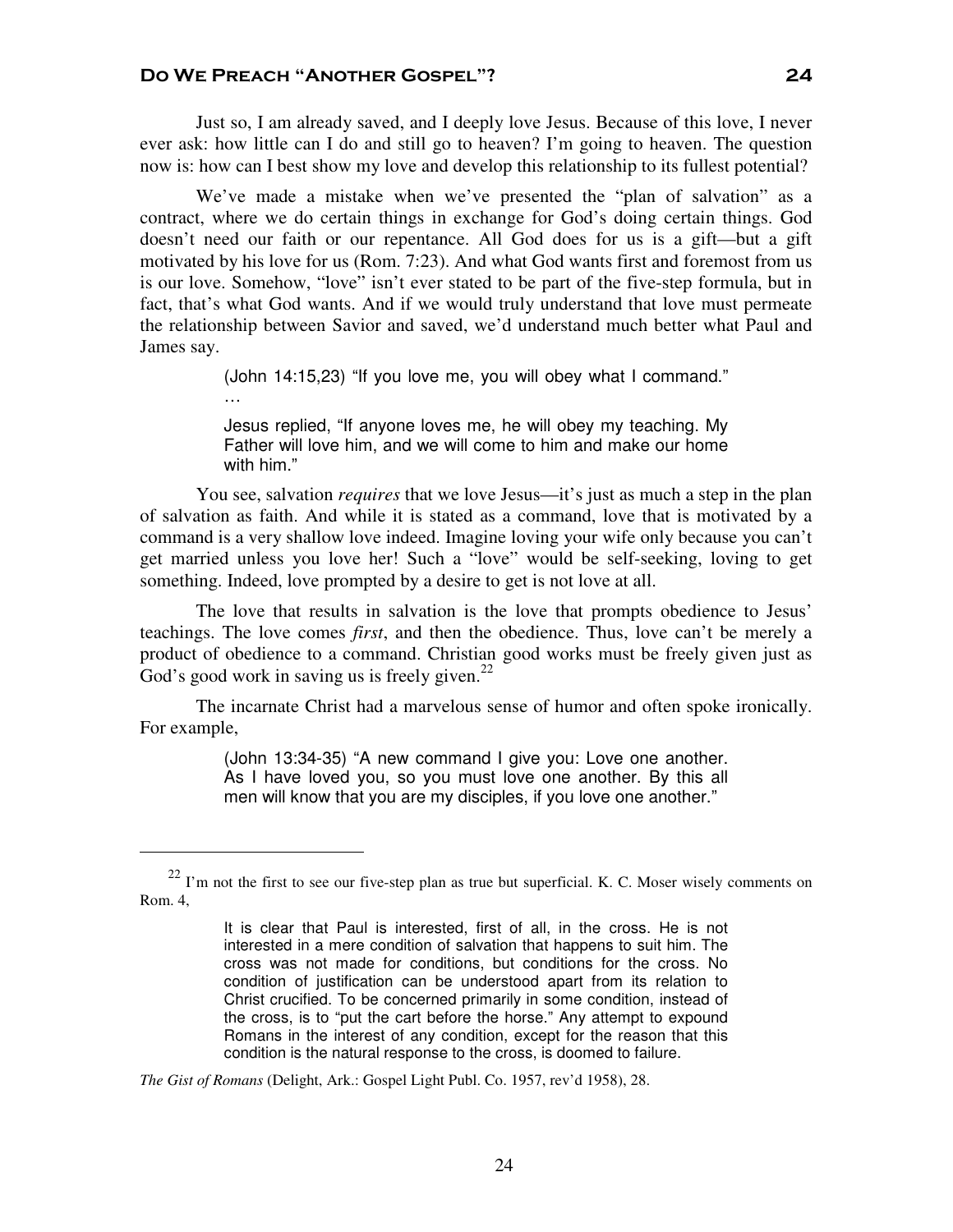Grammatically, "Love one another" is a command. But we are told to love as Jesus loves us. And Jesus doesn't love prompted by a command—he gives his love as a free gift. And my love for my brothers and sisters would be a pitiful love indeed if I only loved them because Jesus commanded me to do so. Rather, to love as Jesus loves I have to love because I want to—because it's my nature to love—not because I'm afraid of hellfire if I don't. Hence, Jesus has given us a command that we can only fulfill if we aren't motivated by the command!

Love is not a work. It's not something you do. Rather, it's something that prompts you to do works. Maybe a better way to say it is that when we repent, we make Jesus our Lord, and in so doing we commit to live lives motivated by Christian love. In fact, that is a very precise definition of penitence. Merely getting rid of moral sin is not enough. You must fill your heart with the righteousness that comes from God—love of your fellow man.

Now you and I may well disagree over how to best love someone. Should I give money to that homeless man or does giving him money just encourage him not to work? Reasonable minds might differ. If I give him \$20 because Jesus helped the poor, God will accept me even if God knows (and I don't) that the homeless man will take the money, get drunk, and hurt someone. If I refuse him and give nothing because he is able-bodied and work is available (2 Thes. 3:10), then God will accept me even though Gods knows (and I don't) that I'm in error and the man really needed the money to eat and really couldn't find work.

On the other hand, if I refuse the man out of a spirit of greed, my action will not be accepted by God, no matter how much good I do the man. And if I give the man \$20 to show my generosity to those who are watching, God will not accept that either, even if that was exactly the right thing to do (Matt. 6:1).

In each case, I could argue that what I was doing complies with a command, but whether I do right in God's eyes depends more on the state of my heart than my actual conduct. If my action or inaction was an act of love, it will be accepted by God. Otherwise, nothing is acceptable. Thus, "love thy neighbor" becomes the very definition of penitence, that is, of what it means to live the life God would have us live.

As we'll discuss later, love is the law that God writes on our hearts through the Holy Spirit. When we become Christians, God gives us his Spirit and changes our hearts. More precisely, God turns us into loving people. Love becomes our nature. It makes us a new creation. A mature Christian loves because God has made him a loving person, because it's his nature to love. Just as a fish swims, a Christian loves. And when a Christian loves, he is no longer under law. God will judge a Christian by his heart. Of course, a Christian who loves will not steal, commit adultery, murder, or otherwise break the moral law of God, because loving people just don't act that way.

On the other hand, loving people can and do disagree about the age of the earth, the role of women in the church, divorce and remarriage, etc., etc. And even those who get the answers to these questions wrong will go to heaven, because they have faith and penitence.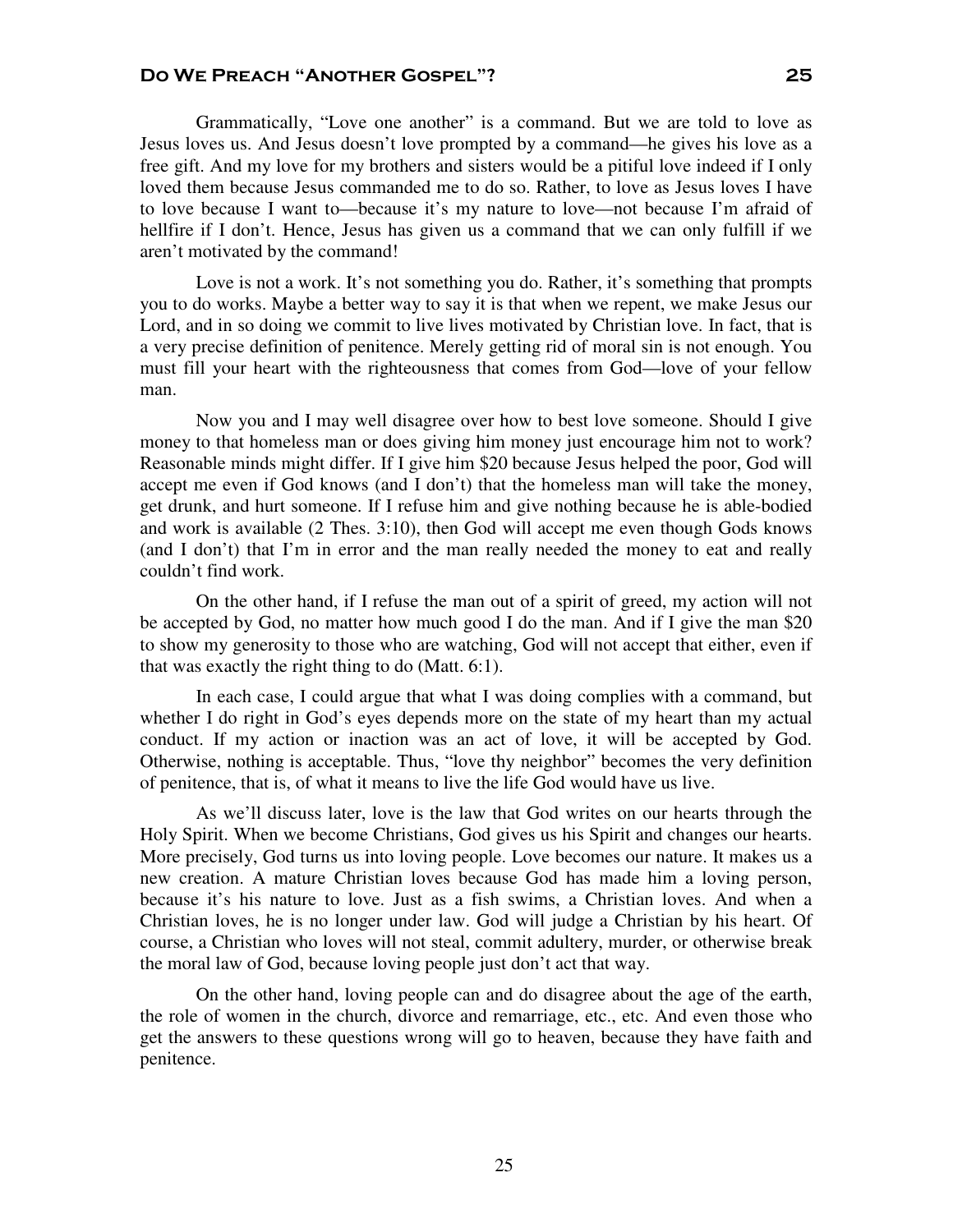Some will doubt that love is as encompassing and central to the gospel as I contend. But the Scriptures are quite clear. Let's start with John 13-17. These five chapters relate Jesus' words to his apostles following the Last Supper and preceding his arrest. Jesus has much to say about many things, but the central theme of the discourse is love.

> (John 13:34-35) "A new command I give you: Love one another. As I have loved you, so you must love one another. By this all men will know that you are my disciples, if you love one another."

Immediately after washing the apostles' feet, Jesus states the theme of the five chapters: "love one another." He declares this a "new command," although "love your neighbor" is a command going all the way back to the Law of Moses (Lev. 19:18). The only thing new about the command is the measure of love that Jesus requires: "as I have loved you."

Jesus also says that the true mark of the church will be the love the disciples have for each other. The one true church will be marked as such by its love—not its autonomy, not its *a cappella* singing, not its organization—its love.

(John 14:15) "If you love me, you will obey what I command."

(John 14:21) "Whoever has my commands and obeys them, he is the one who loves me. He who loves me will be loved by my Father, and I too will love him and show myself to him."

(John 14:23-24) Jesus replied, "If anyone loves me, he will obey my teaching. My Father will love him, and we will come to him and make our home with him. He who does not love me will not obey my teaching. These words you hear are not my own; they belong to the Father who sent me."

Three times Jesus declares that if his disciples love him, they will keep his commandments or teachings.

> (John 15:9-14,17) "As the Father has loved me, so have I loved you. Now remain in my love. If you obey my commands, you will remain in my love, just as I have obeyed my Father's commands and remain in his love. I have told you this so that my joy may be in you and that your joy may be complete. My command is this: Love each other as I have loved you. Greater love has no one than this, that he lay down his life for his friends. You are my friends if you do what I command. … This is my command: Love each other."

Jesus now states the principle from the opposite direction. To "remain in [Jesus'] love," the disciples must "obey my commands." But then Jesus drives the point home and removes all ambiguity. "My command is this: Love each other as I have loved you." Jesus, now in chapter 15, refers all the way back to chapter 13, to the only command given in the discourse thus far: love each other.

The point is particularly emphasized by Jesus' irony. He has repeatedly told the disciples to obey his commandments or teachings (plural!) and yet he gives but one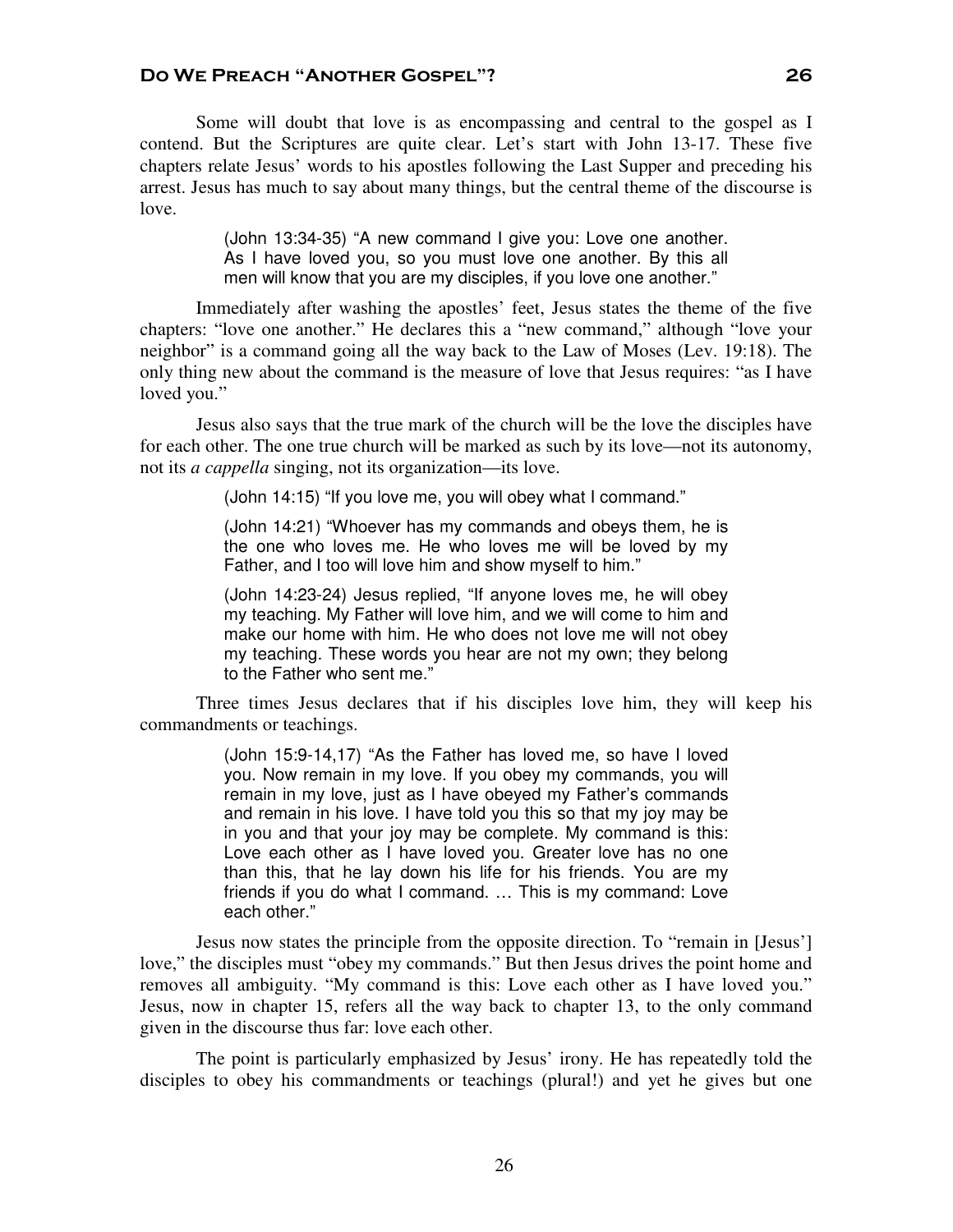command. "Love each other." And, indeed, it is the only specific command in this discourse.

> (John 17:20-21) "My prayer is not for them alone. I pray also for those who will believe in me through their message, that all of them may be one, Father, just as you are in me and I am in you. May they also be in us so that the world may believe that you have sent me."

Jesus returns to this theme with parallel language in chapter 17. This chapter is a prayer uttered by Jesus but heard by his disciples. Picking up from chapter 13, Jesus declares that the world would believe in Jesus because of the unity of his disciples. The commands to love and to be united cannot be separated. How can we love one another and yet be divided?

John picks up the same ideas in 1 John.

(1 John 3:10-11,14,16-18) This is how we know who the children of God are and who the children of the devil are: Anyone who does not do what is right is not a child of God; nor is anyone who does not love his brother. This is the message you heard from the beginning: We should love one another. … We know that we have passed from death to life, because we love our brothers. …

Anyone who does not love remains in death. This is how we know what love is: Jesus Christ laid down his life for us. And we ought to lay down our lives for our brothers. If anyone has material possessions and sees his brother in need but has no pity on him, how can the love of God be in him? Dear children, let us not love with words or tongue but with actions and in truth.

John closely parallels Jesus in saying we tell those who are true Christians by their love for one another—and "love" means being willing to lay down your life for your brothers. John makes the lesson more pointed by concluding that if you're willing to give your life, you necessarily are willing to give up your possessions to those in need. Love is found in action, not just words.

> (1 John 3:21-23) Dear friends, if our hearts do not condemn us, we have confidence before God and receive from him anything we ask, because we obey his commands and do what pleases him. And this is his command: to believe in the name of his Son, Jesus Christ, and to love one another as he commanded us.

And again we see the irony borrowed from Christ. We must obey God's "commands," but there is only one "command": to believe and to love one another—faith and love.

Not surprisingly, Paul says the same thing, although in different terms. For example, Paul concludes in Romans—

> (13:8-10) Let no debt remain outstanding, except the continuing debt to love one another, **for he who loves his fellowman has fulfilled the law**. The commandments, "Do not commit adultery," "Do not murder," "Do not steal," "Do not covet," and whatever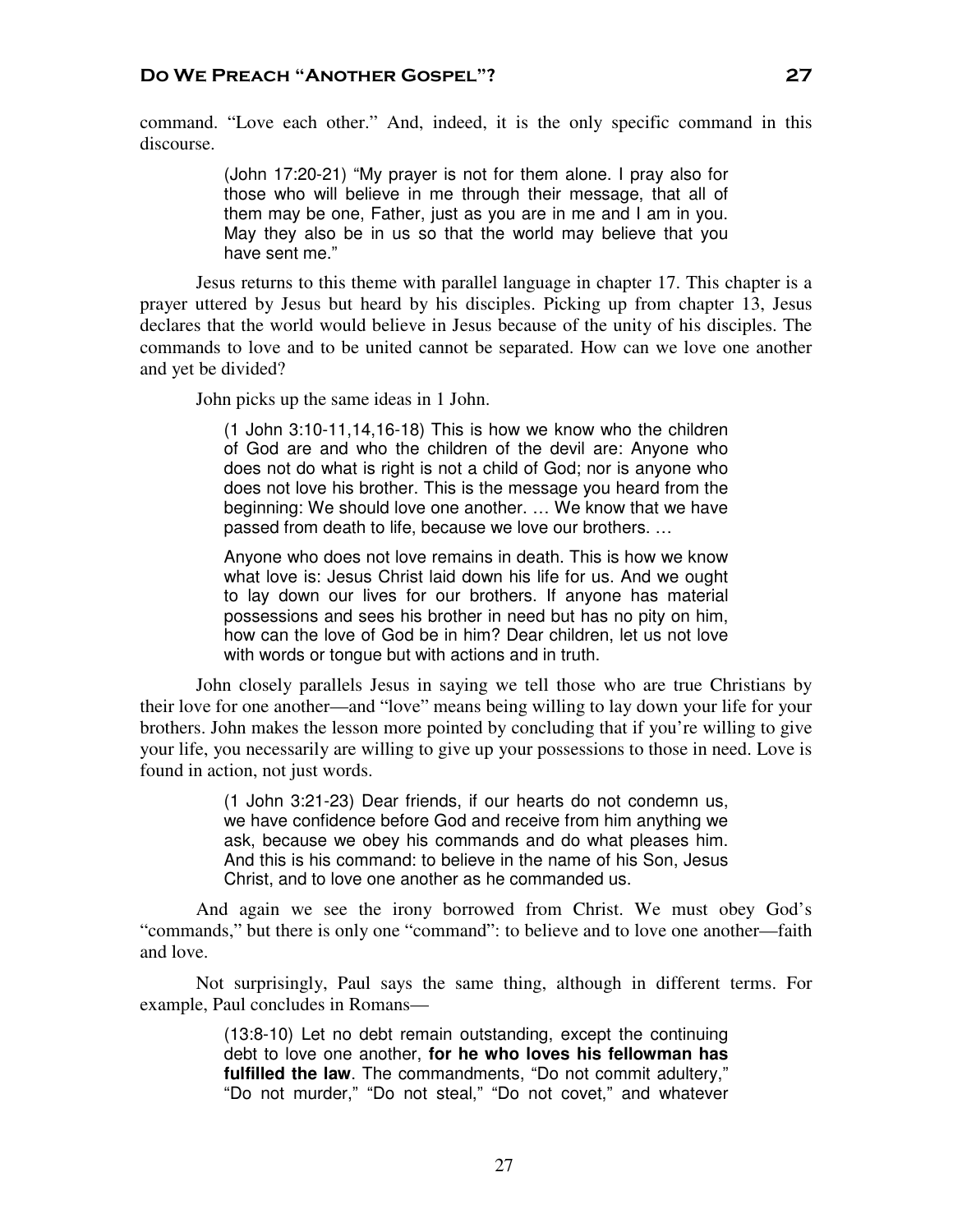other commandment there may be, are summed up in this one rule: "Love your neighbor as yourself." Love does no harm to its neighbor. Therefore **love is the fulfillment of the law**.

Paul says the very same thing in Galatians.

(Gal. 5:14) The entire law is summed up in a single command: "Love your neighbor as yourself."

I've read Romans many, many times, and each time I receive fresh insights. Romans is a lengthy, comprehensive discourse on Christianity in which Paul attempts to very thoroughly answer the hard questions—some questions so hard that I'd never have thought of them if Paul hadn't raised them in Romans! It eventually occurred to me that in this most comprehensive of books, written to a church that Paul had never visited, Paul never gave the instructions that were central to the Christianity of my childhood.

Indeed, in chapters 12 through 15, when Paul is making practical applications of all the instruction that preceded, he never once mentions the five acts of worship, the organization of the church, the name of the church, congregational autonomy, or the like. Rather, he talks about serving your fellow man and love and acceptance of one another. He writes of righteousness, peace, and joy in the Holy Spirit. And it's not as though he just didn't get around to these other instructions on church polity—rather, he emphatically denies that there are laws beyond "love your neighbor."

In Ephesians 2:8-10, we are told that the very purpose for which we are saved is to do good works, meaning that we should serve other people. Indeed, the Scriptures are plain that service to our fellow man is a defining aspect of Christianity. "Pure and undefiled religion" is visiting the widows and orphans (Jas. 1:27). Jesus will separate the saved from the lost based on who fed the hungry, gave drink to the thirsty, clothed the naked, and visited those in prison (Matt. 25:31*ff*).

Indeed, the essential purpose of evangelists, elders, and teachers is to prepare God's people for "works of service" (Eph. 4:11-13). Rather than sinning, we are called to "serve one another in love" (Gal. 5:13). God gives us spiritual gifts so that we will "serve others, faithfully administering God's grace in its various forms" (1 Pet. 4:10).

Love—meaning an active, serving, sacrificing love—is not a command. It is *the* command. Except it's not a command at all, because you can't command love, or it's not really love. It is what we have to become. As God is love, we must be love.

#### **Discussion questions—**

1. Read Jesus' account of the Judgment Day in Matthew 25:31-46. How does Jesus say the lost will be separated from the saved? Does Jesus say anything about church organization? The five acts of worship? Why not? Why make service to our fellowman the only test?

2. On the Judgment Day described in Matthew 25, would you be a sheep or a goat? Would your home church be sheep or goats?

3. Give some examples of "works of service" beyond those listed in Matthew 25.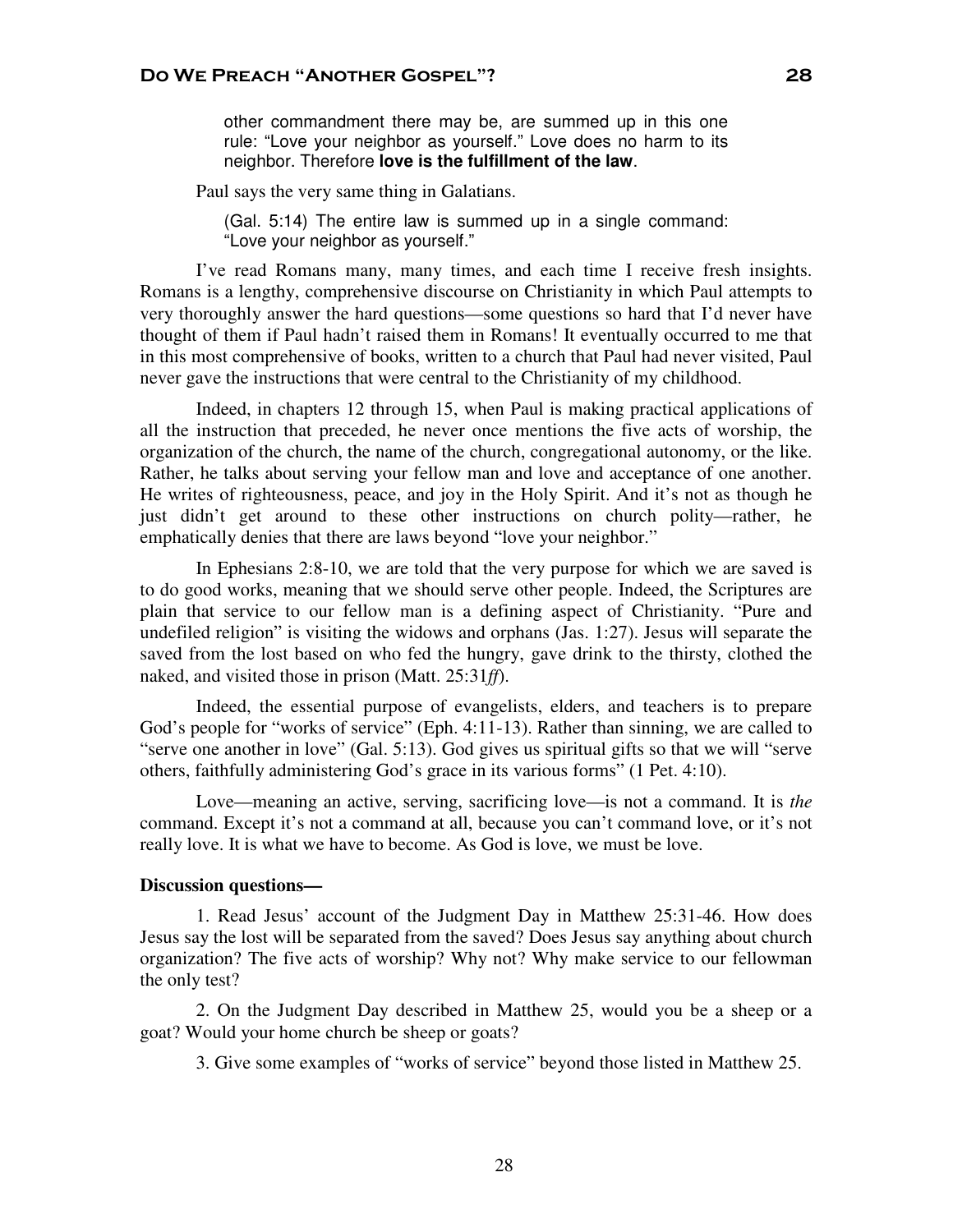4. How can love be the only command? Can you think of any commands that God imposes on Christians (not to become a Christian, but after having become a Christian) that can't be summarized by "love"? If you thought of any other commands, are they found explicitly in Scripture or have we inferred them from Scripture? If we infer a command that is not summarized by "love thy neighbor," have we inferred wrongly?

5. When people in your community think of your congregation, do they think of you as a loving people? Why or why not?

6. Why would someone do something for a loved one if there was no penalty for not doing it? Do you ever do more than you absolutely have to for your parents? Your husband, wife, boyfriend, or girlfriend?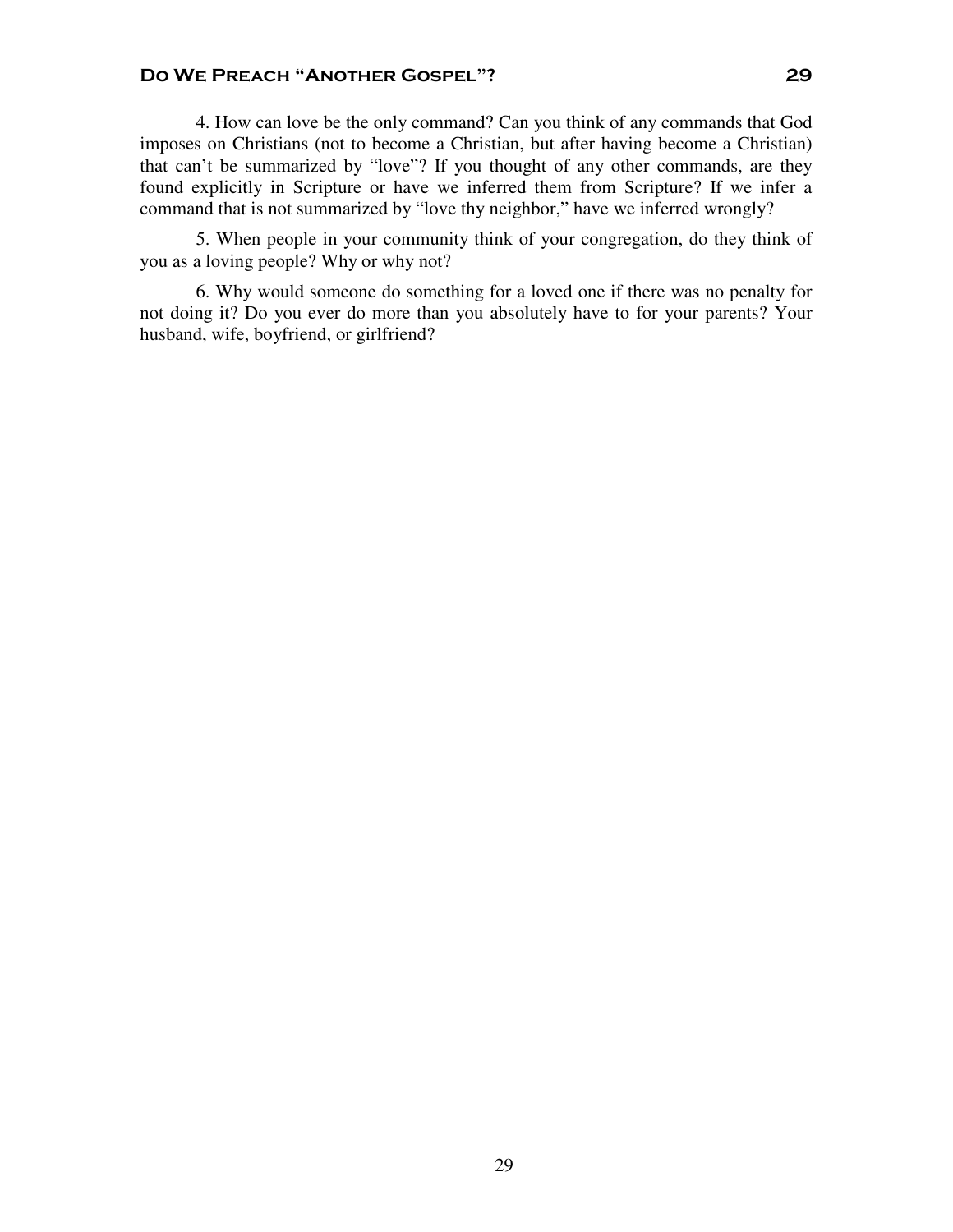## **CHAPTER 4 SPIRIT**

*One reason I went to David Lipscomb was to learn about the Holy Spirit. I graduated from high school in 1972, which was at the height of the Pentecostal controversies in the Churches of Christ. Pat Boone had flipped over to the Pentecostal side, so at my home church we could no longer study his books in Bible class. At DLC, we no longer sang the alma mater, because Pat had written it.* 

*In my home church, we had officially adopted the "we don't know the answer" position on the Spirit's indwelling. Some said all Christians had the actual but "ordinary" indwelling of the Spirit, but they weren't sure what it meant. Others said the Spirit only operated through the Word. The Word-only view seemed to me little different from declaring the Spirit to have died nearly 2,000 years ago, but then I really couldn't the see point of being indwelled by a Spirit that didn't let me do miracles. Now, if God would give me the gift of healing or of moving mountains, that would be cool!* 

*I took a college course on the Holy Spirit. The professor believed in an actual indwelling, and he rattled off a page of Scriptures saying what the Spirit does in Christians even today. And I just didn't believe him. It didn't add up. We spent almost the entire quarter learning the errors of Pentecostalism and yet had only a hurried lecture on what the Holy Spirit DOES, and I just wasn't persuaded.* 

*Some years later, I began my own study. I literally read every verse in the Bible that refers to the Spirit, and then every verse that these verses were cross-referenced to. Eventually I concluded that it was all a bunch of nonsense: "Holy Spirit" was just a metaphor for some vague notion of spirituality but didn't refer to a person of the Godhead. Yet deep down, I knew that couldn't be true.* 

*Sitting in my bedroom, surrounded by pages of notes, concordances, and translations, I was frustrated nearly to tears, and soon found myself in prayer for some help, because understanding this was plainly beyond my abilities.* 

*In less than 10 seconds I felt an answer: read Romans 8. And I did. And then I understood. And just like finding the long word in a crossword puzzle, the other blanks virtually filled themselves in. I should have prayed sooner.* 

The third perspective is spirituality. We in the Churches of Christ have often denied that the Holy Spirit operates directly on the heart and mind of the Christian, insisting that the Spirit works exclusively through the Word, meaning the Bible. This doctrine has had the effect of causing us to view the Scriptures through legalistic eyes, rather than spiritual eyes. But the Scriptures themselves insist on being understood spiritually—

> (1 Cor. 2:14-16) The man without the Spirit does not accept the things that come from the Spirit of God, for they are foolishness to him, and he cannot understand them, because they are spiritually discerned. The spiritual man makes judgments about all things, but he himself is not subject to any man's judgment: "For who has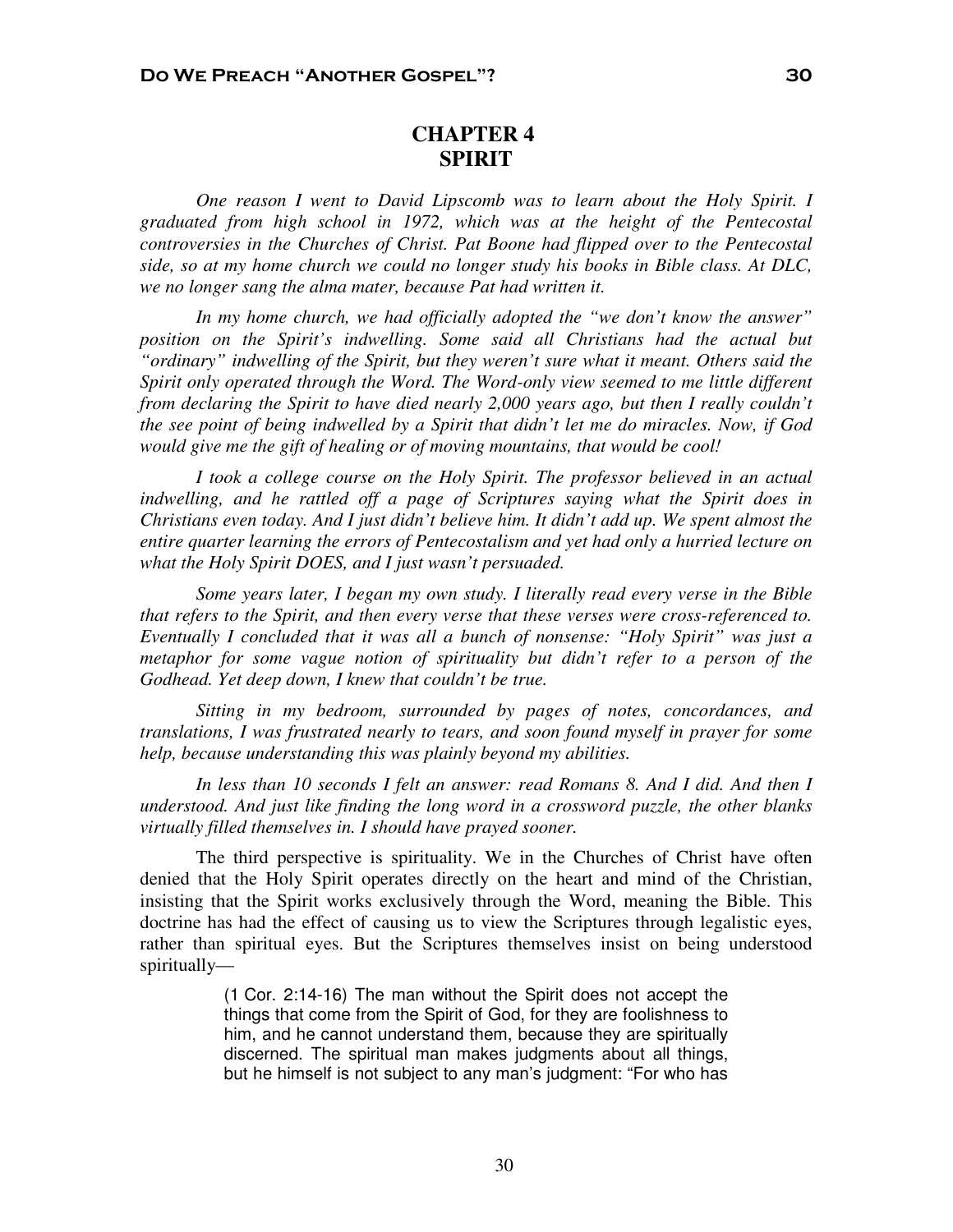known the mind of the Lord that he may instruct him?" But we have the mind of Christ.

Here Paul makes the remarkable claim that only those with the Spirit can discern inspired teachings. Now it is plainly contradictory to teach that the Spirit only acts through the inspired teachings, as then both the saved and lost would have received the same thing—the written teachings of God. But Paul says that while the saved and the lost might both receive spiritual teachings, only those with the Spirit (the saved) can discern them. Thus, there must be something remarkably different about the saved person himself. Paul goes even further, declaring that Christians have "the mind of Christ"! Clearly, he wasn't speaking of the New Testament, which hadn't even been written yet.

Proof texts could be multiplied by the score. The fact is that the New Testament plainly teaches that the Holy Spirit is given to all who've been saved (Acts 2:38) and that the Spirit indwells each of us—

> (Eph. 3:16-19) I pray that out of his glorious riches he may strengthen you with power through his Spirit **in your inner being**, so that Christ may **dwell in your hearts** through faith. And I pray that you, being rooted and established in love, may have power, together with all the saints, to grasp how wide and long and high and deep is the love of Christ, and to know this love that surpasses knowledge—that you may be filled to the measure of all the fullness of God.

Paul prays that the Spirit strengthen his readers in their "inner being." He is not telling them to study the Word—he is asking God to use his Spirit to work in the hearts of his readers—and to know love "that surpasses knowledge." Plainly, we cannot by our own efforts have knowledge that surpasses knowledge. Paul is not calling on his readers to gain knowledge by human effort; he is asking God to operate directly on the hearts of his readers to give them a knowledge that can only be gained by spiritual means.

Just so, in Philippians, Paul teaches us that God works "in" us to will (that is, desire) and do his will—

> (Phil. 2:13) … for it is God who works in you to will and to act according to his good purpose.

You see, when we are saved, we receive the Holy Spirit, and the Spirit indwells us with power and gives us not only spiritual understanding, he changes us to be increasingly Christ-like—so that we not only do what God wishes but we also *desire* what God wishes. Only this way can we love as God would have us love—

> (Rom. 5:5) And hope does not disappoint us, because God has poured out his love into our hearts by the Holy Spirit, whom he has given us.

Scholars debate whether the "love of God" in this passage is God's love for us or our love for him. But both thoughts are contained in the phrase. After all, the source of this love is God (and so it's his love for us) but the location of this love is *our* hearts (the seat of our emotions, and thus it's our love). And both truths are Paul's point. As God pours out his love for us into our hearts, our hearts receive the love and our hearts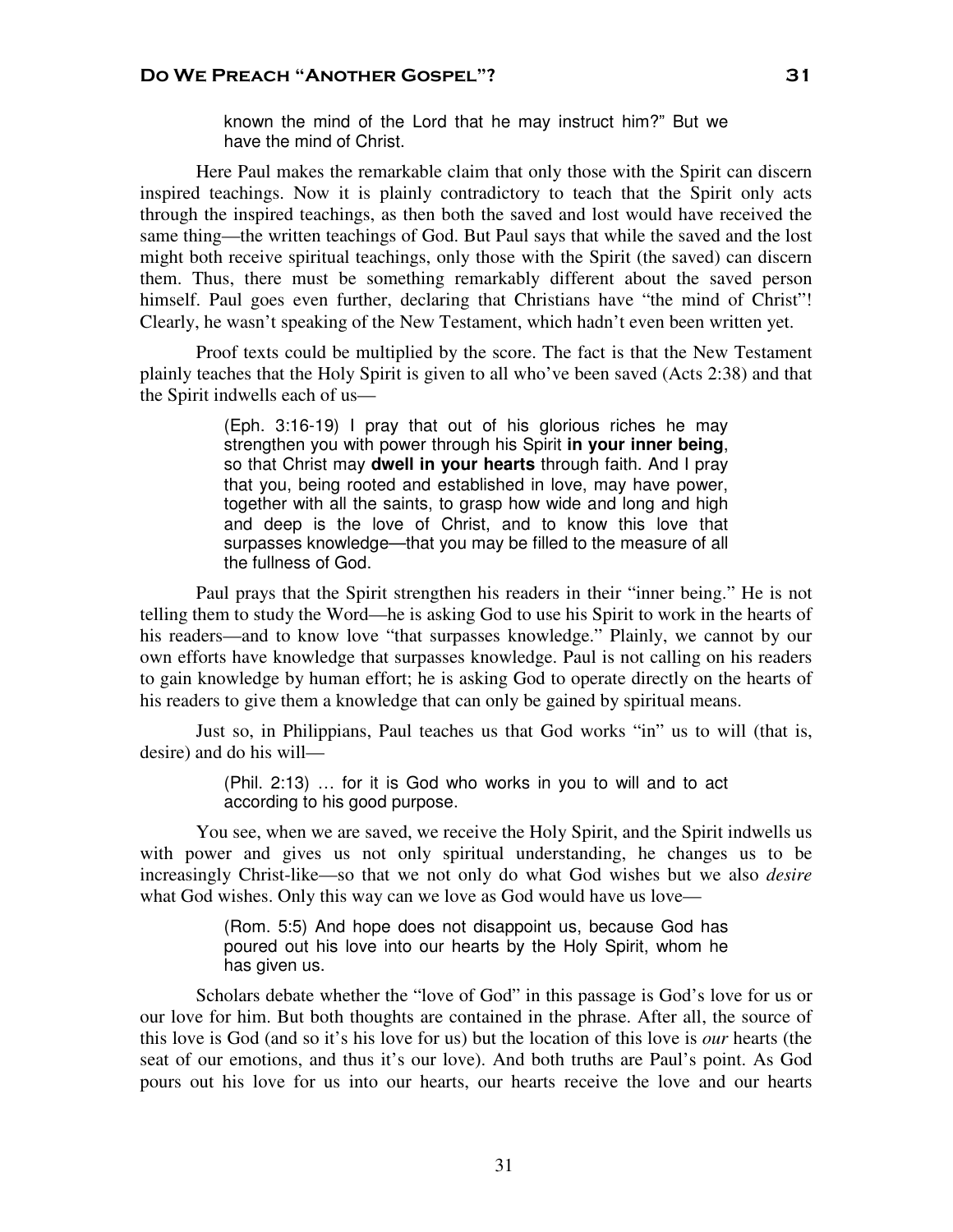become loving hearts. And all this is made possible by the indwelling Spirit, which attunes our hearts to God's promptings.

Now, if we see the world through law-tinted glasses, this verse is very hard to understand. But our God has devised a means of our salvation that perfectly fits our nature as humans—we have an intellect, but we are also emotional and spiritual people. And God's solution is to rebuild all facets of our existence.

With Spirit-ual eyes we can better understand why saved people must do good works: God works in us to desire and act according to his good purpose. He makes us into loving people.

> (Rom. 8:13-14) For if you live according to the sinful nature, you will die; but if by the Spirit you put to death the misdeeds of the body, you will live, because those who are led by the Spirit of God are sons of God.

In fact, God helps us even in our repentance, as we "put to death the misdeeds of the body," that is, resist sin, "by the Spirit." And as sons of God, we must be "led by the Spirit." If you were raised as I was raised, on a Spirit-less version of Christianity, then this passage makes no sense. After all, I've had no visions, no handwriting on the wall. How does the Spirit lead if there's no voice in my head telling me what to do?

Again, this is confusing because we presume that Jesus deals with us intellectually and not emotionally or spiritually. In fact, the leading we receive is not necessarily in the form of objective propositional truths, but in terms of how we feel what we want to do. God helps us want to do right and despise doing wrong.

The Hebrews writer quotes Jeremiah's prophesy of the Messianic age to great effect—

> (Heb. 8:8-10) But God found fault with the people and said: "The time is coming, declares the Lord, when I will make a new covenant with the house of Israel and with the house of Judah. **It will not be like the covenant I made with their forefathers** when I took them by the hand to lead them out of Egypt, because they did not remain faithful to my covenant, and I turned away from them, declares the Lord. This is the covenant I will make with the house of Israel after that time, declares the Lord. **I will put my laws in their minds and write them on their hearts.** I will be their God, and they will be my people."

The new covenant is dramatically unlike the Law of Moses. Unlike under the Law, *God* writes his law in our minds and on our hearts—in our intellects and in our emotions. Clearly, Jeremiah is not speaking of our reading the Bible—the Israelites read the Law of Moses. No, the task is not ours; it is God's. Of course, other Scriptures teach us that God does this through the Spirit.

For a very long time, this passage puzzled me because I'd never received an inspired propositional truth from God. God never came to me and wrote on my heart "Thou shalt sing *a cappella*" or any other law—nothing about church names, church organization, worship services, or all the other issues on which my training had centered. Only much later did I realize that God had written all over my heart: "Love your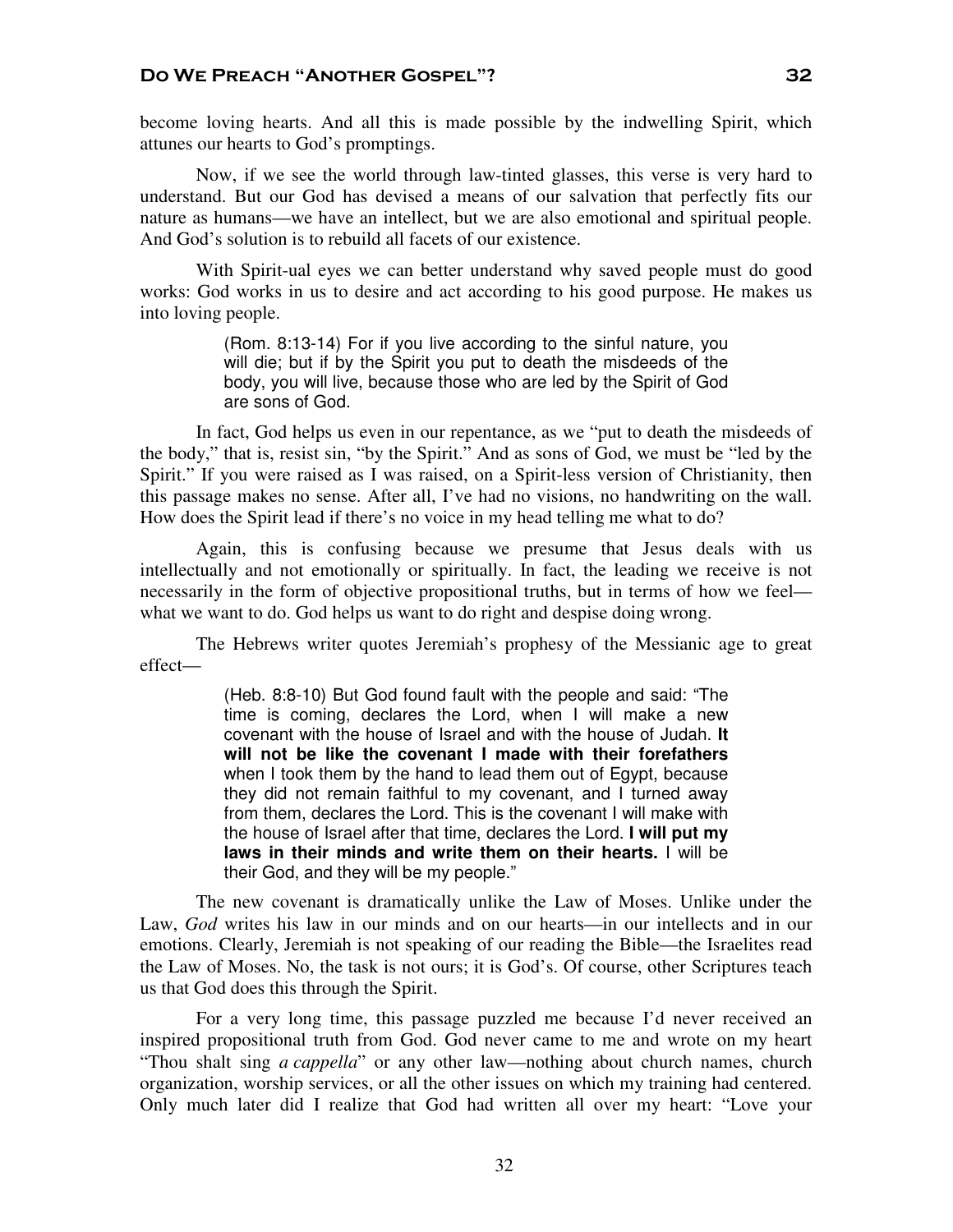neighbor." "Love the Lord your God." "Do not steal." "Love one another even as I have loved you." "Act according to God's good purpose." "Know an unknowable love." "Enjoy a peace that surpasses understanding." "Have an overflowing joy." And many other things that are too deep to write. And these "laws," because they are written on my heart, aren't really laws at all—they are simply elements of my new essential nature. That is, these are true of me because that's the way God has reworked me. I can take no credit at all for this. I yielded and God wrote on my heart and changed me.

Of course, we would expect God to write only those laws that really matter in my mind and on my heart. After all, "The only thing that counts is faith expressing itself through love" (Gal. 5:6b).

Let's pause for a couple of analogies that sometimes help people understand the Spirit—the power brake example and the radio example.

I used to own a Dodge Aspen, which was the car that drove Chrysler into bankruptcy. I was driving at 55 miles per hour on a heavily trafficked road when the engine just spontaneously cut off! Until that moment, I had always assumed that when I pressed the brakes, it was me pressing the brake pads into the brake drums and stopping the car. And I'd always been sure that when I turned the steering wheel that it was me moving the wheels. But when my engine stopped on a downhill incline at 55, I learned that the engine had been doing about 99% of all that work and I'd only been doing about 1%—because I had to push about 100 times harder to stop and steer the car than I was used to. It was an eye-opening experience!

Well, this is much how the Spirit works. Sometimes I think that my love for God and zeal for his work are my own doing—and they are, to some extent. But my own works are greatly empowered and strengthened by God's working in me to not only do his work, but to want to do his work. But just like power brakes, if I don't press the pedal, the car won't stop, but I don't really do the work. I haven't lost my free will—I've just been helped more than I'll ever fully realize.

Now many of my students don't remember how radios used to work—radios with dials you turned to find the station, and that required frequent re-tunings as the signal drifted. But the Spirit is like a beautiful symphony on the radio. The music is inaudible to anyone without a radio. Only certain people are privileged to hear it. And even those who have radios have to know how to find the station and how to keep it tuned into the station. Of course, the stations never did drift off signal. Rather, old-style radio circuitry tended to drift off the frequency due to the inadequacy of the radio—not the transmitter.

Just so, the Spirit always communicates a clear, steady, beautiful signal, but only the saved can hear it. But even the saved hear poorly unless they tune in to the correct frequency. Prayer, Bible study, and other spiritual disciplines help keep us in tune with the will of God and allow the Spirit to speak more and more clearly to our hearts. The signal is always there, but we aren't always tuned in.

So we see that God's grace is powerful indeed. We receive our salvation conditioned on our faith, our repentance, and our love, on the occasion of our baptism. But all these are gifts. After all, while we must love to be saved, our love is the product of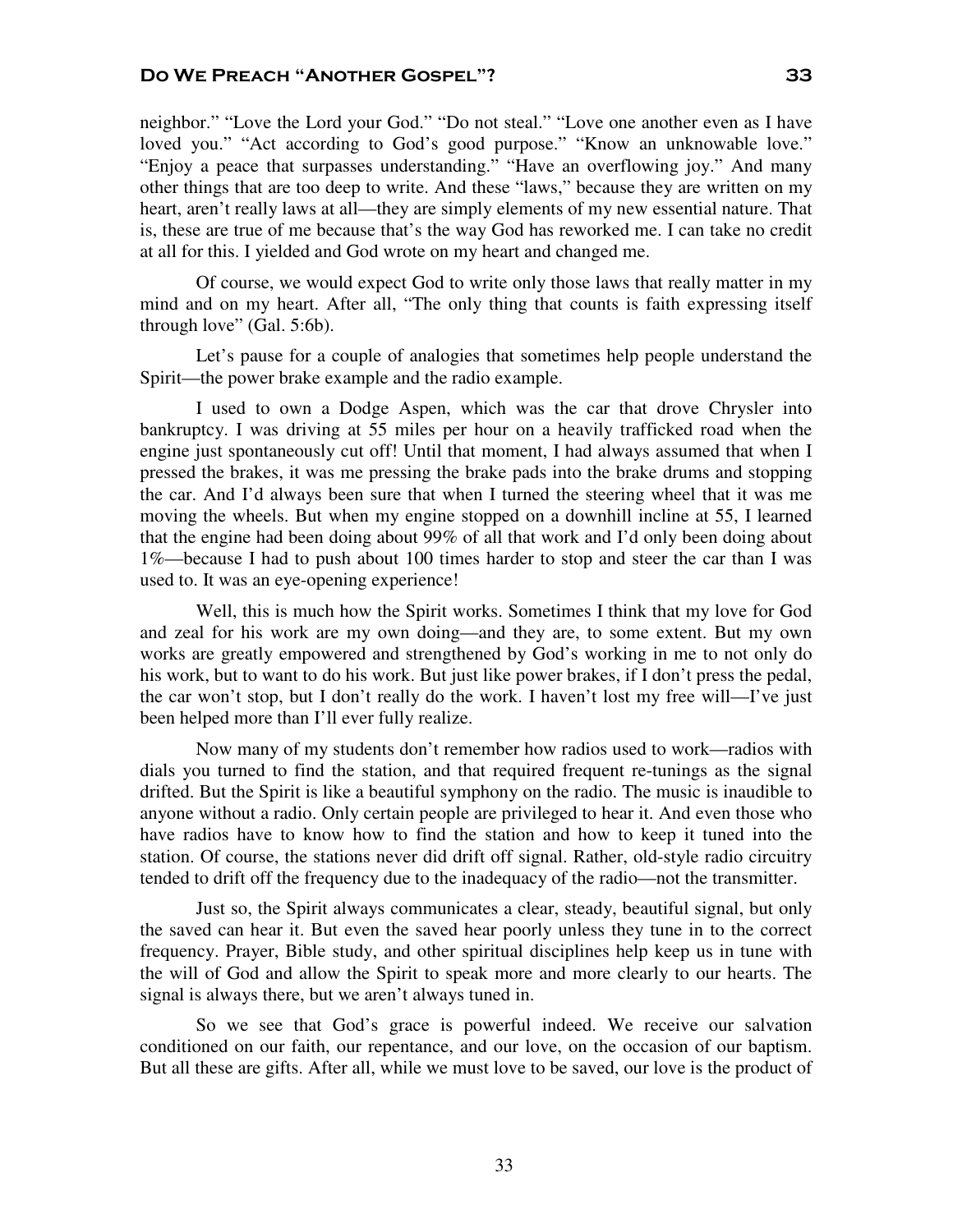God's work in our hearts. And while we repent, we put to death the misdeeds of the body with God's help, that is, "by the Spirit" (Rom. 8:13). Even faith is a gift—

> (Rom. 12:3) For by the grace given me I say to every one of you: Do not think of yourself more highly than you ought, but rather think of yourself with sober judgment, in accordance with the measure of faith God has given you.

Of course, we first have faith and repent before we receive the Spirit at baptism, but the Scriptures frequently speak of these as given by God. God deepens, strengthens, and enriches that which first brought us to Christ.

None of this is to say that human effort counts for nothing.

(Phil. 2:12-13) Therefore, my dear friends, as you have always obeyed—not only in my presence, but now much more in my absence—continue to **work out your salvation** with fear and trembling, for it is God who works in you to will and to act according to his good purpose.

Paul says that we are to work out our salvation—this is something that *we* do—because God is working in us for us to want to do the things it takes for us to work out our salvation. We cooperate with the Spirit. We are led by the Spirit, and we follow the Spirit's lead. But no part of us is untouched by the Spirit. All that we do for Christ we do with the help of Christ. And the more we allow God to work in us, the more Christ-like we become. We yield. God works in us. And so we work, but it's really God working in us. We take no credit. But neither do we lose our free will; it's just that we have much more help than we like to admit.

#### **Discussion questions—**

1. Some have taught that the Spirit only operates on a Christian through the Bible. Others have taught that the Spirit can exercise an influence on Christians directly on their hearts. Which view is best supported by Scripture?

2. Is it permissible to ask God to "guard, guide, and direct us"? or to "give the speaker a ready recollection"? Might God answer such prayers through His Spirit other than through our reading the Bible?

3. How have you changed since you first became a Christian? Have your desires and feelings changed? Did you change these by yourself or do you think that God helped?

4. Do you know anyone who has dramatically changed since becoming a Christian? Did God help make the change occur? How?

5. Has God written any of His laws on your heart and mind? Which laws? How?

6. The author compares the working of the Holy Spirit with power brakes and with a radio. Is the Holy Spirit really like these things?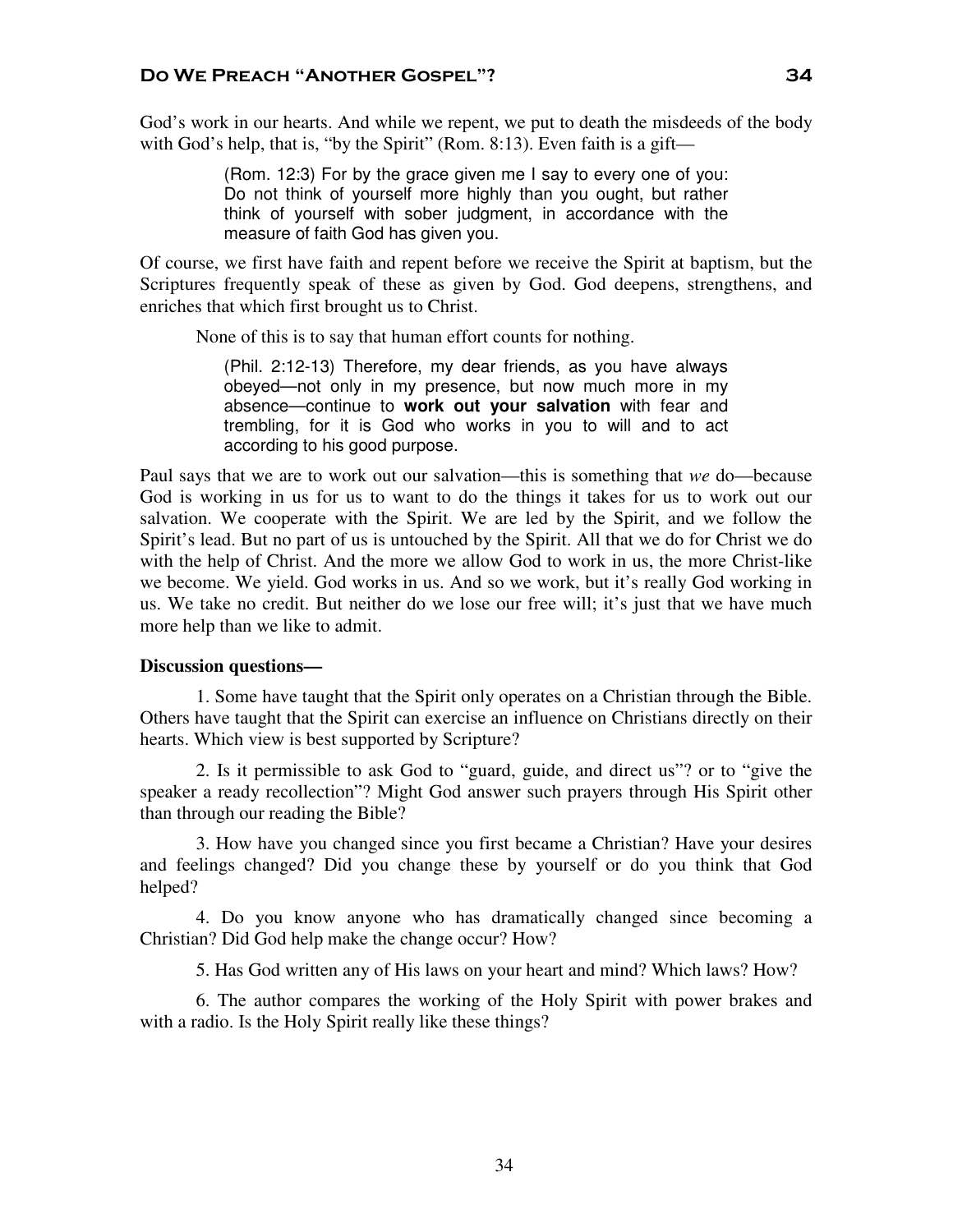# **CHAPTER 5 GRACE**

*For several summers, our preacher's niece and nephew would visit and play with us. I well remember their home church making national headlines when the church split over the preacher's daughter winning a swimsuit competition. It seems her photo was splashed across the front page of the local paper.* 

*The elders were outraged and voted to fire the popular preacher. However, it soon turned out that newspaper photo was taken by one of the elders. When the hypocrisy*  was pointed out, he decided to side with the preacher. The membership took sides *between the anti-swimsuit elders and the pro-swimsuit, pro-preacher elders. It split.* 

*In fact,* Life *magazine's year-end review featured a picture of their home church with its steeple split down the middle as the result of a lightning strike. It was very embarrassing to the Churches of Christ and hurt our image for many, many years.* 

*I wondered then, and still wonder, what really led to the split. I mean, if the members of the church truly loved each other, wouldn't they have found a way to stay together—or is the doctrine of swimsuit wearing more important than love and unity? Did anyone every apologize? Was the church ever re-united? Or is that too much to expect of Christians? I mean, shouldn't we extend to one another the same grace we receive from God?* 

Many passages teach us to be confident in our salvation. For example—

(1 John 3:21-24) Dear friends, if our hearts do not condemn us, we have **confidence** before God and receive from him anything we ask, because we obey his commands and do what pleases him. And this is his command: to believe in the name of his Son, Jesus Christ, and to love one another as he commanded us. Those who obey his commands live in him, and he in them. And this is how **we know that he lives in us**: We know it by the Spirit he gave us.

John could not have written more plainly. The single command to love is expanded only slightly to add faith. And we have confidence, which depends on faith and love—and the Spirit, which, of course, produces in us faith and love.

Similarly, in 1 John 5:13, we are told—

I write these things to you who believe in the name of the Son of God so that you may know that you have eternal life.

Notice the word "that." We'd expect John to write "whether": "whether you have eternal life." But John says that if you have faith you have eternal life. His concern is that you realize the blessing you have. It's just that simple. Now this makes us worry about repentance. But John sees no distinction between faith and repentance. How can you accept Jesus as the Son of God and not as Lord? The premise of the entire book of 1 John is that you can't have one and not the other.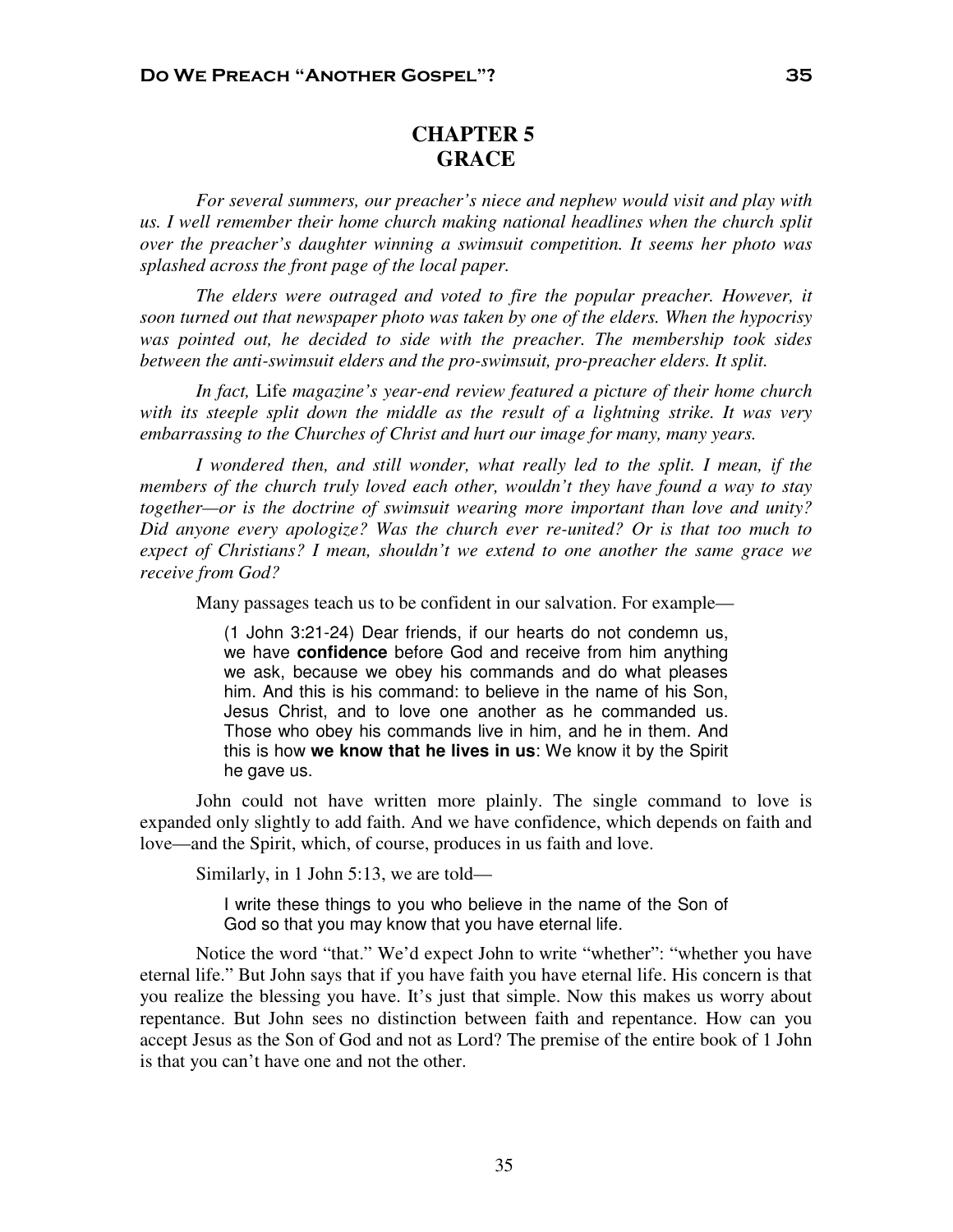Now there is much more that could be said regarding grace, but I will limit myself to one critical thought. Paul's favorite test of real grace, of really understanding what he is saying when he contrasts faith and works, is that in the true system of grace there is no room for boasting—

> (Rom. 3:27-28) **Where, then, is boasting? It is excluded.** On what principle? On that of observing the law? No, but on that of faith. For we maintain that a man is justified by faith apart from observing the law.

> (Eph. 2:8-10) For it is by grace you have been saved, through faith—and this not from yourselves, it is the gift of God—not by works, **so that no one can boast**. For we are God's workmanship, created in Christ Jesus to do good works, which God prepared in advance for us to do.

I can boast of my scholarship and learning. I can boast of obeying God's laws for organizing a congregation. I can boast of how I spend or don't spend church funds. I *can't* boast about how God has changed my heart. I *can't* boast about what's been given me that I don't deserve. Any version of the gospel that gives you a sense of superiority to others is a false gospel.

#### **A. Falling Away**

At this point, some would surely wonder what limits there are on grace. If works don't produce salvation but rather salvation produces works, then what could cause one to lose his soul? Or am I teaching "once saved, always saved"?

Let's first take the two clearest cases. Obviously enough, if someone loses his faith, then he has in fact left the household of faith and is lost. 1 John 4:2 says so plainly—

#### This is how you can recognize the Spirit of God: Every spirit that acknowledges that Jesus Christ has come in the flesh is from God, but **every spirit that does not acknowledge Jesus is not from God**.

To state the obvious, losing one's faith is not the same as going through periods of doubt or of weak faith. It doesn't take a lot of faith to have saving faith. In fact, just enough to be willing to confess it, make Jesus Lord, and accept baptism. This is not great, mature faith; but it is saving faith.

Another way to lose one's salvation is by giving up the other side of faith: repentance. We had to repent to be saved; when we repudiate our repentance, when Jesus is no longer Lord of our lives, then we are lost in our sins. Hebrews 10:26-31 states the principle—

> **If we deliberately keep on sinning after we have received the knowledge of the truth, no sacrifice for sins is left**, but only a fearful expectation of judgment and of raging fire that will consume the enemies of God. Anyone who rejected the law of Moses died without mercy on the testimony of two or three witnesses. How much more severely do you think a man deserves to be punished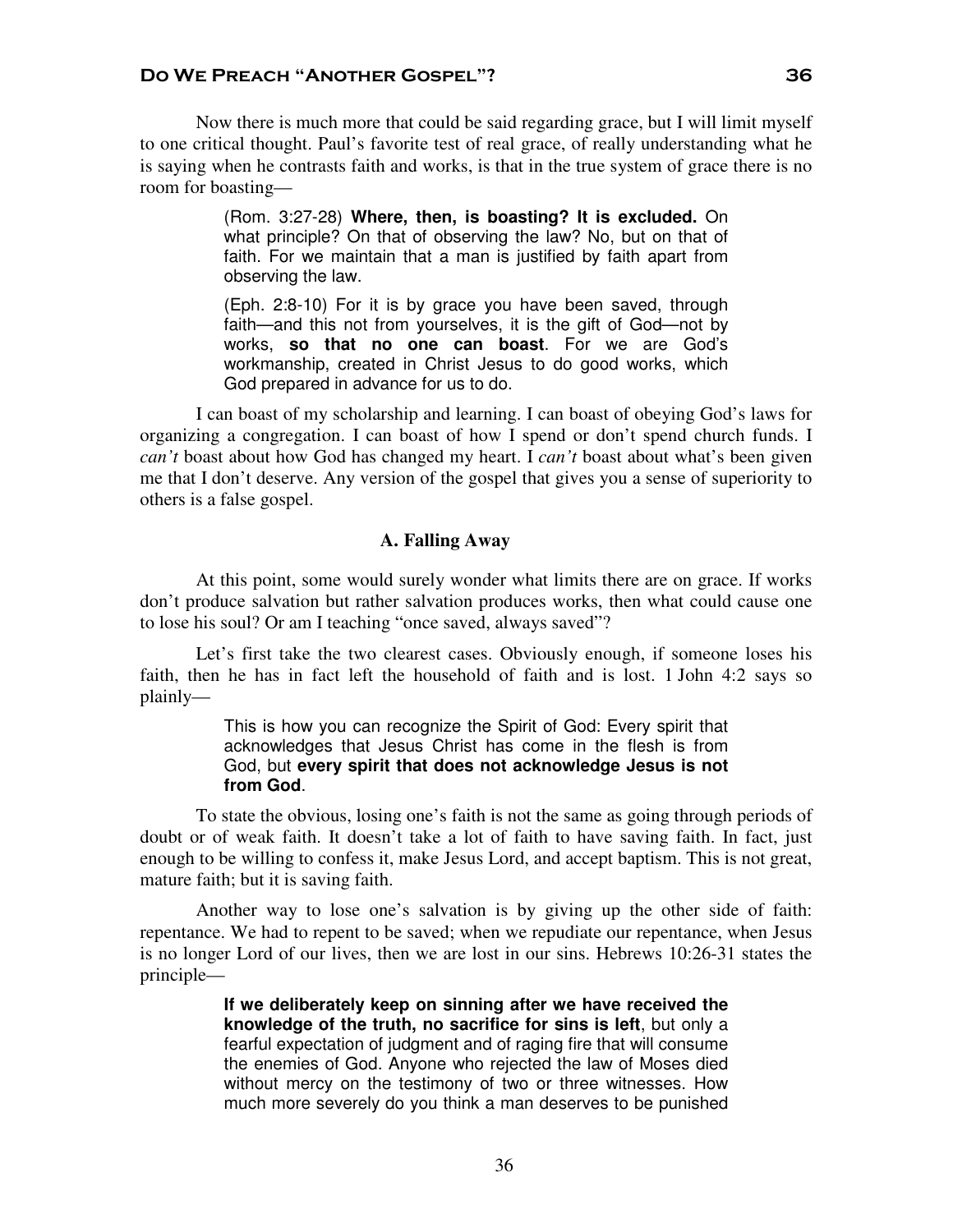who has trampled the Son of God under foot, who has treated as an unholy thing the blood of the covenant that sanctified him, and who has insulted the Spirit of grace? For we know him who said, "It is mine to avenge; I will repay," and again, "The Lord will judge his people." It is a dreadful thing to fall into the hands of the living God.

There is no stronger language in all of Scripture. But we need to be careful. The writer doesn't say that we're damned if we continue to sin after we're saved. Everyone continues to sin after being saved. The difference is that we who are saved continue to sin although we no longer want to. We sin contrary to a commitment we've made and that we are intending to be true to. And the writer also doesn't say that we're damned for every deliberate sin. Unfortunately, we've all done things that we knew were sins when we did them, after being saved. It's the weakness of the flesh that we're all subject to.

The line from saved to lost is crossed only when we *deliberately* continue to sin, that is, when the continuing to sin is deliberate. In other words, we're lost in our sins when we've repudiated our repentance, when Jesus is no longer our Lord.

Plainly, it's hard to look into someone else's heart and conclude whether he's in this condition. It's sometimes easy enough to see that someone is in deep spiritual trouble, but we can't conclude that God has given up on him. Only God knows these things.

In short, there are two things that get us into Christ—faith and repentance (at the point of baptism)—and two things that take us out of Christ: losing either of these two things. There's a third element that we'll get to when we focus on Galatians: we must not only accept Jesus as the Son of God and as Lord, we must also accept him as our Savior.

Now, I've earlier mentioned my belief that love is a requirement for salvation, and love fits very neatly into this viewpoint. When we say that one must repent to be saved, we are saying that a convert must agree to put away sin and take on the holy life Christ wishes for us to lead—a life of an active, serving love. Love is simply the fulfillment of repentance. After all, "love is the fulfillment of the law" (Rom. 13:10).

Therefore, I readily accept as saved those within the Churches of Christ who disagree with me on any number of issues. The Scriptures teach that salvation is determined by faith and penitence—not by being right on the fashionable theological issues of the day. I can be entirely penitent and yet disagree on what the Bible says on any number of subjects. Neither the age of the earth nor the scriptural grounds for a divorce are matters of faith, and thus being wrong on those subjects is not a salvation issue—provided that I'm penitent, meaning that I'm trying to honor God in my study and teaching.

Now there are several Scriptures that authorize expulsion of church members who behave divisively (*e.g*., Rom. 16:17; Tit. 3:10). But being in error is not by itself divisive—or else we'd all have to agree on every single point of doctrine and practice and we don't and can't. Similarly, a church may disfellowship a member due to unrepented moral sin. But this is to shame him into repentance (2 Thes. 3:14-15) because an impenitent Christian is in jeopardy of his soul under Hebrews 10:26. But a Christian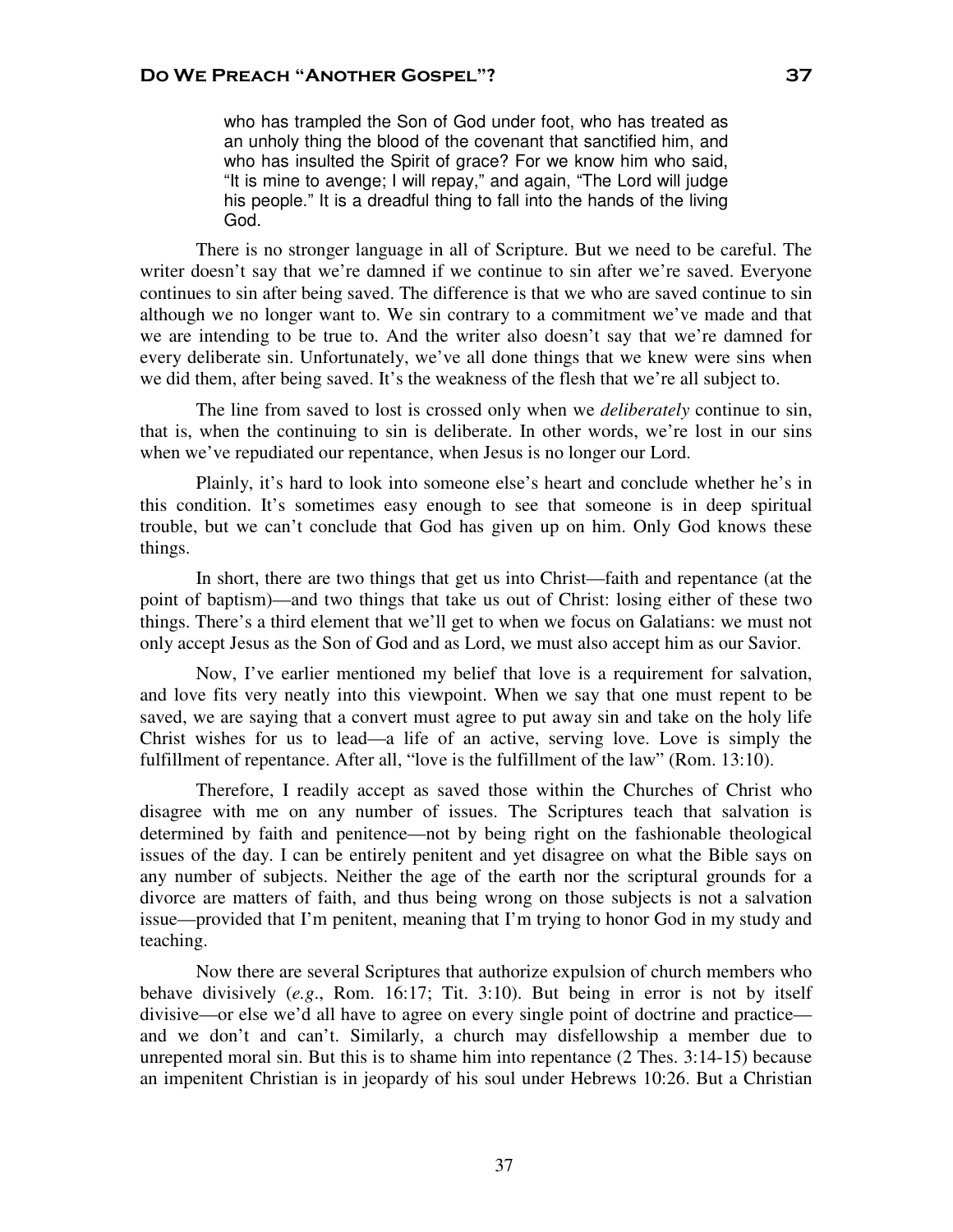who disagrees with me on, say, the role of women is not thereby impenitent and hence not a subject for disfellowshipping.

I could go on, but you see my point. There are admittedly very real, very practical problems associated with acknowledging the salvation of those who disagree with us on one subject or another. It's especially tough when those people disagree in the area of worship, as we can't worship together unless we can agree on a practice that causes no one to sin against his or her conscience (Rom. 14:13-23). But struggling with such issues is far superior to running off all who disagree on some issue that happens to be controversial at the time.

Thus, those of my brothers and sisters—baptized penitent believers—who worship with (or without) an instrument, who practice quarterly (or weekly) communion, who have women elders (or have no women elders), who have Sunday School classes (or teach that such classes are wrong), who teach that the earth is billions of years old (or that it's only thousands of years old), etc., etc. are all going to heaven if they believe these things with penitent hearts, believing that they glorify God with their teachings and practices.

The church is made up of those who've been saved, less those who were saved but are now lost. Some people have gotten confused and frequently speak of "lost Christians." There's no such thing. Romans 8:1 teaches very plainly that all Christians are saved—

> Therefore, there is now **no** condemnation for those who are in Christ Jesus … .

Plainly, if I'm in Christ—a metaphor for being in the church—then there is "no condemnation." I can't simultaneously be in Christ and be lost. All Christians are saved. All those in the church are saved. That doesn't mean that everyone who calls himself a Christian or who attends church is saved. It does mean that the church is made up of saved people and only saved people. It means that all Christians are saved as long as they are Christians.

Now this changes everything. We sometimes tend to think that every time we're guilty of a sin we're lost until we confess the sin and pray for forgiveness. But this would mean that Romans 8:1 would be wrong—that there'd be condemnation for those in Christ. We need to understand that this is false teaching.

The truth of the matter is also found in such verses as 1 John 1:7-8—

But if we walk in the light, as he is in the light, we have fellowship with one another, and the blood of Jesus, his Son, [continuously] purifies us from all sin. If we claim to be without sin, we deceive ourselves and the truth is not in us.

I inserted "continuously" where I did because the Greek word translated "purifies" is in the present tense, which denotes continuous action, unlike the aorist tense, which denotes action taking place at a single point in time.

Maybe a better passage is Romans 5:6-10—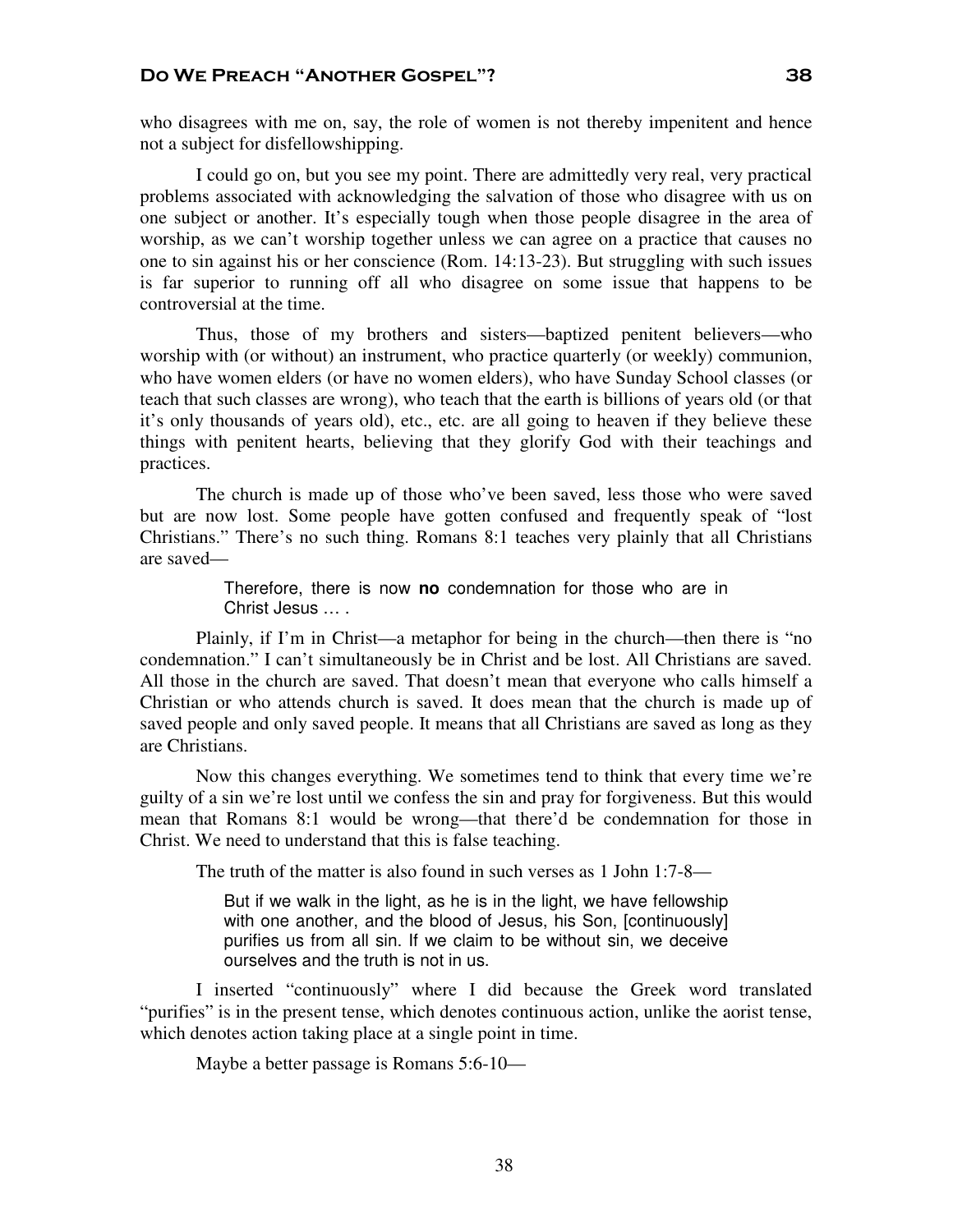You see, at just the right time, when we were still powerless, Christ died for the ungodly. Very rarely will anyone die for a righteous man, though for a good man someone might possibly dare to die. But God demonstrates his own love for us in this: While we were still sinners, Christ died for us.

Since we have now been justified by his blood, **how much** more shall we be saved from God's wrath through him! For if, when we were God's enemies, we were reconciled to him through the death of his Son, how **much more**, having been reconciled, shall we be saved through his life!

The first paragraph points how remarkable it is that God sent his Son to die for us while we were still sinners. We were "ungodly," "powerless," and "God's enemies," and yet God provided us the gospel so we could be saved by the cross of Jesus.

Now we've always taught—correctly, I think—that when we are baptized, all our sins are forgiven—utterly, thoroughly, completely. Our soul is washed clean, whiter than white. For those of us in the Church of Christ, when we first came out of the baptismal waters, we felt perfectly guiltless and fully forgiven.

In the next paragraph, Paul points out that we are no longer "God's enemies" we've been reconciled. We're now God's children, justified and saved. Well, Paul says, if God would give a good gift to his enemies, how "much more" would he give to his children? Indeed, we are "much more" saved after our baptism than we were at the moment of our baptism!

So, now that we've been saved, we're not just whiter than white, we're whiter than whiter than white! I'm not entirely sure what this means, although it's certainly more than just words. Likely, it's a reference to the fact that we initially had to come to God on our own, but now that we're Christians, we've received the Holy Spirit and so have a Helper to strengthen us to keep us among the saved.

Anyway, the point is that we don't lose our souls every time a wicked thought flits through our minds or we make some honest mistake. Rather, salvation is solid and lasting—it's like being continuously baptized over and over until we die, but better.

#### **B. The Salvation of Those in Error**

As we discussed earlier, it is possible to forfeit our salvation. Here's where many of my fellows get it wrong. It's easy enough to find plenty of biblical teachings and commands that I believe some of our brothers and sisters misunderstand or violate. But thinking or doing wrong does not necessarily cause one to be lost. No matter how strongly I feel about a particular command or teaching, I can't tell my brothers and sisters that violating that command or teaching will cost them their souls unless the Bible says so. It's just not my place to damn those who disobey my understanding of the rules.

It is unthinkable to many of us that God would save those who are in doctrinal error. And he won't—on matters of the gospel. But outside the gospel, on questions of how we live as Christians, God will tolerate any error other than failure to accept Jesus as Son of God, Lord, and Savior.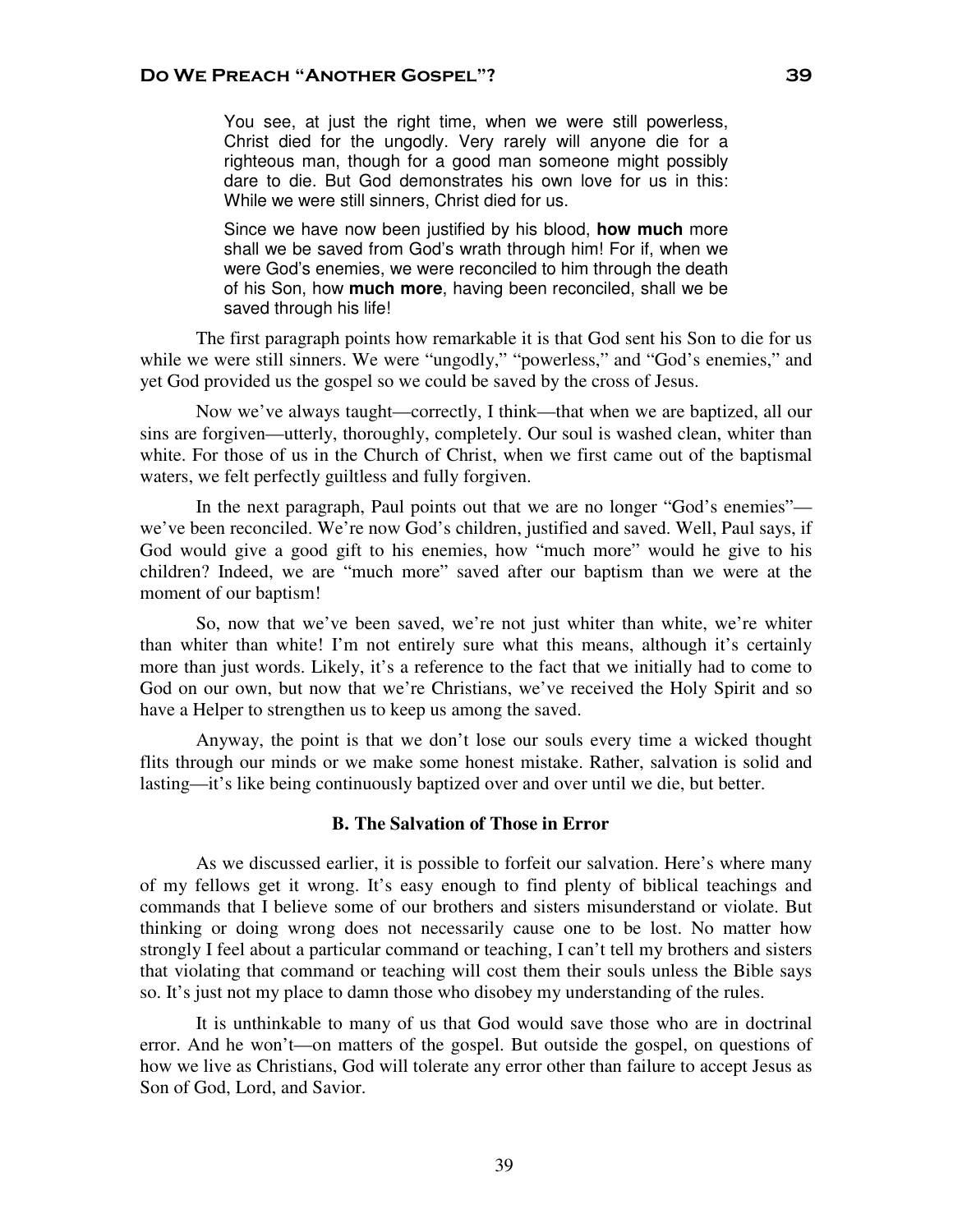Understanding this requires making some fine distinctions. We start with Romans 14:1-4—

> Accept him whose faith is weak, without passing judgment on disputable matters. One man's faith allows him to eat everything, but another man, whose faith is weak, eats only vegetables. The man who eats everything must not look down on him who does not, and the man who does not eat everything must not condemn the man who does, for God has accepted him. Who are you to judge someone else's servant? To his own master he stands or falls. And he will stand, for the Lord is able to make him stand.

Paul writes the Romans regarding two controversies: whether it's permissible to eat meat and whether Christians should treat some days as especially holy. Before Paul addresses who is right and who is wrong, he gives the practical answer. We may "not look down on" those we disagree with. We may not "judge" those we disagree with. Again, this is addressed to Christians, those who have been saved and are in grace.

Paul then explains why we are not to judge or condemn those with whom we disagree—it's because God will save that person despite his error. God will make him stand, that is, God will save him even though he doesn't deserve it (as if any of us do!)

If God grants grace to a fellow Christian, then we must do so also. We can't hold our brothers and sisters to higher standards than God does! Not that we can't teach or correct someone in error—we just aren't allowed to condemn someone for an honest mistake.

So just what is a "disputable matter"? Plainly, isn't that any matter (outside the gospel) as to which we are disputing? I mean, the test can't be subjective. Surely, the fact that I see the answer clearly does not take the question out of the "disputable" category. After all, we are disputing, and so the answer must not be all that clear!

> One man considers one day more sacred than another; another man considers every day alike. Each one should be **fully convinced in his own mind**. He who regards one day as special, does so to the Lord. He who eats meat, eats to the Lord, for he gives thanks to God; and he who abstains, does so to the Lord and gives thanks to God.

In verses 5-6, Paul reiterates the point. Those on both sides of each issue believe that they are honoring God by their conduct and by the positions they take. Because in their hearts they are blameless, God accepts their conduct and forgives their error.

Clearly, Paul sees each of these issues as "disputable," even though Paul urges his readers to be "fully convinced." In other words, the fact that *you* feel fully convinced on an issue does *not* take the issue out of the "disputable matters" category.

There is no sentence in the Bible more un-Church-of-Christ-like than "Each one should be fully convinced in his own mind." We'd rather say, "Each one should be right, because if he's wrong, he is in the wrong church and won't go to heaven." But Paul is telling us that the standard is subjective. If the Christian is truly penitent—truly intending to honor God—then God will accept what he does according to the spirit of what is done.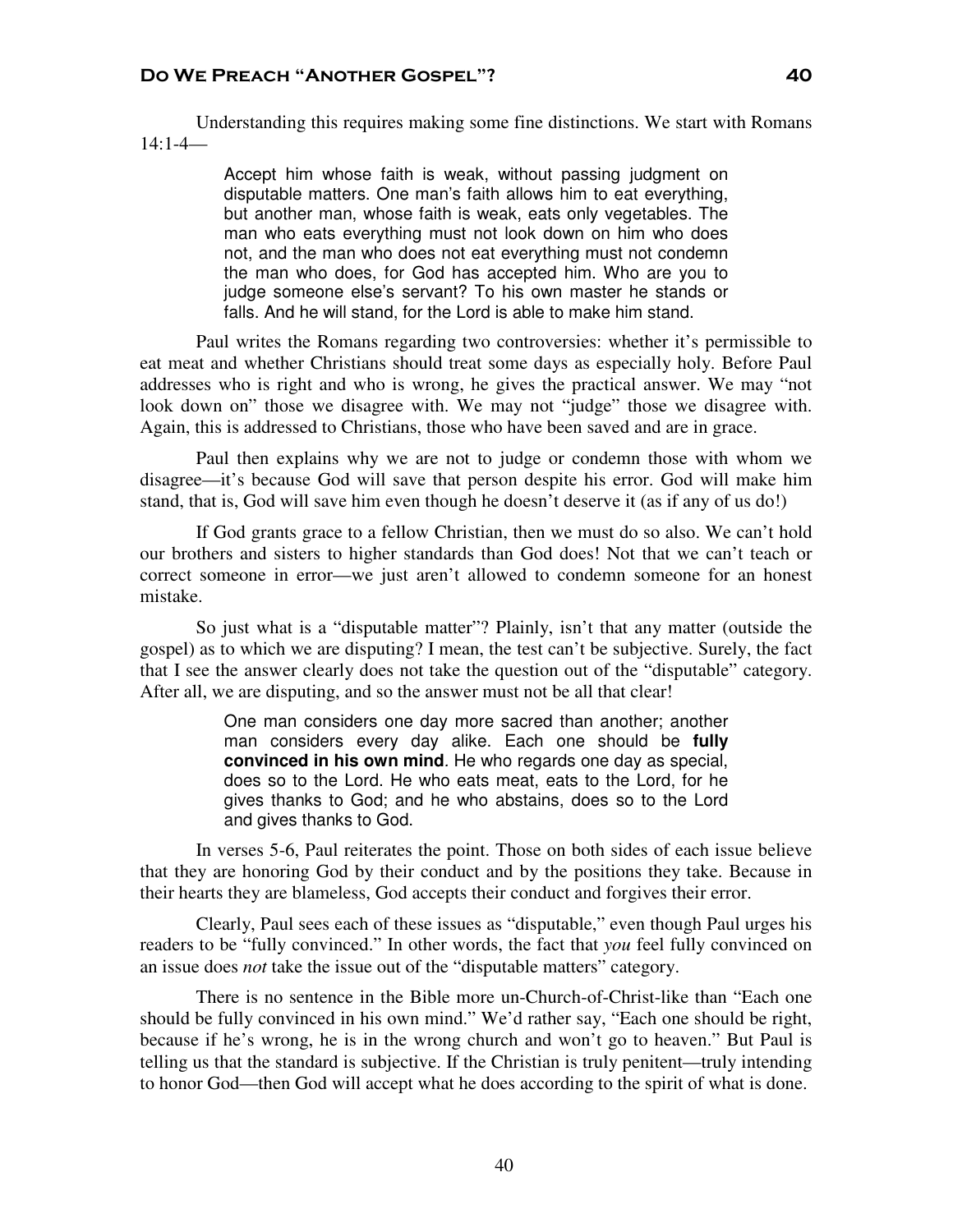It's significant that, although Paul later tells us who is right on the eating-of-meat issue, he never tells his readers whether one day is more holy than another! Why not? Because the unity of the church and our willingness to accept one another cannot depend on being right on every single point. Thus, some celebrate Easter and Christmas and others do not. Some treat Sunday as an especially holy day, while others consider all days equally holy. Each does what he does to glorify God, and God accepts both practices.

Let's skip over to verses 17-19—

For the kingdom of God is not a matter of eating and drinking, but of righteousness, peace and joy in the Holy Spirit, because **anyone who serves Christ in this way is pleasing to God** and approved by men. Let us therefore make every effort to do what leads to peace and to mutual edification.

Note carefully the first sentence. I'll paraphrase: "For the kingdom of God is not a matter of keeping rules, but of trying to do right the best you know how, getting along with your brothers and sisters, and celebrating the grace mediated to us through the Holy Spirit, because anyone who serves God with a clean conscience while trying to do what's right is pleasing to God and approved by men."

Paul then points out that if we'll think and behave this way, we'll have peace in the Christian community (as opposed to today's vicious, destructive behavior) and will build each other up—those who disagree with me will be in a position to edify me only if we treat each other as fellow Christians. And, of course, no Christian will be edified by me if I'm condemning him to hell. "Mutual" edification requires that those who disagree listen and learn from each other.

Now turn to 15:1-2—

We who are strong ought to bear with the failings of the weak and not to please ourselves. Each of us should please his neighbor for his good, to build him up.

If you carefully read chapter 14, you'll see that the Christian with weak faith is the Christian who binds a rule that God doesn't bind. Therefore, we who are on the leftward end of the Church of Christ spectrum are *required* to "bear with" our more conservative brothers. We should try to get along so that we can build them up. Of course, the principle works in both directions.

Verses 5-6 hammer the point home.

May the God who gives endurance and encouragement **give you a spirit of unity** among yourselves as you follow Christ Jesus, so that with one heart and mouth you may glorify the God and Father of our Lord Jesus Christ.

Unity is a gift from God. It's not something that we accomplish by studying and debating so that one day we'll all agree on every point of doctrine. That would be a works-based religion—and impossible. Two thousand years of church history surely proves the futility of unity through human effort! Rather God has already united us by adding us to the one church, the one body of Christ. The burden is therefore on us to act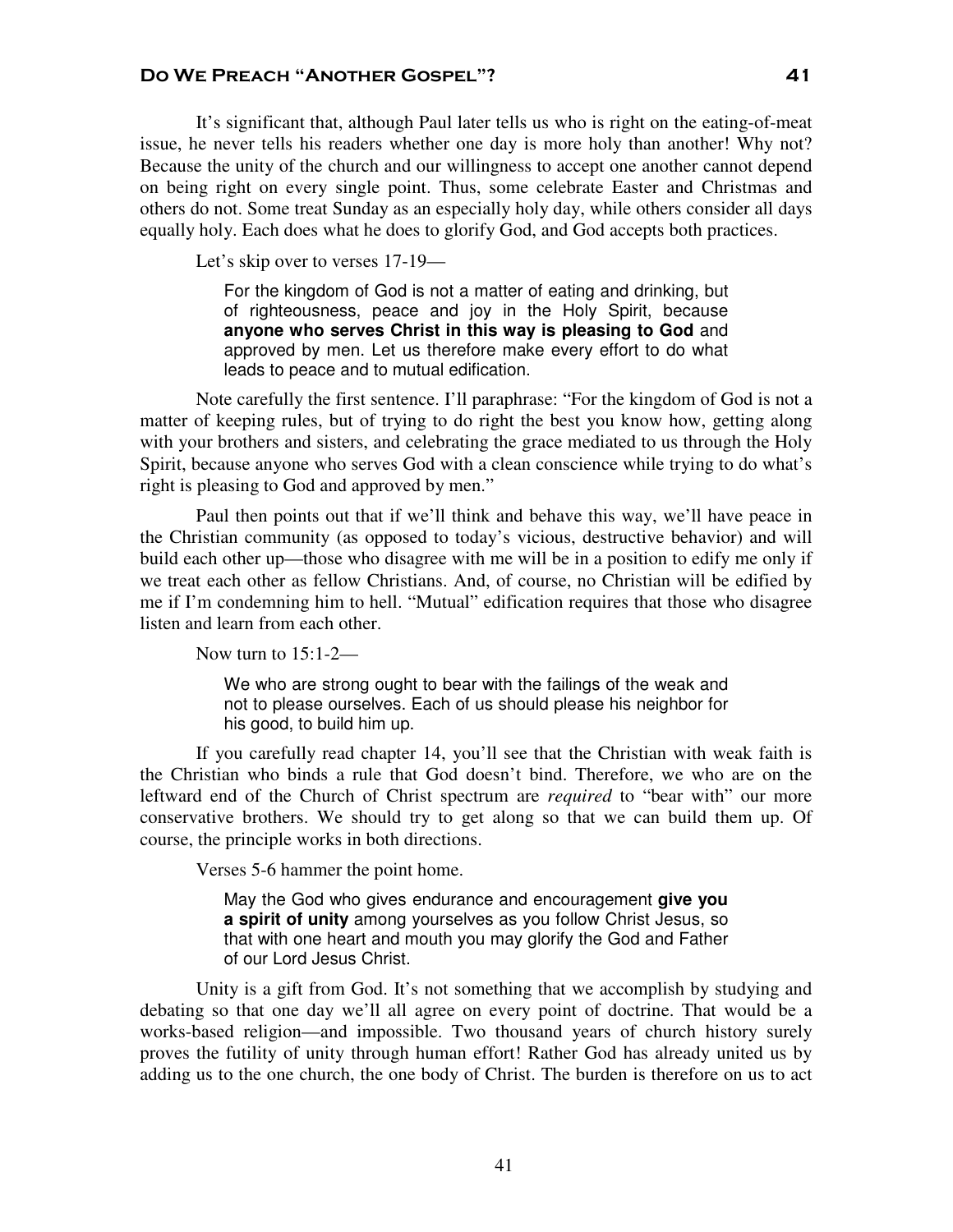like we're united—because we are. That means having the "endurance" necessary to put up with those who so disagree with us.

Verse 7 is the climax and summary of the entire discussion.

Accept one another, then, just as Christ accepted you, in order to bring praise to God.

In the Greek, "accept" one another is in the present tense—indicating continuous action. "Be accepting of one another" or something like that. But "just as Christ accepted you" is in the aorist tense, indicating action at a single point in time: "just as at the point in time that Christ accepted you." Clearly, this is a reference to the moment of our salvation. "Just as" means "in the same way." Thus, the verse means—

> Continually accept one another, then, in the same way that Christ accepted you when you were saved, in order to bring praise to God.

In short, and it's quite unambiguous in the Greek, we must accept as fellow saved people all those who've met the terms that we had to meet when we were first saved. "Hear, believe, repent, confess, be baptized" defines not only who becomes saved but whom we must treat as still saved. More precisely, someone who's become a Christian and who remains true to his original faith and repentance is still a Christian, and we must treat him as such.

#### **Discussion questions—**

1. In Paul's understanding of grace, "there is no room for boasting." How can this be? Don't we have a role to play? Don't our actions matter?

2. What are some sins of "omission" that we sometimes commit? How can we be guiltless from such sin? Is anyone ever guiltless of such sin? How and for how long?

3. How can Christians be continuously saved when they sometimes sin? How frequently do Christians sin? If we had to be sinless to be saved, how often and how long would we stay saved?

4. Why should I try to do right if I'm saved based on grace and Christ's sacrifice and my own good works?

5. How can Christians lose their salvation?

6. What might cause a Christian to become guilty of the kind of sin described in Hebrews 10:26 and following? Why would someone who has learned better and been given such generous gifts by God himself continue to deliberately sin?

7. What is the lesson of Romans 14? Which doctrines does it apply to? Which ones does it not apply to?

8. What would the Church of Christ be like if everyone obeyed Romans 14?

9. Explain Romans 15:7. How can I accept someone who is in doctrinal error or who sins? Should I expect to be accepted when I'm in error or other sin? How can that be?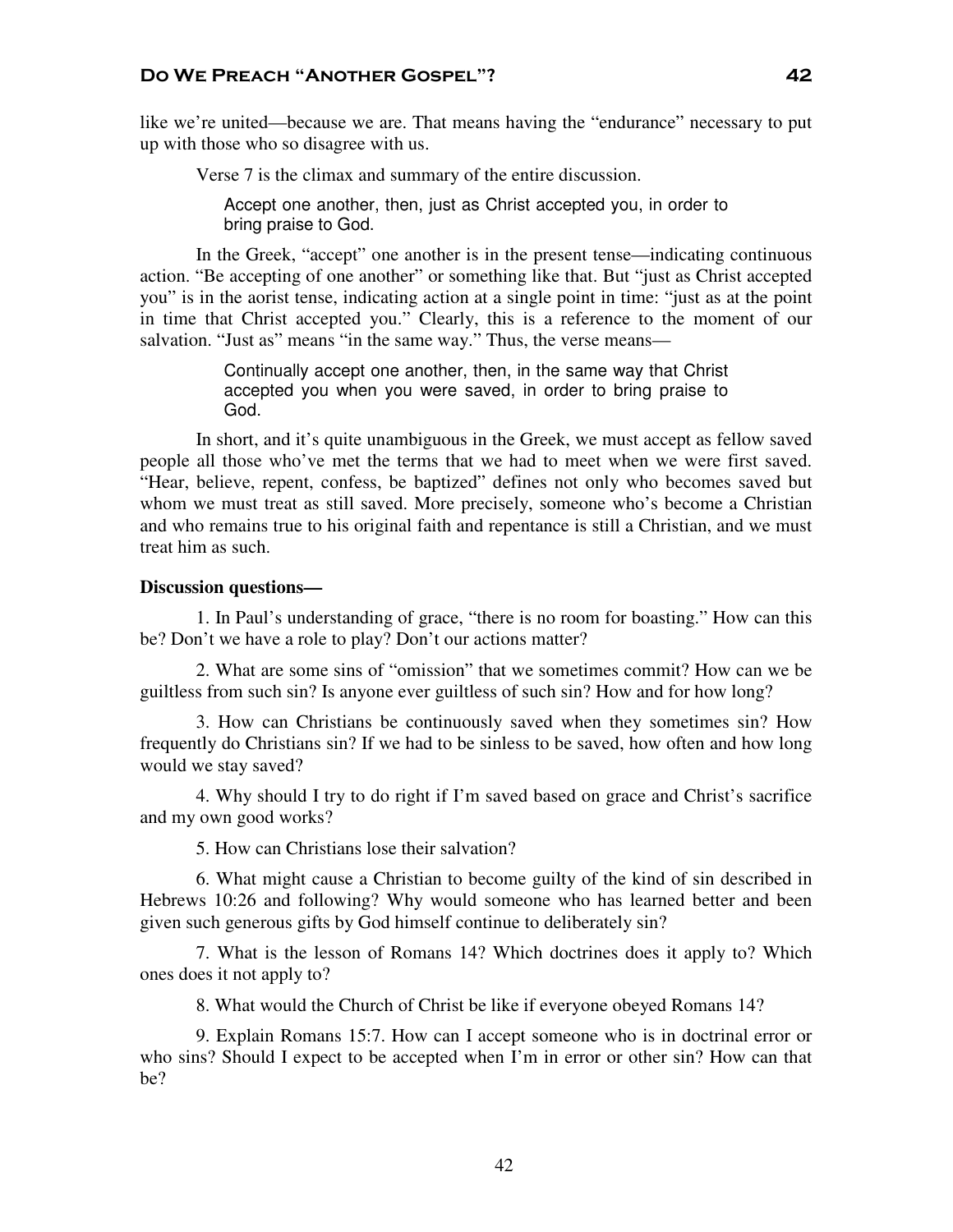# **CHAPTER 6 FAITH, HOPE, AND LOVE**

*We recently received a disturbing email. Our town has a struggling black congregation with a talented young preacher. This summer, he spoke for our congregation a couple of times and was very well received. This is so even though he is theologically to our right—but he's open minded and inquisitive, and we accepted one another gladly despite not seeing eye to eye on every nuance of doctrine.* 

*The email explained that one of our city's more right-wing congregations had "disfellowshipped" him because he had spoken in our pulpit! Now besides the fact that they have no business seeking to discipline a member of another congregation, the sheer unfairness of it all really hit home with me. I mean, we gladly heard a preacher who is more rightwing than we are, and he gets disfellowshipped for his trouble. If they really think we are too leftward in our thinking, then shouldn't they be thrilled that we were willing to hear from someone to our right?* 

*And what would be the point in hurting the feelings of an idealistic young preacher for teaching a lesson than no one in town would disagree with?* 

*I thought about this quite a long time. I'm still trying to understand. How can love for God be transformed into hatred? And "hatred" is the right word, as there was no*  effort to correct or restore this preacher. Just a letter letting him know that they *considered him lost and outside their fellowship.* 

*But this is the price of legalism. When we seek salvation based on our own merits, we must at some point persuade ourselves that we actually merit salvation! And this leads inevitably to arrogance, and arrogance to hatred.* 

*Now the remarkable thing is that the leaders of this rightward congregation surely think that they were acting in love—but what a strange love it is. A love without mercy.* 

> (Matt. 23:23a) "Woe to you, teachers of the law and Pharisees, you hypocrites! You give a tenth of your spice—mint, dill and cummin. But you have neglected the more important matters of the law—justice, mercy and faithfulness."

As I mentioned at the beginning, my study of Galatians leads me to conclusions that I truly hope are wrong. But avoiding the problem is not the solution. We have to trudge on into some very challenging teachings.

Early in the first chapter of Galatians (vv. 6-9), Paul begins with a remarkable series of declarations.

> I am astonished that you are so quickly deserting the one who called you by the grace of Christ and are turning to a **different gospel**—which is really **no gospel at all**. Evidently some people are throwing you into confusion and are trying to pervert the gospel of Christ. But even if we or an angel from heaven should preach a gospel other than the one we preached to you, let him be eternally condemned! As we have already said, so now I say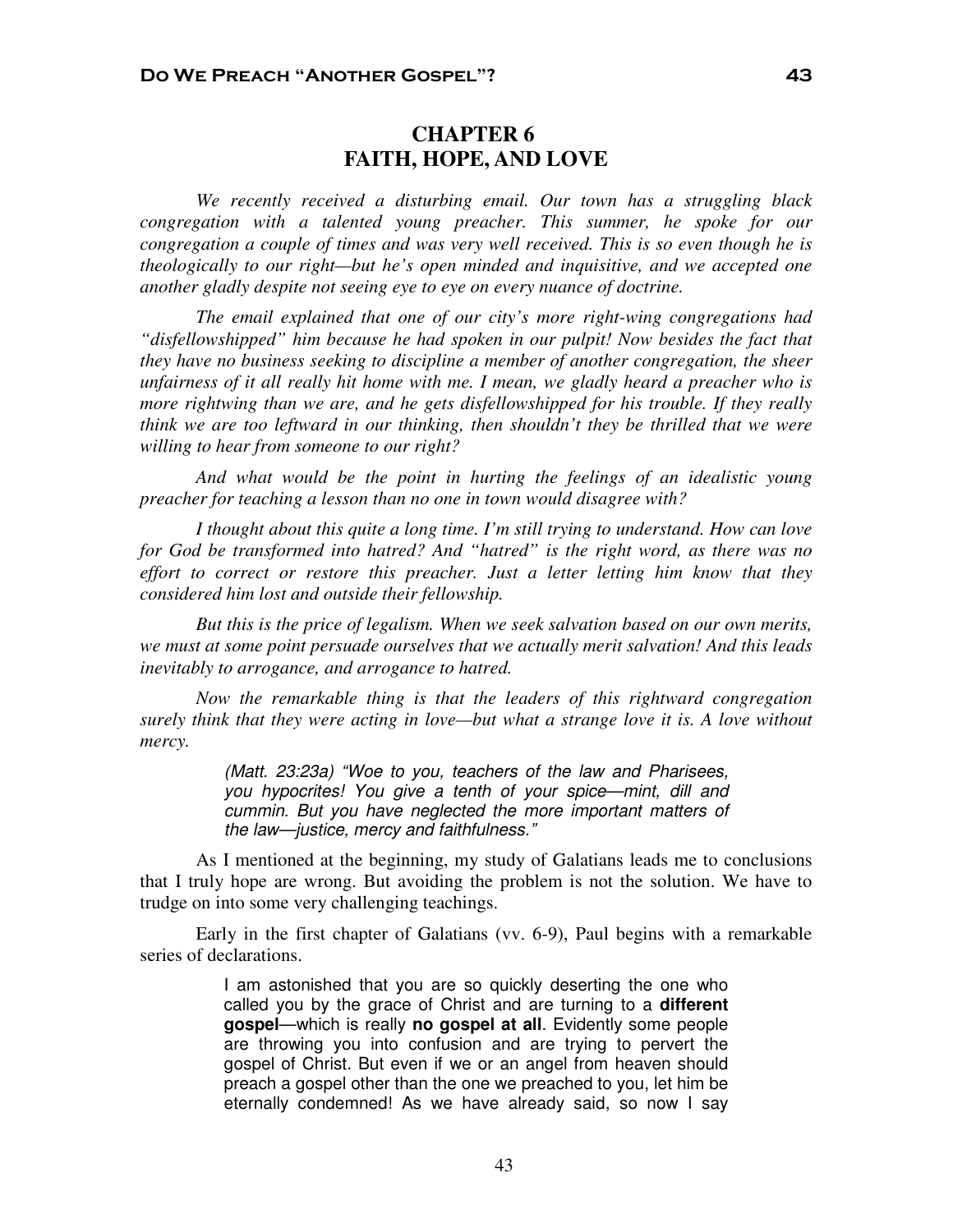again: If anybody is preaching to you a gospel other than what you accepted, let him be eternally condemned!

Whatever was being taught in Galatia was not just any error. It was so bad that Paul said it was "a different gospel," indeed "no gospel at all." It was a perversity. Those who so taught deserved damnation! What on earth could be such a wicked teaching?

Somewhat surprisingly, the answer doesn't even show up until chapter 5, where Paul finally reveals the issue: circumcision. Circumcision! What's so wrong with that? I mean, most American males are circumcised. Surely, they aren't lost for that!

In fact, Paul eventually says that neither circumcision nor uncircumcision matters (5:6). Well, if it doesn't matter whether I'm circumcised, what causes teaching circumcision to destroy the gospel, so much so that the teachers deserve damnation? *How can a morally neutral teaching be damnable*?

Many have taught that the problem was teaching the Law of Moses after it had been nailed to the cross. But if this is so, then it's damnable to teach any part of the Law of Moses that has now been repealed. We need to be really careful here. For example, many of our members teach that Sunday, as the Lord's Day, is the Christian Sabbath, and so ought to be a day of rest. But, of course, the New Testament nowhere teaches that. Does that mean that those who insist on what is essentially a part of the Law of Moses are damned for trying to honor God by dedicating Sundays to him? Seems rather harsh, doesn't it? $23$ 

Many of our members teach that we should wear suits to church because we're to give our "best" to God. That teaching is clearly taken from the Law of Moses, where God insists that sacrifices come from the best of the flock (Lev. 22:21, for example). Of course, we don't really do that. I mean, for my suit to be a sacrifice, I'd have to leave it at church, maybe giving it to the poor. If I take it home with me after church, I've not sacrificed it, now have I? And besides, if I owned a tuxedo, no one would insist that I wear it to church, even if it were my best! Anyway, while I disagree with this teaching, I can hardly see that those who teach this part of the Law of Moses should be damned for their mistake.

We've often taught the ceremonial-part-of-the-Law-of-Moses explanation of Galatians, but we've never applied the principle beyond circumcision. And amazingly enough, many of our forefathers taught that circumcision is required, completely ignoring Galatians! After all, why else has it become standard American practice to circumcise our infants?

We need to read Paul's words very carefully and let Paul explain his own reasoning. If we can't find the answer in Paul's own words in Galatians, then we must be

 $\overline{a}$ 

 $^{23}$  Of course, Rom. 14, which we just studied, teaches that those who insist on treating certain days as holy are saved despite binding what was surely an effort to preserve an element of the Law of Moses. Just so, the teaching in Rom. 14 against eating meat was likely an effort to preserve the commands in the Law of Moses against eating "unclean" food. Many Jews find it impossible to eat meat in a Gentile community because the strictness of the "kosher" food requirements for the preparation of meat. Nonetheless, Paul did not condemn these teachings if the teachers did not condemn those who disagree.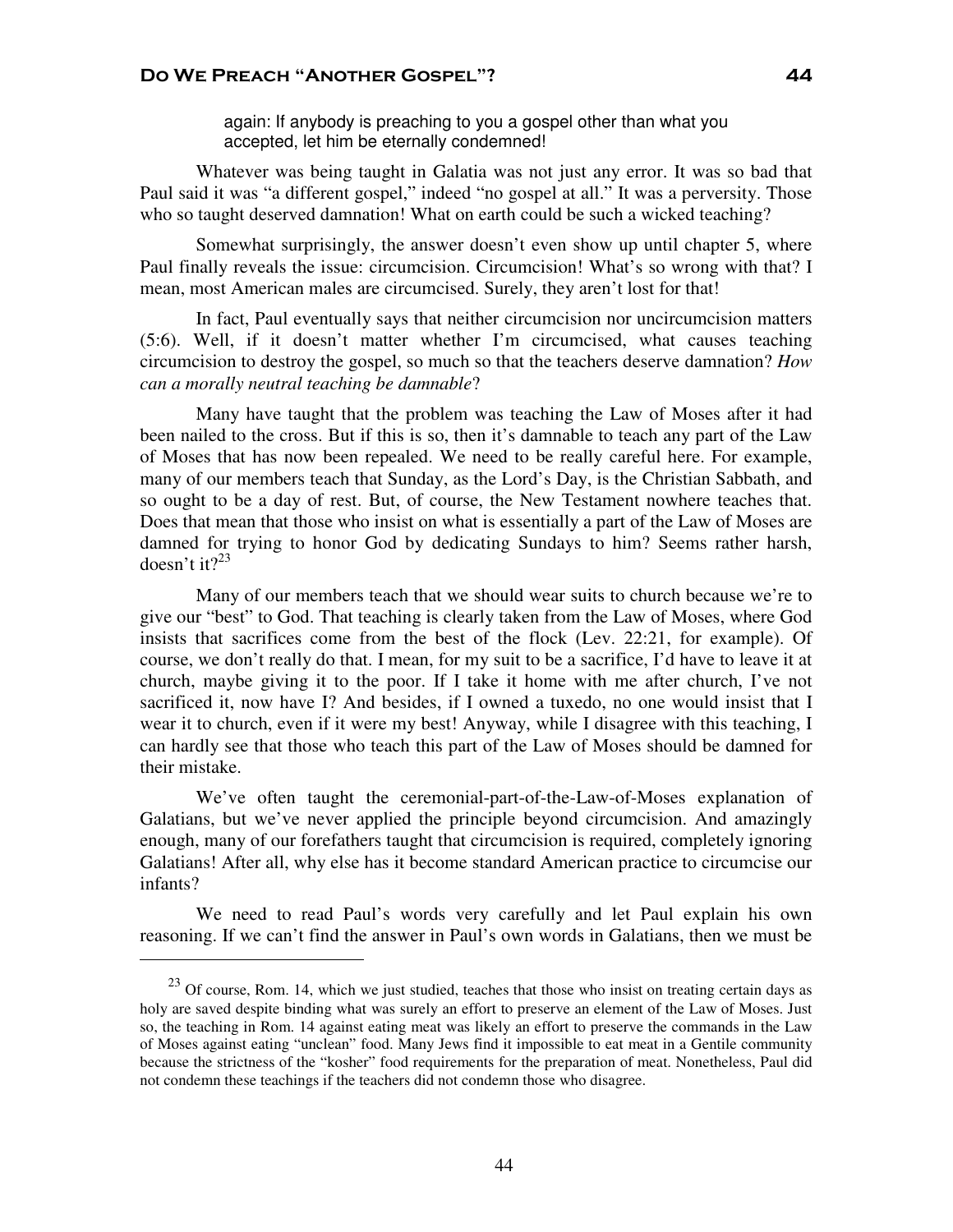approaching Galatians with some very wrong preconceptions. Surely Paul very explicitly tells us why teaching circumcision makes the gospel "another gospel" and damnable.

Let's go back to chapter 1. After Paul makes his remarkably strong statements about the yet-undescribed false teaching, Paul seems to change the subject. He begins a lengthy exposition of his personal history as an apostle, culminating in the story of his confrontation with Peter, at the end of chapter 2.

> (12-16) Before certain men came from James, he used to eat with the Gentiles. But when they arrived, he began to draw back and separate himself from the Gentiles because he was afraid of those who belonged to the circumcision group. The other Jews joined him in his hypocrisy, so that by their hypocrisy even Barnabas was led astray.

> When I saw that they were not acting in line with the truth of the gospel, I said to Peter in front of them all, "You are a Jew, yet you live like a Gentile and not like a Jew. How is it, then, that you force Gentiles to follow Jewish customs? "We who are Jews by birth and not 'Gentile sinners' know that a man is not justified by [works of] the law, but by faith in Jesus Christ. So we, too, have put our faith in Christ Jesus that we may be justified by faith in Christ and not by [works of] the law, because by [works of] the law no one will be justified.

The first paragraph describes Judaizing teachers who taught, among other things, that circumcision was necessary for salvation. Paul hasn't said so yet, but he'll later let on that this is the very reason for writing the letter.

In the next paragraph, Paul explains to Peter that it's wrong to "force Gentiles to follow Jewish customs." And then he says why: "a man is not justified by observing the law, but by faith in Jesus Christ."

Paul's contrast is not between the moral law and the ceremonial Law of Moses, or between correct law and false law. Rather, Paul contrasts salvation by faith with salvation by obedience to law. We have to figure that Paul condemns salvation by obedience to law because it contradicts salvation by faith.

But if obedience to law doesn't matter, then why should Christians even bother to do right? Paul answers this question more thoroughly in chapter 5, but he gives a preliminary answer here in chapter 2:17-21—

> "If, while we seek to be justified in Christ, it becomes evident that we ourselves are sinners, does that mean that Christ promotes sin? Absolutely not! If I rebuild what I destroyed, I prove that I am a lawbreaker. For through the law I died to the law so that I might live for God. I have been crucified with Christ and I no longer live, but Christ lives in me. The life I live in the body, I live by faith in the Son of God, who loved me and gave himself for me. I do not set aside the grace of God, for if righteousness could be gained through the law, Christ died for nothing!"

Paul begins by pointing out that even though Jesus has saved us, we all continue to sin. Does that mean that Jesus promotes sin? No, because Christians have to die to sin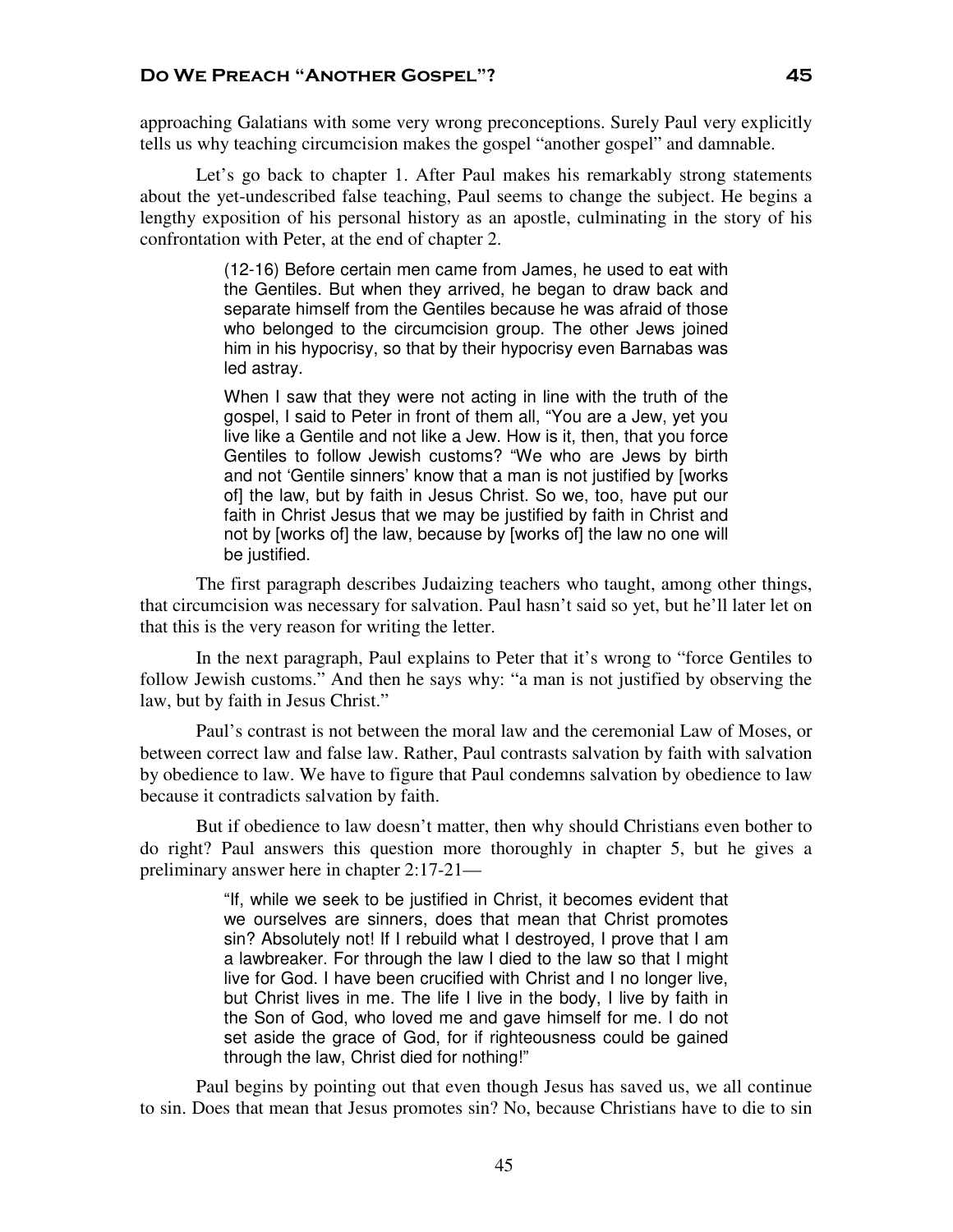(repent) to become Christians and have to remain true to that commitment. In fact, the commitment is so significant that we can truly say that Christ lives in us.

But, Paul reiterates, as important as it is for Christians to live true to their commitment, this cannot set aside grace. We'll never earn salvation through obedience to law. If we could, Christ had no need to die and there would be no need for the gospel, faith, and all.

Now the tendency among many Christians is to blend law and faith, and say we are saved by obedience and by faith, but faith is not enough by itself. That is, we say we have to have a certain level of obedience before grace is sufficient to make up the difference. But Paul doesn't leave room for faith plus obedience. He makes it an either-or proposition. After all, Paul says that insisting on any obedience *at all* as a condition to salvation voids grace. And circumcision was not the only issue in Paul's conversation with Peter: Paul condemns *any* reliance on works to be saved.

Next is chapter 3:1-5—

You foolish Galatians! Who has **bewitched** you? Before your very eyes Jesus Christ was clearly portrayed as crucified. I would like to learn just one thing from you: Did you receive the Spirit **by [works of] the law**, or by **believing what you heard**? Are you so **foolish**? After **beginning with the Spirit**, are you now trying to attain your goal by **human effort**? Have you suffered so much for nothing—if it really was for nothing? Does God give you his Spirit and work miracles among you because **you [do works of] the law,** or because **you believe what you heard**?

In a pointed series of rhetorical questions, Paul severely challenges the false teaching in Galatia. Notice the contrasts Paul makes:

 $\overline{a}$ 

#### **Good Foolish / bewitched**

| Spirit received by believing what you | Believing Spirit received by works of                    |
|---------------------------------------|----------------------------------------------------------|
| heard (that Jesus was crucified)      | the law                                                  |
| Beginning with the Spirit             | Trying to attain heaven by human<br>effort <sup>24</sup> |
| God's power shown because you         | Believing God's power shown because                      |
| <i>believe</i>                        | you do works of the law                                  |

Paul is plainly contrasting "human effort" with faith. He seems to be using "human effort" as a virtual synonym for "observing the law." And human effort is much broader than animal sacrifice and such.

 $24$  Literally, "flesh." But the NIV is a sound translation, as Paul is contrasting what God does through the Spirit to what we do in the flesh.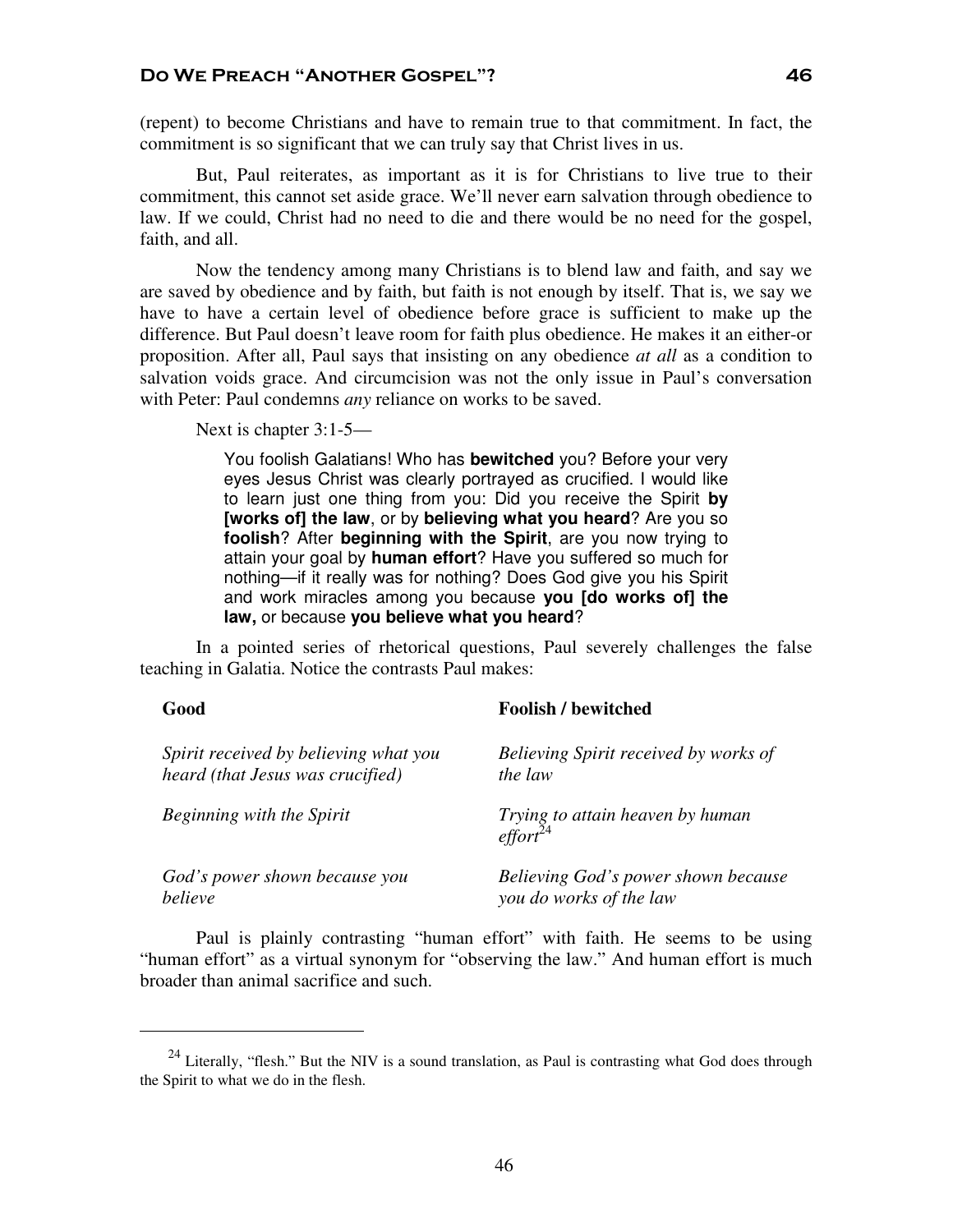Paul next takes his readers back to the Genesis account of Abraham, the father of all Jews—and the spiritual father of all Christians. He reminds us that long before Abraham was circumcised, he was saved by his faith.

> (Gal. 3:6-12, 14) Consider Abraham: "He believed God, and it was **credited to him as righteousness**." Understand, then, that those who believe are children of Abraham. The Scripture foresaw that God would **justify the Gentiles by faith**, and announced the gospel in advance to Abraham: "All nations will be blessed through you." So **those who have faith are blessed** along with Abraham, the man of faith.

> All who **rely on [works of] the law** are under a curse, for it is written: "Cursed is everyone who does not continue to **do everything written in the Book of the Law.**" Clearly no one is justified before God by the law, because, "The righteous will live by faith." The law is not based on faith; on the contrary, "The man who does these things will live by them." ...

> He redeemed us in order that the **blessing given to Abraham might come to the Gentiles through Christ Jesus**, so that **by faith we might receive the promise of the Spirit**.

Let's continue building our chart—

| Good                                                                                                                   | Foolish / bewitched / cursed                                            |
|------------------------------------------------------------------------------------------------------------------------|-------------------------------------------------------------------------|
| Spirit received by believing what you<br>heard (that Jesus was crucified)                                              | Believing Spirit received by works of<br>the law                        |
| Beginning with the Spirit                                                                                              | Trying to attain heaven by human<br>effort                              |
| God's power shown because you<br>believe                                                                               | Believing God's power shown<br>because you do works of the law          |
| Belief credited as righteousness                                                                                       | Rely on [works of] the law                                              |
| Gentiles justified [saved]by faith;<br>those with faith blessed                                                        | Under a curse                                                           |
| Gentiles receive the blessing given to<br>Abraham (faith credited as<br>righteousness); Receive the Spirit by<br>faith | Must do everything written in the<br>Book of the Law (the Law of Moses) |

Honestly read, Paul's distinction is not between old law versus a new and improved Christian law; it's between—

|  | observing law and trying to attain | grace and the Spirit received by |
|--|------------------------------------|----------------------------------|
|--|------------------------------------|----------------------------------|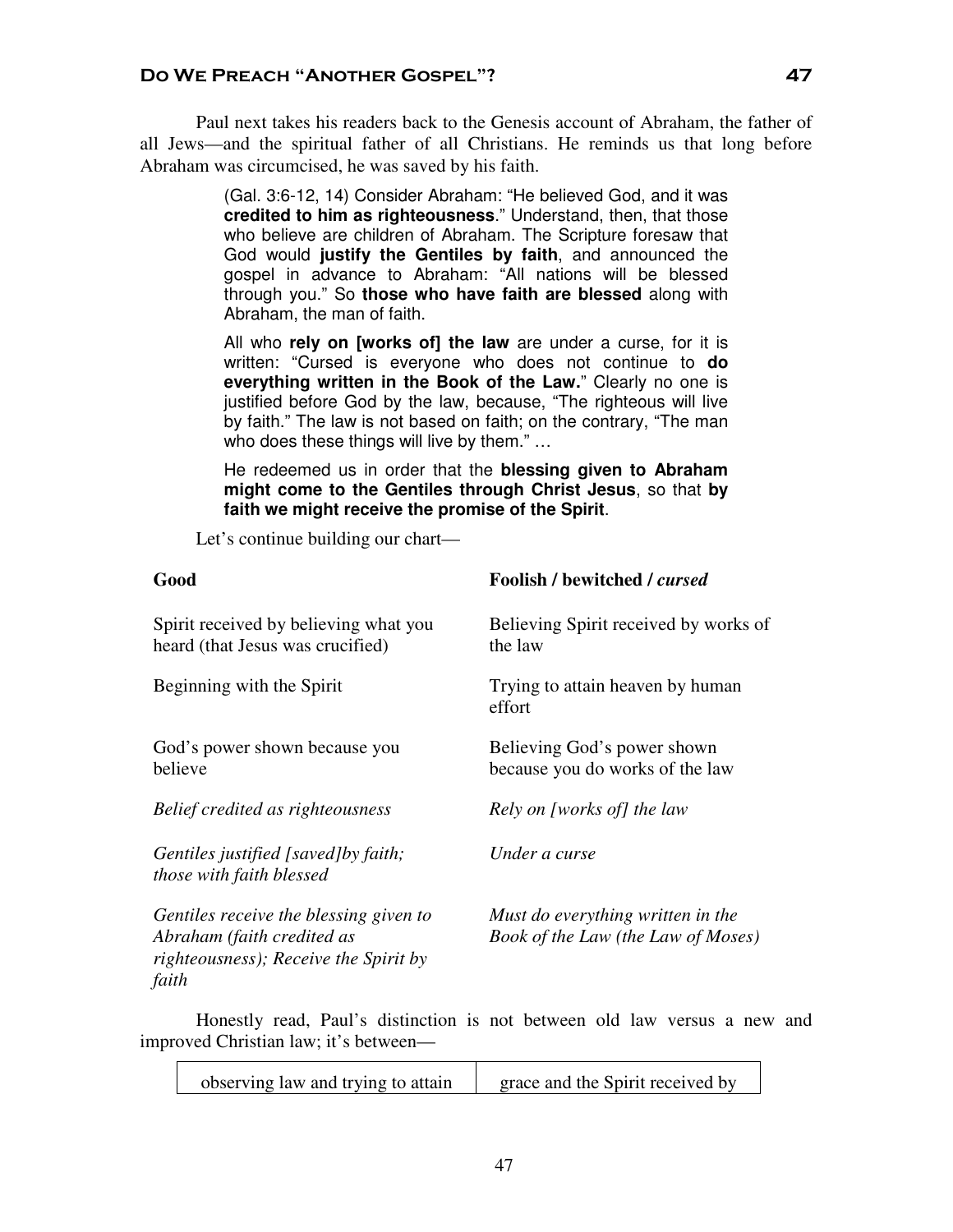| heaven through human effort | faith in the gospel |
|-----------------------------|---------------------|
|                             |                     |

Paul doesn't condemn law keeping or human effort. He condemns trying to get to heaven by law keeping or human effort. He points out that the blessings the Galatians had received—salvation and the Holy Spirit—were received by faith when they were saved. Implicitly, Paul argues that the system that got them saved is the same system that will keep them saved. The gospel is entirely sufficient to save not only the lost *but also the*  saved.<sup>25</sup> After all, Paul is writing to people who've been saved!

On the other hand, faith, as Paul declared in chapter 2, does not condone sin: "For through the law I died to the law so that I might live for God." Paul doesn't yet fully reconcile the issue of living for God as a Christian while being saved by faith and not by works until late in chapter 5. We'll get there.

Now for chapter 5:1-3. This is the crux of the matter.

It is for freedom that Christ has set us free. Stand firm, then, and do not let yourselves be burdened again by a yoke of slavery. Mark my words! I, Paul, tell you that **if you let yourselves be circumcised, Christ will be of no value to you at all**. Again I declare to every man who lets himself be circumcised that he is obligated to obey the whole law.

Paul begins in the severest of tones. Those who let themselves be circumcised are without Christ. This surely means that they'll lose their souls. Yet circumcision is not immoral. In fact, it was commanded by God from the time of Abraham until Christ. How bad could it be?

Paul then explains why circumcision causes one to lose his soul. It's because if you allow yourself to be circumcised to be saved, you are obligated to obey the whole law to be saved. No one can obey the whole law, and so anyone who takes on such an obligation has effectively damned himself.

Now notice that the language repeats the thoughts of Paul when he rebuked Peter as described at the end of chapter 2 (vv. 15-16)—

> "We who are Jews by birth and not 'Gentile sinners' know that a man is not justified by observing the law, but by faith in Jesus Christ. So we, too, have put our faith in Christ Jesus that we may be justified by faith in Christ and not by observing the law, because **by observing the law no one will be justified**."

As in chapter 5, Paul's point in his conversation with Peter is that no one can be justified (saved) by law keeping. Why? Because no one is capable of keeping the entire

 $\overline{a}$ 

 $25$  Baptism is not under discussion when one refers to "faith only," of course. The Scriptures never treat baptism as a "work" or as having any intrinsic merit. In fact, baptism is something done by others to you, not by you. There are those who use "faith only" to argue against the necessity of baptism, but they argue in error as the Scriptures never place baptism and faith in opposition. Baptism is a gift that is received; it is not a work. Notice that baptism is always spoken of in the passive voice. The lost don't *do* baptism—they are baptized.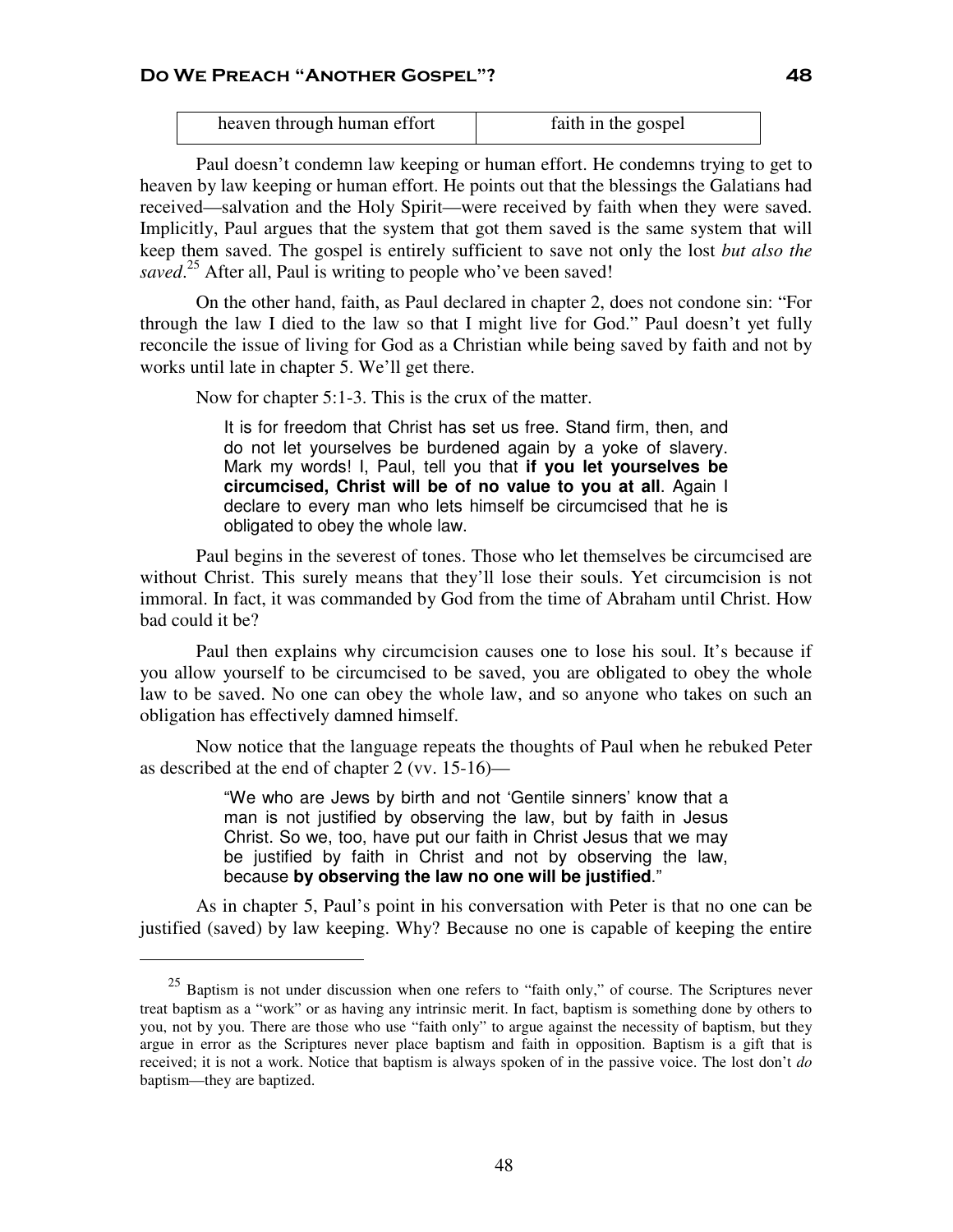law. The problem thus is that we must make a choice. Either seek salvation through law keeping or by faith. There is no middle ground. There is no mixing of the two.

Paul continues in verse 5:4,

#### You who are trying to be justified by law have been **alienated from Christ**; you have **fallen away from grace**.

Now this may be the most frightening verse in the Bible for a member of the Churches of Christ. If we choose foolishly and elect salvation by law (or faith plus works, which is the same thing) rather than faith, we will be alienated from Christ and we'll fall away from grace. Notice that the Galatians did not reject faith or grace, at least not as we tend to think. They certainly still believed in Jesus and still looked to Jesus for grace. But they added a command to the gospel that wasn't a part of the gospel. They taught: hear, believe, repent, confess, be baptized, *and* get circumcised. So it appears that adding a command, even a morally neutral command, to the gospel destroys the power of the gospel. It's faith or it's law. *It can't be some of both*.

Paul declares the true gospel in contrast to the Galatians' false gospel in verses 5 and 6—

> But by faith we eagerly await through the Spirit the righteousness for which we hope. For in Christ Jesus neither circumcision nor uncircumcision has any value. **The only thing that counts is faith expressing itself through love.**<sup>26</sup>

We expect to be saved (hope) because of our faith, which has allowed us to receive the Holy Spirit. Circumcision just doesn't matter. The reason it doesn't matter is that it's not part of the gospel. Paul declares the gospel to be simply "faith expressing itself through love." This is just another way of saying "faith plus repentance," because the love of which Paul speaks is an active love that causes us to serve one another. Or maybe it's better put by saying that repenting means committing to live a life of Christian love.

We skip to verses 13-15—

 $\overline{a}$ 

You, my brothers, were called to be free. But do not use your freedom to indulge the sinful nature; rather, serve one another in love. **The entire law is summed up in a single command: "Love your neighbor as yourself."** If you keep on biting and devouring each other, watch out or you will be destroyed by each other.

<sup>26</sup> In the Greek, "counts" (*ischuo*) is implied from the preceding sentence. It is thus the same verb translated in the NIV as "has any value," or "availeth" in the KJV. Zodhiates defines *ischuo* as "to have strength, ability, power, both physical and moral." As to Gal. 5:6, he translates "to have efficacy, to avail, have force and value." *The Complete New Testament Word Study Dictionary* (Iowa Falls: World Bible Publishers, Inc., 1992). Thus, Paul says only faith working through love can accomplish anything, and the "anything" he has in mind is plainly salvation.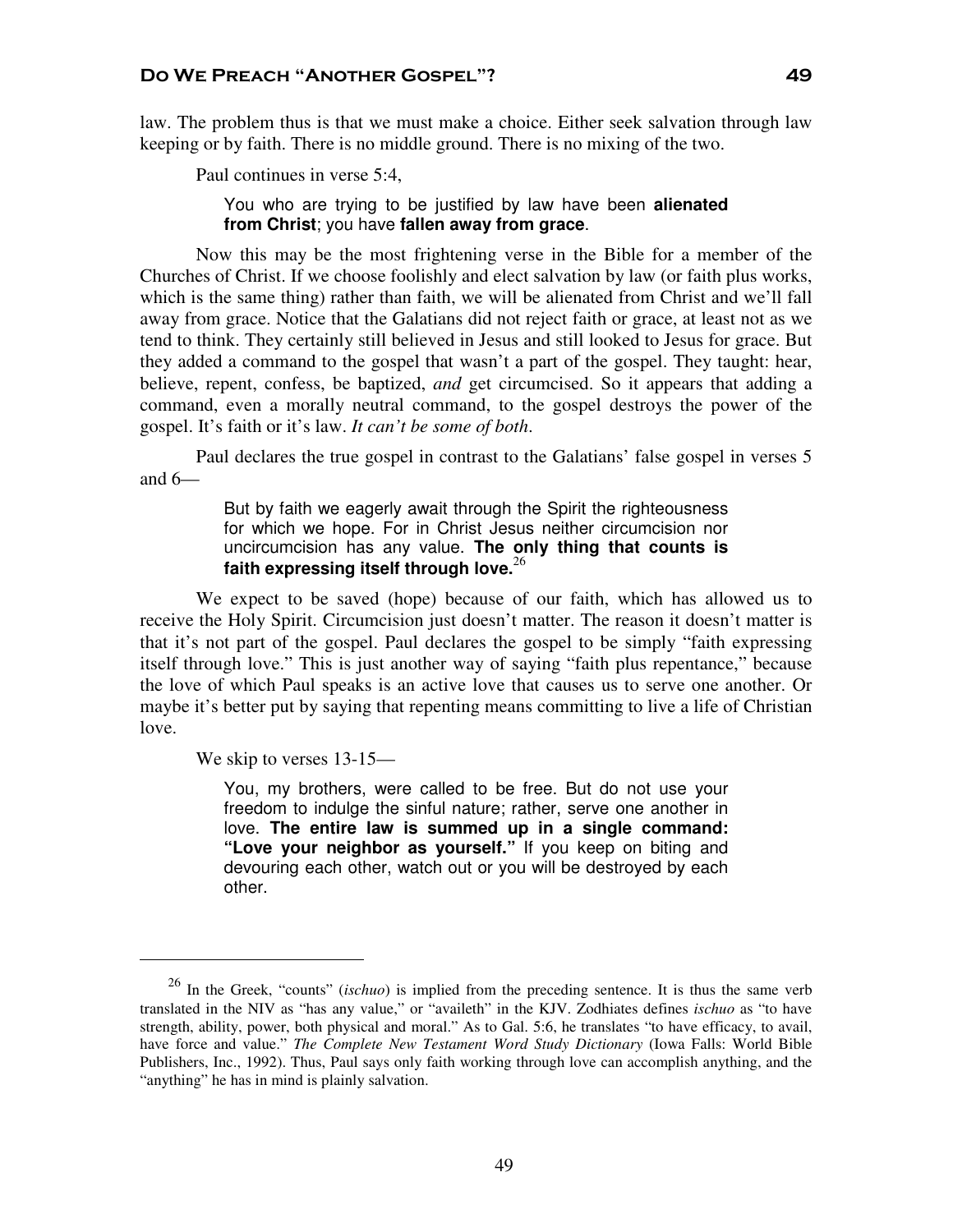Paul reiterates his previous point. Not only is love "the only thing that counts," but love sums up the *entire* law. But love is not just how we feel or what we believe. It's also what we do. To honor this teaching, we must "serve one another in love." Notice that it's not enough to serve one another because we are commanded to do so. Our service must be motivated by love for one another.

So Paul draws a clear contrast. We can either seek salvation through Christ, meaning the gospel, faith, and repentance (which encompasses love); or else we can seek salvation through law keeping. And the great danger is that if we add even one commandment to the gospel as a condition to being or staying saved—we've *voided* the gospel. The gospel will not withstand any mixing with law or works. Of course, works do come into the picture. But only as a consequence of being saved, not as necessary to being or staying saved.

Paul next turns his attention to explaining how our salvation can be based on faith and not works and yet Christians be expected to live righteous lives. Consider verses 5:15-18—

> So I say, live by the Spirit, and you will not gratify the desires of the sinful nature. For the sinful nature desires what is contrary to the Spirit, and the Spirit what is contrary to the sinful nature. They are in conflict with each other, so that you do not do what you want. But if you are led by the Spirit, you are not under law.

Paul has mentioned the Spirit several times before, but now he begins to explain just how the Spirit fits into the gospel equation. A Christian has two natures, a sinful nature that he wishes to put to death, having repented, and a Spirit-ual nature. Now Paul has already reminded us that we received the Spirit when we first believed. Receipt of the Holy Spirit is part of the saving event (Acts 2:38, for example). The Spirit works in our hearts to desire what Jesus wants us to desire—to make our repentance fully realized. But we never *fully* put our sinful nature to death. And so although we want to be true to our repentance, we still sometimes slip and do what our sinful nature desires.

Paul then declares that if we "are led by the Spirit" we are not "under law." Now this is indeed a remarkable thing. To the extent the Spirit has effectively changed my heart and defeated my sinful side, law is no longer needed—I don't need rules when I already want to do the right thing. God changes my heart, through the Spirit, so that I want to do what's right. I become a loving person. And so, there is no longer a need to be commanded to love. I love because it is my nature to love. I enjoy being a Christian and living the Christian life. I find joy in serving my fellow man.

Let's go to Galatians 5:19-21—

The [works] of the sinful nature are obvious: sexual immorality, impurity and debauchery; idolatry and witchcraft; hatred, discord, jealousy, fits of rage, selfish ambition, dissensions, factions and envy; drunkenness, orgies, and the like. I warn you, as I did before, that those who live like this will not inherit the kingdom of God.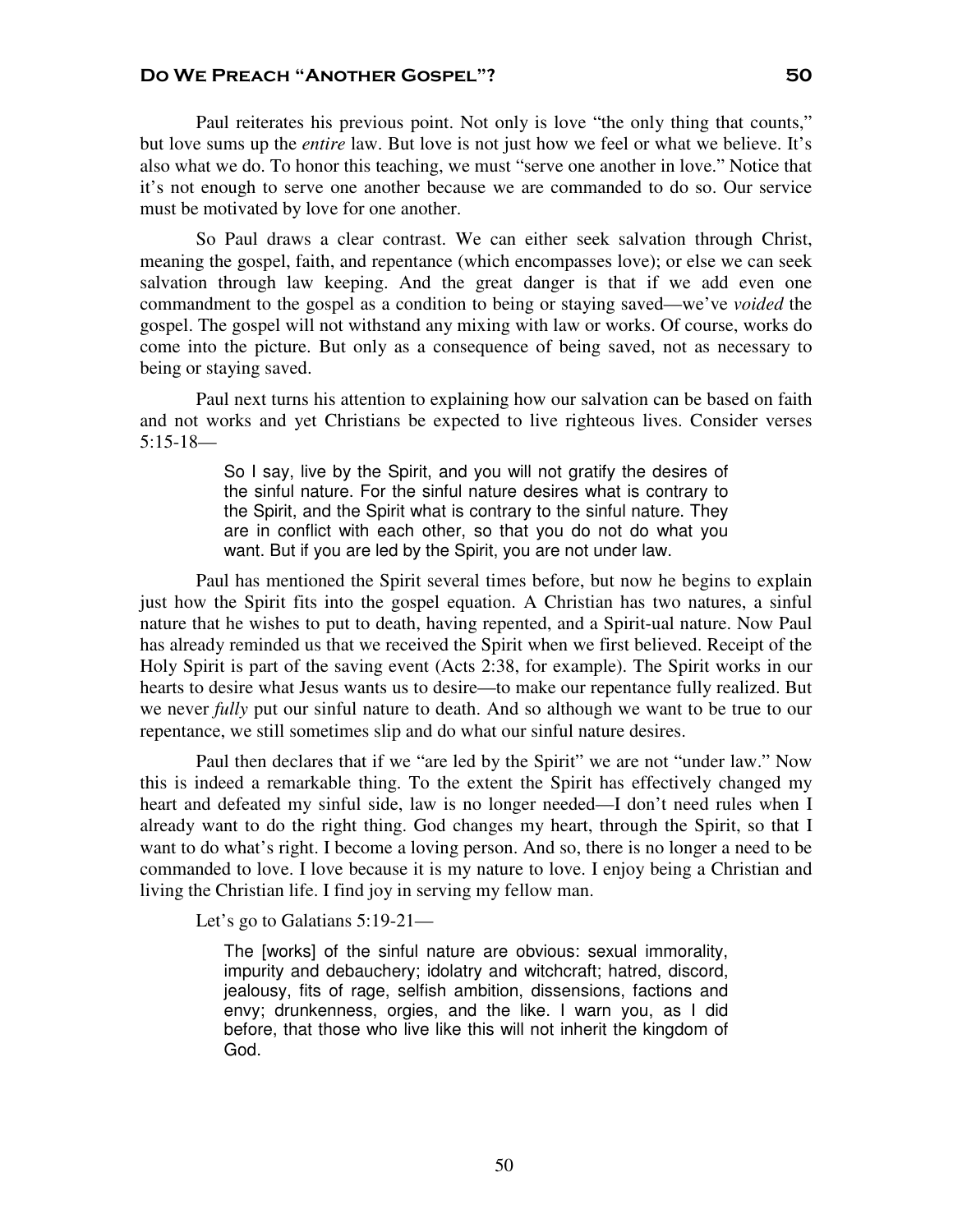Paul's next point is that it should be obvious what sin is. It's any action that contradicts the command to love one another. It's basic immorality. And it's anything that contradicts the unity of Christians: selfish ambition, dissensions, factions, and envy.

Notice that Paul does not include "false doctrine" in his list. He's not worried about such matters. Rather, these are the kinds of behavior that indicate an unrepentant heart, a heart not motivated by love for one's fellowman. It's not honest mistakes about how to worship or who can be an elder. It's being hurtful to others.

This is all the more remarkable given that Galatians is written to contradict a false doctrine—the alleged necessity of circumcision as a condition to salvation. But Paul is saying, look, can't you see that circumcision doesn't matter—because it has nothing to do with loving or not loving? I'm no better or worse of a servant if I'm circumcised, and so circumcision can't possibly matter.

Paul next describes what the Spirit does for a Christian (vv. 22-25)—

But the fruit of the Spirit is love, joy, peace, patience, kindness, goodness, faithfulness, gentleness and self-control. Against such things there is no law. Those who belong to Christ Jesus have crucified the sinful nature with its passions and desires. Since we live by the Spirit, let us keep in step with the Spirit.

Again, we're surprised: "sound doctrine" doesn't make the list. The fruit of the Spirit doesn't address the name of the church, the form of organization, the pattern of worship, or any of the things that we've often considered as defining who is saved or lost. Rather, Paul says that the "mark" of the saved will be their loving attitudes—the nature of their hearts.

God says, "I will put my laws in their minds and write them on their hearts" (Heb. 8:10), and the laws he writes are "love, joy, peace, patience, kindness, goodness, faithfulness, gentleness and self-control," not a list of do's and don'ts that remind of us of the Law of Moses.

What does Paul mean by "Against such things there is no law"? Surely, his thought is that if we "keep in step with the Spirit" by being the kind of persons that the Spirit leads us to be, we will be in compliance with God's law, at least, the law that counts. And, of course, if we take Paul at his word, then loving our neighbor, through acts of service, fulfills the law.

Let's look ahead to chapter 6:1-10—

Brothers, if someone is caught in a sin, you who are spiritual should restore him gently. But watch yourself, or you also may be tempted. Carry each other's burdens, and in this way you will fulfill the **law of Christ**. If anyone thinks he is something when he is nothing, he deceives himself. Each one should test his own actions. Then he can take pride in himself, without comparing himself to somebody else, for each one should carry his own load. Anyone who receives instruction in the word must share all good things with his instructor.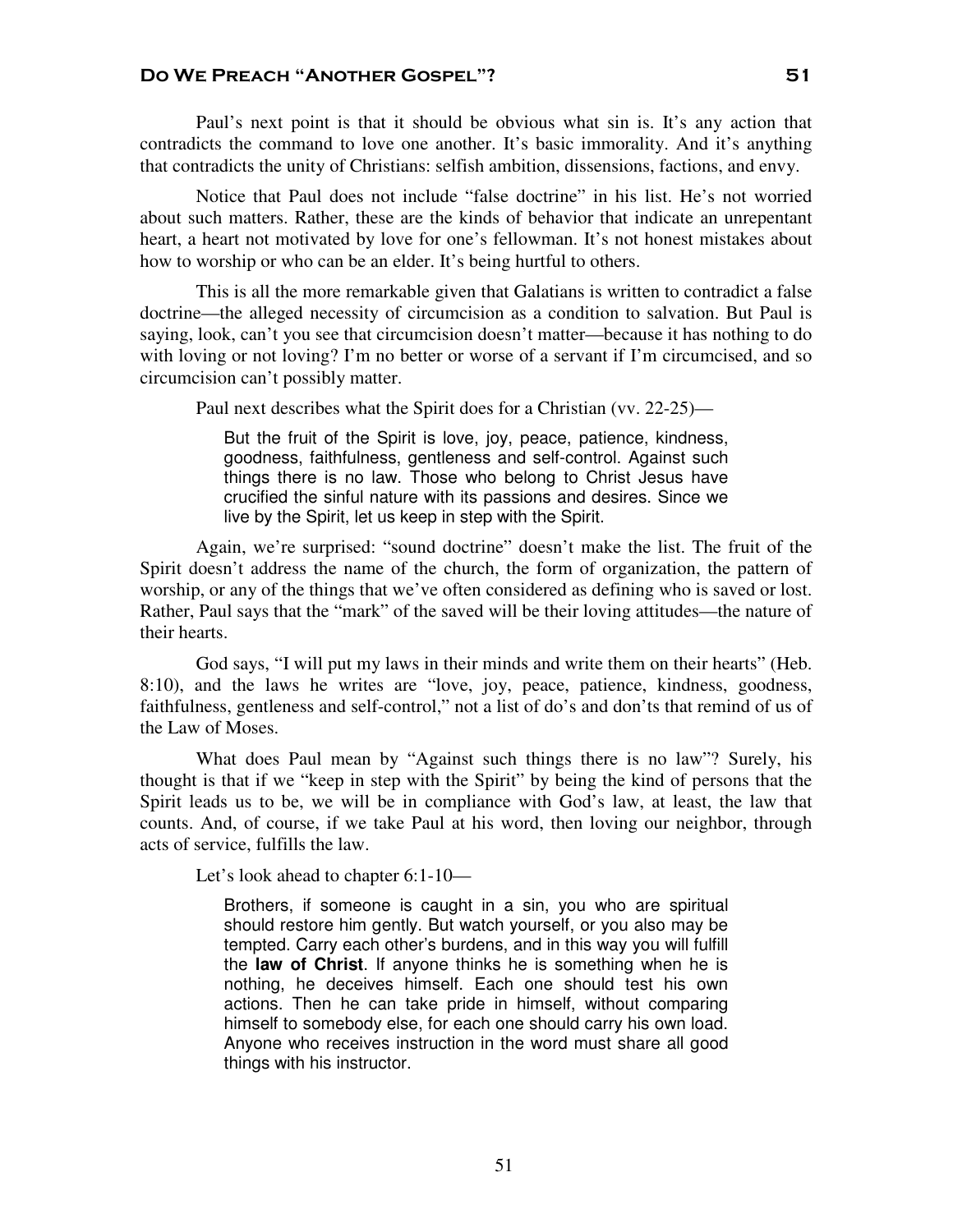Do not be deceived: God cannot be mocked. A man reaps what he sows. The one who sows to please his sinful nature, from that nature will reap destruction; the one who sows to please the Spirit, from the Spirit will reap eternal life. Let us not become weary in doing good, for at the proper time we will reap a harvest if we do not give up. Therefore, as we have opportunity, let us do good to all people, especially to those who belong to the family of believers.

This is the conclusion of the book. After we wrestle with all the history and theology, after we put distracting disputes behind us, what Paul tells us to do is love each other, and he gives us numerous examples of how to apply that command in practice.

Some have taken the phrase "the law of Christ" to somehow contradict all that has gone before and turn Christianity into an exercise in law-keeping. Of course, the "law" that Paul refers to is the command to love our neighbor and thus fulfill the law (Gal. 5:14 KJV). And, of course, Paul uses "law" ironically. He doesn't mean that we can pick any Biblical inferences that are fashionable to argue over and declare as damned all who disobey them.

Thus, we have the third kind of acceptance that defines the gospel – we must accept Jesus as Son of God (faith), as Lord (repentance and love), and as Savior (hope). Hope? Yes, the New Testament use of "hope" is confidence that Jesus will keep his promises and save us in the end—*and* that we don't have to rely on our own feeble works to get there. $27$ 

Perhaps a chart would help:

 $\overline{a}$ 

<sup>27</sup> Rom. 5:1-2; 2 Cor. 3:11-12; Gal. 5:5; Eph. 1:13-21; Eph. 4:4; Col. 1:3-6,23,27; 1 Thes. 5:8-9; Tit. 3:4-7; 1 Pet. 1:13.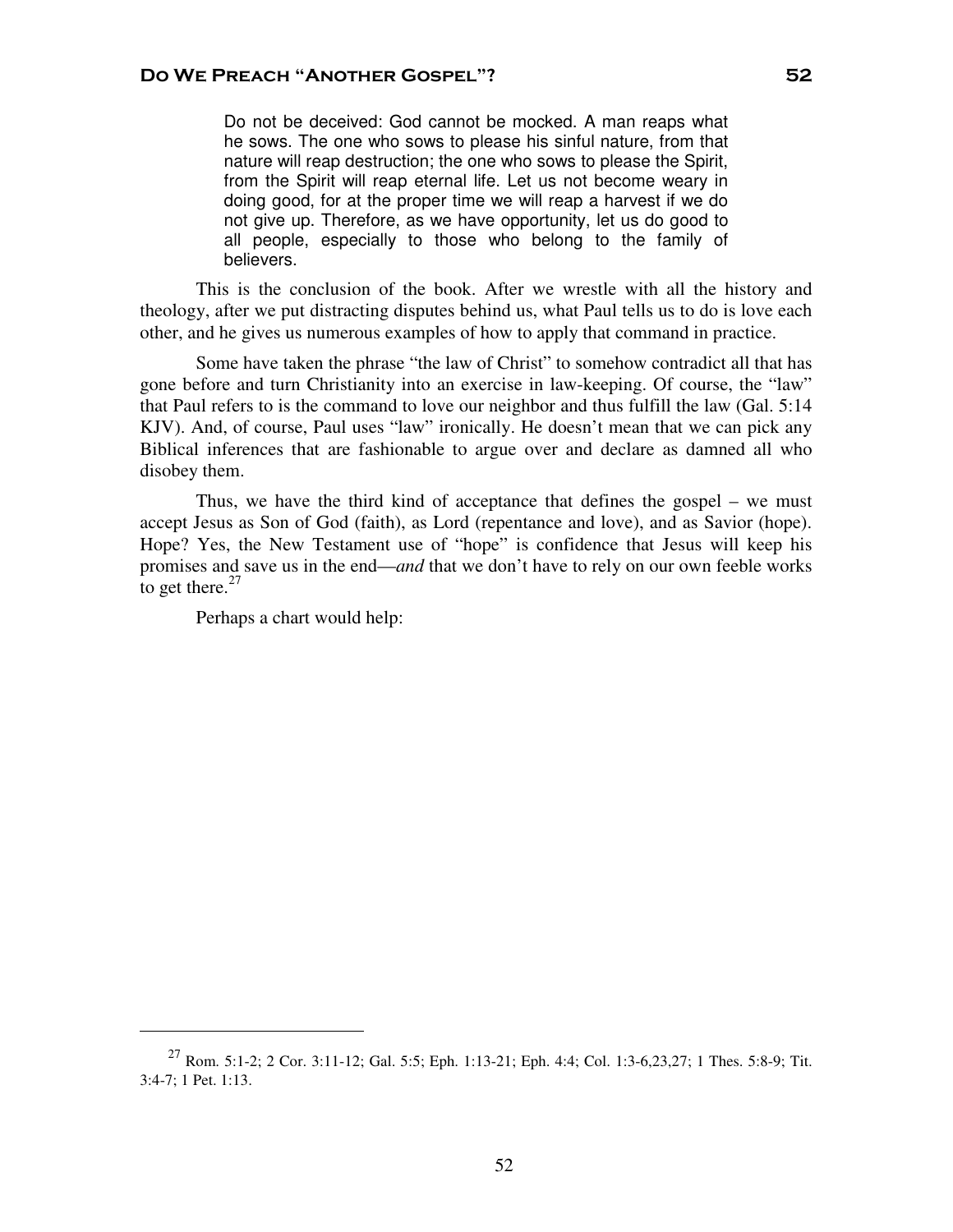| <b>Requirements</b><br>to be saved<br>(on the<br>occasion of<br>baptism) and<br>to stay saved | In other<br>words | Accept<br><b>Jesus</b><br>$as-$ | In other<br>words                                                                      | <b>How one</b><br>can fall<br>away?<br>reject<br><b>Jesus</b><br>$as-$ | In other<br>words                               | In other<br>words                                              |
|-----------------------------------------------------------------------------------------------|-------------------|---------------------------------|----------------------------------------------------------------------------------------|------------------------------------------------------------------------|-------------------------------------------------|----------------------------------------------------------------|
| Hear, believe,<br>and confess<br>the gospel                                                   | Faith             | the Son<br>of God               | the Christ or<br>Messiah                                                               | the Son<br>of God                                                      | reject the<br>faith                             | deny the<br>gospel facts                                       |
|                                                                                               | Hope              | Savior                          | his works,<br>not ours                                                                 | Savior                                                                 | attempt to<br>be saved by<br>one's own<br>works | add<br>requirements<br>to the gospel<br>for one to be<br>saved |
| Repent                                                                                        | Love              | Lord                            | put to death<br>the<br>misdeeds of<br>the body;<br>live a life of<br>loving<br>service | Lord                                                                   | deliberately<br>continue to<br>sin              | rely on grace<br>to excuse sin                                 |

The chart makes several things clear. First, we've been deficient in our teaching of the principles of Galatians. Although our traditional formulation of the plan of salvation is essentially correct, we never explicitly say that we are looking to Jesus for a free gift of salvation rather than embarking on an effort to earn some or all of it. We never explicitly commit to the Lordship of Jesus or to a life of love. Rather, all too often, we are selling our converts an insurance policy against hell rather than a new life of love, joy, and righteousness.

We now see one reason that Paul says love is the greatest among faith, hope, and love (1 Cor. 13). Love is the consequence of faith and hope, properly understood. It's the greatest gift of all because it's the gift that Jesus died to give. Love fulfills not only the law, as the Bible so frequently says—it fulfills the purpose for which we were saved (Eph. 2:8-10).

Now, a simpler version of the chart: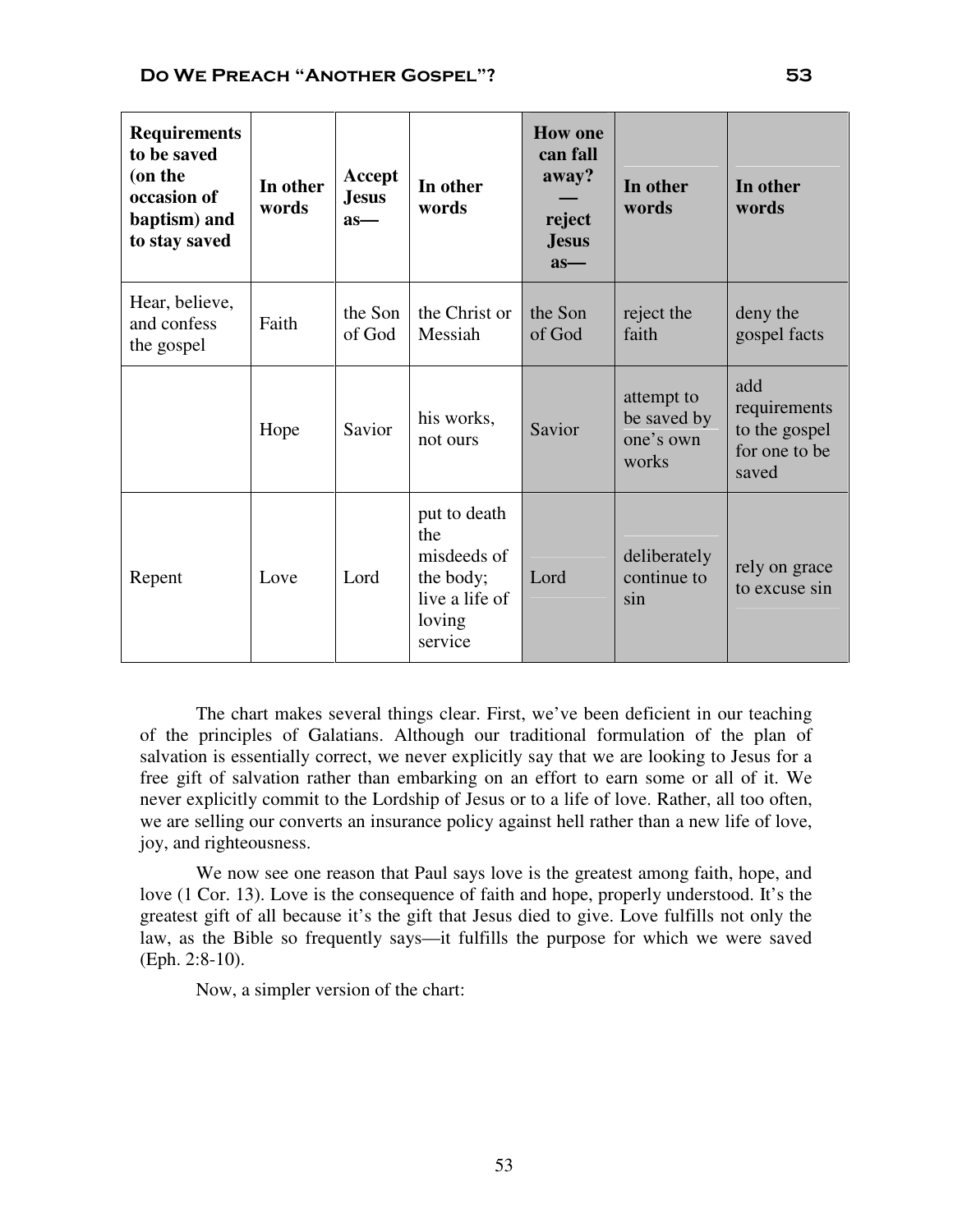| To be saved                  | That is         |                   | To fall away                 | That is      |
|------------------------------|-----------------|-------------------|------------------------------|--------------|
| <b>Accept Jesus</b><br>$as-$ | Have all $of$ — | $\mathbf{m}$      | <b>Reject Jesus</b><br>$as-$ | Lose any of- |
| Son of God                   | Faith           | apti              | Son of God                   | Faith        |
| Savior                       | Hope            | $\mathbf{\Omega}$ | Savior                       | Hope         |
| Lord                         | Love            |                   | Lord                         | Love         |

#### **Discussion questions—**

1. Is it fair for the author to refer to the local congregation's disfellowshipping of the preacher as "hatred"? Why or why not?

2. Why did Paul write Galatians? What was he trying to accomplish? What was going on in Galatia that concerned him? How concerned was he? Why?

3. What teachings are like circumcision? Is there something especially evil about the practice of circumcision? If not, what is it about circumcision that so concerned Paul?

4. What penalty did those teaching circumcision risk? Why?

5. What penalty did those believing the teachers of circumcision risk? Why?

6. How does being circumcised contradict being free in Christ? How does it contradict salvation by faith? How does it contradict the work of the Spirit?

7. Paul says that "the only thing that counts is faith expressing itself through love." As to those who have already been saved, is Paul speaking the literal truth or is he exaggerating?

8. When Paul warns his readers that if they keep on biting and devouring one another they will be destroyed by each other, what does he mean by "biting and devouring"? What does he mean by "destroyed"? Are we ever guilty of biting and devouring our brothers and sisters in Christ? How? Have you seen any destruction following biting and devouring?

9. How should we "serve one another in love"?

10. When Paul tells the Galatians how to live, why doesn't he address the five acts of worship, the form of church organization, or the name of the church? Why speak only of the things he discusses in chapter 6? What do those things have in common?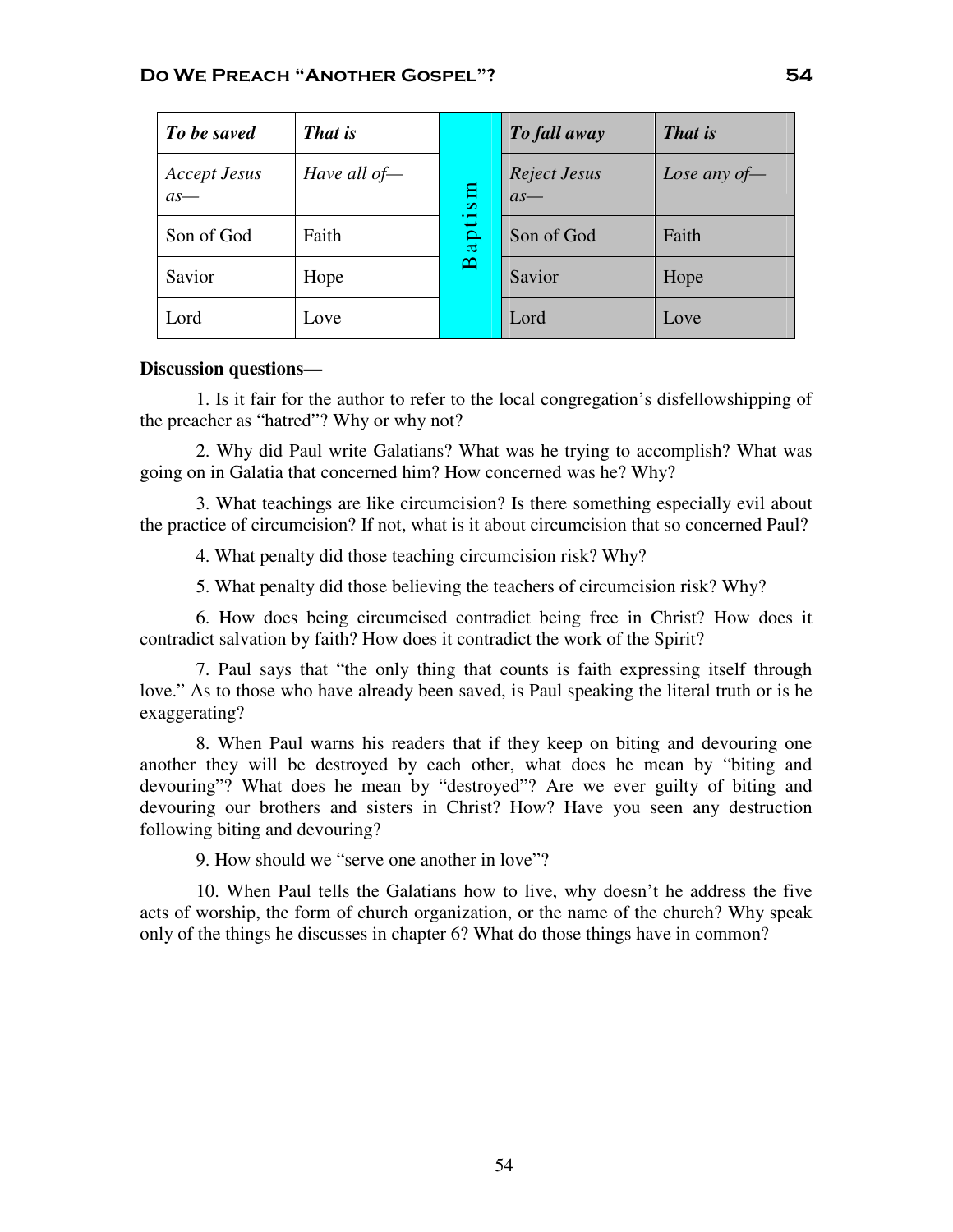# **CHAPTER 7 THE PART WHERE I HOPE I'M WRONG**

*I well remember being a member of an evangelistic Bible study group where we met weekly with several friends of ours to study the Bible with friends who hadn't been saved. At one meeting, when no visitors were present, we asked each other how well we'd been doing in evangelizing our lost friends. One couple gave a hesitating response. They'd been studying with a Presbyterian friend of theirs, with a genuine faith, but who'd been wrongly taught about baptism. Eventually, he'd come to accept their teaching and he submitted to scriptural baptism. But they weren't sure whether he'd been saved. You see, he refused to leave the Presbyterian Church. In fact, he insisted that he could be of much more use to God there as he had hundreds of friends in the Presbyterian Church whom he couldn't in good conscience abandon because they needed to learn the truth of baptism.* 

*Well, we were presented with a perfect example of a contradiction in our doctrine. On the one hand, we'd been taught that all that one must do to be saved is hear, believe, repent, confess, and be baptized. And yet we also were taught that to be saved you must join a congregation of a church that has a scriptural name, scriptural worship service, and scriptural organization. We struggled for weeks to decide if we should get credit for a conversion. Those who'd converted him ultimately concluded that they'd failed.* 

If you grew up in the Churches of Christ, the following chart is likely very familiar to you: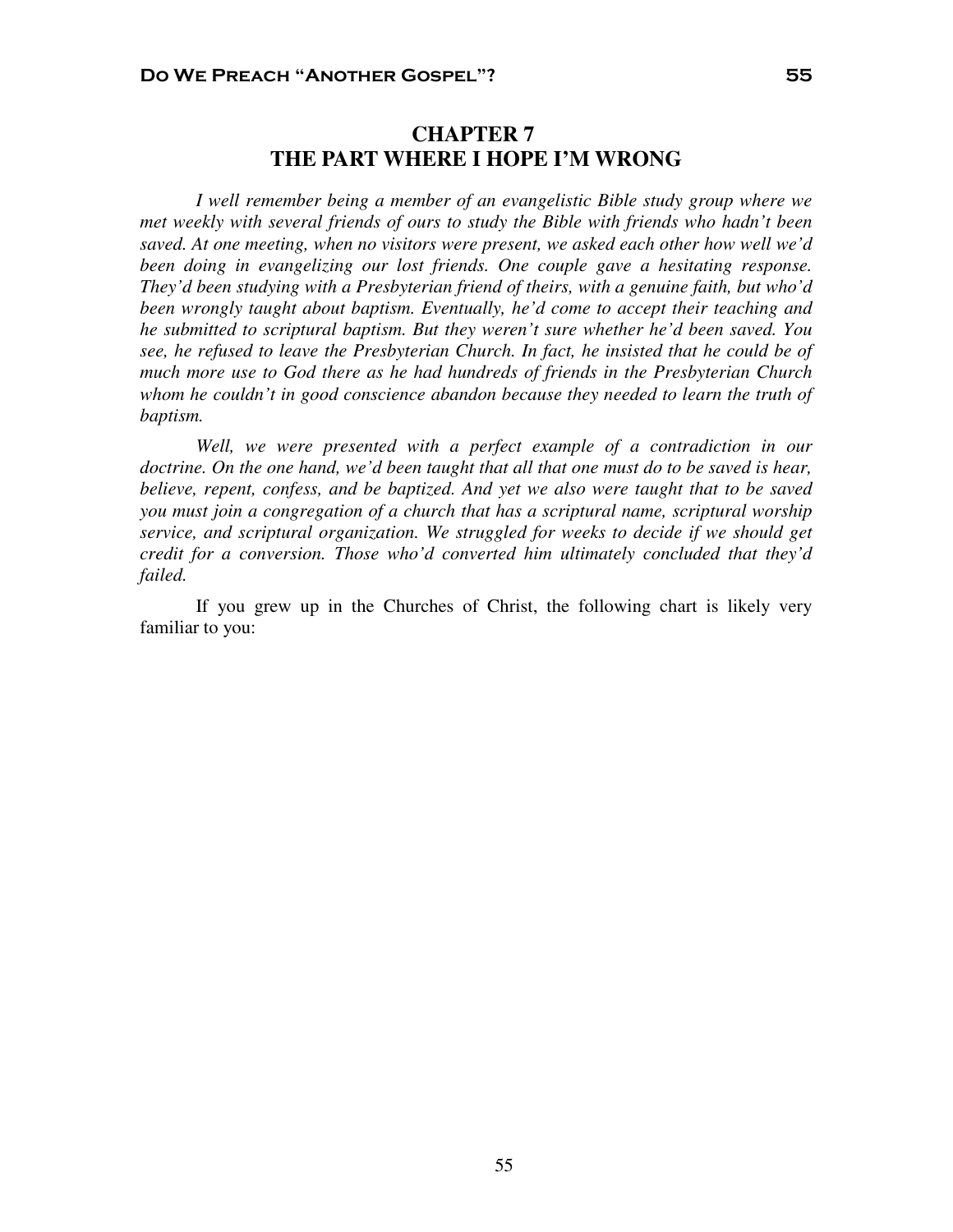|              | <b>Churches of</b><br><b>Christ</b>                                                                                                       | <b>Baptist</b><br><b>Church</b> | <b>Methodist</b><br><b>Church</b> | Presbyterian<br><b>Church</b> |
|--------------|-------------------------------------------------------------------------------------------------------------------------------------------|---------------------------------|-----------------------------------|-------------------------------|
| Name         | Found in<br>Scripture                                                                                                                     | Not found in<br>Scripture       | Not found in<br>Scripture         | Not found in<br>Scripture     |
| Organization | Plurality of<br>elders as<br>required by<br>Scripture and<br>plurality of<br>deacons as<br>required by<br>Scripture                       | Not found in<br>Scripture       | Not found in<br>Scripture         | Not found in<br>Scripture     |
| Worship      | Five acts as<br>required by<br>Scripture,<br>including<br>weekly<br>communion and<br>a cappella<br>singing as<br>required by<br>Scripture | Not found in<br>Scripture       | Not found in<br>Scripture         | Not found in<br>Scripture     |
| Founder      | <b>Jesus Christ</b><br>acting through<br>the apostle<br>Peter                                                                             | <b>Roger Williams</b>           | John Wesley                       | John Knox                     |

We taught that the way you can tell which of the churches is the one true church described in the Bible is to look for "marks of the church." These marks were those very items listed in the chart, and so it became clear that only one church has all the marks of the New Testament church, only one church is the New Testament church, and that being a member of any other church is to join the wrong church and so to be lost.<sup>28</sup> Indeed, plainly the lesson was that only those in the Churches of Christ, or the rare independent church that bore the identical marks, would go to heaven.

So what's wrong with this? Well, first of all, it contradicts one of our fundamental teachings, which is that you cannot join a church. Rather, when you are saved, you are *added* to the only church that there is! And this is right, being the plain meaning of Acts  $2:47.$ 

 $\overline{a}$ 

<sup>28</sup> A classic work along these lines is Alvin Jennings, *Traditions of Men versus the Word of God* (Ft. Worth, Tex.: Star Bible Publications, 1973).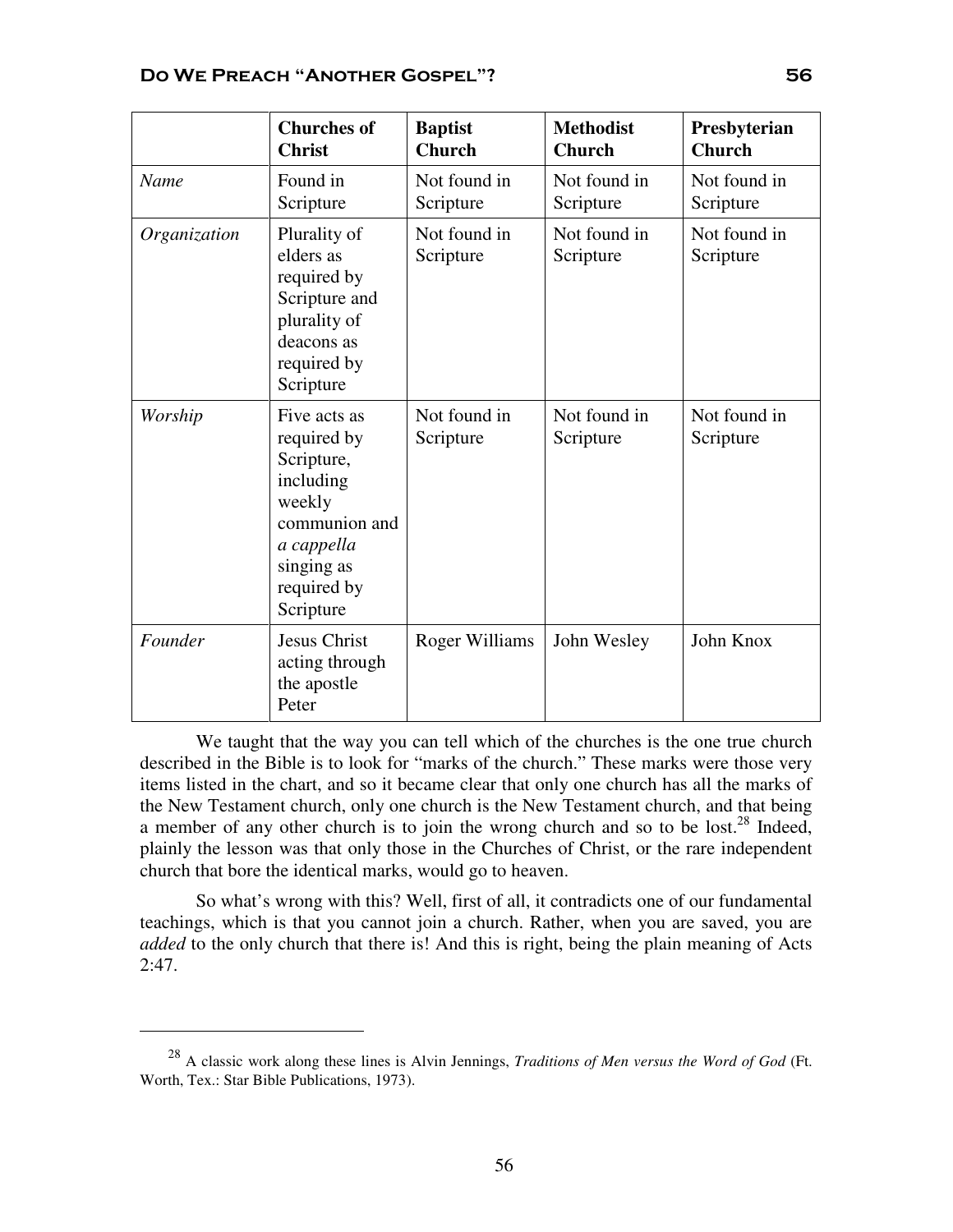When someone *scripturally* hears, believes, repents, confesses, and is baptized in a Baptist Church by a Baptist pastor with a Baptist organ playing—that someone is added to the only church that there is—Christ's church—by God himself. That person is saved. A baptism "takes" regardless of whether the "baptizer" is saved and regardless of whose baptistry it is.

Paul says that if you add *any* law to the gospel as a condition to salvation, then you've made yourself accountable for *every* law as a condition to salvation, and thereby you've fallen from grace. Thus, it's perfectly all right to insist on worshipping *a cappella* as following the New Testament pattern. It's okay to insist that *a cappella* music is mandated by Scripture and God. It's not okay to declare that all who worship with an instrument are outside the church and therefore damned. It's okay to insist on congregational autonomy, to teach it, to practice it, to believe it. It's not okay to teach that those who believe or practice in non-autonomous church structures are damned for so doing. Understand that being wrong and being lost are two very different things, and we sometimes get them confused. If being wrong damns, then there is no grace and Christ died for nothing.

You see, in teaching that certain doctrines other than the gospel are essential to salvation, we're effectively saying that to be saved, you not only must hear, believe, repent, confess, and be baptized, you must also join a congregation with a scriptural name, with a scriptural organization, and with a scriptural pattern of worship. Thus, if your home church has an elder who might not be properly qualified, or your church does something in worship that might lack authorization, you must change congregations or else lose your soul! I know Christians who have left their local congregation and take communion weekly at home rather than risk damnation by joining an unscriptural Church of Christ.

I fail to see how insisting on these rules as conditions to salvation is any different from insisting on circumcision as a condition to salvation. Either way, you're insisting on obedience to a law in addition to the gospel. The gospel is meant to take us away from legalism, and the imposition of any rule as a requirement for salvation—even a single morally neutral rule—beyond the gospel is a return to legalism and damnation.

As the Churches of Christ have more than amply proven, legalism breeds division and bitterness. Which of all the divisions we've suffered has ever been fully healed?<sup>29</sup> Which fight proved to be worth the cost? What verse in Scripture more pointedly speaks to the Churches of Christ than Galatians 5:15?

> If you keep on biting and devouring each other, watch out or you will be destroyed by each other.

 $\overline{a}$ 

<sup>&</sup>lt;sup>29</sup> While I know of no healed divisions, I do know of two that are healing. See Thomas A. Langford, "An Insider's View of Non-Sunday School Churches of Christ," *Restoration Quarterly*, vol. 45, no. 3 (2003); Lindy Adams, "ICOC Posts Major Apology," *Christian Chronicle* (March 25, 2003)  $\langle$ http://www.christianity.com/partner/Article\_Display\_Page/0,,PTID25485|CHID127205|CIID1538130,00. html>.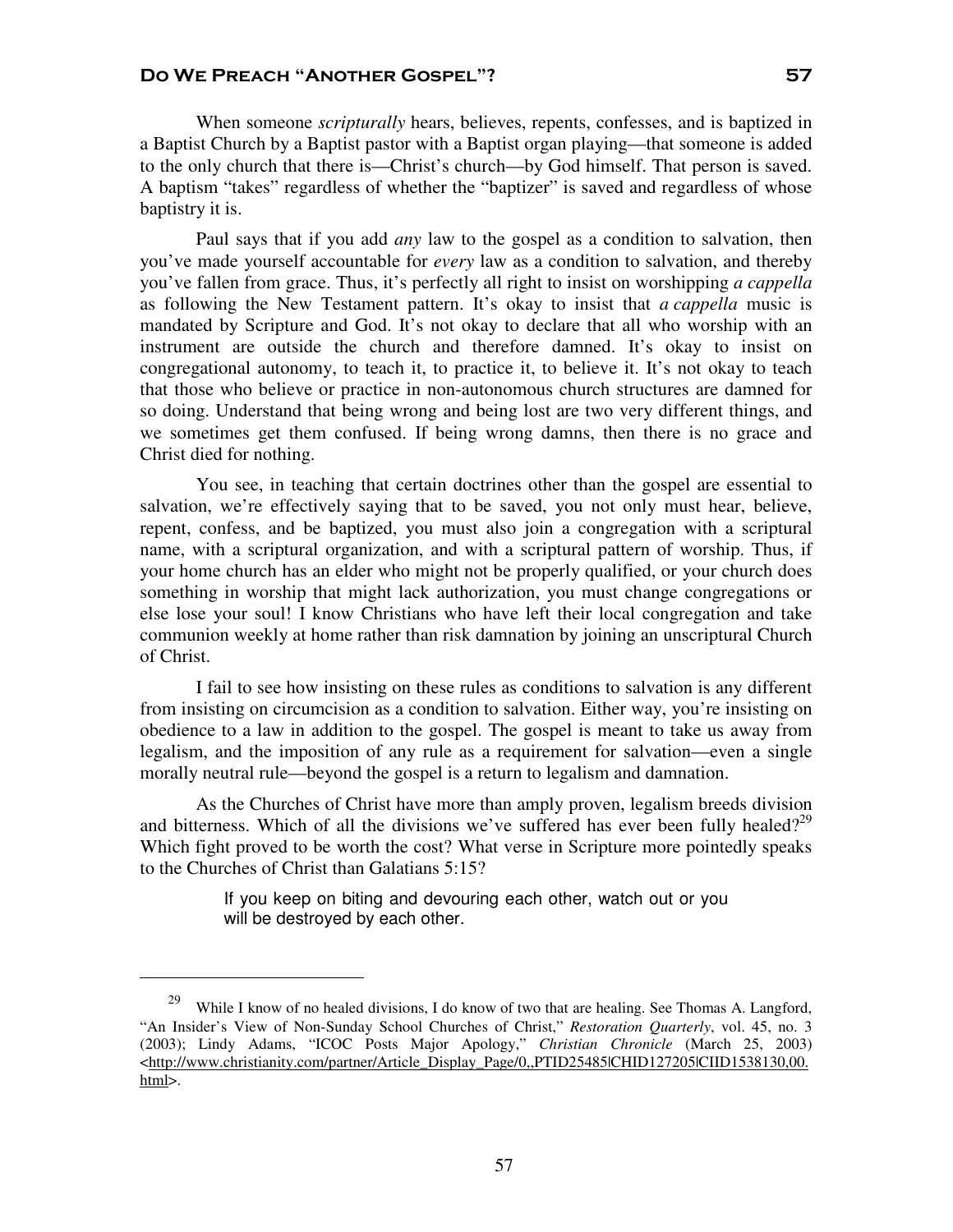Does this mean that most members of the Churches of Christ are lost? It's a fair question. And it's not inconsistent for me to question the salvation of those who've added to the gospel while I simultaneously urge us not to condemn one another. After all, Paul is quite plain in declaring that adding to the gospel makes the gospel "no gospel at all" and that his readers have "fallen from grace" and have been "alienated from Christ." In fact, Paul pronounces a curse on the false teachers—

> (Gal. 1:9) As we have already said, so now I say again: If anybody is preaching to you a gospel other than what you accepted, let him be eternally condemned!

But nowhere does Scripture deny salvation to those who worship with an instrument, or speak in tongues, or create a missionary society. Such actions may indeed be unauthorized, but it's an impermissible leap to go from "unauthorized" to "damned." We should be silent where the Scriptures are silent.

Fortunately, Galatians does admit of a different interpretation. For example, in Galatians 3:26-27, Paul declares that his readers are "all sons of God." In several verses, he calls his readers "brothers." Perhaps the key verse is 5:10—

> I am confident in the Lord that you will take no other view. The one who is throwing you into confusion will pay the penalty, whoever he may be.

Paul does not consider his readers lost—yet—but urges them with the strongest words and greatest passion possible to turn from an extraordinarily dangerous path. But Paul squarely condemns the false teachers, while declaring that his readers are in real jeopardy of hellfire if they don't turn away from this error—

> (Gal. 1:6-8) I am astonished that you are so quickly deserting the one who called you by the grace of Christ and are turning to a different gospel—which is really no gospel at all. Evidently, some people are throwing you into confusion and are trying to pervert the gospel of Christ. But even if we or an angel from heaven should preach a gospel other than the one we preached to you, let him be eternally condemned!

> (Gal. 5:2) Mark my words! I, Paul, tell you that if you let yourselves be circumcised, Christ will be of no value to you at all.

> (Gal. 5:15) If you keep on biting and devouring each other, watch out or you will be destroyed by each other.

Nowhere else does Paul write with such fervor, with such urgency, with such fear for his readers' souls.

I am not qualified to judge the fate of those among us who teach modern equivalents of circumcision, and less so to judge those who've been deceived by such teachers. I only know that having become aware of the problem, I must speak out and call for repentance—urgently—desperately. Out of love, not condemnation—out of concern for souls.

It is not enough to be less legalistic than the church down the road. It's not enough to be less legalistic than you used to be. There is only one gospel, and it won't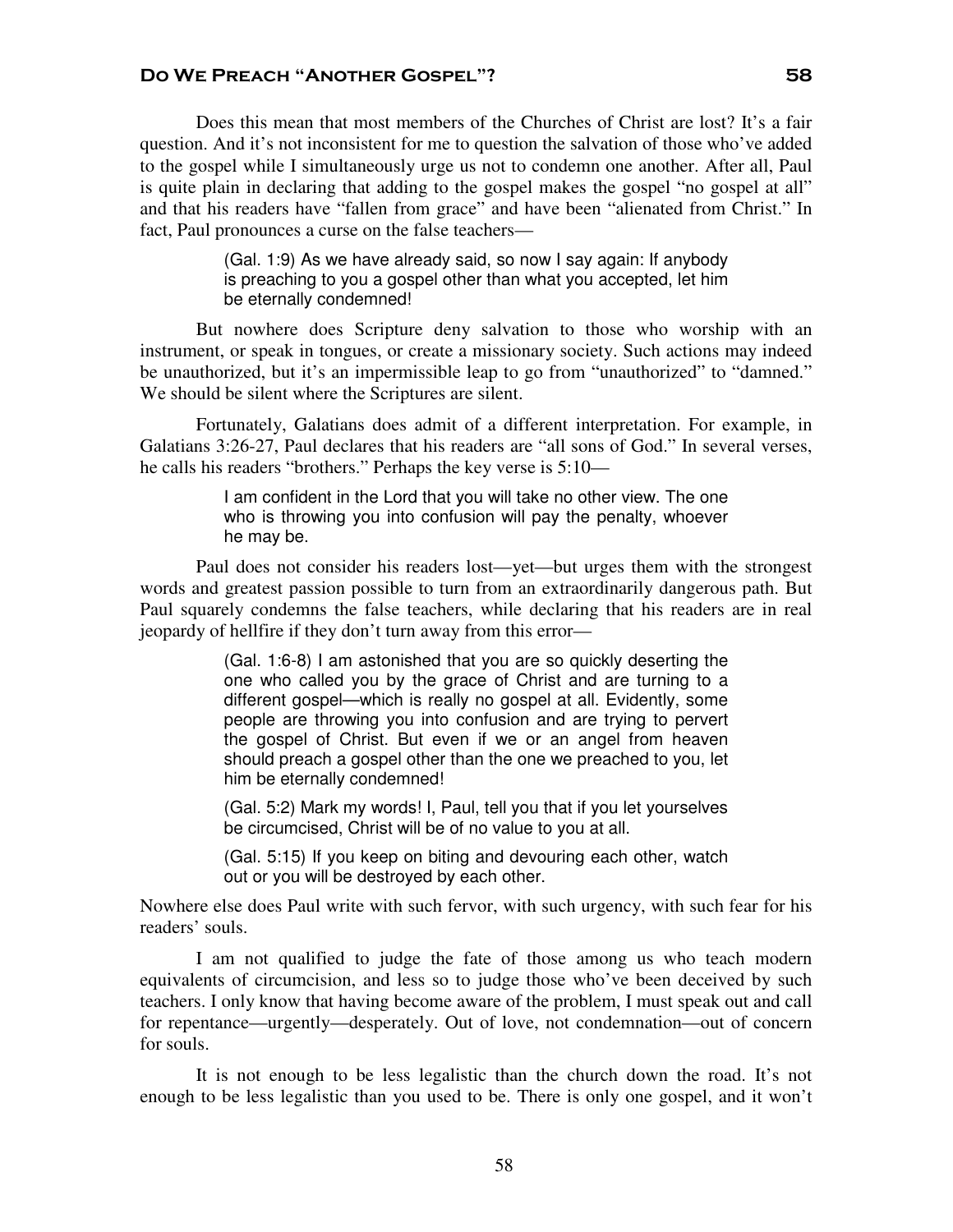admit of any additions at all. Nothing is required to *be* saved or to *stay* saved other than the gospel. Those who teach otherwise have been cursed by Paul in the most unambiguous terms. I pray daily for the souls of my brothers and sisters in the Churches of Christ. Please, let's stop biting and devouring each other and learn to accept one another just as Jesus accepted us.

#### **A. Conclusion**

Consider how the history of the  $20<sup>th</sup>$  Century Churches of Christ would have been different had this teaching been widely accepted 100 years ago. We would not have split over instrumental music in 1906. Some churches would be instrumental and some would not, but we'd see one another as deeply loved brothers and sisters and would share a common fellowship. We may well still have disagreed over the one cup issue, premillenialism, institutional support for orphanages—and on and on, but we wouldn't have seen those matters as salvation issues. And so we wouldn't have divided over them. We surely would have found a way to accommodate one another's scruples. (For example, the congregation I grew up in, while favoring church support for orphanages, took up a second collection for just orphanages, to submit to those who felt orphanages should not be funded out of the congregational treasury.)

The Churches would have had a significantly different set of priorities. Rather than pounding pulpits to condemn the Church of Christ down the road, we'd have spent much more effort on evangelism and benevolence. We'd have enjoyed a vastly superior reputation in the community. And a better reputation would have made our evangelistic efforts far more effective. And who knows what impact we might have had on the greater community of believers. How many more souls would have been saved? I don't know, but I think the number is in the millions.

We are still in the dawn of the 21st Century. God willing, there's still plenty of time to make this the century we again turn the world upside down. The first step is to replace division with acceptance, condemnation with love, and rivalry with cooperation.

Yet I'm in agony of spirit, tortured by the thought of countless brothers and sisters destroyed by a perverted gospel. It's a harsh thought, I know, but I can't just wish Galatians out of the Bible. It's there and it's written in truly stark terms. I don't judge my fellows—it's not my place—but it has become my place to sound a warning.

And I ache for those who've been taught a desiccated gospel, parched of its beauty and glory by the imposition of a second Law of Moses, just as burdensome as the one Jesus died to destroy. I know so many people who've never felt saved because they've been taught a bad-news gospel, a Spirit-less spirituality, and an enslaving freedom.

I call on my fellow teachers and elders to repent, to teach the pure gospel, and to center your instruction on love and service—and to stop biting and devouring one another. Please.

> (Gal. 5:1) It is for freedom that Christ has set us free. Stand firm, then, and do not let yourselves be burdened again by a yoke of slavery.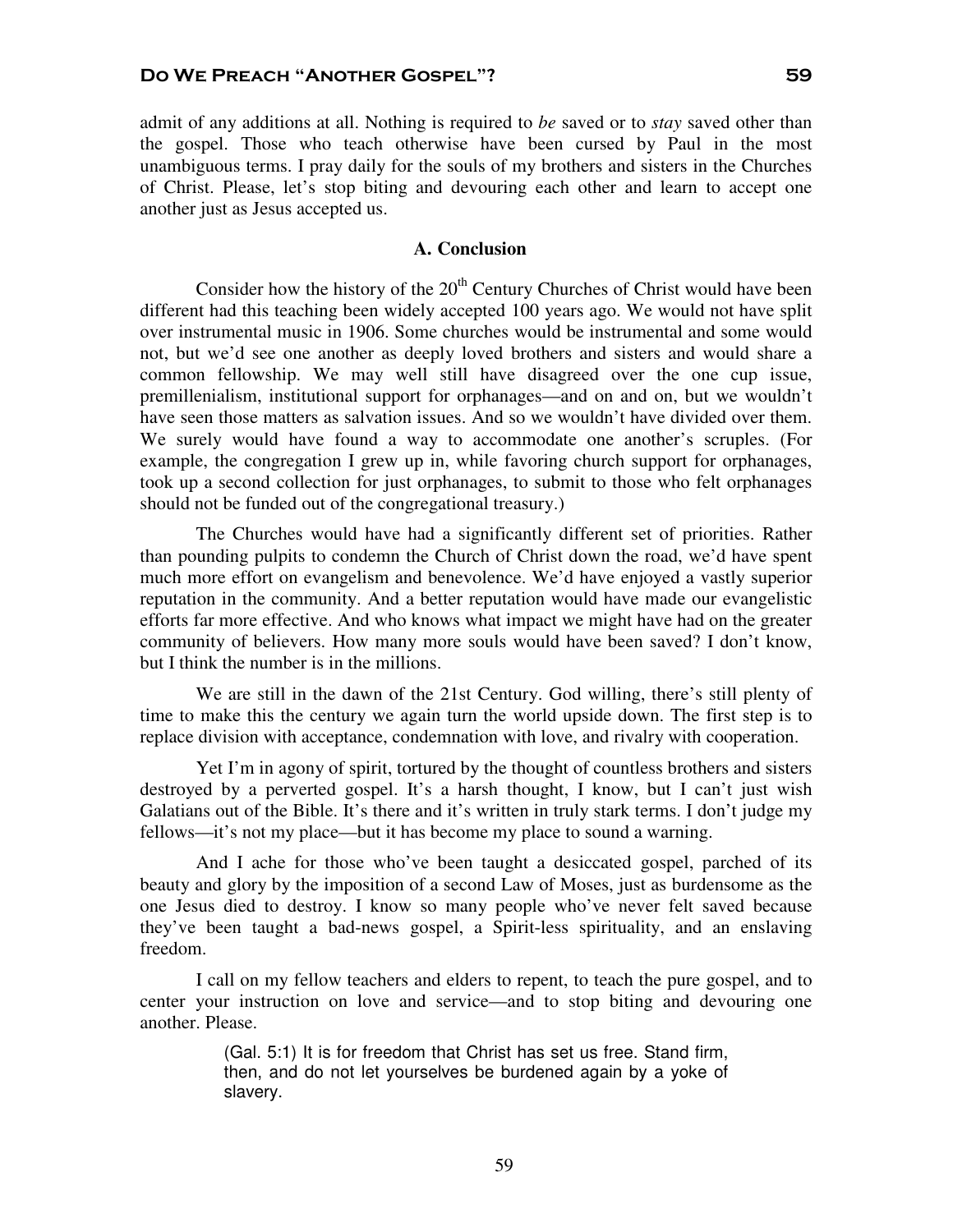#### **Discussion questions—**

1. The author seems to take an extreme view of Galatians. Is it really fair to read Galatians as threatening the salvation of all who've added additional requirements to be saved to the gospel?

2. Why does Paul refer to adding circumcision to the gospel as a condition to salvation as "another gospel"? Isn't it just the same gospel plus one more condition?

3. When is circumcision a "work" and when is it just a morally neutral health decision?

4. What doctrines have we in the Churches of Christ added to the gospel as additional conditions of salvation? Why have we done that?

5. Some argue that Galatians only condemns returning to the Law of Moses. Name some ways in which modern members of the Churches of Christ sometimes return to the Law of Moses. Which practices do we have to defend by using Old Testament passages?

7. How do you think the history of the Restoration Movement and the Churches of Christ have been different if the author's views had been taught throughout the  $20<sup>th</sup>$ Century? Would this have been an improvement?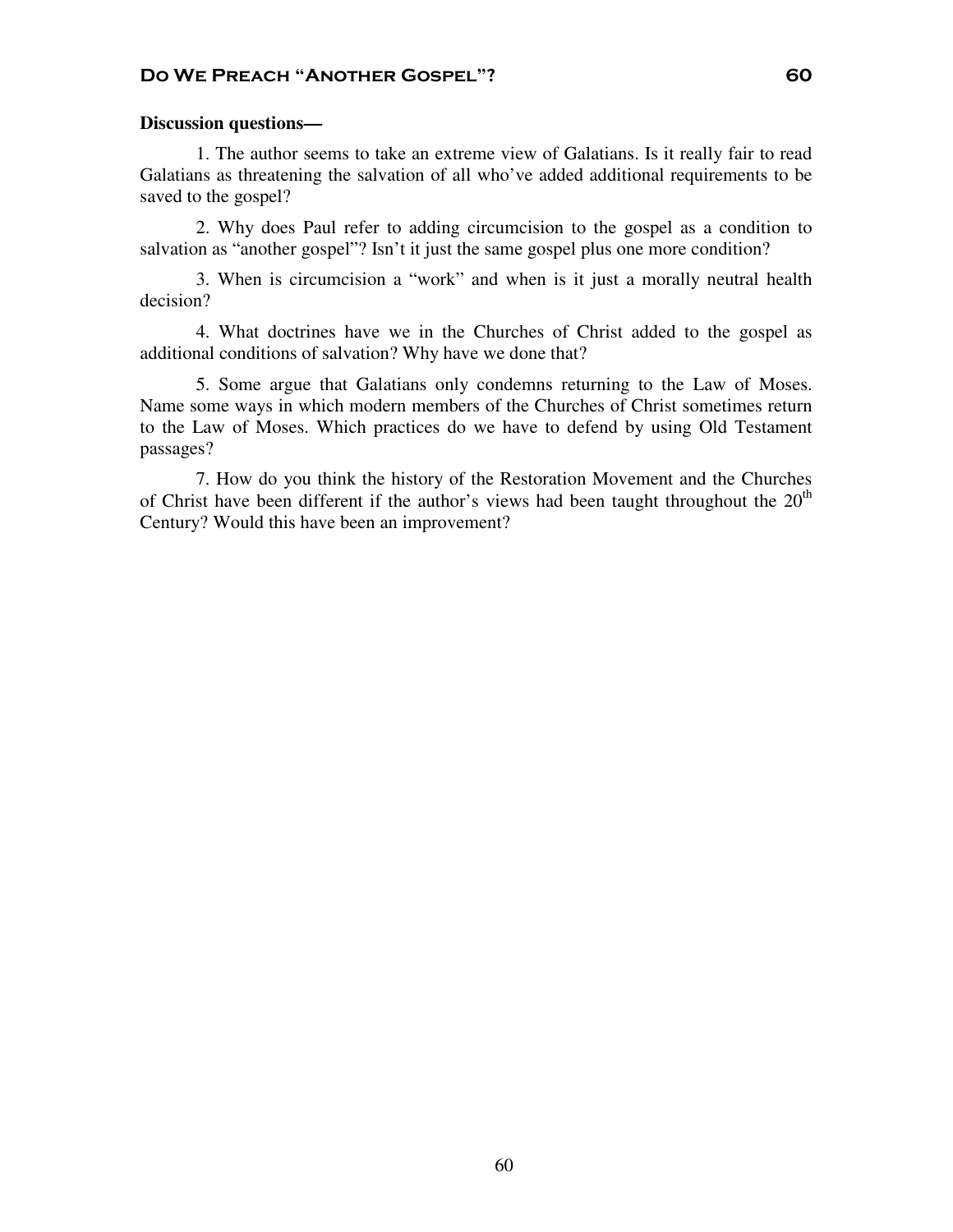# **PART II EXTENDED REFLECTIONS ON LEGALISM**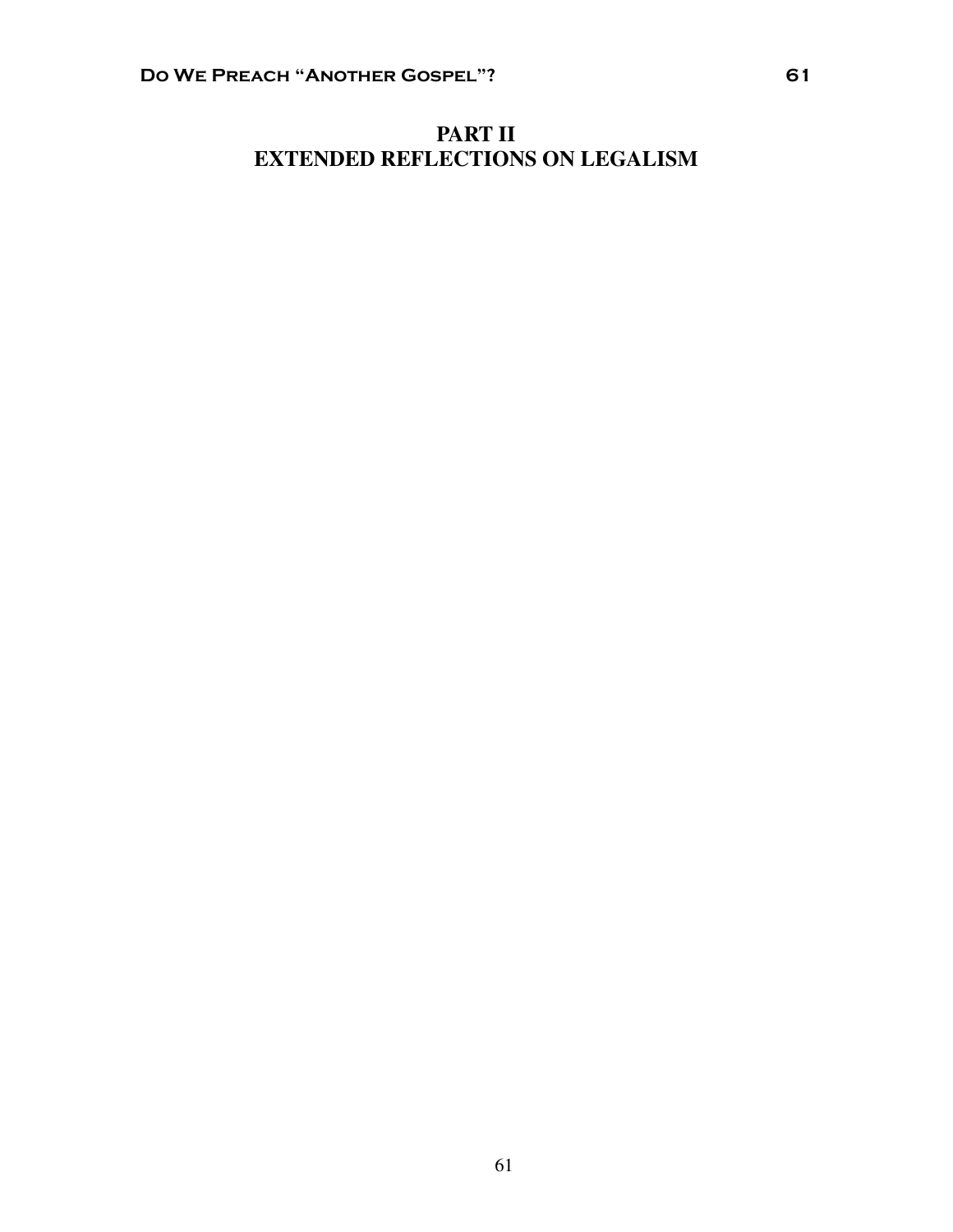# **CHAPTER 8 QUESTIONS AND ANSWERS**

I'm sure that I've raised far more questions than I've answered. Here's an effort to anticipate a few—

*Q. If grace is broad enough to cover all doctrinal errors other than the gospel itself, then why even bother to try to get the other issues right? Why not worship any way we want? Or organize any way we want? What's the point of Bible study?* 

A. The fact that grace covers sins does not make sin okay. In fact, Hebrews 10:26*ff*, discussed previously, quite plainly condemns those who deliberately continue to sin, who no longer make Jesus Lord. Therefore, if my study of Scripture causes me to conclude that churches should be led by elders, I must do precisely that, or else I've deliberately sinned. Moreover, if I truly love God and my neighbors, then I will study God's Word diligently to know his will for my life. I cannot be willfully ignorant, as such an attitude would contradict making Jesus Lord of my life.

But when my study causes me to learn a new spiritual truth or correct a former error, I don't pass from a lost state to a saved state. I was saved before I was corrected, and I remain saved after I'm corrected. I don't study to earn my salvation. I study out of love—love for God and his word, as well as love for my fellow man.

The same principles hold true as to moral sin. I must accept God's instructions on how to live a moral, righteous life, and repent when I find myself in error. But I can be confident that God's grace will cover my weakness if I live a penitent life—even though I sometimes mess up and fail to do all that I'm supposed to. If this is not so, then what is the point of grace? Who can be saved?

We often make the mistake of assuming that, unlike our moral nature, our intellectual nature is perfectible, so that while we will always be to some degree a moral sinner and always need grace, our knowledge of Scripture and doctrine can be held to a standard of perfection. We think we just don't need grace in the area of doctrine because we've gotten it entirely right. Having reached such a conclusion, we marvel that others don't see what we so plainly comprehend, and thus question the motives of those who disagree with us. But our long history of disagreements and divisions clearly show that we are not nearly so intellectually perfect as we imagine. We need grace—especially in the area of doctrine.

### *Q. What about Nadab and Abihu? Uzzah? Ananias and Sapphira? Doesn't God's harsh treatment of these people teach us there's no grace in the pattern of worship?*

A. Of course not. We can't take these examples and generalize a principle that contradicts the teachings of Paul, John, and Jesus himself. God occasionally makes an example of people who flout his laws to make a point—but the point is never that God is without grace, a truly horrendous thought. And we must make a distinction between those punished under the Law of Moses and the much greater grace enjoyed by Christians. Hence, it is only the Christians Ananias and Sapphira that need concern us—and they were guilty of a knowing, intentional plot to deceive the apostles (Acts 5:1-11). Only God can judge our hearts to determine when intentional sin reaches the point of deliberately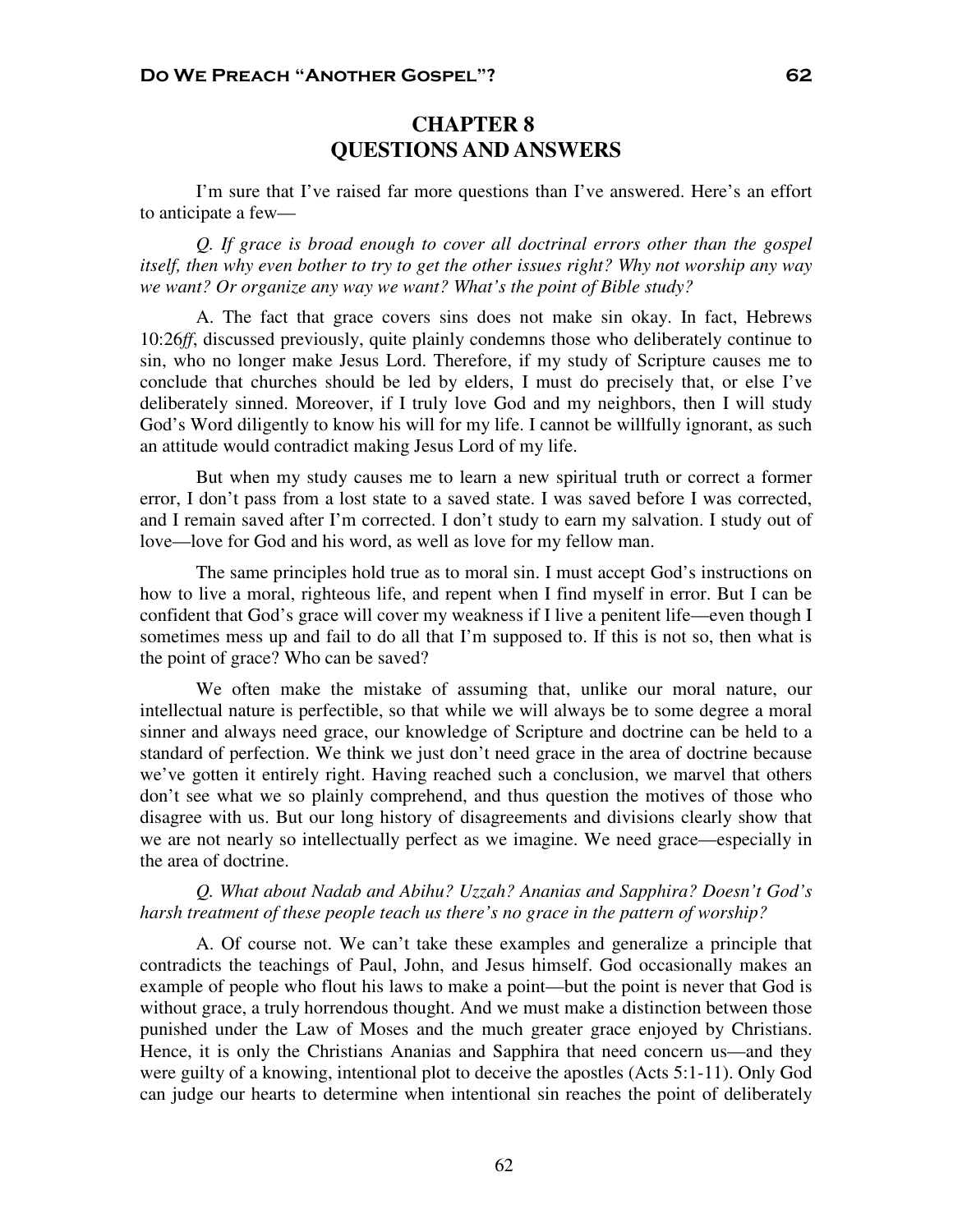continuing to sin, but it is no stretch at all to see Ananias and Sapphira as condemned under the standard of Hebrews 10:26.

For that matter, the fact that God took their lives hardly means that they were damned. As God has the power to save or condemn, and he knows fully the consequences of his actions, he may have taken their lives to set an example without necessarily condemning their souls. When David sinned with Bathsheba, God punished him by taking the life of the son born of that union while still an innocent newborn (2 Sam. 12:14). Plainly, God's taking someone's life doesn't prove that person to be lost.

In fact, if we look at the story of Nadab and Abihu more closely, we find that the account strongly supports the view argued for here. First, verse 9 strongly suggests that Nadab and Abihu were guilty of drunkenness, and this occasioned their mistake and offense. Adam Clarke says in his commentary on Leviticus,

> The cabalistic commentator, Baal Hatturim, and others, have supposed from the introduction of this command here, that Aaron's sons had sinned through excess of wine, and they had attempted to celebrate the Divine service in a state of inebriation.

Second, and more importantly, we must contrast this story with the immediately following account of Eleazar and Ithamar. These two men were appointed to replace Nadab and Abihu. However, in vv. 16-18, Moses finds that the two men had incorrectly handled the very next ceremony! Moses was very unhappy, to say the least.

Aaron defended their mistake:

(Lev. 10:19-20) Aaron replied to Moses, "Today they sacrificed their sin offering and their burnt offering before the LORD, but such things as this have happened to me. Would the LORD have been pleased if I had eaten the sin offering today?" 20 When Moses heard this, he was satisfied.

Aaron said that he too had made mistakes in the service. It was an accident. These things happen. And Eleazar and Ithamar were not punished.

As stated in G. J. Wenham, *The New International Commentary on the Old Testament*, *The Book of Leviticus*, <sup>30</sup> "This suggests, perhaps, that God is more gracious to those who make mistakes because they fear him than to those who carelessly and impudently enter his presence as Nadab and Abihu did."

The fact that the two stories are immediately juxtaposed as they are in Leviticus 10 is intended to make a point, and the point is surely that God overlooks honest mistakes (among those in grace, of course) but does not overlook willful disobedience.<sup>31</sup>

*Q. But our practices of a cappella singing and weekly communion are clearly the First Century pattern. How can God excuse anyone who rejects such clear evidence?* 

 $\overline{a}$ 

 $30$  (Grand Rapids, MI: Wm. B. Eerdmans Publ. Co. 1979).

 $31$  Thanks to Al Maxey for bringing this argument to my attention.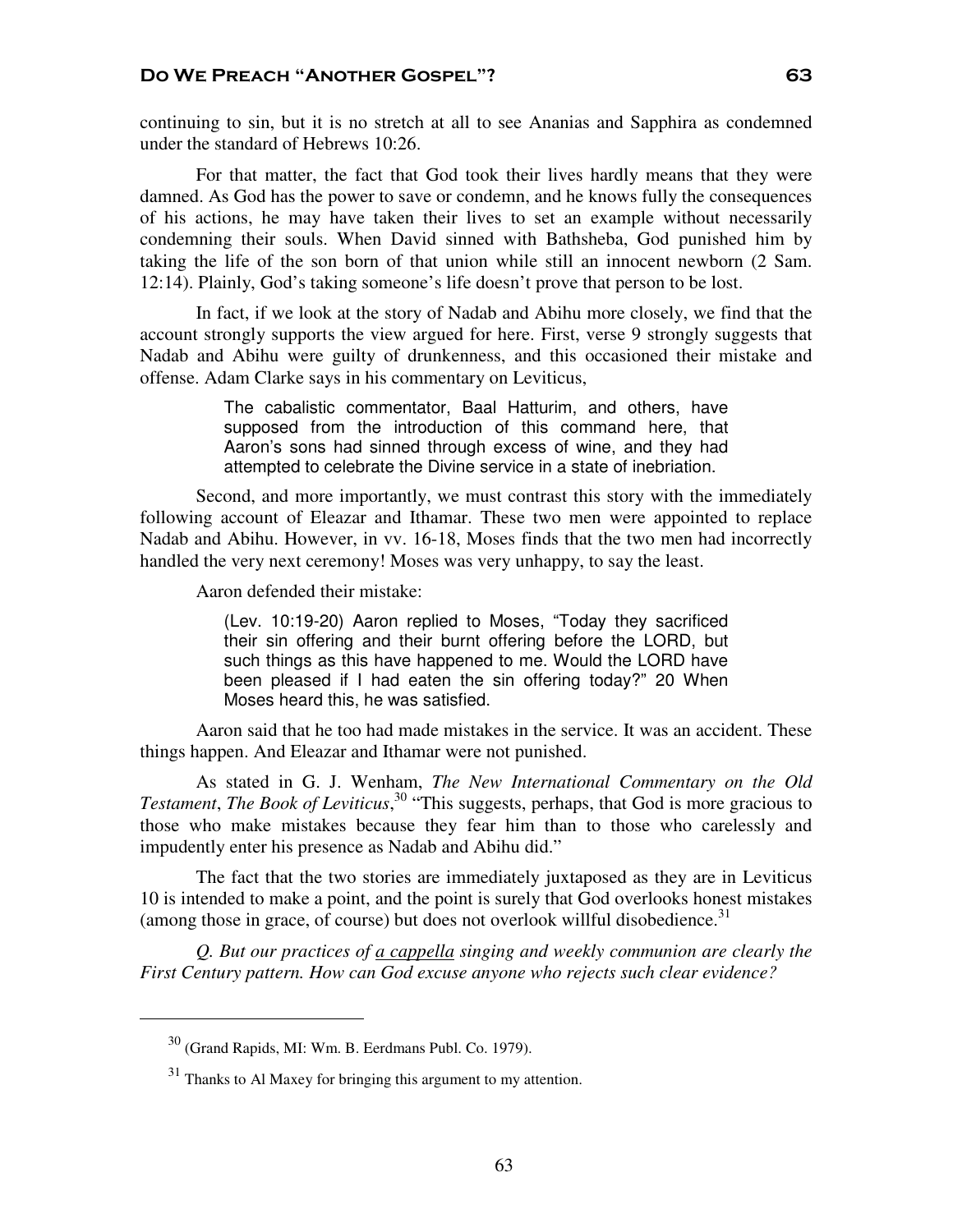A. We have to believe that those who worship contrary to our understanding of Scripture are in error, but that does not demonstrate that they are *deliberately* continuing in sin. For this to be true, they'd have to actually know they are in error.

It is a huge mistake to question the motives of those who disagree with you. No one goes to church on Sunday and worships to the accompaniment of a piano or organ intending to be in rebellion to God. It is entirely possible for devout believers to honestly disagree on such matters. This doesn't make them right. It does make them forgiven.

*Q. This notion that I can be in error or sin and still be saved sounds suspiciously*  like Post-modernism. Aren't you really denying that there is such a thing as absolute *truth?* 

A. Being intellectually humble does not require me to deny the knowability of truth. Acknowledging that I might be wrong in one area or another or that I don't have all the answers hardly means I don't believe that I'm right in some areas or that I don't have some of the answers.

I'm very familiar with the teachings and errors of Post-modern thought.<sup>32</sup> What I propose is nothing of the sort. The whole point of the foregoing essay is to contend for knowable truths found in Scripture. And among these truths is the fact that God will forgive the penitent believer who turns to him for salvation. This is not anything like Post-modernism.

*Q. Doesn't 2 John 9 clearly demonstrate that God damns those in doctrinal error?* 

A. No. Consider this verse's context—

 $\overline{a}$ 

(2 John 1:1-11) The elder, To the chosen lady and her children, whom I love in the **truth**—and not I only, but also all who know the **truth**— 2 because of the **truth**, which lives in us and will be with us forever: 3 Grace, mercy and peace from God the Father and from Jesus Christ, the Father's Son, will be with us in **truth** and love. 4 It has given me great joy to find some of your children walking in the **truth**, just as the Father commanded us.

5 And now, dear lady, I am not writing you a new command but one we have had from the beginning. I ask that we **love** one another. 6 And this is **love**: that we walk in obedience to his commands. As you have heard from the beginning, his command is that you walk in **love**.

7 Many deceivers, who do not acknowledge **Jesus Christ as coming in the flesh**, have gone out into the world. Any such person is the deceiver and the antichrist. 8 Watch out that you do not lose what you have worked for, but that you may be rewarded

<sup>32</sup> I commend to the serious student D. A. Carson, *The Gagging of God: Christianity Confronts Pluralism* (Grand Rapids, Mich.: Zondervan Publishing House, 1996), for an excellent and very thorough study of the area.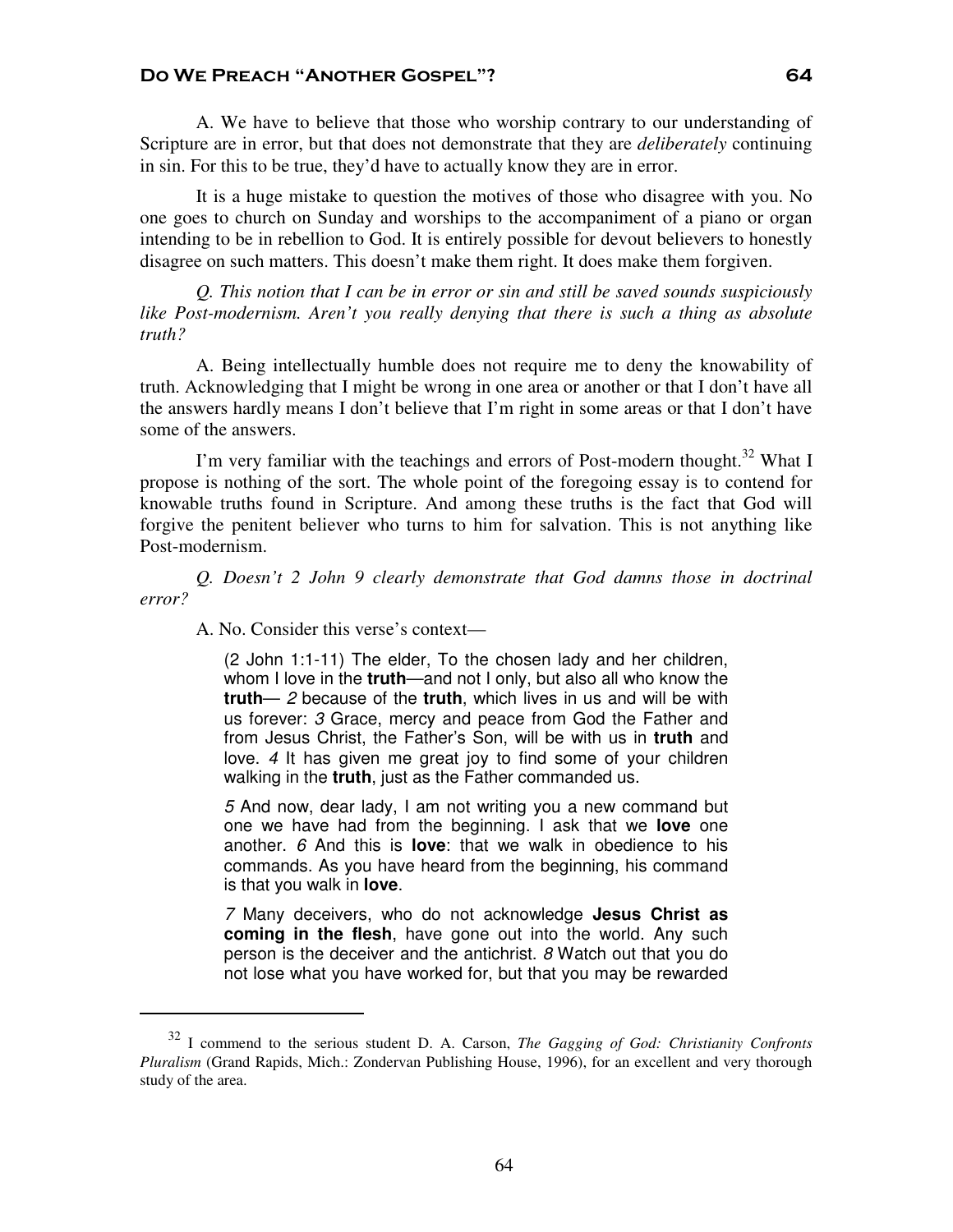fully. 9 Anyone who **runs ahead** and does not continue in the **teaching of Christ** does not have God; whoever continues in the teaching has both the Father and the Son. 10 If anyone comes to you and does not bring this teaching, do not take him into your house or welcome him. 11 Anyone who welcomes him shares in his wicked work.

We must consider the meaning of "runs ahead" in verse 8. Actually, the NIV mistranslates. The KJV is more accurate in saying "transgresseth." Moreover, the phrase "transgresseth and abideth not in the doctrine of Christ" condemns much more than false teaching. It condemns failing to "abide" or live in the doctrine of Christ. Hence, the lesson is on living the doctrine of Christ, not just teaching it.

 Literally read, out of context, this seems to mean that ANY transgression damns. This, of course, contradicts grace, which just can't be.

There are several possible interpretations. One is that if I incorrectly understand anything that Jesus taught, I'm wicked and should be disfellowshipped. But if this is so, we are held to an awfully high, even impossible, standard. Who can claim to perfectly understand everything that Jesus taught?

Some go a step further and assume that John condemns all who teach any error on any point at all. Hence, if I get the hats-in-the-building issue wrong (1 Corinthians 11), I'm damned, along with all foolish enough to have followed my false teaching—whether I bind where God doesn't bind or loose where God doesn't loose. And yet, who would presume to get every single doctrine exactly right? Do we seriously think that being in error on Easter or on whether Sunday is the Christian Sabbath damns? If not, show me where in 2 John he makes a distinction between error that damns and error covered by grace.

A better view is one that uses the text to interpret what John says in context. Up to this point, John has discussed three doctrines: truth, love, and faith. Faith (verse 7) is faith in Jesus, not faith in every doctrine. He's quite plain on that point. The meaning of "love" in verses 5 and 6 is obvious enough, as well.

What is truth in verses 1 through 4? It's not clear. Is it every true thing in the Bible? This can't be, or John would deny grace. When John asserts that his readers "know the truth," is he referring to all doctrine? or to the gospel of Jesus? Obviously, he can't assume his readers know everything there is to know. Only an inspired writer could even come close to such a claim. But if "truth" means the gospel, he can make the assertion with confidence, because he's writing to Christians. The only thing we can save for sure that all Christians know is the gospel!

To test this theory, turn to John's Gospel, that is verbally remarkably similar to 1, 2, and 3 John. What is "truth" in John?

> (John 1:17) For the law was given through Moses; grace and **truth** came through Jesus Christ.

Truth is in contrast to law and is closely tied to grace (also v. 14).

(John 5:33) "You have sent to John and he has testified to the **truth."**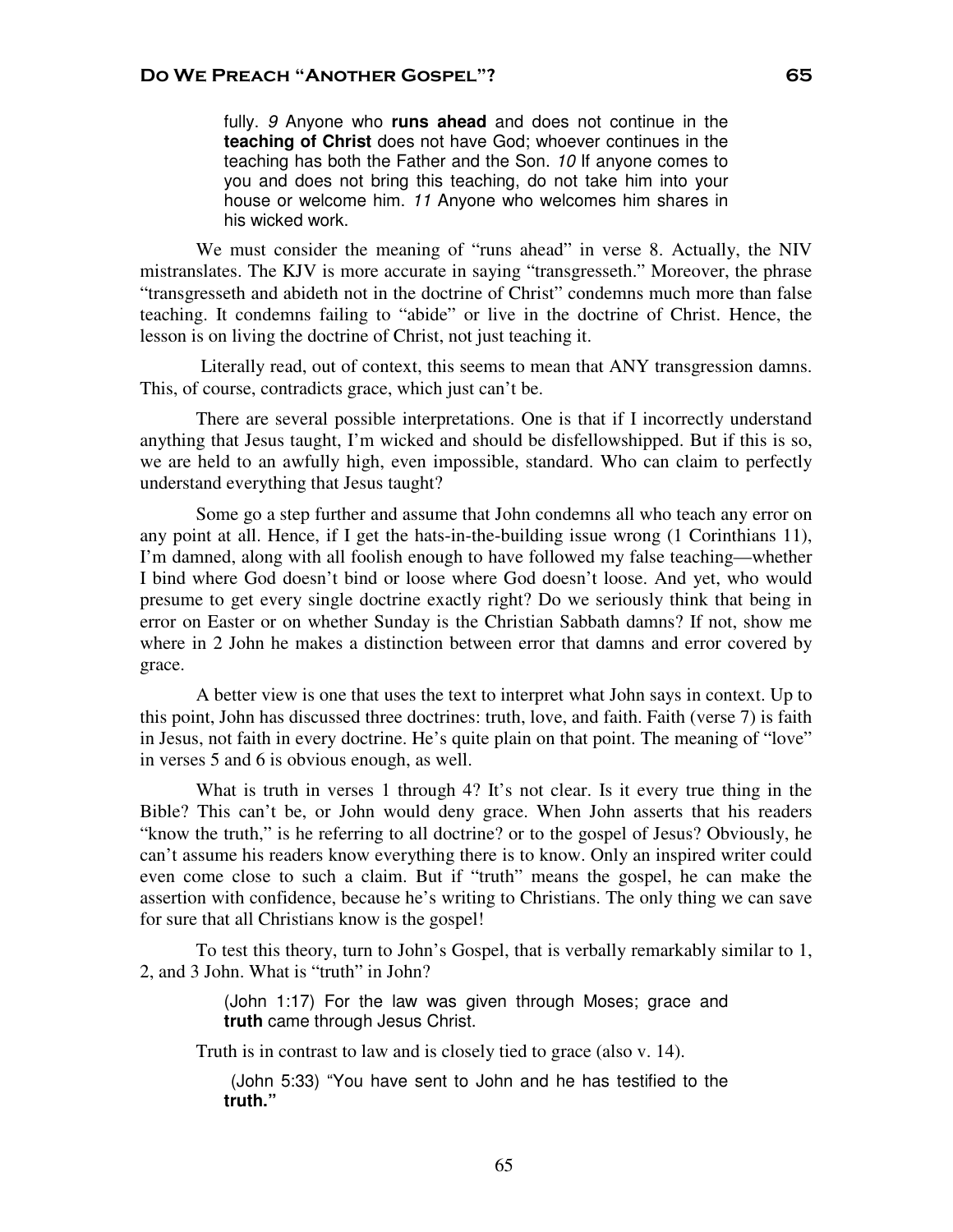In context, Jesus is talking about the fact that he was sent by God.

(John 8:32-36) Then you will know the **truth,** and the **truth** will set you free."

33 They answered him, "We are Abraham's descendants and have never been slaves of anyone. How can you say that we shall be set free?"

Jesus replied, "I tell you the **truth,** everyone who sins is a slave to sin. 35 Now a slave has no permanent place in the family, but a son belongs to it forever. 36 So if the Son sets you free, you will be free indeed."

The "truth" that sets free is clearly forgiveness of sins by the grace received through the work of Jesus.

> (John 15:26) "When the Counselor comes, whom I will send to you from the Father, the Spirit of **truth** who goes out from the Father, he will testify about me."

The Spirit is the "Spirit of truth" because he testifies about Jesus.

(John 7:18) "He who speaks on his own does so to gain honor for himself, but he who works for the honor of the one who sent him is a man of **truth;** there is nothing false about him."

Working to honor Jesus makes you a "man of truth."

(John 14:6) Jesus answered, "I am the way and the **truth** and the life. No one comes to the Father except through me."

Jesus himself is the truth!

"Truth" is the truth of the gospel, the truth about Jesus, the truth about grace, the truth that frees from law.

In 2 John, John explains that that walking in this truth is about faith and love (in parallel to the major themes of 1 John) as well as righteousness (also parallel). Hence, the teaching (or doctrine) of Jesus is simply the truth previously referred to, especially the fact that Jesus came in the flesh.

This interpretation present no contradiction to grace, gives a clear demarcation between the doctrines that damn and those that don't, and suits the context admirably. It's consistent with the theology and vocabulary of John, 1 John, and 3 John.

Paul sometimes uses "truth" in the same sense—

(Gal. 2:5) We did not give in to them for a moment, so that the **truth** of the gospel might remain with you.

(Gal. 2:14) When I saw that they were not acting in line with the **truth** of the gospel, I said to Peter in front of them all, "You are a Jew, yet you live like a Gentile and not like a Jew. How is it, then, that you force Gentiles to follow Jewish customs?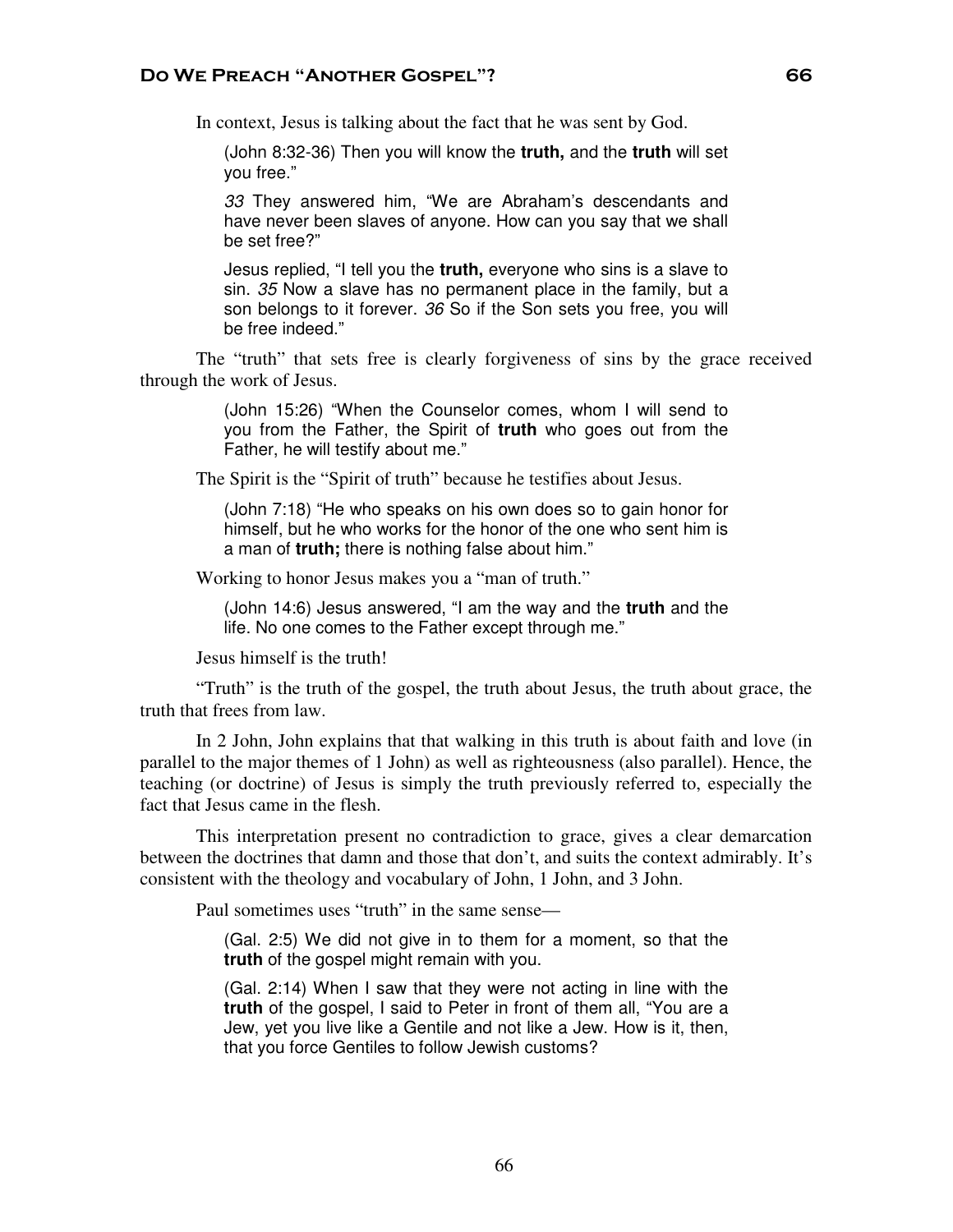(Eph. 1:13) And you also were included in Christ when you heard the word of **truth,** the gospel of your salvation. Having believed, you were marked in him with a seal, the promised Holy Spirit,

(Eph. 4:21) Surely you heard of him and were taught in him in accordance with the **truth** that is in Jesus.

(Col. 1:5-6) the faith and love that spring from the hope that is stored up for you in heaven and that you have already heard about in the word of **truth,** the gospel 6 that has come to you. All over the world this gospel is bearing fruit and growing, just as it has been doing among you since the day you heard it and understood God's grace in all its **truth.**

(2 Thes. 2:9-13) The coming of the lawless one will be in accordance with the work of Satan displayed in all kinds of counterfeit miracles, signs and wonders, 10 and in every sort of evil that deceives those who are perishing. They perish because they refused to love the **truth** and so be saved. 11 For this reason God sends them a powerful delusion so that they will believe the lie 12 and so that all will be condemned who have not believed the **truth** but have delighted in wickedness. 13 But we ought always to thank God for you, brothers loved by the Lord, because from the beginning God chose you to be saved through the sanctifying work of the Spirit and through belief in the **truth.**

And these are just the most obvious examples. There are many others.

The author of Hebrews uses "truth" the same way—

(Heb 10:26-27) If we deliberately keep on sinning after we have received the **knowledge of the truth,** no sacrifice for sins is left, 27 but only a fearful expectation of judgment and of raging fire that will consume the enemies of God.

Plainly, we received the knowledge of truth as part of becoming saved, not when we went to Bible class and mastered Christian theology.

> 9 Anyone who runs ahead and does not continue in the **teaching of Christ** does not have God; whoever continues in the teaching has both the Father and the Son.

Therefore, as the "truth" is the gospel, the "teaching of Christ" is also the gospel about Jesus, the word of truth, the truth of the gospel, the truth that leads to grace. It's what we hear, believe, and confess. It's the content of faith.

*Q. But isn't worship a particularly important doctrine? Doesn't God have the right to insist that we worship him as he requires? Doesn't teaching the traditions of men as doctrines of God damn?* 

A. No, worship is not the most important command. Obviously, all God's commands are important, but there is far more emphasis on love for our fellow Christians and concern for service, especially to the poor, orphans, widows, and aliens, than on how to worship. See, for example, Matthew 25:31-39 and James 1:27, which make concern for the needy of ultimate concern for Christians.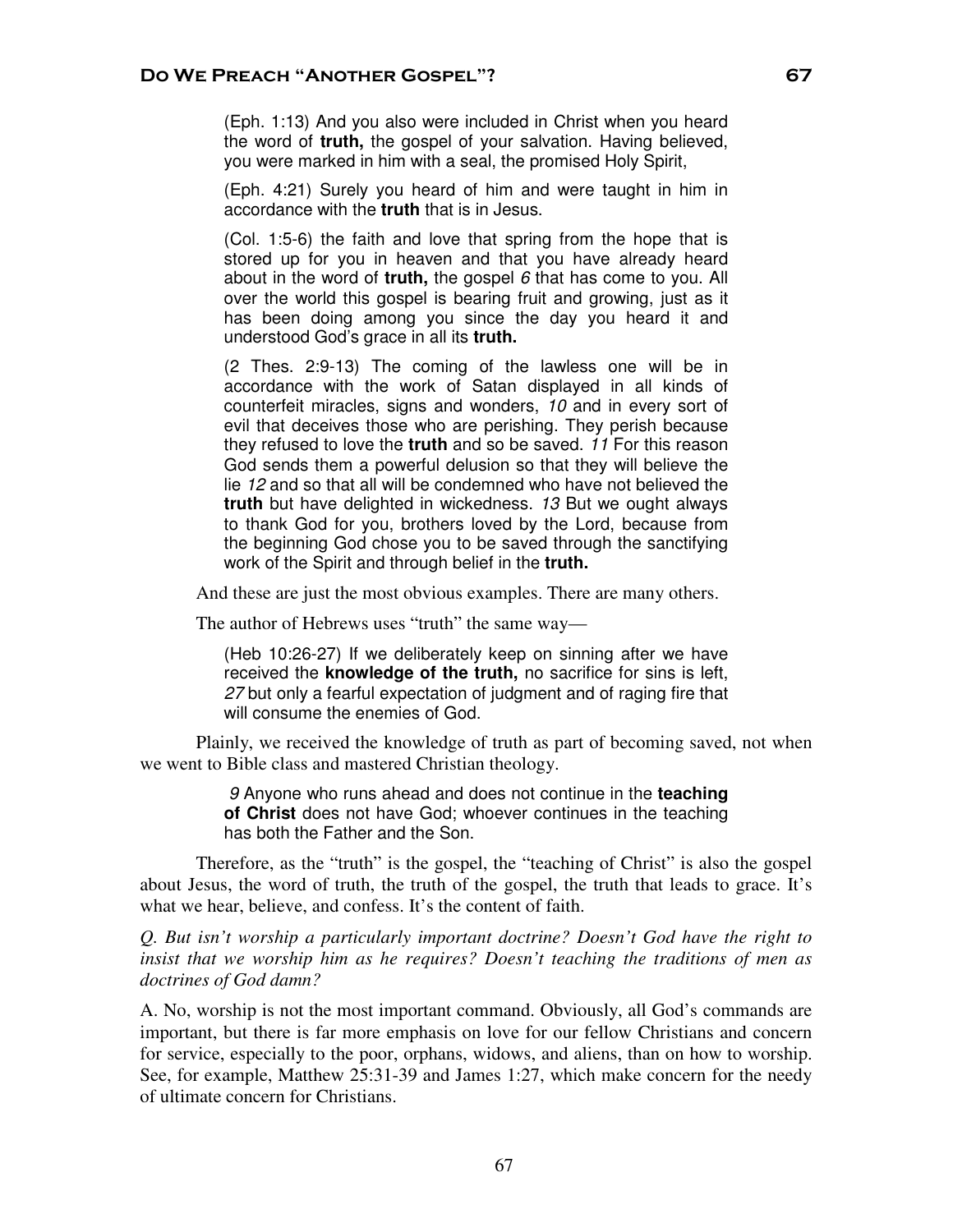## DO WE PREACH "ANOTHER GOSPEL"? 68

You are alluding to Matthew 15:9—

"They worship me in vain; their teachings are but rules taught by men.'"

Read out of context, this verse seems to say that anyone who worships in error, any error at all, worships in vain and is, therefore, lost.

Jesus was condemning the rule imposed by the Pharisees requiring Jews to wash their hands before eating. It was a good health practice, but it was wrong to teach it as a command of God. Therefore, Jesus condemned them for teaching good advice as though it were a law from God. The sin was in wrongly imposing a law that God doesn't impose. It is not particularly about worship, as we think of worship, as it was about the rules for eating clean (or kosher) food.

And yet, as a rule, we don't condemn those who impose laws that we don't think God does. If a church makes its women wear hats to church, or won't let them wear pants, or condemns the construction of a fellowship hall, or condemns the use of multiple cups or the Sunday School, we consider them in error but brothers. And yet they are, at least in my view, adding commands to the word of God, teaching human traditions as doctrines.

But I also believe that grace covers them if they remain baptized, penitent believers and don't make these conditions of salvation. Otherwise, everyone who accidentally imposes a command that God does not is damned.

Of course, if anyone willfully arrogates to himself the authority to make up rules, well, he's in big trouble. That is, after all, what the Pharisees were doing. They invented the hand washing rule, and perfectly well knew it wasn't in the Law of Moses. They said,

> (Matt. 15:2) "Why do your disciples break the tradition of the elders? They don't wash their hands before they eat!"

Hence, they were quite aware that they were binding rules not made by God. This is not an example of an honest difference of opinion regarding the meaning of scripture. This was an effort to take on the authority of God to make rules.

Ironically enough, therefore, Matthew 15:9 doesn't condemn those who make an honest mistake about how to worship God. It does condemn those who impose rules that God didn't make full well knowing that they are going beyond what the Bible teaches.

Therefore, it is not safe to impose a rule that isn't clearly imposed by scripture. Indeed, safety is found only in grace, not in making up rules.

*Q. What about "Can two walk together, except they be agreed?" (Amos 3:3 KJV)* 

A. This is a proverb, which hardly makes for definitive theology in contradiction to Paul. Besides, to walk together, we only need to agree on the destination and the way to take. The destination is heaven, and the way is Jesus.

*Q. How does your teaching align with the seven ones taught in Ephesians 4?* 

A. Many Restoration Movement preachers have taught that the seven ones of Ephesians 4 define the boundaries of the Kingdom of Heaven. Rubel Shelley argued for the same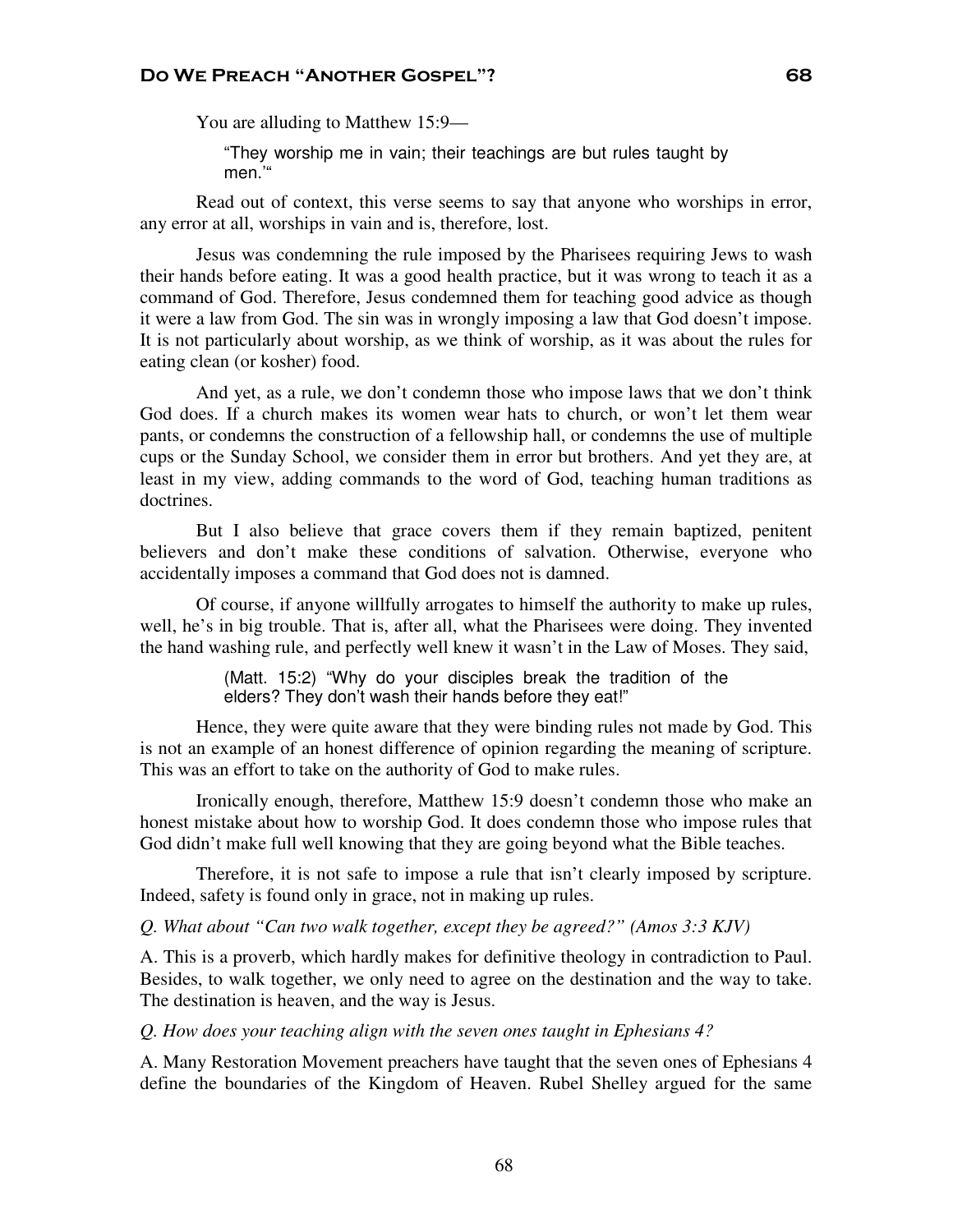conclusion in his *I Just Want to Be a Christian*. Many others have made the same argument.

Jesus is called "Lord," as this term subsumes the relationship of penitence and love of God and others, as well as his divinity.

Thus, we have God the Father, Jesus our Lord, and the Holy Spirit; and we have faith, hope, the church, and baptism. Penitence is found in the lordship of Jesus.

The only doctrine added by the seven ones to what has been taught thus far is the doctrine of the body, the church. We will address the fellowship of the church briefly in a later chapter, and demonstrate how the doctrine of the fellowship of the church aligns closely with the doctrines taught in Part I.

#### **Discussion questions—**

1. If God's grace will cover our sins, then why concern ourselves with obeying God?

2. The author contends that we sometimes speak as though we are intellectually perfectible, at least in terms of doctrine. Is he right? What doctrines must we get right to go to heaven?

3. God killed Nadab and Abihu for offering "strange fire" as priests under the Law of Moses. Does this mean that we'll be damned if we honestly err in how we worship God today?

4. God also killed Uzzah for touching the Ark of the Covenant contrary to the Law of Moses, although he was only intending to steady the Ark so it wouldn't fall to the ground. Does this mean that innocent violations of God's will in worship will result in death? Damnation? Was Uzzah damned?

5. Does the Bible require that we worship and organize ourselves as the church worshipped and organized in the First Century to go to heaven?

6. What is Post-modernism? Is the author guilty of teaching Post-modernism?

7. Consider 2 John 9 and Matthew 15:9. Does the author correctly interpret these?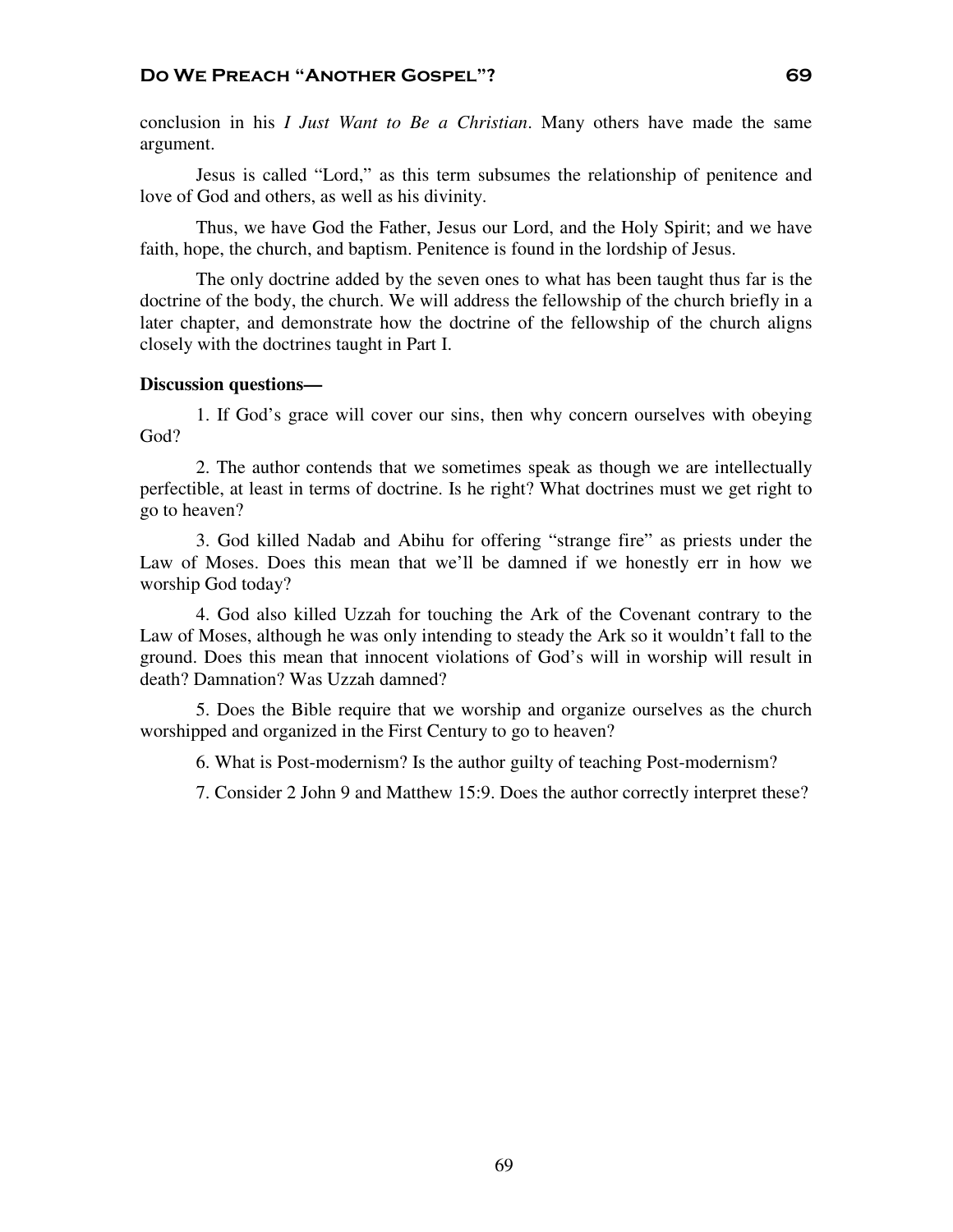# **CHAPTER 9 WHY IS LEGALISM SO WRONG?**

Luther, like Augustine before him, experienced religious torment. When in the monastery he was plagued by the feeling of the wrath of God. This continued over years. As a monk he did everything he knew how to overcome this terror. Neither daily confession nor ascetic exercises helped. Luther, the monk, cried out to God for relief because he felt God was putting demands upon him that no human could fulfill. He suffered infernal terrors, after which his bones felt as if they had been burned to ashes. As he described it, in these moments of dread he saw not the slightest gleam of light. $33$ 

What makes legalism so wrong that God might take his salvation away from a legalist? Let's first remember how we're using "legalism." One is not a legalist for insisting on a law of God—even in error. Rather, one does not become a legalist until he makes a work other than obedience to the gospel (which is not really a work) a condition of salvation. If you and I disagree over whether Christians should celebrate Christmas, we disagree but neither of us is necessarily a legalist. However, if one of us denies the salvation of the other because of this disagreement, then he becomes a legalist.

In other words, a legalist insists that grace must either be replaced or supplemented by works. In the Churches of Christ, legalists insist that certain doctrines be held in addition to the gospel as a condition to salvation. Typically, the doctrines include how the congregational worship is conducted, how the church is organized, and the name of the church. Moreover, many add any number of additional doctrines to the list of doctrines beyond the reach of God's grace. These essential doctrines are referred to as "marks of the church" or "tests of fellowship."

There are basically two ways that we might respond to being taught a worksbased salvation. First, we can be as Martin Luther was before he discovered grace. We can very honestly examine ourselves and conclude we plainly do not merit salvation. If so, we'd live our lives in constant fear of hellfire—a truly miserable condition.

But most of us, unable to bear the thought of damnation, respond to works-based salvation by rationalizing that we really aren't all that bad, that we certainly aren't as bad as the lost people who surround us, and we are actually better than most. Worse yet, we go looking for concrete evidence that we are indeed better than others. As we often can't prove our superiority by our morality (are we really morally better than Mother Teresa? a better evangelist than Billy Graham?), we turn to doctrine and claim we in fact have an absolutely pure and perfect understanding of Scripture—at least the parts that really matter—and so we surely merit salvation.

 $\overline{a}$ 

<sup>33</sup> Quoted, with minor editorial corrections, from Alan G. Hefner, *The Mystica* (2002), http://www.themystica.com/mystica/articles/l/luther\_martin%20.html.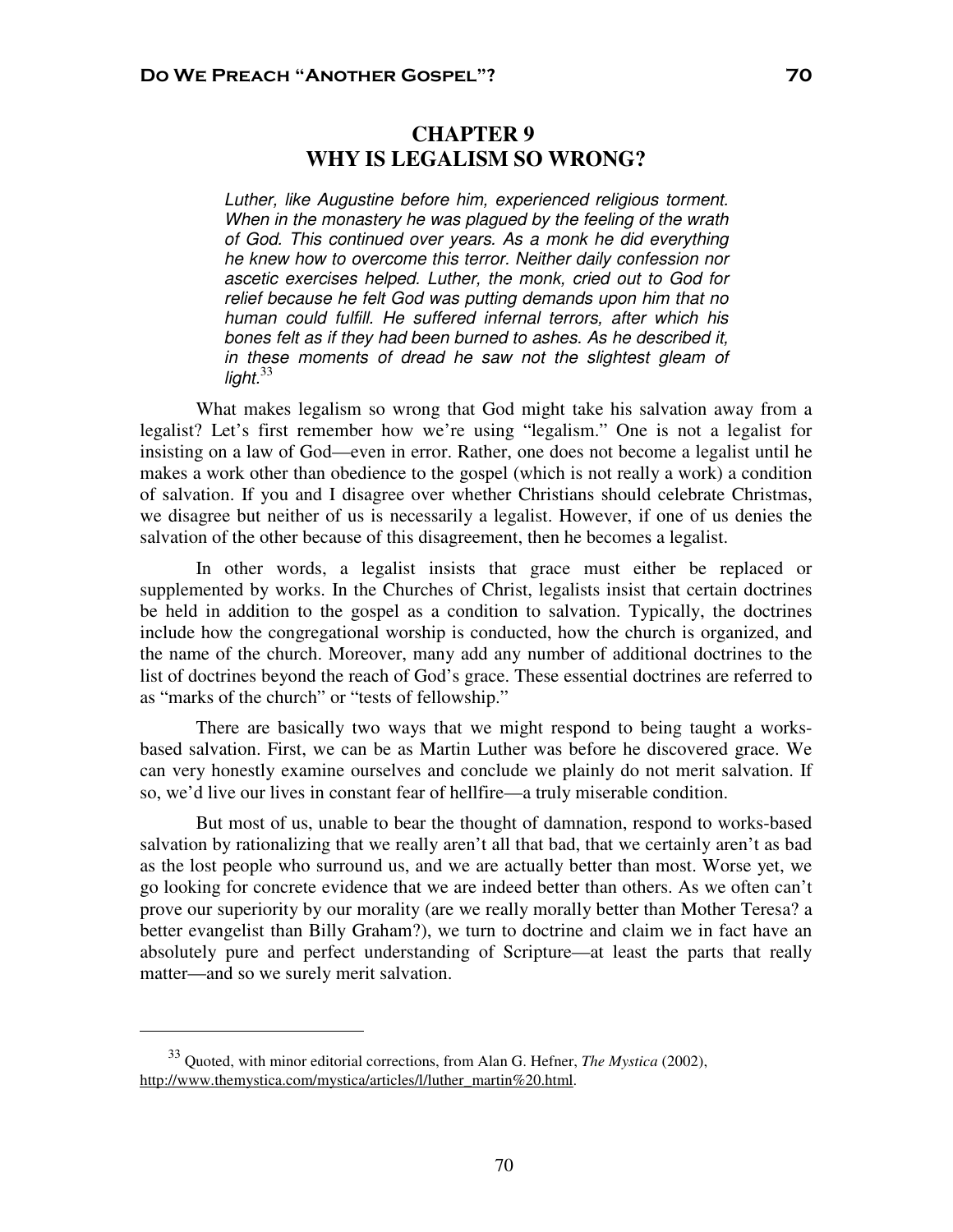$\overline{a}$ 

Fellowship is limited to those who walk in the light. "But if we walk in the light, as he is in the light, we have fellowship one with another, and the blood of Jesus Christ his Son cleanseth us from all sin" (1 John 1:7). Also, to those who abide in truth, "Whosoever" transgresseth, and abideth not in the doctrine of Christ, hath not God. He that abideth in the doctrine of Christ, he hath both the Father and the Son" (2 John 9).

**Fellowship is prohibited to those who are in Biblical error.** Error in the Bible is designated as "darkness." "And have no fellowship with the unfruitful works of darkness, but rather reprove them" (Eph. 5:11). $34$ 

As this very typical quotation demonstrates, many within the Churches of Christ insist on an absolutely correct understanding of *all* doctrinal issues for that person to be saved. If someone is in error on any point at all, he is damned and not to be associated with. Thus, *all* doctrine becomes a mark of the church or test of fellowship. I suppose that insisting on agreement on all doctrines avoids the embarrassment of having to defend why you insist on some doctrines and not others.

Now this kind of thinking presents at least two dangers. First, it makes us extremely intolerant of those who disagree with us on even the smallest doctrinal issue. Indeed, we feel duty-bound to warn and rebuke and ultimately disfellowship those who disagree with us, as their error will cost them their very souls!

Second, this thinking elevates doctrinal purity far above moral purity. And so, I may find myself completely ineffective at spreading the gospel, entirely unloving to other Christians, unwilling to help the poor, the widows, and the orphans, and yet feeling fully justified because I am right on the age of the earth and the penalty for divorce. I admit my failings are sin but praise God for forgiving my sins while he refuses to forgive the sins of others!

Legalism inevitably leads to the sin of division. After all, if I have to be right on every point of doctrine, and if I can't treat those who disagree with me as saved, then I

<sup>34</sup> Italics in original. Steve Miller, "Fellowship in the New Testament Church," vol. 11, no. 1, *Seek The Old Paths* (January 2000), http://www.eastcorinth.org/stop100.htm. The author misuses every Scripture cited. 1 John 1:7 does not use "light" to refer to doctrinal purity, but to the all-forgiving grace of God found in Christ. 1 John 1:8-10 states that all Christians are also sinners. Why would doctrinal sin be outside grace and moral sin within grace? 2 John 9, referring to the "doctrine of Christ," does not refer to every single teaching in Scripture by or about Christ, as though doctrinal perfection were required to be saved. Rather, "doctrine of Christ" is better translated as the "doctrine about Christ," that is, the gospel. This is clear from verse 7, which condemns those "who do not acknowledge that Jesus Christ has come in the flesh." Plainly, such people lack saving faith and will be condemned. Eph. 5:8-11 is not addressing doctrine, but rather "goodness, righteousness and truth" as opposed to things "done in secret," that is, sin. We really can't take a simple statement opposing sin and declare that it means that any and doctrinal error is outside grace but that grace can cover other kinds of sin.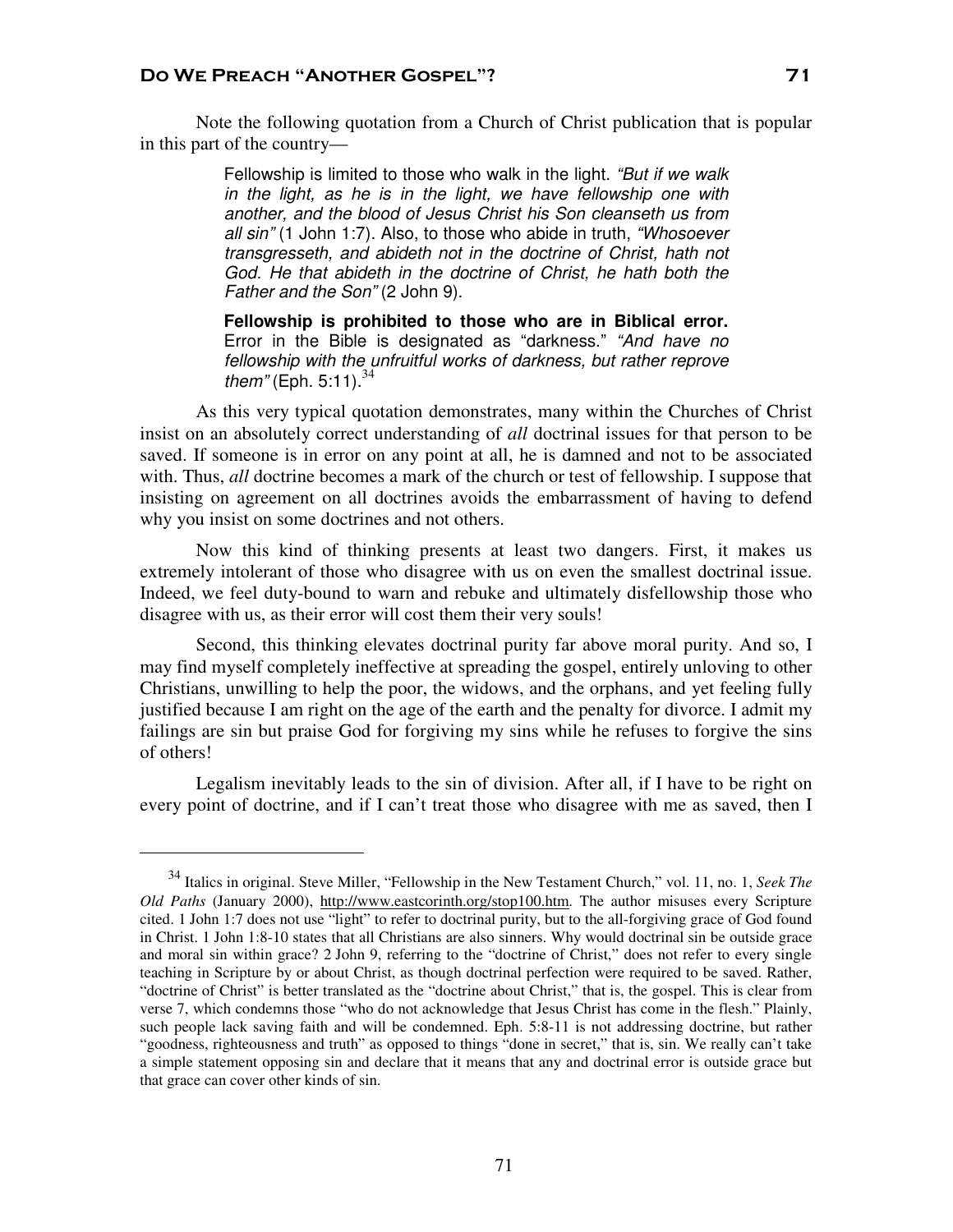soon find the church an awfully lonely place, as there will be very few who completely agree with me.

The divisions have often been hidden by the use of a common name, but every congregation knows the unofficial list of local Churches of Christ that don't recognize that congregation's salvation, that refuse cooperation, and that bitterly attack the others in their bulletins and from their pulpits. If we can't see this as evil, then we really haven't been reading our Bibles.

This is all in marked contrast to Jesus' teachings on the unity of believers. In fact, just before his crucifixion, Jesus prayed for the unity of all believers—

> (John 17:20-23) "My prayer is not for [my apostles] alone. I pray also for those who will believe in me through their message, that **all of them may be one**, Father, just as you are in me and I am in you. May they also be in us **so that the world may believe** that you have sent me. I have given them the glory that you gave me, **that they may be one** as we are one: I in them and you in me. May they be brought to **complete unity to let the world know that you sent me** and have loved them even as you have loved me."

One of Jesus' reasons for desiring unity among his followers was so the world would recognize us as his followers. He knew that division and discord would only make us look foolish to those we seek to convert.

Some contend that we'll one day achieve the unity that Jesus prayed for by all reaching the same conclusions on every single issue, and yet 2,000 years of history plainly disprove that notion. We are weak, fallible, fallen people who will never save ourselves, and so we need a Savior, a Savior who saves us despite our sin, our imperfections, and our foolishness—and who teaches us to love and accept all whom He has saved, even those other sinful, imperfect, and foolish Christians.

When Jesus came in the flesh, he confronted both Pharisees and Sadducees. The Sadducees were the "liberals" of the day, rejecting all teaching of the afterlife and blending Judaism with Grecian philosophy. Indeed, they were in many senses collaborators with the pagan Roman rulers of Palestine. Jesus condemned them, but He saved His strongest language for the Pharisees—the people who sought to diligently uphold the Law of Moses, who studied Scripture with zeal, and who insisted that the Sabbath and other practices commanded by God be followed. Indeed, many historians credit the Pharisees with having preserved the original Jewish faith against pagan corruption in the years between the Old and New Testaments! And so, why did Jesus condemn them?

> (Luke 18:10-14) "Two men went up to the temple to pray, one a Pharisee and the other a tax collector. The Pharisee stood up and prayed about himself: 'God, I thank you that I am not like other men—robbers, evildoers, adulterers—or even like this tax collector. I fast twice a week and give a tenth of all I get.'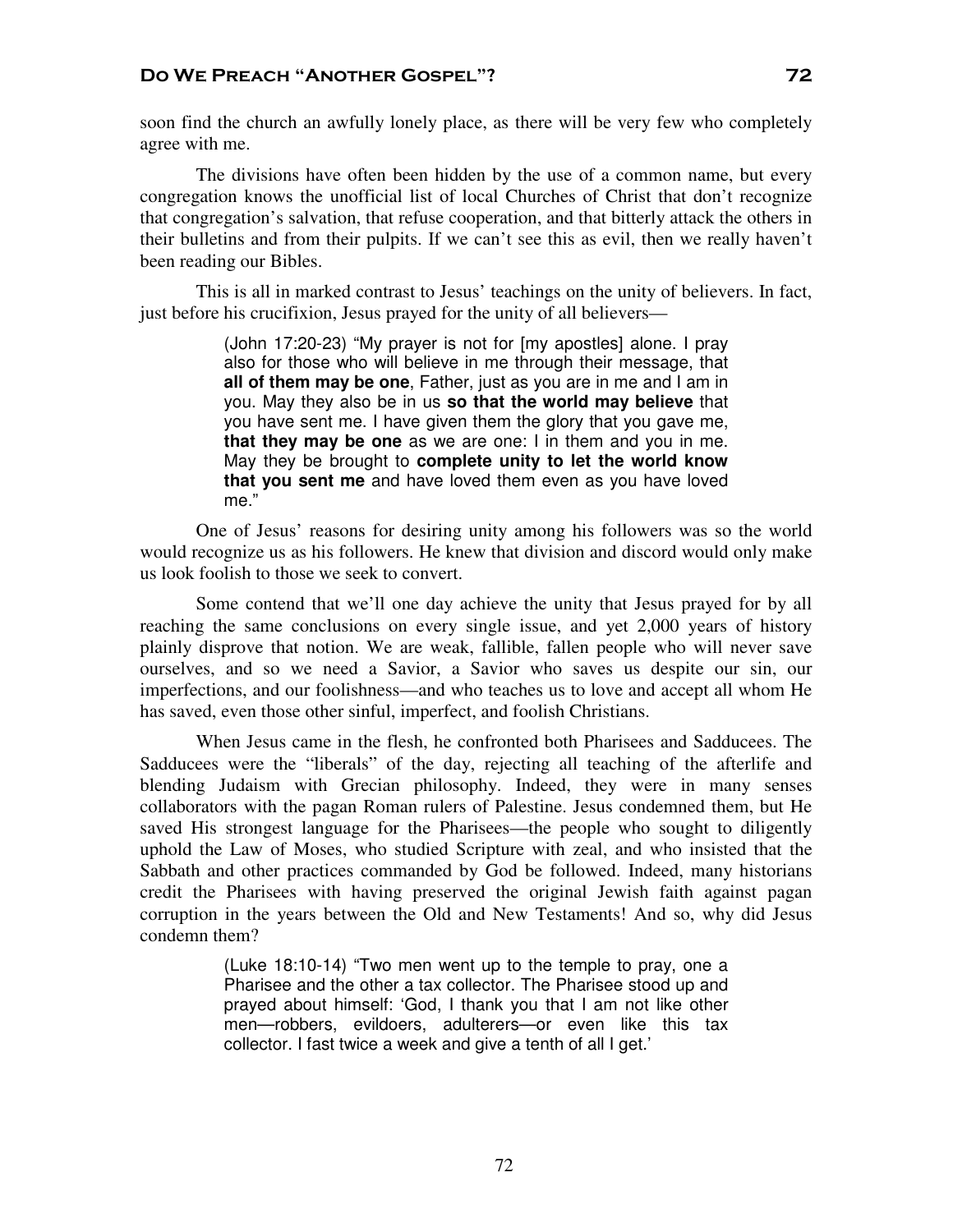"But the tax collector stood at a distance. He would not even look up to heaven, but beat his breast and said, 'God, have mercy on me, a sinner.'

"I tell you that this man, rather than the other, went home justified before God. For everyone who exalts himself will be humbled, and he who humbles himself will be exalted."

It's hardly obvious to our modern minds, but humility is of the essence to our salvation. How can we claim to have an absolutely perfect doctrinal understanding and practice and yet claim to be humble? Indeed, isn't such a claim the very definition of arrogance? Isn't it the very sin that condemned the Pharisees?

> (1 Cor. 8:2) The man who thinks he knows something does not yet know as he ought to know.

I speak with particular anger (and I hope it comes through) because of my experiences in the college town I live in. Census numbers reflect that about 5% of the population of Alabama consider themselves members of the Churches of Christ. If 5% of the students at the University of Alabama grew up in the Churches of Christ, that 5% would be 800 or more souls. And yet each year only about 300 admit to being in the Church on their registration forms (2%). And of those, only about 100 attend a local Church of Christ more than half a dozen times (often being those Sundays when their parents are in town!)

Did the atheistic university destroy these kids' faiths? No. They *never* came to church. Not once. No school is so venal and corrupt that it steals kids' faith in less than seven days! Did the local congregations fail to reach out to these children? Absolutely not. Great efforts go into trying to reach new students in town.

These kids didn't come to Tuscaloosa to go to church. Most came to get *away* from church. I can't count the number of people I know who tell me they grew up in the Church of Christ and have either been completely soured on religion or who have converted to some other group.

We are not even converting and retaining our own children! The statistics plainly support my personal experience. According to Flavil R. Yeakley, Jr., the Churches of Christ had a membership *decline* of 1.3% from 1990 to 2000.<sup>35</sup> And, of course, the  $-1.3\%$ figure includes converts from outside the Churches of Christ as well as our own children. *Thus, we aren't even converting enough from among the lost to replace those of our children who leave the church.*<sup>36</sup>

<sup>35</sup> "The Growth and Decline Among the Churches of Christ," *Gospel Advocate* (Feb. 2003), 21.

 $36$  This is true notwithstanding the astonishing article by Robert K. Oglesby, "The Sky Is Falling," *Gospel Advocate* (Sept. 2005), 17. Oglesby points out that we're doing much better than most other religious groups so things really just aren't all that bad. But he fails to point out that most American denominations are shrinking dramatically. The goal is not just to do better than the Episcopalians! Surely we aren't going to be satisfied with *negative* growth! It's long past time to get over denial and honestly face our problems.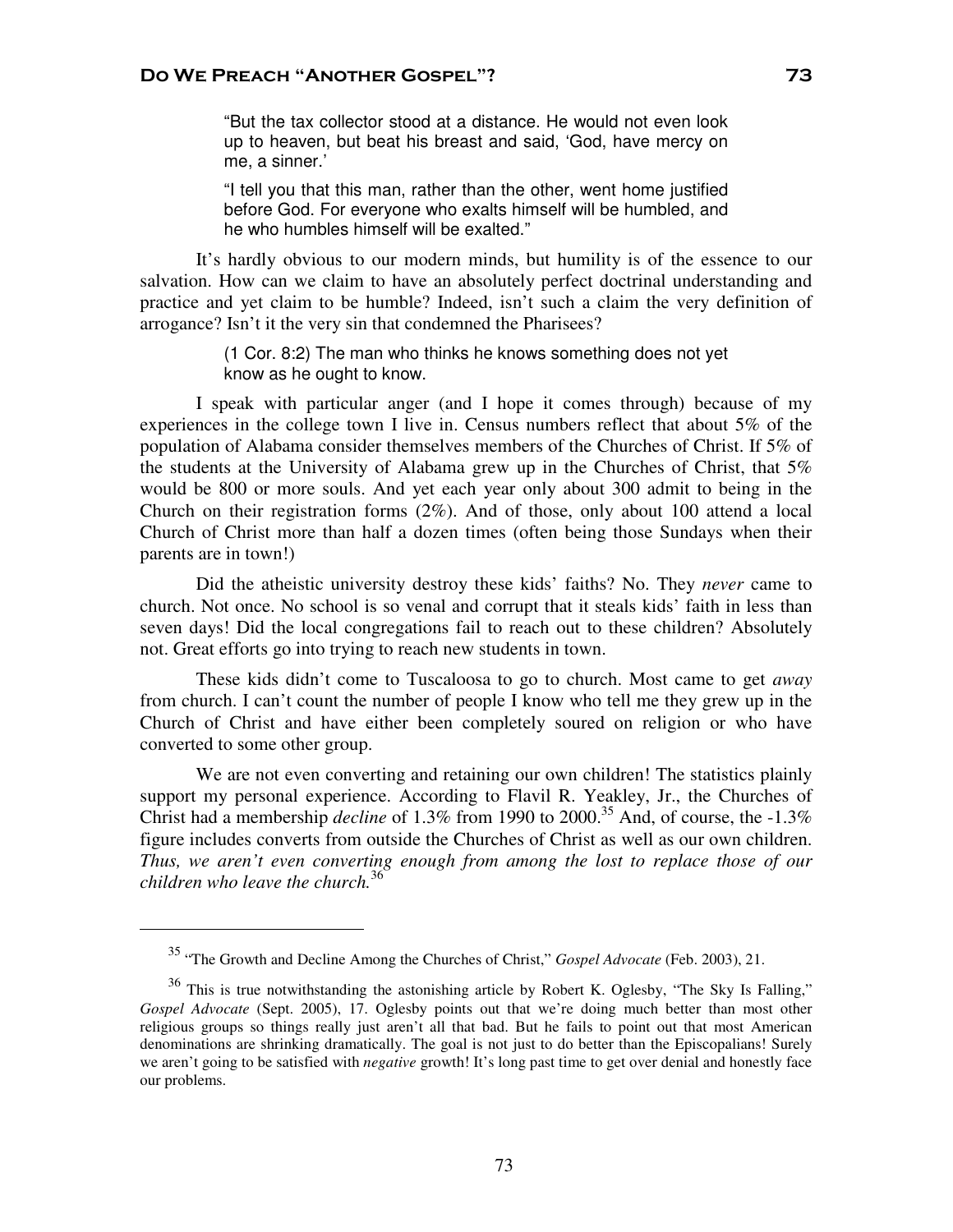I suppose we can go on thumping our chests and proclaiming how proud we are that we have every nuance of doctrine exactly right—and taking great pride in that claim—or we can recognize that we have presided over an unmitigated disaster in bad theology and arrogance that is costing us our souls and our children.

## **Discussion questions—**

1. Have you ever felt as the young Martin Luther felt in the story? Do you still feel that way? Why or why not? How do we feel justified before God?

2. How many of you know people who've left the Churches of Christ? What caused them to leave?

3. How many of your own children or children of your friends have left the Churches?

5. Why did Jesus condemn the Pharisees? Can you think of other verses where Jesus criticizes them? Was it just for hypocrisy or was it more?

6. Are we honoring Jesus' prayer for unity today? Do those we seek to convert see us as a unified people?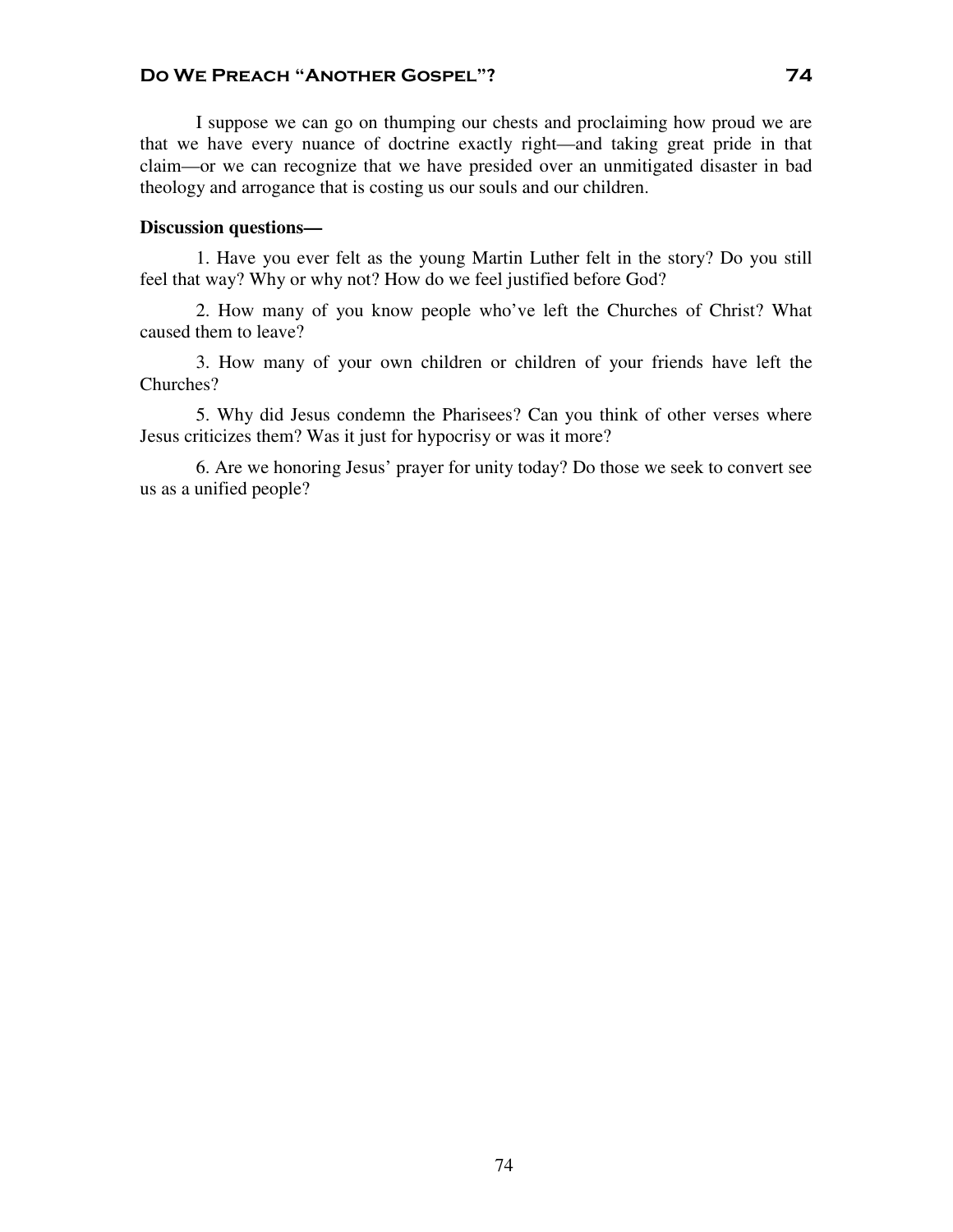# **CHAPTER 10 THE SIN OF PATTERNISM— OR HOW DID WE GET OURSELVES INTO THIS MESS?**

*When I was 12 or so, I remember listening to a sermon by our preacher and*  wondering—why are the Bible verses all jumbled up and out of order? Why not put all *the verses on singing at church in one place? And all the verses on meeting on Sunday? And the verses on the Lord's Supper? Why force people to read verses from a half dozen places and do a bunch of complicated reasoning to figure out what we have to do to go to heaven?* 

*Many years later, I became engaged and our friends in college threw a shower for us. My friends got together and gave me several Bible study books, including wonder of wonders!—a Nave's Topical Bible. For the first time I had in my hands a book that takes all the verses in the Bible and re-arranges them topically!* 

*It wasn't but a few months later that I found myself with time to dig into some serious Bible study, and the Nave's was clearly the place to start. I went looking under "Instrumental music" and found—nothing. And nothing under "Tests of fellowship" or "Marks of the church" or "A cappella singing" or "Pattern of worship" and on and on. Well, quite logically, I concluded that as Nave's had been edited by a denominational editor, he'd missed these central doctrines. It was probably intentional, I thought.* 

*Fortunately, I had also been given Cruden's Unabridged Concordance, which indexed literally every word in the King James Version. And so, I again searched for all these terms. Now I grew up in a church that taught that we should "call Bible things by Bible names," a very wise idea deriving from the teachings of Alexander Campbell himself. It never occurred to me that these terms weren't in the Bible. We always used the Bible names for the concepts we discussed! But none of these terms were in the concordance. And this disturbed me greatly.* 

## **A. The "Declaration and Address"**

The founding document of the Restoration Movement is generally considered Thomas Campbell's "Declaration and Address." This is a long and often difficult-tofollow document, but Campbell simplified things for his readers by summarizing his conclusions in several numbered propositions. Four of these are pertinent here—

> 6. That although inferences and deductions from scripture premises, when fairly inferred, may be truly called the doctrine of God's holy word: yet are they not formally binding upon the consciences of christians farther than they perceive the connection, and evidently see that they are so; for their faith must not stand in the wisdom of men; but in the power and veracity of God—therefore **no such deduction can be made terms of communion**, but do properly belong to the after and progressive edification of the church. Hence it is evident that no such deductions or inferential truths ought to have any place in the church's confession.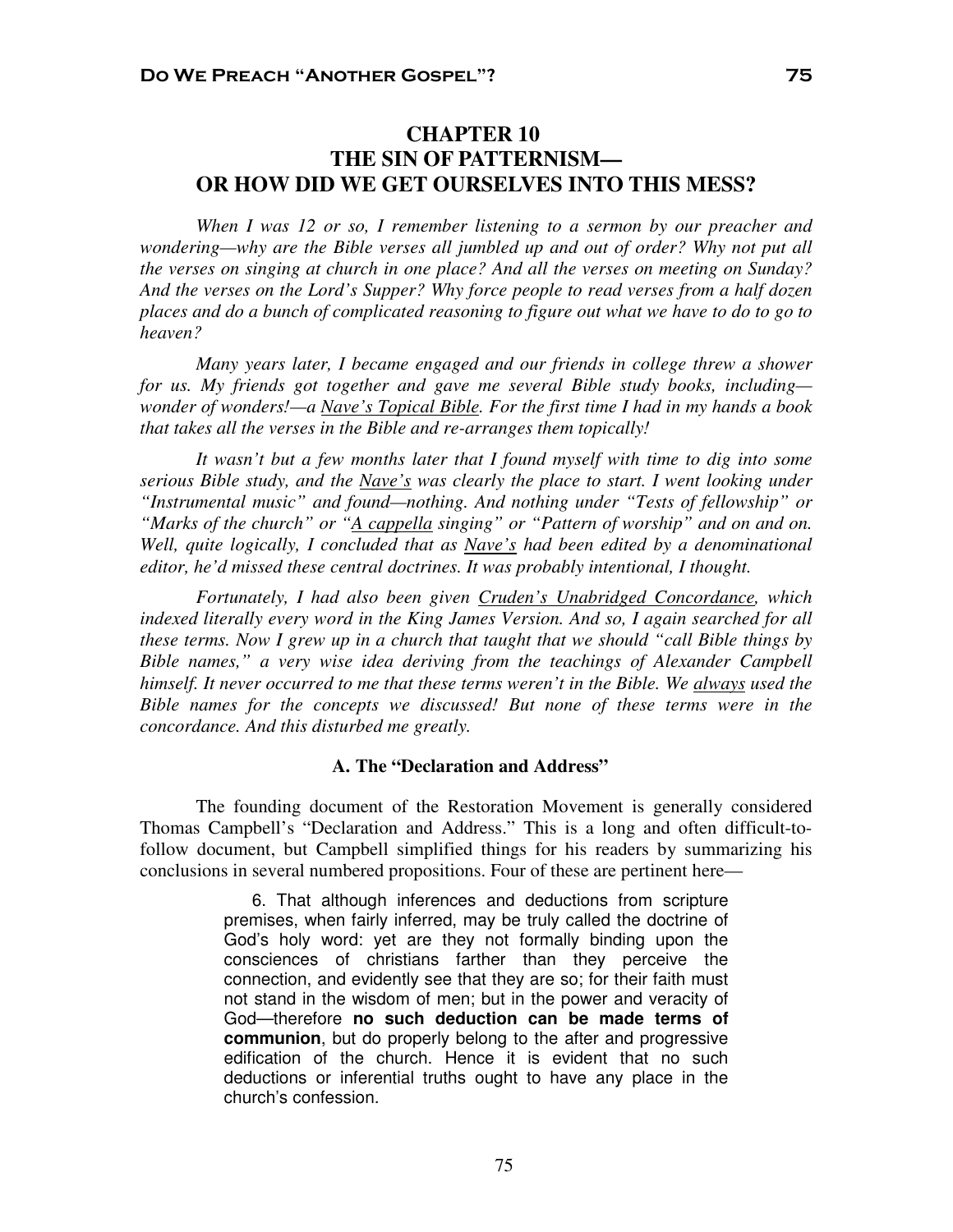7. That although doctrinal exhibitions of the great system of divine truths, and defensive testimonies in opposition to prevailing errors, be highly expedient; and the more full and explicit they be, for those purposes, the better; yet, as these must be in a great measure the effect of human reasoning, and of course must contain many inferential truths, they ought not to be made terms of christian communion: unless we suppose, what is contrary to fact, that none have a right to the communion of the church, but such as possess a very clear and decisive judgment; or are come to a very high degree of doctrinal information; whereas **the church from the beginning did, and ever will, consist of little children and young men, as well as fathers**.

8. That as **it is not necessary that persons should have a particular knowledge or distinct apprehension of all divinely revealed truths in order to entitle them to a place in the church**; neither should they, for this purpose, be required to make a profession more extensive than their knowledge: but that, on the contrary, their having a due measure of scriptural self-knowledge respecting their lost and perishing condition by nature and practice; and of the way of salvation thro' Jesus Christ, accompanied with a profession of their faith in, and obedience to him, in all things according to his word, is all that is absolutely necessary to qualify them for admission into his church.

9. That **all that are enabled, thro' grace, to make such a profession [of faith in Jesus], and to manifest the reality of it in their tempers and conduct, should consider each other as the precious saints of God**, should love each other as brethren, children of the same family and father, temples of the same spirit, members of the same body, subjects of the same grace, objects of the same divine love, bought with the same price, and joint heirs of the same inheritance. Whom God hath thus joined together no man should dare to put asunder.

Proposition 6 tells us that we are not to deny fellowship or treat as lost those who disagree with us regarding inferences from the scriptures. Inferential truths are to be taught but not bound. Plainly, Thomas Campbell would never have condoned dividing over how to discern the silences of scriptures.

Proposition 7 reiterates the point. As immature Christians will be saved, we cannot insist on a high degree of theological understanding as a condition to fellowship. Statements of belief are useful as teaching aids but not as tests of fellowship—written or unwritten.

Propositions 8 and 9 says that a confession of faith and conduct that evidences a penitent heart is enough to demonstrate one's saved state. (The Campbells reached their conclusions regarding baptism much later, and so baptism is not under consideration in this document.)

Later, Thomas Campbell states,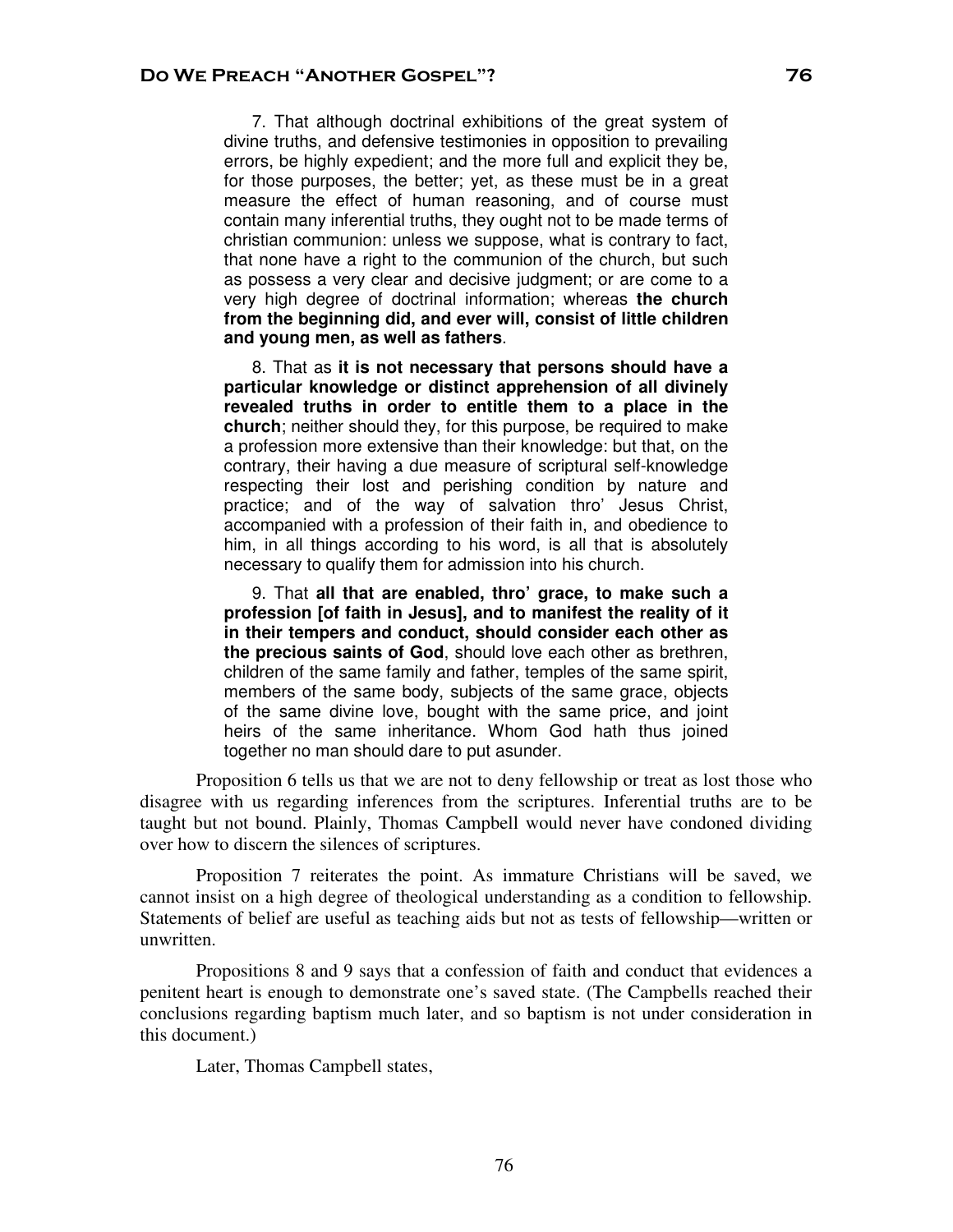A manifest attachment to our Lord Jesus Christ in faith, holiness, and charity, was the original criterion of christian character—the distinguishing badge of our holy profession—the foundation and cement of christian unity.

In other words, the tests of fellowship are faith, holiness, and love, and nothing more.

> But that all the members should have the same identical views of all divinely revealed truths; or that there should be no difference of opinion among them, appears to us morally impossible, all things considered.

It's impossible, he concludes, that we all agree on all "divinely revealed truths." Of course, some would call all divinely revealed truths "faith" and insist that we must agree on them all. Only faith in Jesus is "faith."

Campbell continues—

Nor can we conceive, what desirable purpose such a unity of sentiment would serve; except to render useless some of those gracious, self-denying, and compassionate precepts of mutual sympathy and forbearance, which the word of God enjoins upon his people. Such, then, is the imperfection of our present state.— Would to God it might prove, as it ought, a just and humbling counterbalance to our pride! Then, indeed, we would judge one another no more about such matters. We would rather be conscientiously cautious to give no offence; to put no stumbling block, or occasion to fall, in our brother's way. **We would then no longer exalt our own opinions and inferences to an equality with express revelation, by condemning and rejecting our brother, for differing with us in those things.**

Campbell concludes that uniformity is not only impossible, it's not even desirable, as we must be loving enough to look past such things (among baptized, penitent believers, of course).

It's astonishing, that many within the Churches of Christ have become exactly what Thomas Campbell condemned—people who condemn and judge each other based on inferences from scripture and matters other than the matters which save—faith, penitence, and baptism.

One final note: some of the most legalistic, Pharisaical sermons ever preached have quoted extensively from this same "Declaration and Address." The confusion arises from Campbell's pointed teachings urging Christians to worship and practice as the First Century church worshipped and practiced. He forcefully taught that a return to First Century practice would help unite the denominations.

However, he plainly and repeatedly argued that a return to First Century practice was not essential to salvation. Neither Thomas nor Alexander Campbell ever made First Century practices or even insistence on being silent where the Bible is silent a test of salvation. Rather, these teachings were enjoined for the purpose of realizing the practical unity of all Christians.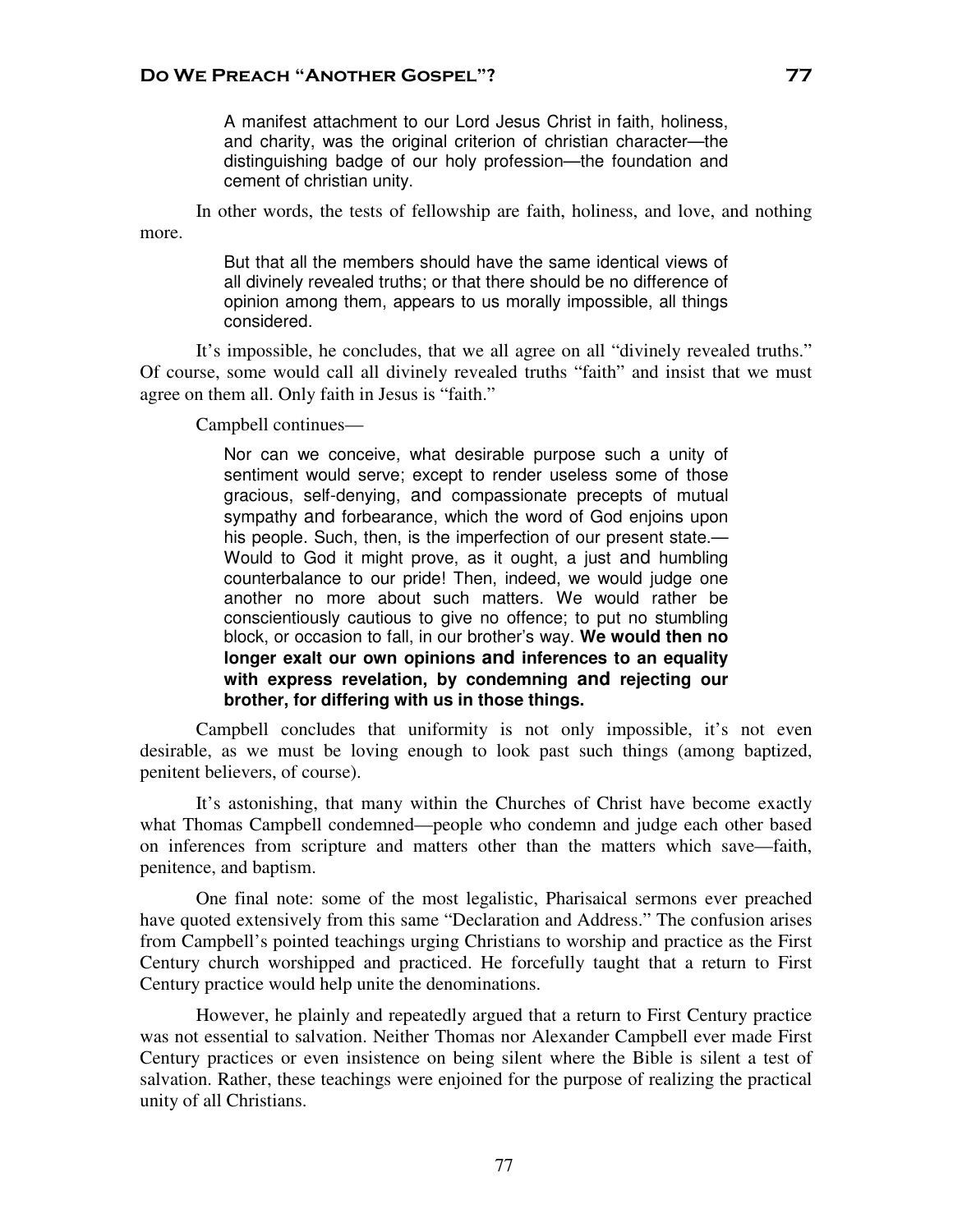In other words, while we might recognize baptized, penitent believers who worship differently from us as fellow Christians, our unity would be imperfect if we couldn't worship together or work side by side in evangelism and other good works. Hence, First Century practice becomes common ground on which we can all agree.

Sadly, many of our Restoration Movement forebears ignored Propositions 6 through 9 and just assumed that a violation of the Campbells' teachings on how to worship or how to exegete scripture were salvation issues. Nothing could be further from the truth.

## **B. Faith and Opinion**

It has been customary in the Churches of Christ since the time of Alexander Campbell to define fellowship based on the famous saying of Alexander Campbell's—

> In faith, unity In opinion, liberty In all things, charity

 $\overline{a}$ 

It is my experience that many in the Churches define "faith" as anything addressed in scripture, and "opinion" as anything else. Hence, the doctrine of divorce and remarriage or the age of the earth becomes a matter of "faith" and hence not opinion. Thus, we must agree on these issues or else consider the other damned. Of course, most of our splits are precisely over the question of *whether* an issue is addressed in scripture! One side says its faith, the other says its opinion. By this reasoning, Campbell's slogan brings only division.

Of course, this definition of "faith" has several problems. The first is that this means we have to agree on everything the Bible says and every inference from the Bible or else break fellowship—and this very viewpoint has divided the Churches of Christ many, many times.

Second, it's just not what the Bible says "faith" is. Neither is it what Campbell meant to say. Campbell himself plainly meant by "opinion" anything that's not faith, and by faith, he meant faith in Jesus as the Christ and Lord, accessed through baptism.

This is very evident from his writings, especially his book of systematic theology *The Christian System<sup>37</sup>*—

> But the grandeur, sublimity, and beauty of the foundation of hope, and of ecclesiastical or social union, established by the author and founder of Christianity consisted in this, - that THE BELIEF OF ONE FACT, and that upon the best evidence in the world, is all that is requisite, as far as faith goes, to salvation. The belief of this ONE FACT, and submission to ONE INSTITUTION expressive of

<sup>37</sup> Alexander Campbell, *The Christian System* 100-102 (Cincinnati: H. S. Bosworth 1866; reprinted Salem, NH: Ayer Company, Publishers, Inc. 1988) (emphasis in original), pages 101-102. Emphasis is in the original, except **boldface**, which is the author's.  $19<sup>th</sup>$  Century spelling and punctuation has not been modernized.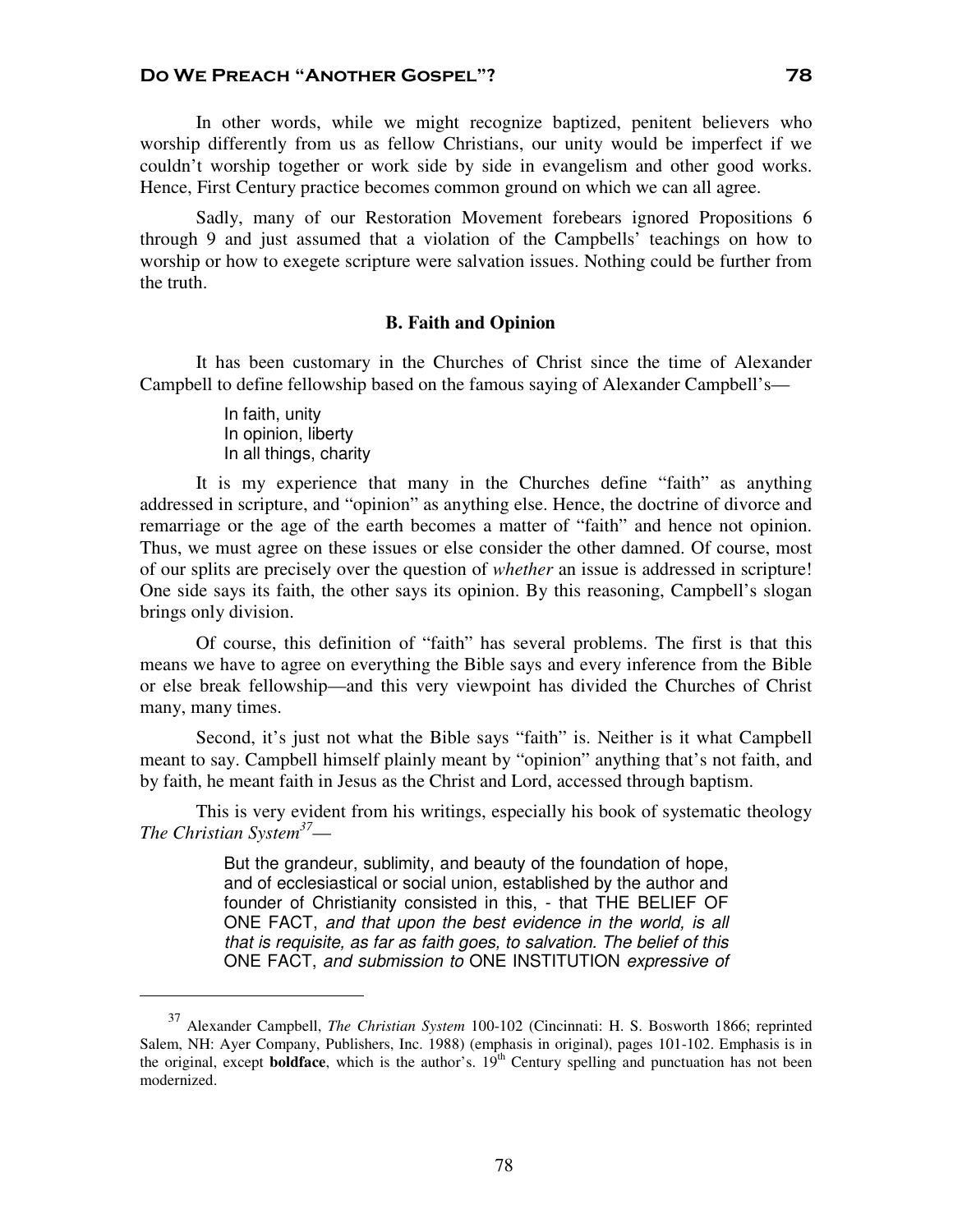it, is all that is required of Heaven to admission into the church. **A Christian**, as defined, not by Dr. Johnson, nor any creed-maker, but by one taught from Heaven, **is one that believes this one fact, and has submitted to one institution**, and whose deportment accords with the morality and virtue of the great Prophet. **The one fact is expressed in a single proposition that Jesus the Nazarene is the Messiah**. … **The one institution is baptism** into the name of the Father, and of the Son, and of the Holy Spirit. **Every such person is a disciple in the fullest sense of the word, the moment he has believed this one fact, upon the above evidence, and has submitted to the abovementioned institution**; and whether he believes the five points condemned, or the five points approved, by the Synod of Dort,  $38$  is not so much as to be asked of him; whether he holds any of the views of the Calvinists or Arminians,<sup>39</sup> Presbyterians, Episcopalians, Methodists, Baptists, or Quakers, is never once to be asked of such persons, in order to admission into the Christian community called the church. The only doubt that can reasonably arise upon these points is, whether this one fact, in its nature and necessary results, can suffice to the salvation of the soul, and whether the open avowal of it, in the overt act of baptism, can be a sufficient recommendation of the persons so professing to the confidence and love of the brotherhood. As to the first of these, it is again and again asserted, in the clearest language, by the Lord himself, the apostles Peter, Paul, and John, that he that believes the testimony that Jesus is the Christ is begotten by God, may overcome the world, has eternal life, and is, on the veracity of God, [freed] from his sins. This should settle the first point; for the witnesses agree that whosoever confesses that Jesus is the Christ, and is baptized, should be received into the church; and not an instance can be produced of any person being asked for any other faith, in order to admission, in the whole New Testament. The Saviour expressly declared to Peter that upon this fact, that he was the Messiah, the Son of God, he would build his church; and Paul has expressly declared that "other foundation can no man lay [for ecclesiastical union] than that JESUS IS THE CHRIST." The point is proved that we have assumed; and, this proved, every thing is established requisite to the union of all Christians upon a proper basis. …

**Unity of opinion, expressed in subscription to voluminous dogmas imported from Geneva, Westminster, Edinburgh, or Rome,40 is made the bond of union; and a difference in the tenth or ten-thousandth shade of opinion frequently becomes** 

<sup>38</sup> A meeting of clerics at which the five points of Calvinism were adopted.

<sup>&</sup>lt;sup>39</sup> Arminians reject Calvinism. In this sense, the Churches of Christ are Arminian, as was Campbell.

<sup>&</sup>lt;sup>40</sup> Headquarters, respectively, of Reformed, Anglican, Presbyterian, and Catholic Churches.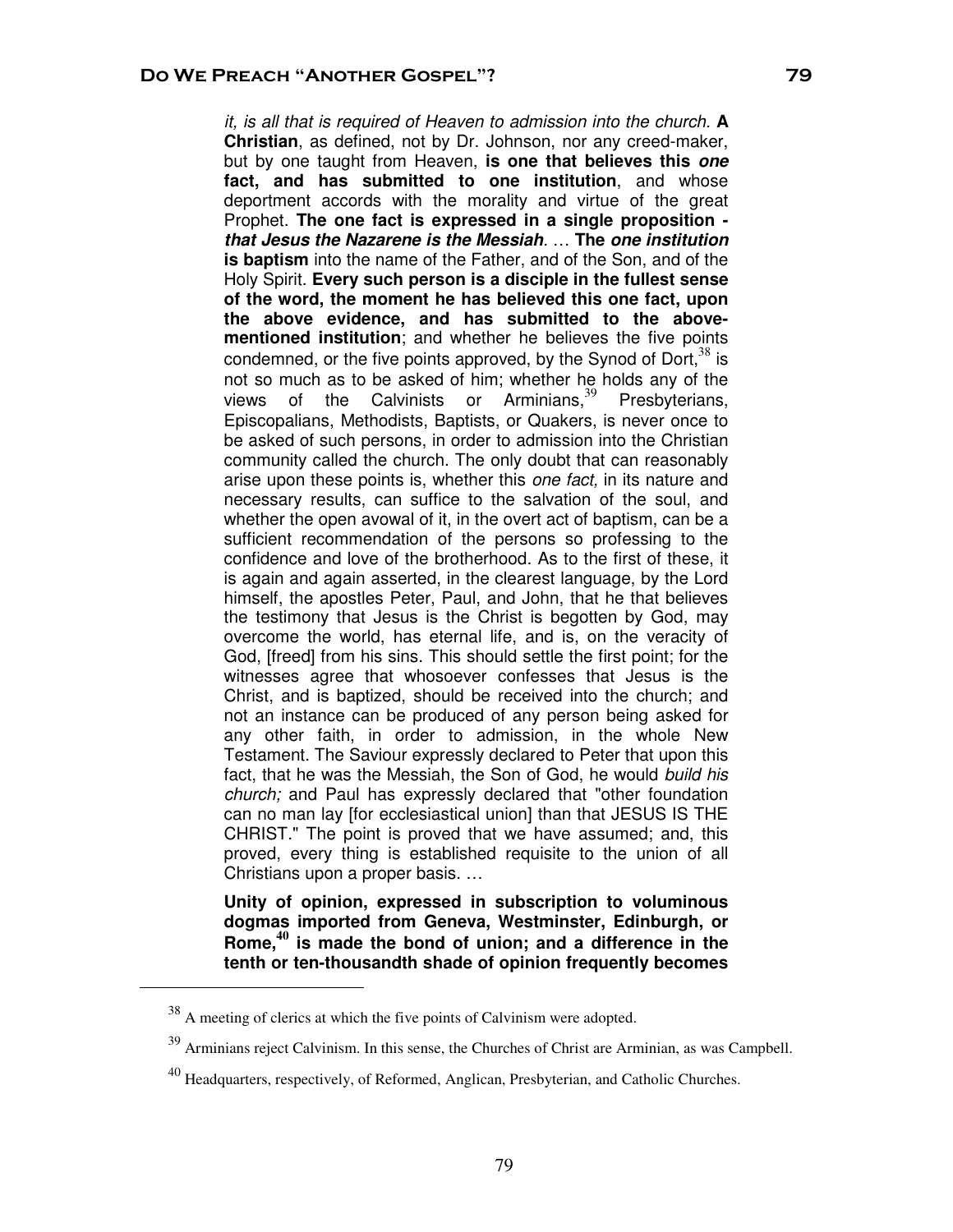**the actual cause of dismemberment or expulsion.** The New Testament was not designed to occupy the same place in theological seminaries that the carcasses of malefactors are condemned to occupy in medical halls - first doomed to the gibbet, and then to the dissecting-knife of the spiritual anatomist. Christianity consists infinitely more in good works than in sound opinions; and, while it is a joyful truth, that he, that believes and is baptized shall be saved, it is equally true that he that says, "I know him, and keeps not his commandments, is a liar, and the truth is not in him."

I apologize for this long quotation, but it important to understand Campbell's thoughts and the vehemence with which he held them. The very essence of Campbell's plea was to stop dividing over anything other than faith and repentance. We've very badly misunderstood his teachings.

Another telling quotation from Campbell is—

But men cannot give up their opinions, and therefore, they can never unite, says one. We do not ask them to give up their opinions—we ask them only not to impose them upon others. Let them hold their opinions, but let them hold them as private property. **The faith is public property; opinions are, and always have been private property. Men have foolishly attempted to make the deductions of some great minds the common measure of all Christians.** Hence the deductions of a Luther, and a Calvin, and a Wesley, have been the rule and measure of all who coalesce under the names of these leaders. **It is cruel to excommunicate a man because of the imbecility of his intellect.**

In other words, the mere fact that man misunderstands some point or other of Scripture does not damn so long as he is man of faith in Jesus (including, of course, as Campbell always did, penitence and baptism).

Notice that Campbell considers the statements included in the Reformation creeds as "opinions," although some of these statement are unquestionably true and agreed with by Campbell—and *all* the statements address points of Biblical interpretation. The contrast isn't between correct doctrine and false doctrine, it's between faith (including penitence) + baptism and everything else that might be garnered from the Bible. Certainly, Campbell had his on opinions on Calvinism, Arminianism, etc., and held his views firmly, but he distinguished those doctrines from the doctrines that save.

Hence, when Campbell spoke of "opinions," he wasn't discussing the color of the meetinghouse foyer, he was discussing such issues are predestination, substitutionary atonement, and the Trinity. In fact, Campbell was very much an Arminian (as rejecting the five main points of Calvinism). Nonetheless, he refers to the rejection of predestination, etc. by the Arminians (including himself) as "opinions," as he considered these to be matters other than faith.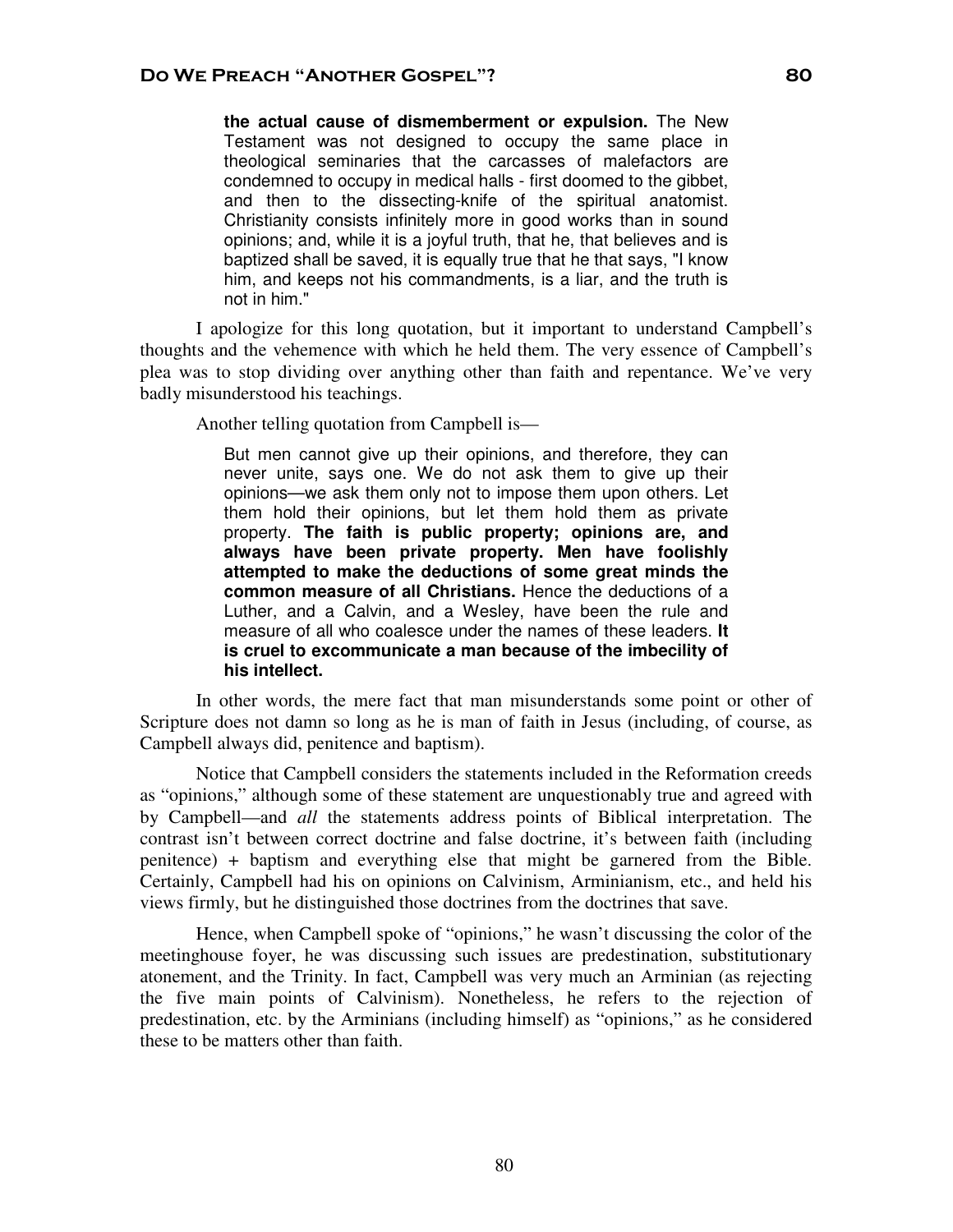You'll recall that the Campbells actually initially split with the Presbyterian Church over their rejection of Calvinism, and yet Alexander Campbell declares both Calvinism and its opposite, Arminianism, to be "opinions."

When Barton W. Stone and Raccoon John Smith had a unity meeting in Lexington, Kentucky, Campbell and Stone disagreed on many, many issues including the nature of the Trinity, the nature of atonement, whether Christians should treat the unimmersed as in full fellowship, whether ministers or congregations had the authority to ordain, and whether converts should be called Christians or Disciples of Christ. They chose to treat one another as brothers anyway. This plainly shows the meaning of "opinion" in Campbell's thought.

It's admittedly confusing for Campbell to use "opinion" to refer to matters that may be so well established by Scripture as to not be in any serious doubt, but this is how he used the word (perhaps its meaning was different in the early 19<sup>th</sup> Century). Doubtlessly, it has confused many of his readers over the years. I have had to spend a lot of time searching his writings to sort this out, but it is quite clear. $41$ 

Of course, Campbell's use of "faith" as "faith in Jesus" is perfectly Biblical, and our modern use of "faith" as "any truth found in scripture" is just as wrong as can be. For example—

> (Rom. 3:22-24) This righteousness from God comes through **faith in Jesus Christ to all who believe**. There is no difference, 23 for all have sinned and fall short of the glory of God, 24 and are justified freely by his grace through the redemption that came by Christ Jesus.

> (Rom. 10:9-10) **That if you confess with your mouth, "Jesus is Lord," and believe in your heart that God raised him from the dead, you will be saved.** 10 For it is with your heart that you believe and are justified, and it is with your mouth that you confess and are saved.

If we use New Testament language, then "faith" can have but one meaning, and that is acceptance of Jesus as the Christ and as Lord, crucified and resurrected. Moreover, as Romans 10:9-10 plainly indicates, faith is not just mental assent to Jesus being the Messiah, it is also acceptance of his Lordship, meaning repentance. Hence, repentance is part of faith as Paul uses the word. Campbell and Paul agree.

Paul sees no contradiction in declaring us saved by faith and also insisting on baptism, as Galatians 3:26-27 indicates. Hence, Paul, like Campbell, and for that matter, Martin Luther, all agree that baptism is not a "work" and insistence on baptism is not to insist on a works salvation. Some Baptists make this argument, but it's bad Bible, bad Protestant theology, and bad Restoration theology. (It's the Calvinists who separate

<sup>&</sup>lt;sup>41</sup> Noah Webster's 1857 dictionary defines "opinion" as "the judgment formed by the mind; notion; sentiment" and "opine" as "to think." Meanwhile the current *American Heritage Dictionary* defines "opinion" as "A belief or conclusion held with confidence but not substantiated by positive knowledge or proof." This is clearly not Campbell's use of the word.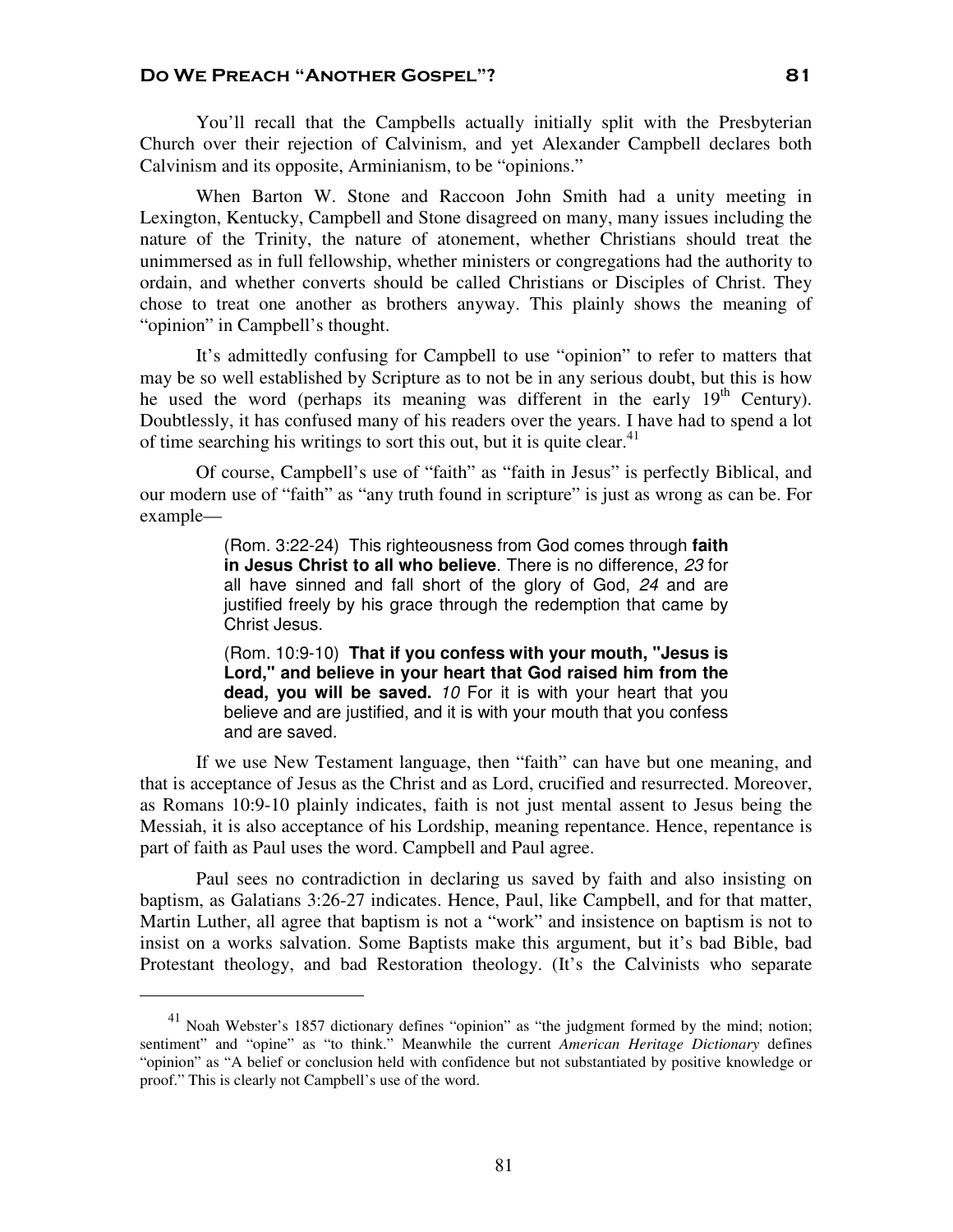baptism from the moment of salvation, falsely claiming this is essential to preserve justification by faith.)

In Luther's "Larger Catechism," he explains,

For to be baptized in the name of God is to be baptized not by men, but by God Himself. Therefore although it is performed by human hands, it is nevertheless truly God's own work. From this fact every one may himself readily infer that it is a far higher work than any work performed by a man or a saint. For what work greater than the work of God can we do? …

Therefore it is pure wickedness and blasphemy of the devil that now our new spirits, to mock at Baptism, omit from it God's Word and institution, and look upon it in no other way than as water which is taken from the well, and then blather and say: How is a handful of water to help the soul? Aye, my friend, who does not know that water is water if tearing things asunder is what we are after? But how dare you thus interfere with God's order, and tear away the most precious treasure with which God has connected and enclosed it, and which He will not have separated? For the kernel in the water is God's Word or command and the name of God which is a treasure greater and nobler than heaven and earth.

Hence, even Luther, famous for his "faith only" teaching, considered baptism essential and by no means a contradiction to salvation by faith in Jesus and not works.

I quote Luther because (a) I like his reasoning and (b) many of our preachers have condemned Luther's teaching, presuming that he taught against baptism because he taught salvation by faith, not works. It's just not true.

Now, if "faith" in the New Testament is faith in Jesus, the benefits of which are appropriated through the institution of baptism, what is "opinion"? Plainly, everything else.

Hence, if we unite on faith (which included penitence and baptism) and grant liberty in opinion, that is, everything else, we find Campbell and this book very much aligned.

#### **C. Restoration Roots of Legalism**

Why is it that we have fallen so deeply into the sin of legalism? The early Restoration Movement was not legalistic at all. But even during the life of Alexander Campbell, his followers were beginning to condemn those who disagreed on minutiae of doctrine. The problem arises from our allowing the two leading principles of the Restoration Movement to contradict.

1. The foremost principle of the early Restoration Movement was the rejection of all creeds, declaring that we have "no creed but Christ." In the early  $19<sup>th</sup>$  Century, creeds not only defined the beliefs of a denomination but also defined who would be treated as a fellow Christian. Thus, when our forefathers rejected creeds, they were rejecting any standard for deciding who is a Christian other than Christ himself—meaning the gospel.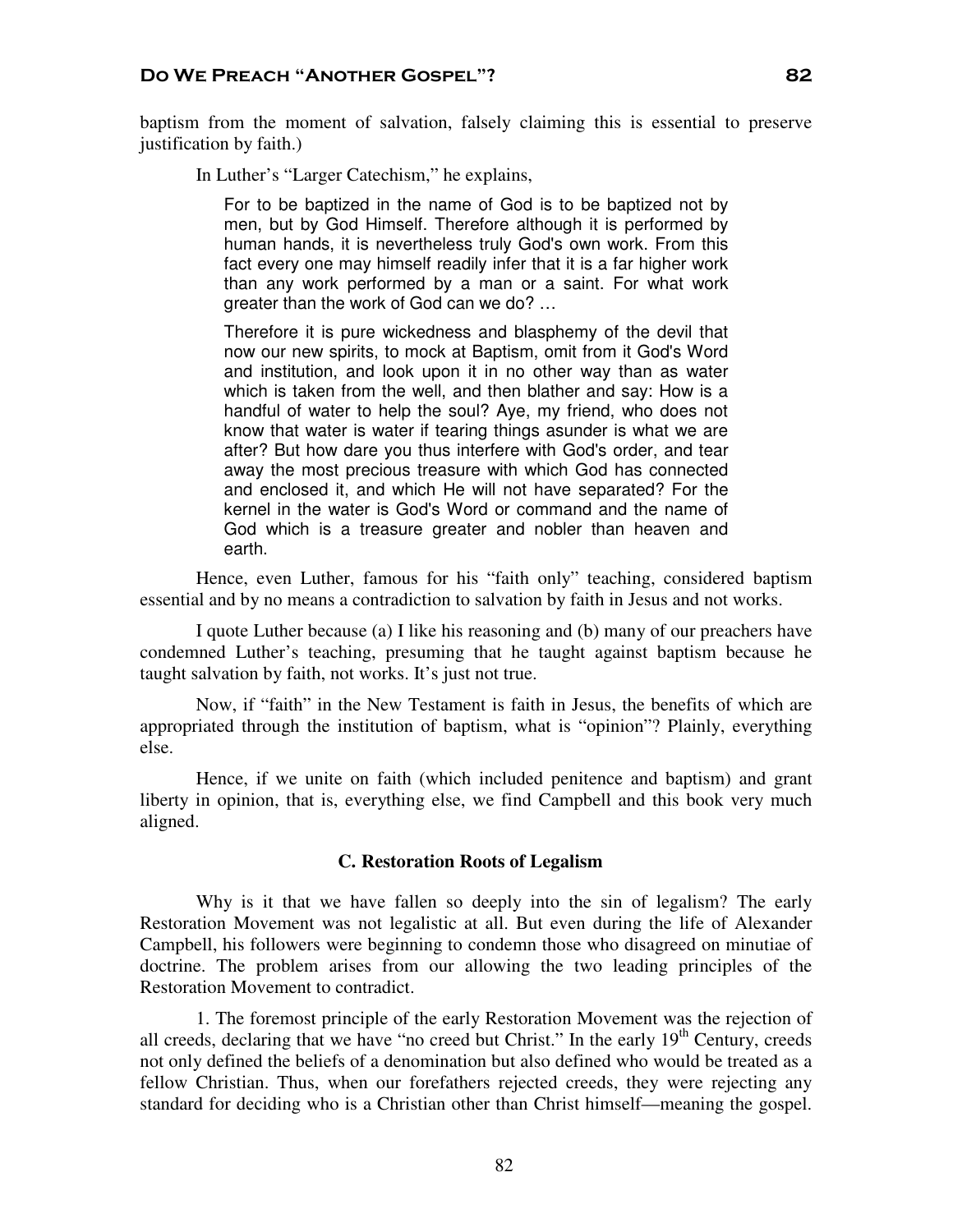Indeed, Alexander Campbell declared that all that was required to make one a Christian is faith in the gospel facts and submission to the institution of baptism.

2. But another distinctive doctrine of the Movement was its insistence on a restoration of the First Century practices of the Christian church, sometimes known as the "New Testament pattern," the "Old Paths,"<sup>42</sup> or "the Ancient Order." Thus, for example, weekly communion was practiced because that was the practice of the early church. Of course, many within the Movement insist on *a cappella* worship as this also was the First Century practice.<sup>43</sup>

As stated in Thomas Campbell's "Declaration and Address"—

the New Testament is as perfect a constitution for the worship, discipline and government of the New Testament church, and as perfect a rule for the particular duties of its members; as the Old Testament was for the worship discipline and government of the Old Testament church, and the particular duties of its members.

Now, the difficulty of these two principles is that Principle 2 can easily swallow Principle 1, and indeed, that's exactly what happened. Soon, "no creed but Christ" became "no creed but the Bible," and "no creed but the Bible" meant we only recognized as Christians those who agreed with our interpretation of the Bible—especially when it comes to church government and worship. But clearly if doctrinal perfection is required in organization and worship, then why not all other doctrine? And over time, we added more and more doctrines to the "pattern," and Campbell's simple faith + baptism became faith + baptism + worship according to the pattern + organization according to the pattern + every other doctrine that anyone chose to dispute over. Indeed, our "no creed but Christ" became "our creed or no Christ," and we became guilty of the very creedalism that the Movement was founded to escape!

Our legalism has led to our becoming highly creedal. Thus, many of those of us who remember this slogan often reinterpret it as meaning "We have no *written* creeds but the Bible," which is neither true nor very impressive. And the only argument I've ever heard supporting this supposed virtue is that a written statement of doctrinal positions would either be the same as Scripture (and hence useless) or inconsistent with Scripture (and hence wicked). But how do we then explain the libraries of books on doctrine written by our brothers and sisters from all segments of the Churches, including the most legalistic? In his *Declaration and Address*, Thomas Campbell argued that written creeds are useful for education and training but not as standards for who is saved—

> As to creeds and confessions, although we may appear to our brethren to oppose them, yet this is to be understood only in so far as they oppose the unity of the church, by containing sentiments not expressly revealed in the word of God; or, by the way of using them, become the instruments of a human or implicit faith: or,

<sup>42</sup> Jer. 6:16: a call for the Israelites to return to God from idolatry.

<sup>&</sup>lt;sup>43</sup> The instrumental music controversy barely touched the generation of Alexander Campbell and didn't create division until decades after his death.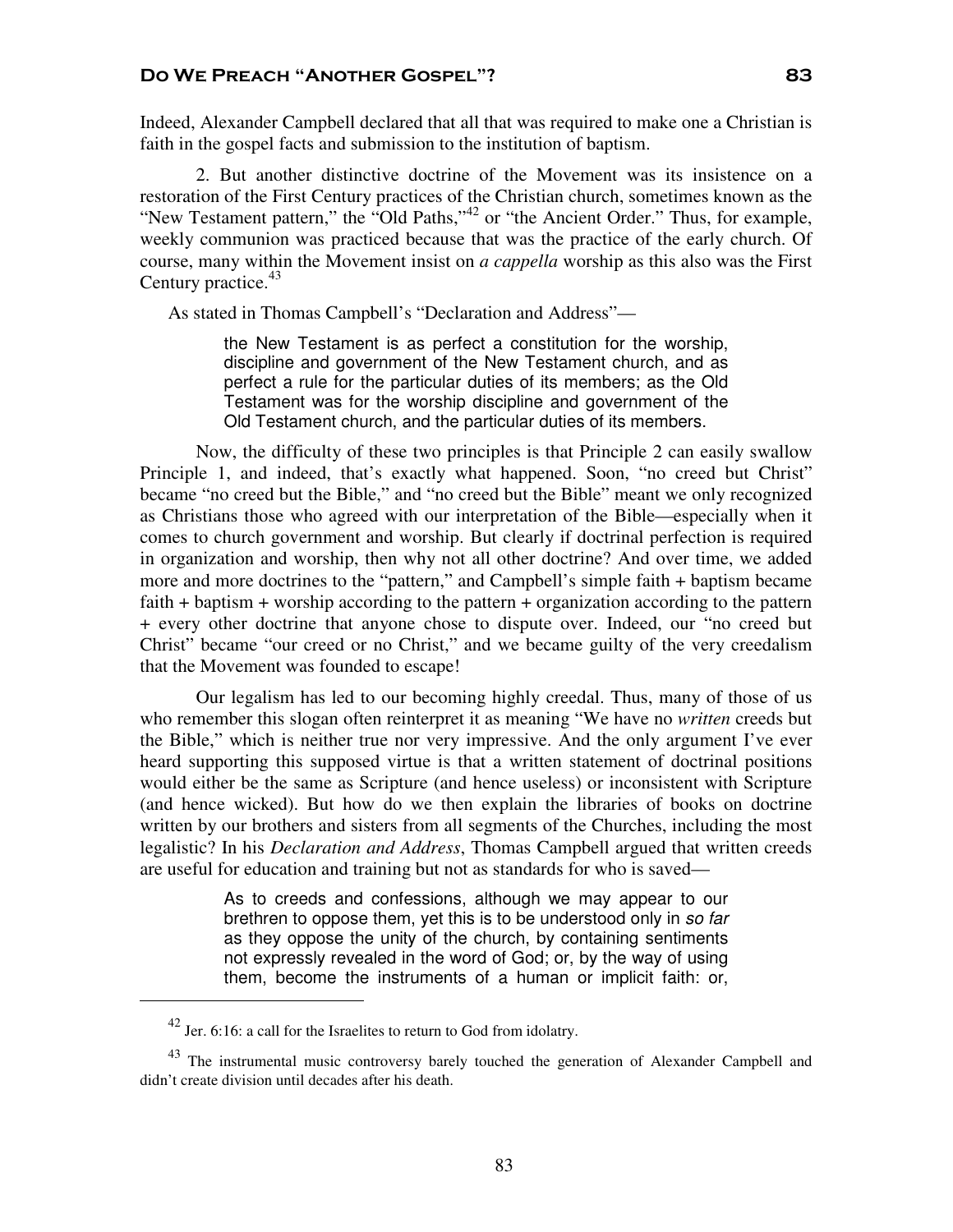oppress the weak of God's heritage: where they are liable to none of those objections, we have nothing against them. It is the abuse and not the lawful use of such compilations that we oppose.

Now there's nothing at all wrong with insisting on First Century worship and organizational practices. Indeed, there is much wisdom, I believe, in this position. Yet we cannot make adherence to ancient patterns as important as the gospel or else we destroy the gospel.

Nothing more shows the distinction between our founding ideals and the present situation than the corruption of another early slogan of the Restoration Movement: "We are Christians only but not the only Christians." This slogan was popular until quite recently, and it plainly reflected Campbell's ideals (based on Jesus' prayer in John 17 quoted earlier).

As stated in the "Declaration and Address"—

 $\overline{a}$ 

the church of Christ upon earth is essentially, intentionally, and constitutionally one; consisting of all those in every place that profess their faith in Christ and obedience to him in all things according to the Scriptures, and that manifest the same by their tempers and conduct, and of none else as none else can be truly and properly called christians.

Now, however, the right wing of the Churches of Christ have expressly rejected this ideal and claim quite plainly that we are the *only* Christians.<sup>44</sup> Thus, only members of the Churches of Christ are going to heaven, and of them, only those few who get the authors' preferred doctrines right.

## **D. Patternism**

Now the essence of our traditional claim is that the New Testament established a "pattern" of worship, organization, and such that we must replicate perfectly to be the true church. Thus, we're saved by believing, repenting, confessing, and being baptized, but *stay* saved by being a member of a church that replicates the New Testament pattern of worship and organization.

Yet the New Testament very plainly rejects any notion that pattern-keeping might be the path to salvation. For example, the theme of Hebrews is the contrast between the old covenant of the Law of Moses and the new radically different covenant of Christ. Recall the passage from Jeremiah that prophesies the New Covenant given through Jesus, which forms the basis for the author's discussion in chapter 8 and following:

> (Heb. 8:10) This is the covenant I will make with the house of Israel after that time, declares the Lord. I will put my laws in their

<sup>44</sup> For example (among literally hundreds of articles and books), Thomas B. Warren, *Christians Only—and the Only Christians* (Jonesboro, Ark.: National Christian Press, Inc., 1984), and Bert Thompson, *Non-Denominational Christianity: Is Unity Possible?* (Montgomery, Ala.: Apologetics Press, 1984).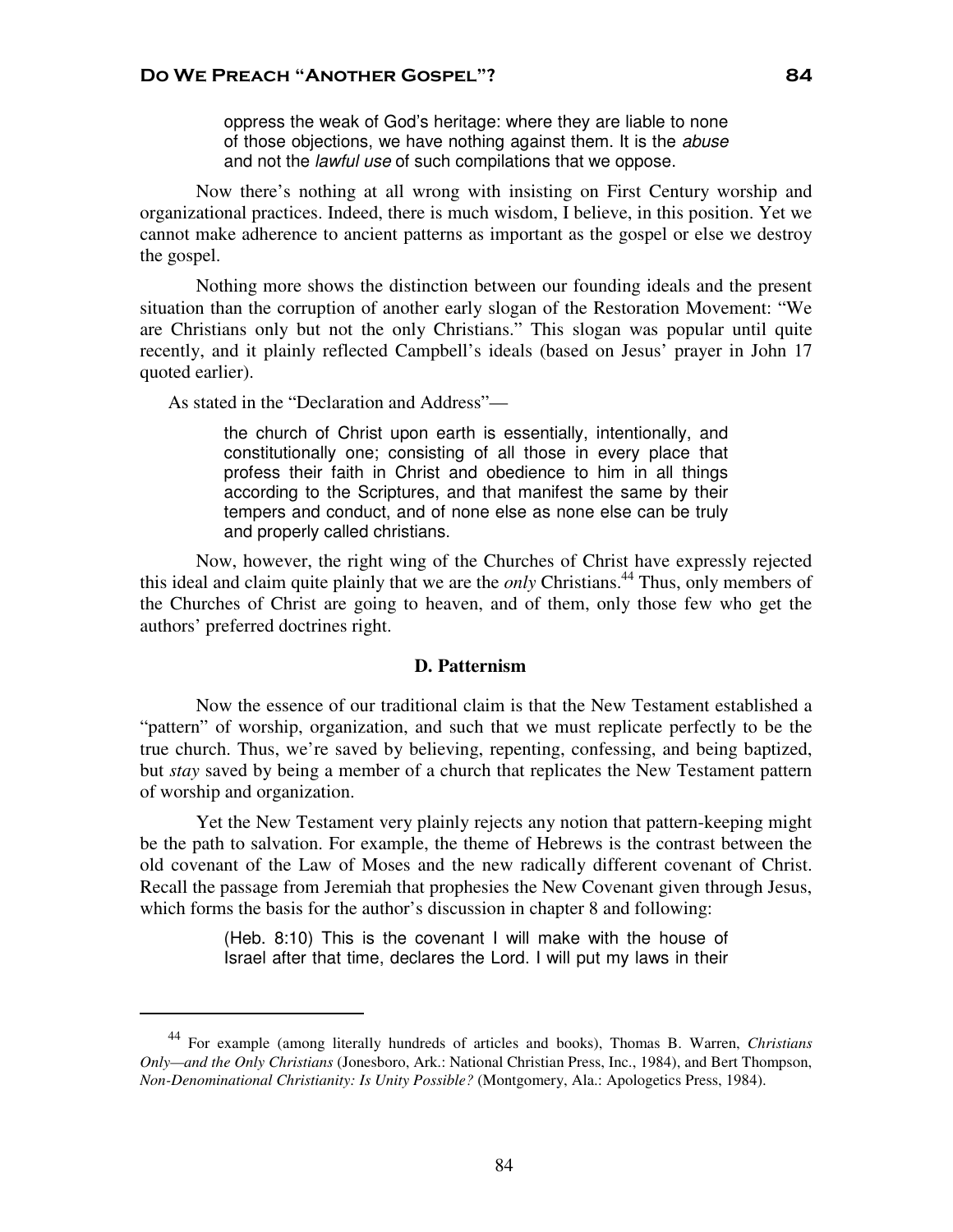minds and write them on their hearts. I will be their God, and they will be my people.

The Hebrews author demonstrates the weakness of Old Testament worship and the necessity to replace it with something vastly superior as follows:

> (Heb. 8:13-9:1) By calling this covenant "new," he has made the first one obsolete; and what is obsolete and aging will soon disappear.

> Now the first covenant had regulations for worship and also an earthly sanctuary.

Characteristic of the "old," "obsolete," and "aging" covenant are "regulations for worship" and an "earthly sanctuary"! The presence of regulations for how to worship is evidence of the inadequacy of the Law of Moses. The new worship derives from laws written on hearts (8:10), not fixed patterns that bind our hearts with regulations.

The writer then describes the old temple worship laws, in order to conclude—

(Heb. 9:10) They are only a matter of food and drink and various ceremonial washings—external regulations applying until the time of the new order.

"External" is translated "carnal" in the King James Version. The Greek word is usually translated "fleshly" in the King James. Now it was God himself who commanded the regulations for the temple service. The practices weren't fleshly because they were contrary to God's will; they were fleshly because they were physical, made up of things here on earth and so cannot be perfect—hence, only a perfect temple, worshipped in perfectly, with a perfect sacrifice will do. No longer are we to try to emulate perfection by following a pattern, as patterns can only be imperfectly replicated—

> (Heb. 9:11-14) When Christ came as high priest of the good things that are already here, he went through the greater and more perfect tabernacle<sup>45</sup> that is not man-made, that is to say, not a part of this creation. He did not enter by means of the blood of goats and calves; but he entered the Most Holy Place once for all by his own blood, having obtained eternal redemption.

God designed the tabernacle and oversaw its construction through the Holy Spirit, and yet the writer calls it "fleshly," because as part of the creation, it is necessarily imperfect. The only perfect sanctuary is in heaven. Nothing man-made is good enough. Nothing that is a part of this fallen Creation is good enough. Rather, Christ perfected our salvation by achieving the only possible perfect sacrifice in the only perfect temple there can be!

<sup>&</sup>lt;sup>45</sup> Under the Law of Moses, the center of worship was originally the tabernacle, literally a very elaborate tent at which sacrifices were made and ceremonies practiced. Under David the tabernacle was replaced with the temple in Jerusalem on Mount Zion. The Holy of Holies or Most Holy Place was originally in the tabernacle and later in the temple.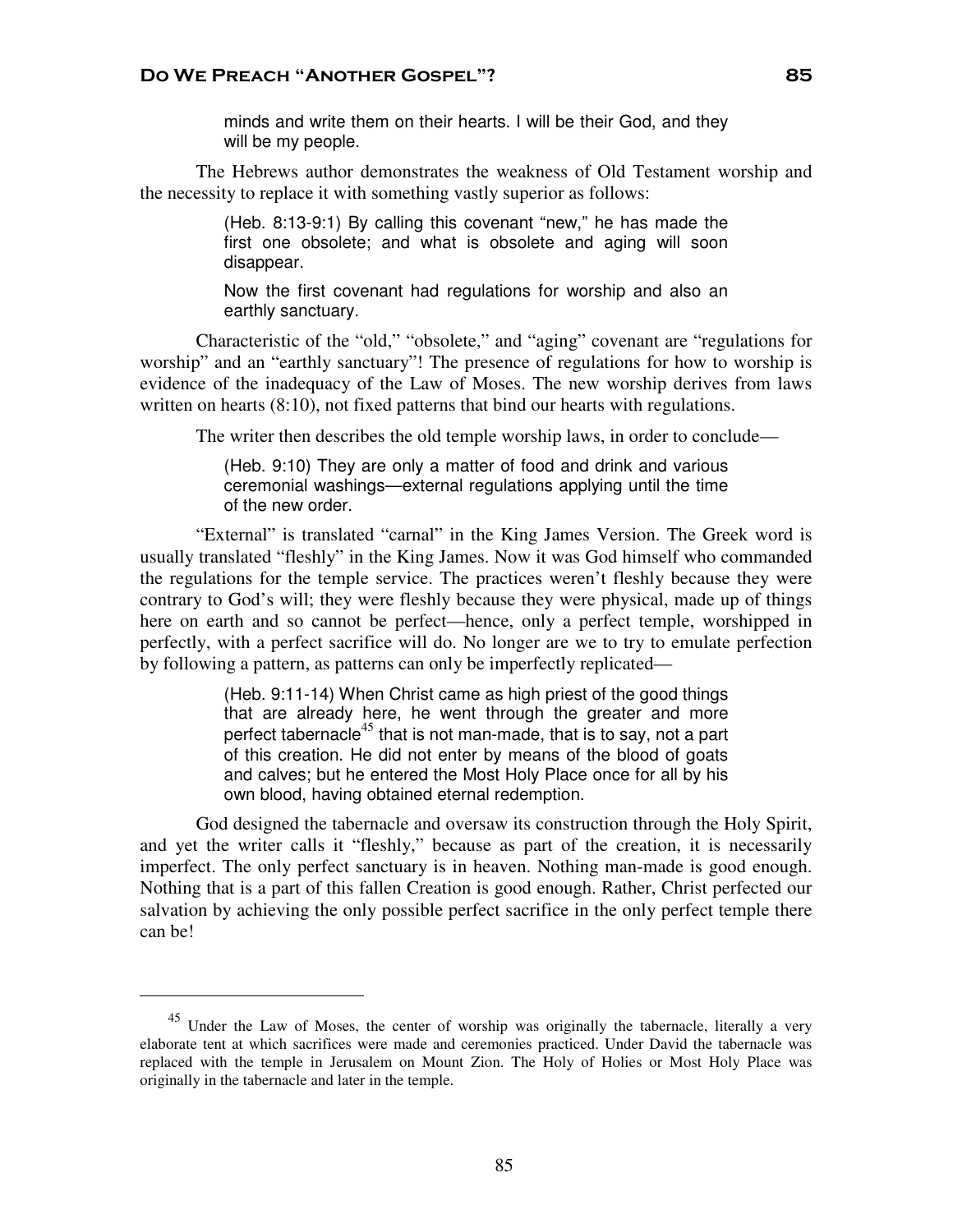Now the Hebrews writer's point is critical. How do we know that the Mosaic pattern is obsolete and inadequate? Because it's imperfect. And how do we know that? Because it's something humans do on earth and hence is necessarily imperfect. And how else? Because it is governed by "external regulations." Rule-keeping, ritual, and pattern following cannot save. Indeed, such practices are supplanted by the perfection of the new covenant written on our hearts!

We cannot worship our way into heaven. We cannot perform any Sunday ritual that will satisfy God. But (praise God!) we don't have to. Jesus has gone into the ultimate temple and presented the ultimate sacrifice so that we are freed from having to honor external regulations in an earthly sanctuary as a means to salvation.

After all, as the New Testament so frequently teaches, we cannot be perfect and so we can't be saved by our works (even our doctrinal works!), and so we must be saved through the perfect work of Jesus in the perfect sanctuary where he followed the regulations perfectly.

Hebrews plainly refutes the very notion behind salvation through patternkeeping—

> (Heb. 8:5) [The priests under the Law of Moses] serve at a sanctuary that is a copy and shadow of what is in heaven. This is why Moses was warned when he was about to build the tabernacle: "See to it that you make everything according to the pattern shown you on the mountain."

The writer's contrast is between "what is in heaven" and what is on earth. What is on earth is only a "copy and shadow" of heavenly perfection. And the point the Hebrews writer makes is that the very fact that the tabernacle was made according to a "pattern" shows that it's only a copy, imperfect and insufficient. Only the original is good enough to save.

> (Heb. 9:23-24) It was necessary, then, for the copies of the heavenly things to be purified with these sacrifices, but the heavenly things themselves with better sacrifices than these. For Christ did not enter a man-made sanctuary that was only a copy of the true one; he entered heaven itself, now to appear for us in God's presence.

The Most Holy Place in the temple was but a copy of the true Most Holy Place in heaven. The temple itself was but a copy of the temple in heaven. And the sacrifices offered by the priests were but copies of the only perfect sacrifice.

Copies are clearly inferior to the real thing and hence inadequate. But the NIV translation I just quoted conceals part of the lesson. The King James Version translates the word for "copies" more accurately—"patterns."

> (Heb. 9:23) It was therefore necessary that the patterns of things in the heavens should be purified with these; but the heavenly things themselves with better sacrifices than these.

"Patterns"! What could possibly be wrong with following a heavenly pattern? Everything. Flawed humans make copies from patterns, and seek to earn salvation by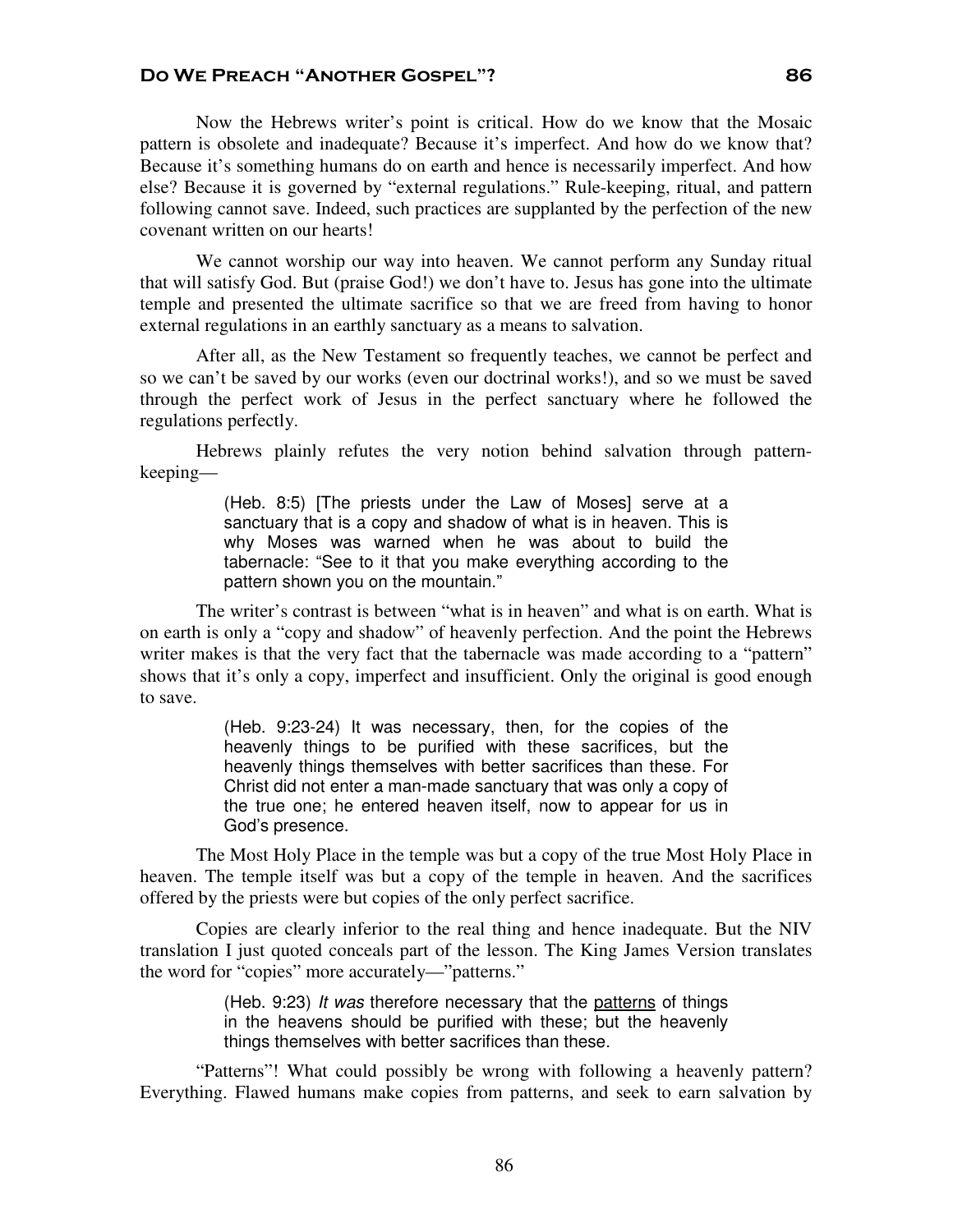replicating something that is perfect. It cannot be done. Pattern theology is necessarily a works-based theology. And if the Law of Moses was proven inadequate by its insistence on pattern-keeping, surely the same is true of any pattern-keeping. After all, the problem isn't the inadequacy of the pattern—the pattern has always been perfect—it's the inadequacy of humans to truly replicate the pattern!

I must address Philippians 3:17, "Join with others in following my example, brothers, and take note of those who live according to the pattern we gave you." One might argue that this, and other similar passages, tell us that we are saved by patternkeeping and that Paul's *teachings* are a pattern. But, of course, Paul does not contradict Hebrews! Rather than just assuming that the "pattern" is a pattern of worship or church organization, we should look at the context to determine what Paul has in mind. And, quite plainly, it is salvation by grace:

> (Phil. 3:8b-9) I consider them rubbish, that I may gain Christ and be found in him, not having a righteousness of my own that comes from the law, but that which is through faith in Christ—the righteousness that comes from God and is by faith.

And it's humility in not believing that we've earned or even could earn our salvation, but having a desire to nonetheless strive to become more and more pleasing to God—

> (Phil. 3:13b-15a) Not that I have already obtained all this, or have already been made perfect, but I press on to take hold of that for which Christ Jesus took hold of me. Brothers, I do not consider myself yet to have taken hold of it.

Paul certainly isn't teaching that the being saved is a matter of getting a pattern of worship or church organization exactly right.

I must digress only slightly to refer to a badly misused passage, Joshua 22:24, which declares, "Behold, the pattern!" (KJV). This passage has become something of a rallying cry for many in the rightward congregations of the Churches of Christ. Indeed, it is the theme of a book decrying much of what is written here.<sup>46</sup> But the passage itself proves the point of the Hebrews writer and contradicts the notion of basing salvation on following a pattern of worship.

Joshua led the Israelites in conquering the promised land. He divided the land among the Twelve Tribes, with some tribes—Reuben, Gad, and Manasseh—remaining on the east of the Jordan River, while the others divided the land between the Jordan and the Mediterranean Sea.

<sup>46</sup> Goebel Music, *Behold the Pattern!* (Pensacola, Fla.: Goebel Music Publications, 1991). *See also* Grady Scott, "Behold the Pattern," http://www.churchesofchrist.net/authors/Grady Scott/pattern.htm (1995). Scott quotes Heb. 8:5 for the proposition "This passage, as part of the great study of the book of Hebrews, teaches that there is a pattern for the work of the people of God." Scott never again refers to Hebrews in his lesson outline, just assuming that Hebrews is approving the fact that Moses was following a pattern, rather than using that fact to prove the inadequacy of salvation through pattern keeping!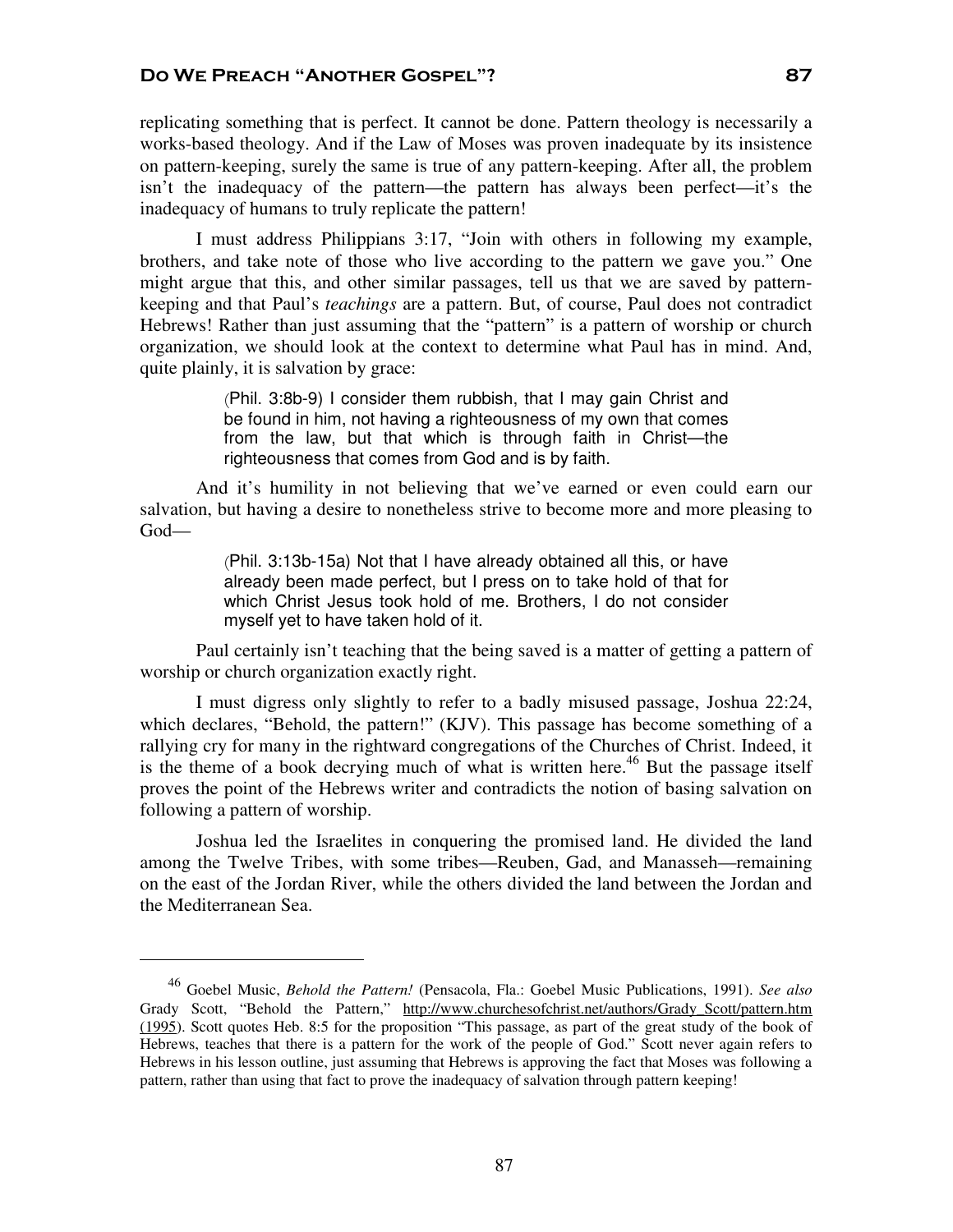As the remaining tribes crossed the Jordan River, they discovered that that eastern three tribes had built an altar following the pattern of the tabernacle's altar. They assumed that the eastern tribes intended to worship at their new altar rather than at the tabernacle with the rest of the tribes. This so contradicted the Law of Moses, which permitted but one tabernacle, that the nine tribes were ready to put the three eastern tribes to death!

The three eastern tribes defended themselves, saying,

(Josh. 22:27b-29) "[We wanted to be sure that] in the future your descendants will not be able to say to ours, 'You have no share in the LORD.'

"And we said, 'If they ever say this to us, or to our descendants, we will answer: Look at the replica [KJV: Behold the pattern] of the Lord's altar, which our fathers built, not for burnt offerings and sacrifices, but as a witness between us and you.'

"Far be it from us to rebel against the LORD and turn away from him today by building an altar for burnt offerings, grain offerings and sacrifices, other than the altar of the LORD our God that stands before his tabernacle."

The point of the passage is that the altar was a mere copy of the original—it followed a pattern—and therefore was inadequate and *could not be used*! It was only a reminder of the real thing. Had the eastern tribes intended to worship by following the pattern, they would have all been killed!

Therefore, if those of us who are a part of the Restoration Movement wish to truly restore New Testament Christianity, it is entirely right and good for us to follow First Century communion practices and the like—but we cannot impose such practices as requirements to be saved or else we would no longer be New Testament Christians. Indeed, if we do this, we preach "another gospel"!

## **E. Conclusion**

Our Movement began as a reaction against the creedalism of the early 19<sup>th</sup> Century denominations. Two hundred years later, we became fervent creedalists. Ironic, isn't it?

The mistake was in assuming that the desire to restore the practices of the First Century was the same as restoring the salvation of the First Century. But in the First Century, absolutely no one argued that *a cappella* singing, five acts of worship, or church autonomy were essential to salvation. And they are not.

Even today, we assume that something can't be a law unless a violation of the law is damnable. And we've compounded this error by insisting on very questionable inferences as God-given laws. Thus, conclusions never expressly stated in Scripture are insisted on as the very essence of salvation.

But, of course, we have to be this way, as the grace we often teach is so parsimonious as to be worthless in the realm of doctrine. To feel safe in our salvation, we have to insist on any law that just *might* be true for fear of missing one of those that really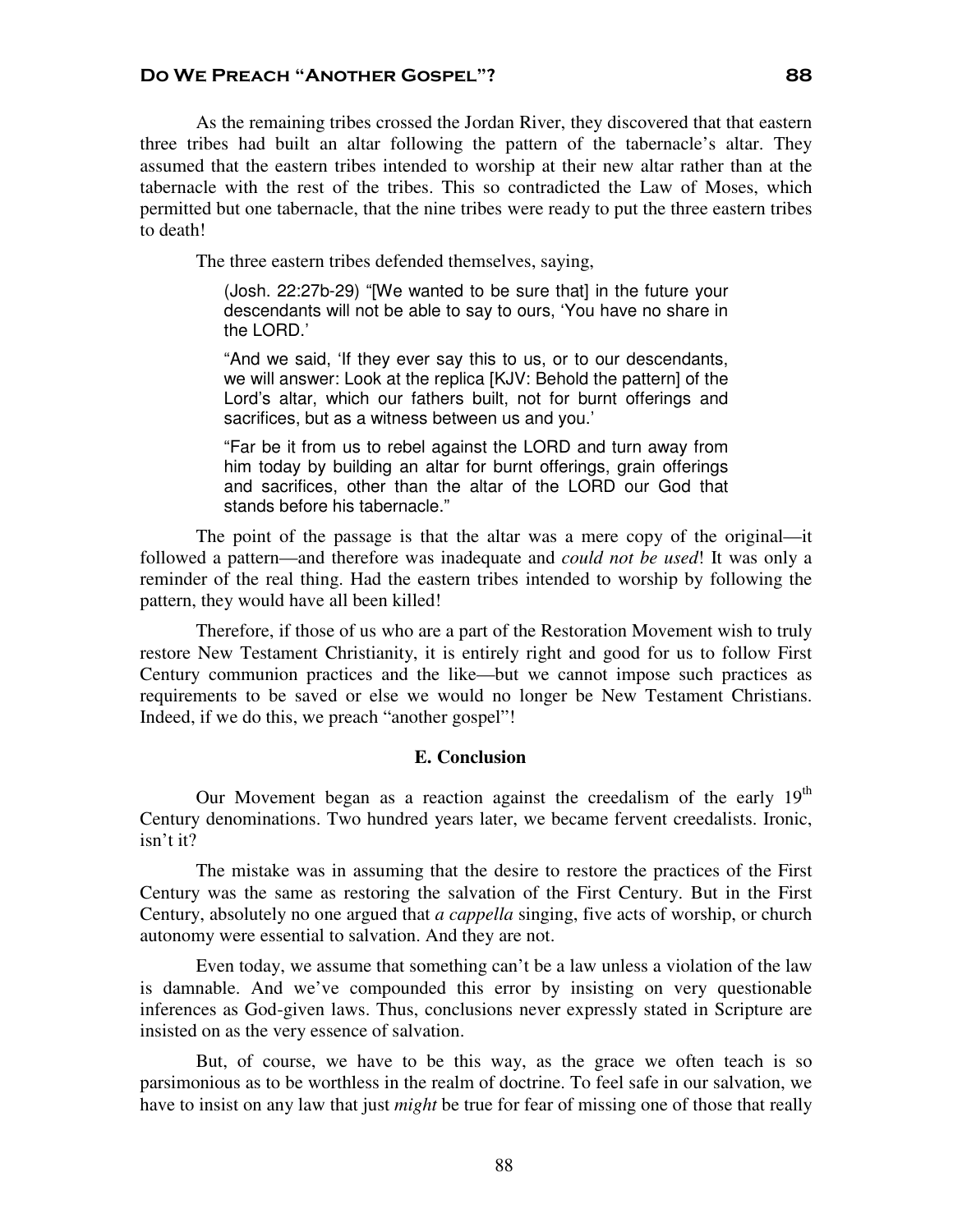is true and so being lost. Thus, we are driven by fear toward creating more and more rules. As soon as some editor with a mailing list imagines a rule, we are afraid not to insist on it. After all, not only must we obey the rule, to go to heaven we have to believe the rule to be a rule. And so, our faith shifts from Jesus' power to save despite our weaknesses to our faith in the truth of a large body of doctrine and our ability to perfectly understand God's doctrinal will.

We have sinned and sinned greatly. It's time to repent.

#### **Discussion questions—**

1. Consider Campbell's use of "opinion." Give some examples of what he would call opinion and what he'd call "faith."

2. How would adopting Campbell's definitions affect the  $21<sup>st</sup>$  Century Churches of Christ?

3. Do you agree with Campbell's teaching about faith and baptism? Are there any things you would add to those as requirements to be saved?

4. What are the two fundament principles that define the Restoration Movement? Which is more important of the two? Or are they both the same? Which one or ones are found explicitly in Scripture?

5. Does the Bible require us to accept one another on the terms that Campbell suggested?

6. Does the Bible require us to worship, organize, and be named based on the First Century pattern? What if part of that pattern is not explicitly in the New Testament and has to be gathered from history written by uninspired writers? Are these salvation issues? What verses say they are or aren't?

7. Review the writer of Hebrews argument regarding patterns. What is Hebrews teaching us? Why does his inspired argument work?

8. Are we ever guilty of the obsolete approach to patterns that Hebrews criticizes?

9. Is there a lesson for today from the altar built by the three eastern Israelite tribes? If so, what?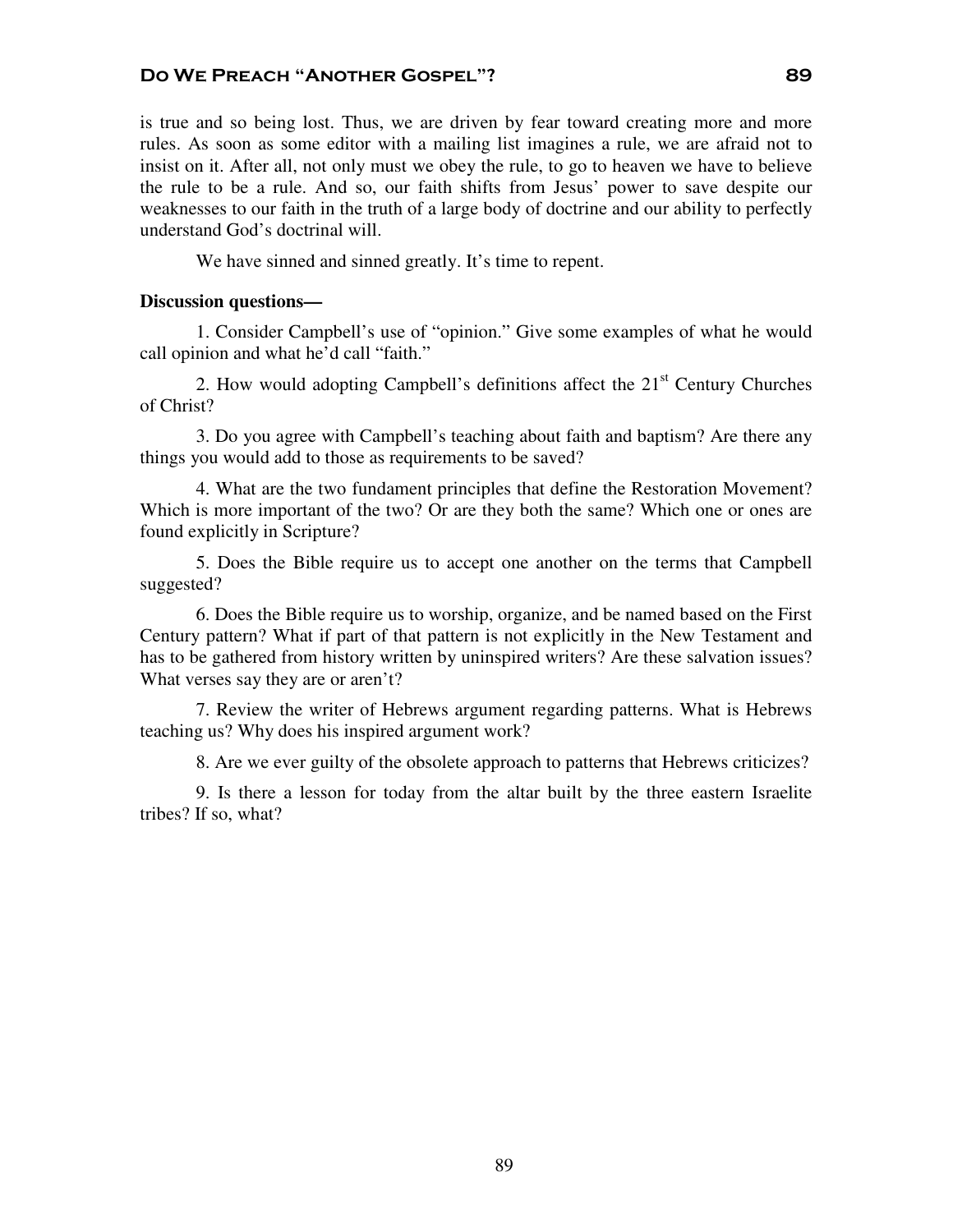# **PART III FELLOWSHIP AND DISFELLOWSHIP**

We often speak of "fellowship" as recognition of someone as a fellow Christian. In this sense, we can be in fellowship with someone we hardly know. Of course, within a local congregation, "fellowship" includes actually relating to someone as a fellow Christian, that is, worshipping together, serving together, and even eating together.

The New Testament contains several passages that deal with disfellowshipping men and women from the church. Obviously, these passages should naturally fit together with our previous discussion regarding who is a member of the church, that is, who is saved.

Logically, we'd expect two kinds of limitations on fellowship. First, manifestly someone who has never been saved or who is plainly no longer saved cannot be accorded the privileges of a citizen of the Kingdom. On the other hand, some lost people are to be treated very nearly as the saved, because they are seeking God. These individuals are students or family members who are open to our plea, even if they've not yet accepted it. Not all lost people are to be treated as enemies.

However, some among the lost are outright enemies of God, seeking to draw the saved away from Jesus, to lead into temptation, or to sow division. We plainly must flee from such opponents of Jesus and warn others to do the same.

Another class we are to disfellowship are those who are saved but who are in jeopardy of losing their salvation. Generally, if a fellow believer is struggling with his faith or his penitence we should patiently and gently encourage him. However, there may come a point where sterner measures are called for, as we'll discuss.

## **A. Those struggling to repent**

In 2 Thessalonians and 1 Corinthians we read of a withdrawal of fellowship for the purpose of encouraging repentance.

> (2 Thes. 3:14-15) If anyone does not obey our instruction in this letter, take special note of him. Do not associate with him, in order that he may feel ashamed. Yet do not regard him as an enemy, but warn him as a brother.

Plainly, this form of disassociation is not to separate the lost from the saved, as the sinner is still our brother. Rather, the goal is to shame him into repentance. In other words, this is a remedy for a brother whose commitment to penitence is so weak that he is in danger of losing his soul

> (1 Cor. 5:1-5) It is actually reported that there is sexual immorality among you, and of a kind that does not occur even among pagans: A man has his father's wife. And you are proud!

> Shouldn't you rather have been filled with grief and have put out of your fellowship the man who did this? …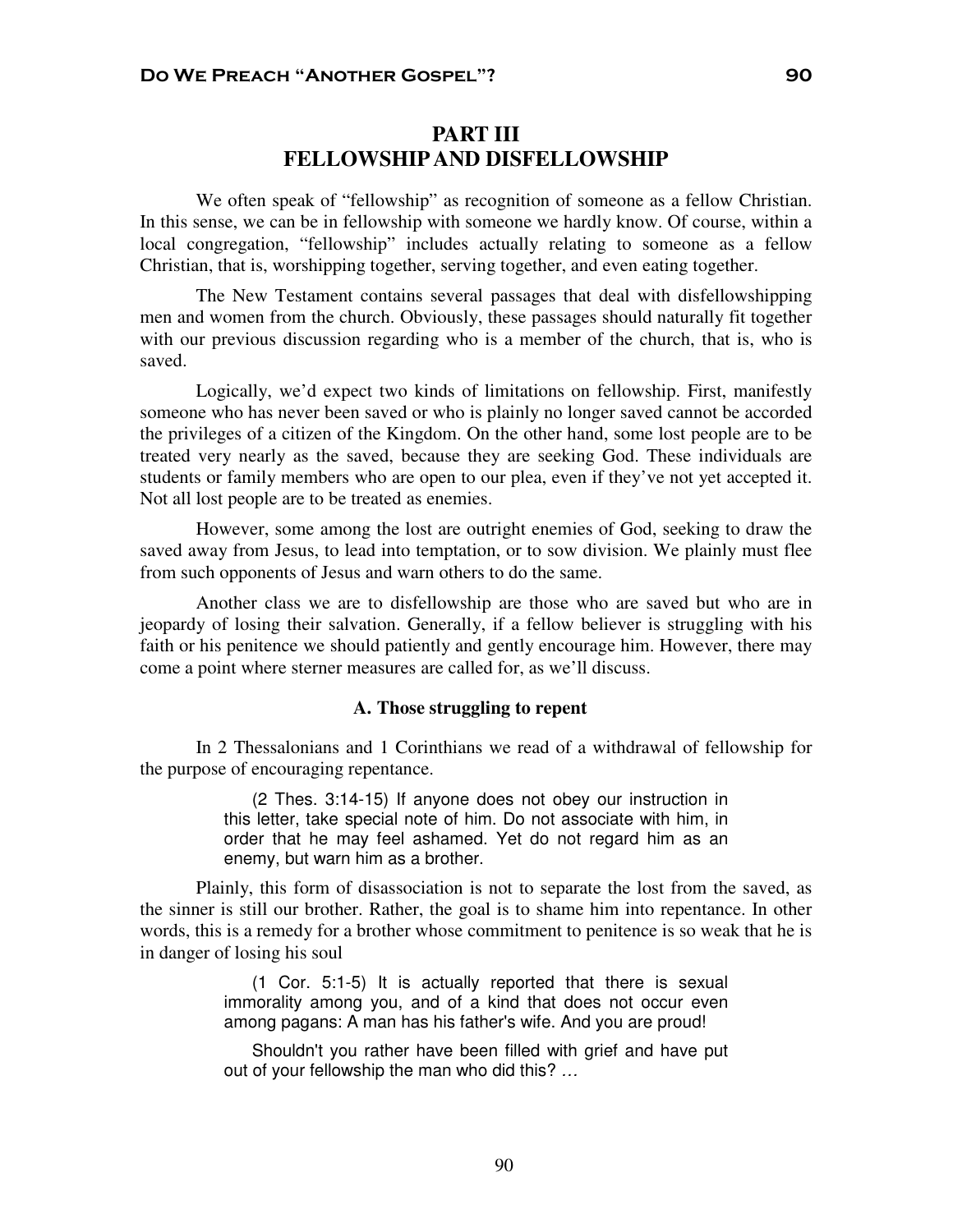When you are assembled in the name of our Lord Jesus … hand this man over to Satan, so that the sinful nature may be destroyed and his spirit saved on the day of the Lord.

Again, the goal is for the brother's soul to be saved in the end. This can only happen if he repents. And the only response to penitence is forgiveness

> (2 Cor. 2:6-8) The punishment inflicted on him by the majority is sufficient for him. Now instead, you ought to forgive and comfort him, so that he will not be overwhelmed by excessive sorrow. I urge you, therefore, to reaffirm your love for him.

As we learned earlier, one requirement for a Christian remaining saved is for him to remain true to his repentance. In those cases where the Christian refuses to repent, it may be necessary to withdraw fellowship as a form of "tough love." If fear of damnation is not enough to encourage him to straighten out his life, perhaps fear of losing his friends and the comforts of the church will be enough.

> (Matt. 18:15-17) "If your brother sins against you, go and show him his fault, just between the two of you. If he listens to you, you have won your brother over. But if he will not listen, take one or two others along, so that 'every matter may be established by the testimony of two or three witnesses.'

> "If he refuses to listen to them, tell it to the church; and if he refuses to listen even to the church, treat him as you would a pagan or a tax collector."

Jesus spoke this lesson immediately after telling the parable of the lost sheep, where the concern is that none of the 100 sheep be "lost." Hence, the primary reference is to a sin that threatens damnation. The concern is therefore a failure to repent, and so the goal is repentance. And the attitude is love.

A few limitations—

- You cannot disfellowship someone not in fellowship (and you can be sued! $)^{47}$
- It doesn't work unless the love and community of the congregation is so intense that losing it would be unbearable to the one being disciplined.
- Each of these passages deals with a sin the Christian knows to be a sin. None deals with an honest disagreement over doctrine (Romans 14 gives the rule for such disagreements.)

 $^{47}$  American courts generally refuse to interfere with church discipline, as the First Amendment largely protects church internal affairs from governmental interference and because the person being disciplined has implicitly submitted to whatever forms of discipline are customary in that church. However, once the member has withdrawn from the congregation, church discipline is no longer internal and no longer consented to. Hence, an eldership can become subject to suit for invasion of privacy, slander, or outrage if the eldership attempts to discipline someone who no longer considers himself a member.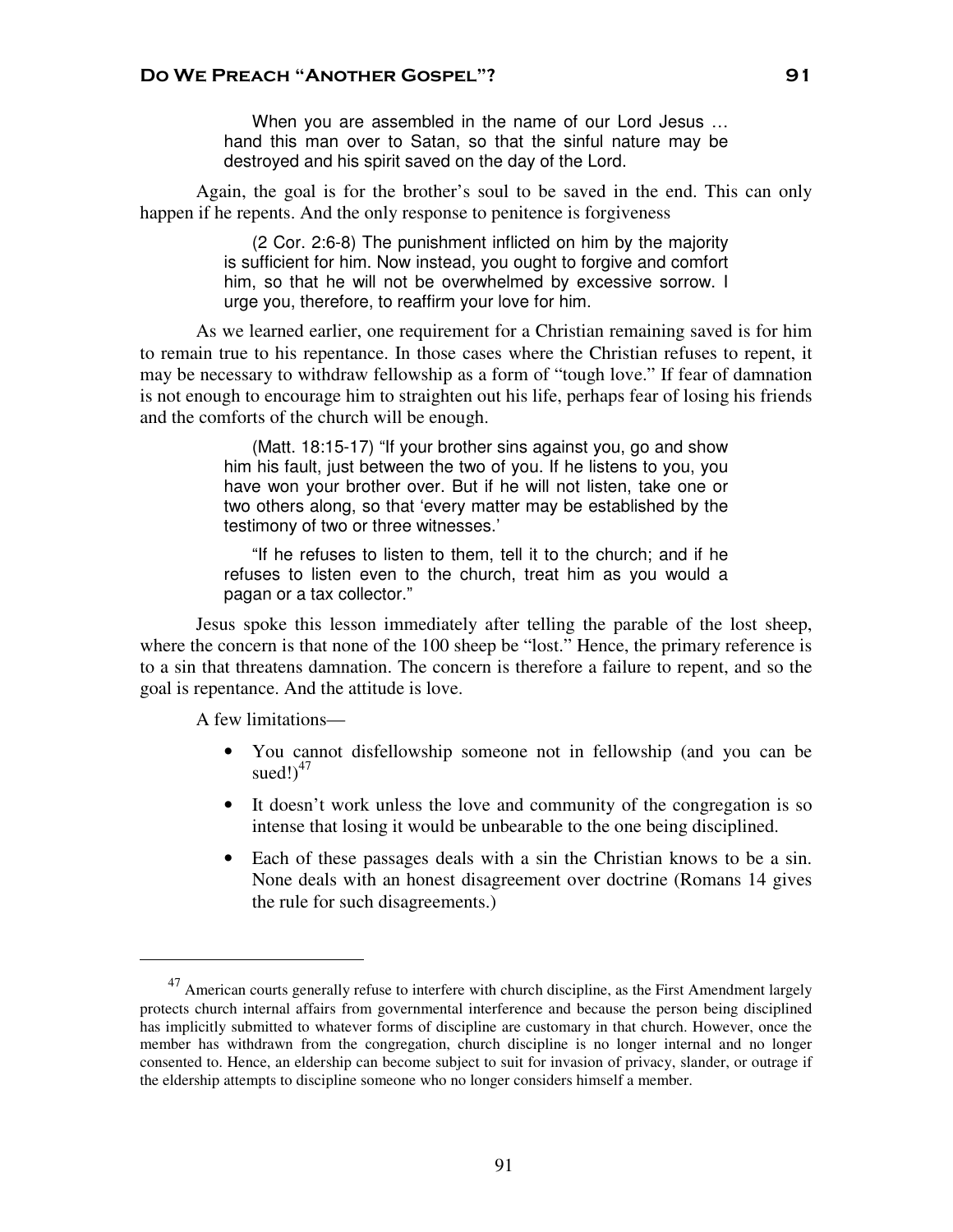It would be absurd to disfellowship anyone guilty of any sin. No one would be left in the church to turn off the lights! Rather, this sort of discipline is limited to sins of such severity that Hebrews 10:26-27 puts the sinner's soul in jeopardy.

Consider 1 Timothy 4:2, which teaches that a conscience can be "seared as with a hot iron" and no longer capable of being brought to repentance (Heb. 6:4-6, too). Therefore, it's imperative that an eldership not wait too long.

Disfellowshipping too soon can lead to resentment and anger from other church members. Clearly, the church's leaders must try personal pleas (as described in Matthew 18) and exhortation before disfellowshipping an impenitent member, but if the leaders wait too long, the member will have withdrawn from the church voluntarily, made other friends, and built up such a wall of psychological defenses that disfellowshipping will be futile.

The teachings we've just studied are commands. Pray that you are never faced with this situation, but when it arises, lovingly, gently, and patiently do what you have to do to rescue a soul in jeopardy of being irredeemably lost. God will never refuse to forgive, but a sinner can become so distant from God that he will never repent. Pray such a thing never happens on your watch!

## **B. Those no longer penitent**

Plainly, people who are impenitent, living as unregenerate cannot be treated as though they are Christians. But this is for extreme cases. We often cannot tell who is struggling and who has abandoned Jesus altogether

> (2 Tim. 3:2-5) People will be lovers of themselves, lovers of money, boastful, proud, abusive, disobedient to their parents, ungrateful, unholy, without love, unforgiving, slanderous, without self-control, brutal, not lovers of the good, treacherous, rash, conceited, lovers of pleasure rather than lovers of God—having a form of godliness but denying its power. Have nothing to do with them.

Fairly read, this passage has nothing to do with people who honestly disagree over use of the instrument in worship or whether a church may build a fellowship hall with church money. Rather, these sinners are plainly enemies of the faith—they deny the power of God!

Jesus warns us against the same problem.

 (Matt. 7:15-17) "Watch out for false prophets. They come to you in sheep's clothing, but inwardly they are ferocious wolves. By their fruit you will recognize them. Do people pick grapes from thornbushes, or figs from thistles? Likewise every good tree bears good fruit, but a bad tree bears bad fruit."

 (Matt. 10:16) "I am sending you out like sheep among wolves. Therefore be as shrewd as snakes and as innocent as doves."

If there's any doubt, we treat the sinner as a brother in need of correction, not an enemy to be ejected. After all, only God can truly know someone's heart. We are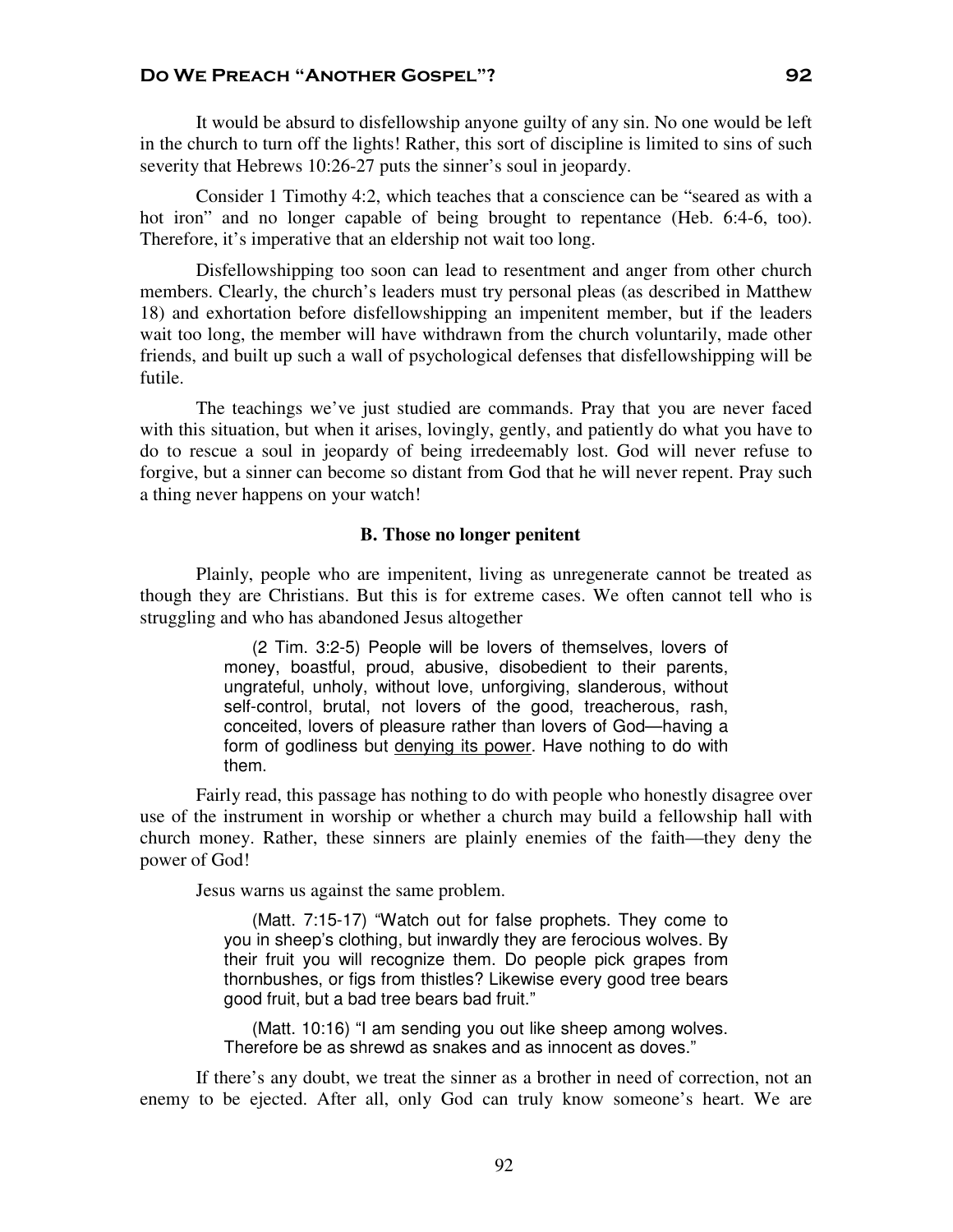cautioned by the Parable of the Tares that we may have to wait until Judgment Day to know exactly who is truly saved and who is not. Sometimes that judgment is beyond our wisdom and we dare not risk treating a saved person as lost and casting him out of the Kingdom as though damned. Jesus paid too high of a price for us to treat souls so casually!

On the other hand, we can't be stupid. Enemies of the faith are to be expelled.

## **C. Those without faith**

 (2 John 1:7, 9-11) Many deceivers, who do not acknowledge Jesus Christ as coming in the flesh, have gone out into the world. ... Anyone who runs ahead and does not continue in the teaching of Christ does not have God; whoever continues in the teaching has both the Father and the Son.

If anyone comes to you and does not bring this teaching, do not take him into your house or welcome him. Anyone who welcomes him shares in his wicked work.

As we've earlier discussed, this passage is all about the divinity of Jesus and the gospel (which is what we must believe and confess to be saved). Anyone who denies the faith is certainly appropriately excluded from the fellowship of the church.

#### **D. Those guilty of legalism or creedalism**

Another reason to disfellowship is denial of the doctrine of grace.

 (Rom. 16:17) I urge you, brothers, to watch out for [KJV "mark"] those who cause divisions and put obstacles in your way that are contrary to the teaching you have learned. Keep away from them.

Again, the meaning of "the teaching you have learned" must be gathered from the context. If we must "mark" all who disagree with us on any point of doctrine, we must mark most of our fellow elders and even our wives and children! Some pick and choose what "teaching" is based on what's a hot topic in the church periodicals. Clearly, this is not what Paul had in mind.

In fact, the "teaching you have learned" is plainly the teaching Paul just taught! The opposite of this teaching is to "cause divisions and put obstacles in your way." Hence, Paul is referring to his teaching against divisions—which just happens to be the topic of the immediately preceding chapters 14-15.

Therefore, if we divide contrary to Romans 15:7 ("Accept one another, then, just as Christ accepted you … ."), we are to be marked! Ironic?

Rather than casting out all who disagree with us on doctrines that are emotionally hot and tolerating disagreement on doctrines that don't stir the emotions, we are to be united based on faith, repentance, and baptism—and refusal to do this is a ground to be driven from the church!

Paul gives a similar instruction in Titus.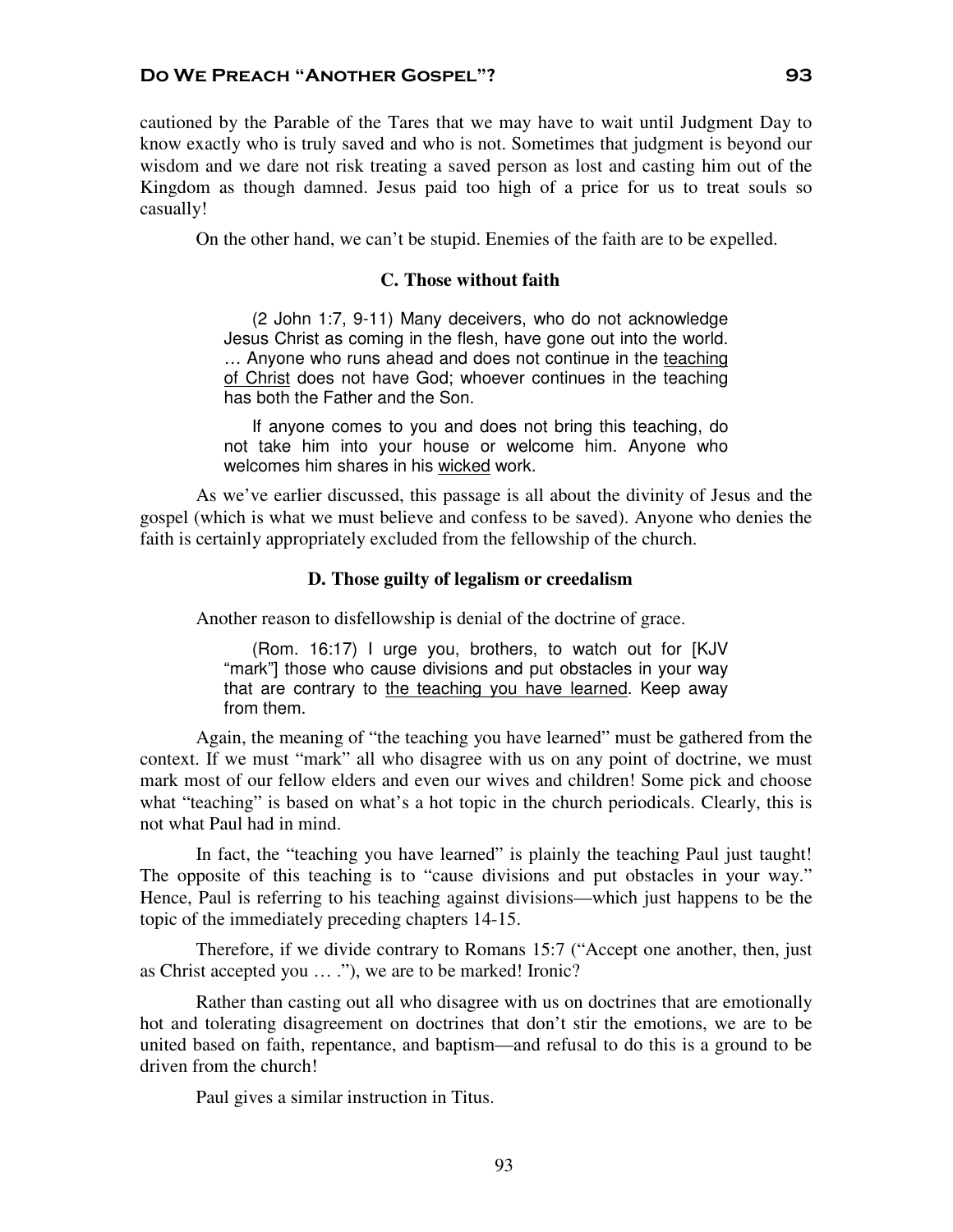(Titus 3:9-11) But avoid foolish controversies and genealogies and arguments and quarrels about the law, because these are unprofitable and useless. Warn a divisive person once, and then warn him a second time. After that, have nothing to do with him. You may be sure that such a man is warped and sinful; he is selfcondemned.

Who is "divisive"? Plainly, anyone who works to divide brother from brother. And who is a brother? Any baptized, penitent believer who is still a penitent believer.

If I demand that someone who uses an instrument be disfellowshipped even though he is a baptized, penitent believer and gives every evidence of being an honest follower of Jesus, am I a purifier? or a divider?

However, the division being condemned isn't just over doctrine. It can also be caused by personalities, egos, jealousy, or any number of other sins. Regardless of the cause, fomenting division is repeatedly, strongly condemned.

#### **E. Conclusions**

We are instructed to disfellowship in these and only these cases:

- When a Christian fails to be penitent (is guilty of intentional sin), to shame him into the penitence necessary to protect his soul.
- When a former Christian lives an utterly impenitent life and so brings danger to the church.
- When a former Christian has given up his faith.
- When a Christian rejects the doctrine of grace in order to sow division or seeks to divide brother from brother for any other reason.

This list obviously closely parallels the understanding of grace we've covered in the preceding chapters. Fellowship is based on the elements of salvation we've discussed earlier, and loss of one of those elements can lead to being disfellowshipped.

The one exceptional case is someone not yet lost who is struggling with his penitence. Such a Christian is to be excluded, not because he's lost, but to shame him into repentance. I would think the same logic would apply to someone who is struggling with his faith or who denies grace. It's hard to imagine a case where someone could be shamed into faith in the same way that one might be shamed into repentance. On the other hand, someone struggling with imposing extra rules as conditions of salvation may well profit from being disfellowshipped—and far better to suffer the embarrassment of being disfellowshipped than to be lost!

Now, this list excludes some practices that have become quite common. First, an impenitent but still-saved Christian may only be disfellowshipped by his own congregation. The procedures for this are described in some detail, and they plainly do not involve an eldership disciplining another congregation's members.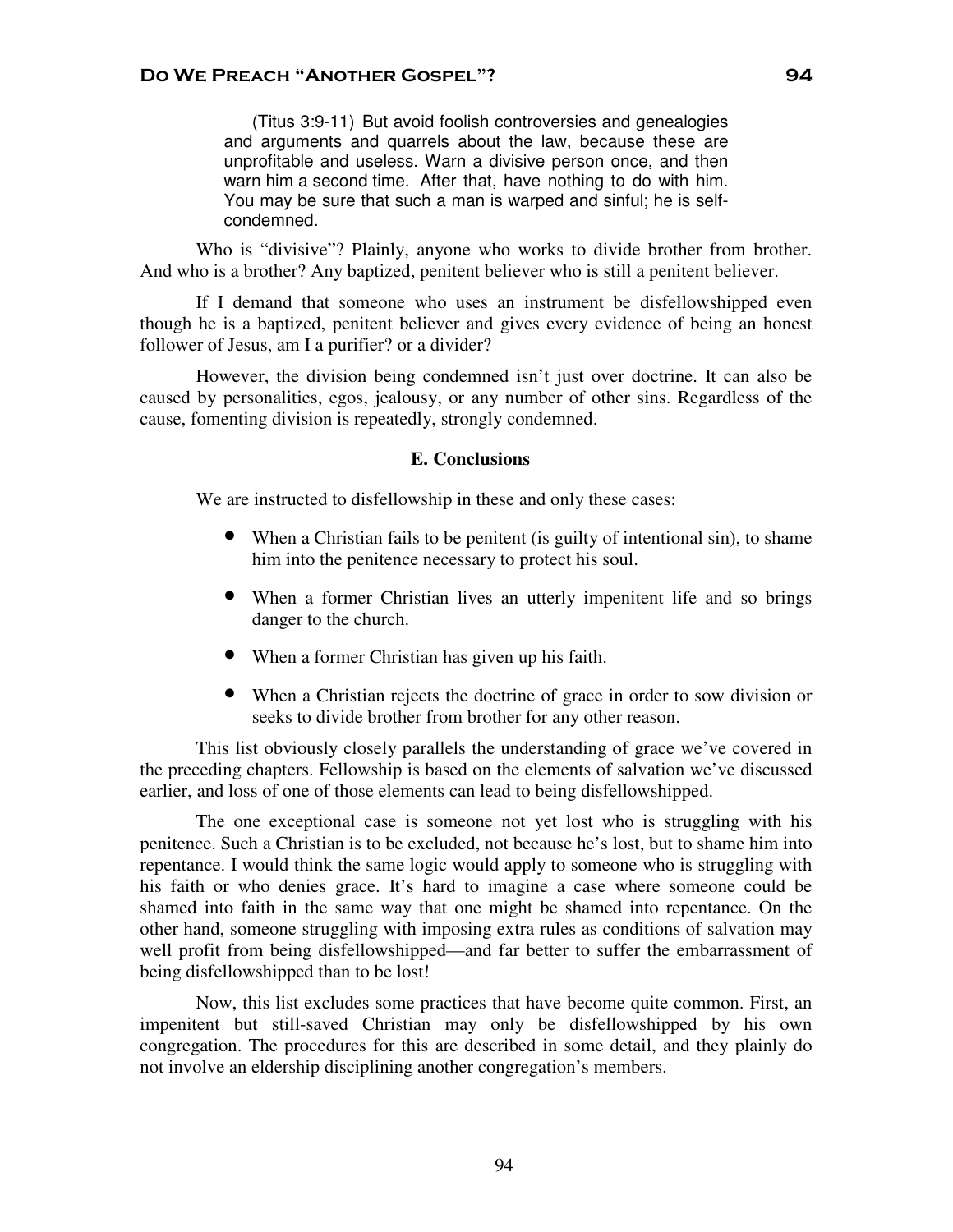Second, only rarely may a congregation disfellowship another congregation when they disagree, for example, over how they spend church funds or how they conduct their worship services. It would be a most usual circumstance when a congregation's decision on how to worship God would make that church so utterly impenitent that we could confidently declare its members lost in their sins.

Plainly, a disagreement over instrumental music or how often to take the Lord's Supper would not rise to this level. On the other hand, if a church were to adopt ritual prostitution or child sacrifice, I think we could clearly consider them outside the Kingdom of Heaven. I suppose we could ponder this one long enough to figure exactly where the line is drawn, but the fact is that virtually no congregations of the Churches of Christ could be considered so impenitent as to be damned. Some are guilty of error, but they do what they do intending to honor God, and so they will stand, as promised in Romans 14.

Just so, I've never even heard of a Church of Christ congregation that is without saving faith. Occasionally a rumor circulates to this effect, but these are just about always (if not always) groundless, resulting from a dispute over something else entirely.

Obviously, however, some false teachings are particularly dangerous and must be dealt with. There are seminaries and universities that teach a form of Christianity that does, in fact, deny the faith and so destroy souls, but no Church of Christ-affiliated school fits in this category (yet). Those denominations that have such institutions are required to disassociate themselves entirely.

Division contrary to the grace of God is another example, and many of our congregations are in fact guilty of this sin. Many of our schools of preaching and universities teach this error, and most others tolerate it. Indeed, we have periodicals and entire publishing houses dedicated to dividing brother from brother.

We are told, however, not to honor this sin but to withdraw from it and mark those who are guilty of it. I'm deeply concerned that not only will these teachers, authors, and editors suffer condemnation for their wickedness, but so perhaps will those who are in a position to slow if not stop it, but who refuse protect the Lord's sheep from this evil.

We should fear God, not editors, and God tells us to stand against dividers for all we are worth. It's time we did so.

## **Discussion questions—**

1. Distinguish fellowship in the sense the author uses the word from social fellowship. What is the nature of fellowship in the sense used here?

2. How might disfellowshipping an impenitent member bring him to repentance? In what circumstances would this not work?

3. What steps should be followed in disfellowshipping an impenitent member?

4. Have you ever known a church to disfellowship a member? Was it done in accordance with scripture? Did it work?

5. How can we distinguish an impenitent lost member from an impenitent member who is not yet lost? Does that distinction affect how we are to treat that member?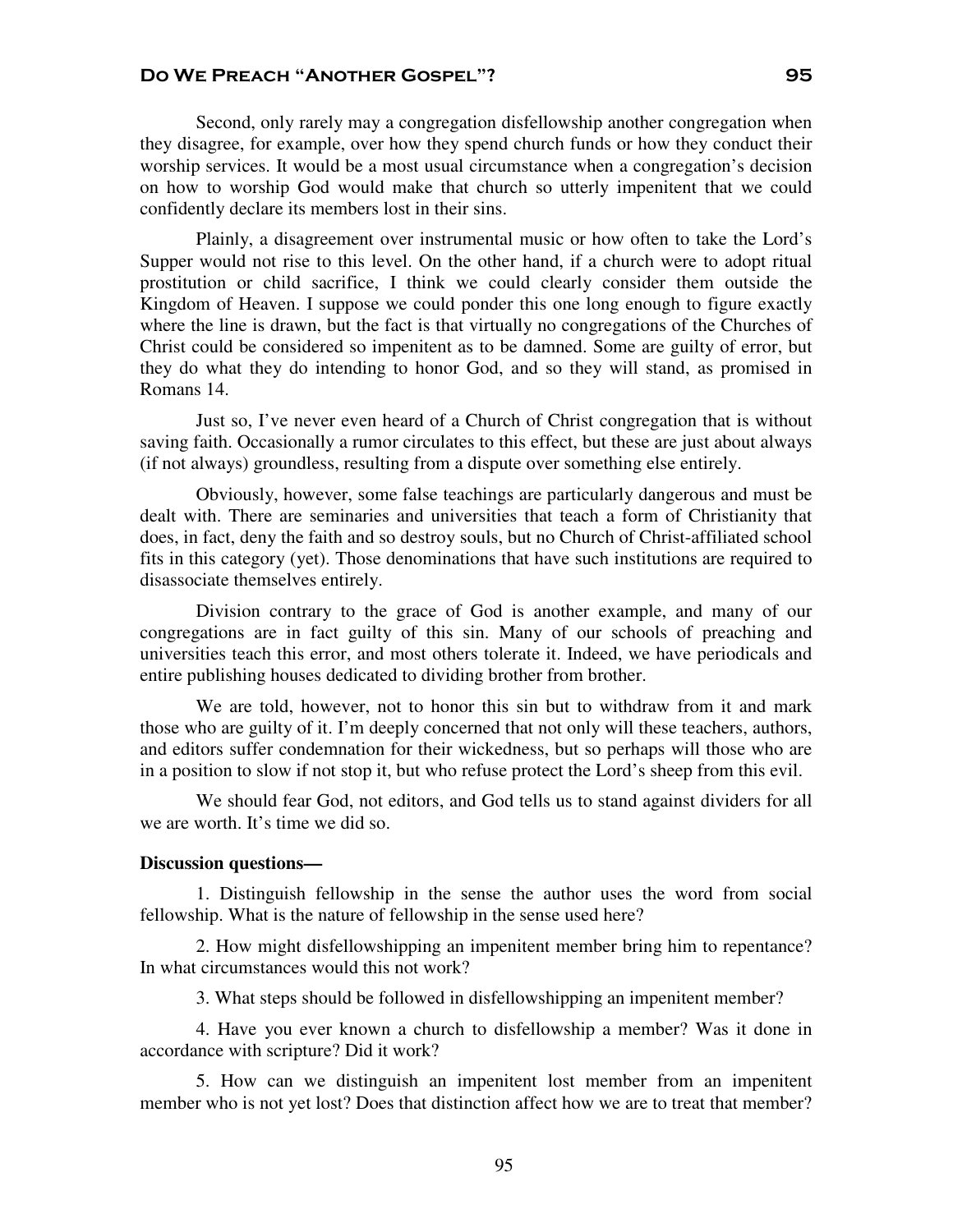6. Have you ever known a church to disfellowship someone within their congregation for being divisive? Someone not within their congregation?

7. What's the difference between being divisive and disagreeing with the elders on some point of doctrine? Or is there a difference?

8. How would the Churches of Christ be different if they were to adopt the author's interpretation of the doctrine of fellowship? Would this be a good thing?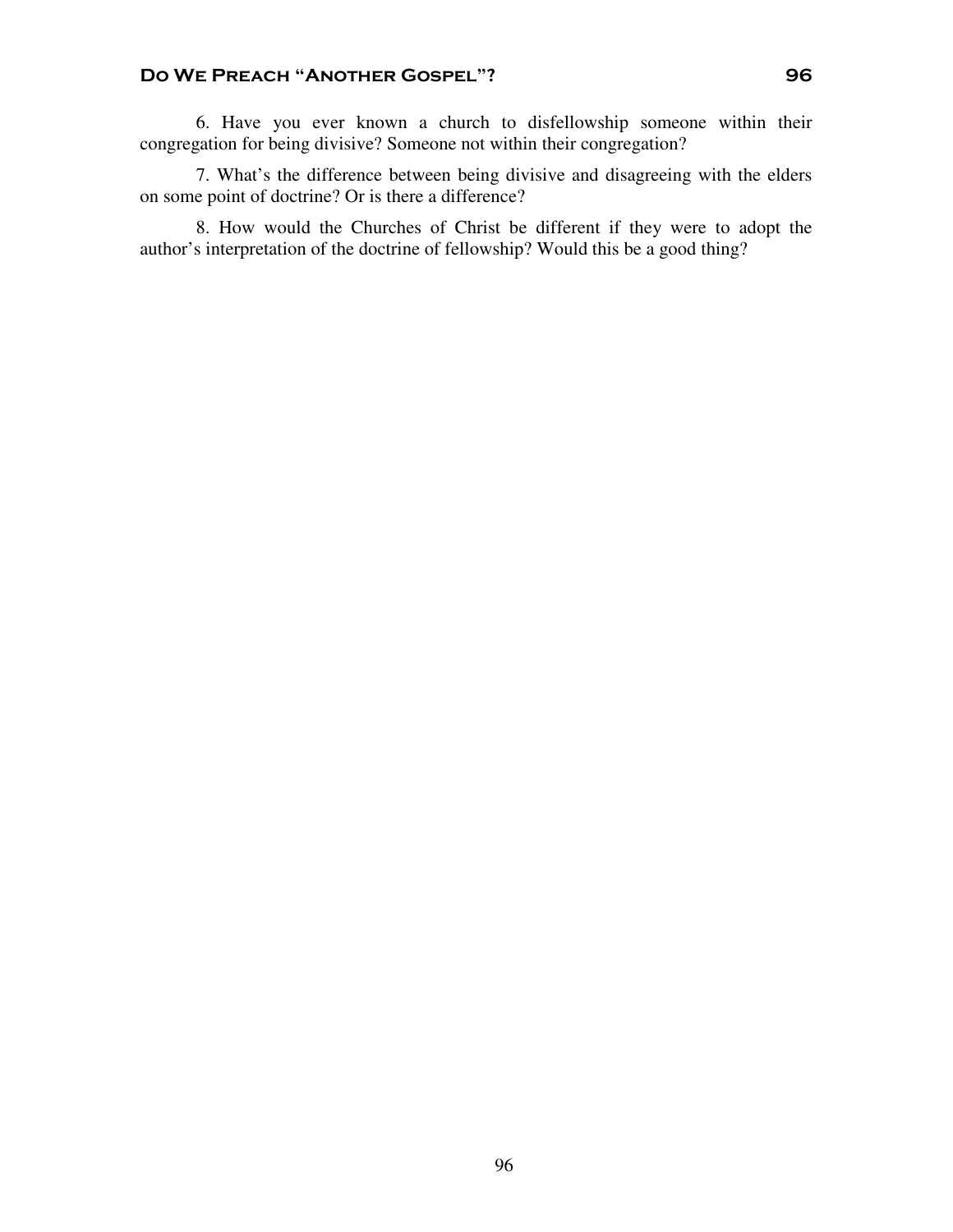$\overline{a}$ 

# **PART IV FREEING OUR HERMENEUTICS FROM LEGALISM**

Hermeneutics is the set of rules that we apply to interpret Scripture. While few Sunday School programs teach a course on hermeneutics, the fact is that we all carry around with us our own hermeneutics. And for most of us, our hermeneutics are invisible to ourselves. We pick up a Bible, read a verse, and just *know* what it means. However, we also find that other people often disagree with what is so clear to us. And they just *know* what they know as certainly as we do.

Why is it that we can read the same words as someone else and reach radically different conclusions as to what those words mean? It's because we bring with us different assumptions and attitudes regarding how to understand what is written. We are often unaware of these assumptions and attitudes—we think we are being truly objective and yet they are there and they influence our reading.

Not surprisingly, our historic legalism has created legalistic hermeneutics within the Churches of Christ. Thus, before we read the first word of Scripture, we have already brought certain false presuppositions to the process. For example, traditionally, we in the Churches of Christ have looked at the Scriptures to tell what is authorized. But before we look at the Scriptures, we decide that the question is one of authority. But, you see, the Scriptures not only tell us the answer, they tell us the questions, and authority is not one of the questions addressed by the New Testament. It is, however, a doctrine invented by John Calvin and still taught by strict Calvinists.<sup>48</sup> You see, the Campbells and Stone were strict Calvinists by education, and although they rejected the Calvinistic view of salvation, they did continue in the mainstream of Calvinistic hermeneutical thought.<sup>49</sup>

And we often worry about whether silences are prohibitions or permissive, and we invariably conclude that silences must be all one or the other, and so the silences must be prohibitions. Yet we go on building our church buildings, as to which Scriptures are silent, attending youth rallies (silent), building gyms (silent), supporting Christian colleges (silent), supporting orphanages (silent on orphanages but mandatory on caring

<sup>&</sup>lt;sup>48</sup> The idea that authority for an act of worship, church organization, church name, etc. is required is taken from John Calvin. Among Calvinists the doctrine is called the Regulative Principle. See, *e.g*., John Calvin, *Commentaries on the Four Last Books of Moses* (Grand Rapids: Baker, 1981), 1:344-345. See, generally, Brian Schwertley, *Sola Scriptura and the Regulative Principle of Worship* (Lansing, Mich., 2000). <http://www.reformed.com/pub/sola.htm>.

<sup>&</sup>lt;sup>49</sup> The Churches of Christ inherited other Calvinistic tendencies. Our preference for modest, unadorned buildings, often without steeples or stained glass, comes straight from the iconoclasm of the Calvinistic tradition. Our practice of centering services on the sermon, rather than the Lord's Supper or prayer, for example, is Calvinistic, too. Calvin loved to preach! On the other hand, our practice of pointing the entire service toward an invitation to be extended immediately after the sermon is from  $19<sup>th</sup>$  Century Frontier Revivalism, particularly the methods of Methodist Charles Finney, whose work was closely followed by Stone. Obviously, the Calvinists and Methodists are capable of teaching scriptural truths, and none of these practices are wrong by virtue of their origins. Indeed, our offering of "the invitation" is perfectly legitimate, but there's no evidence that First Century preachers did it this way.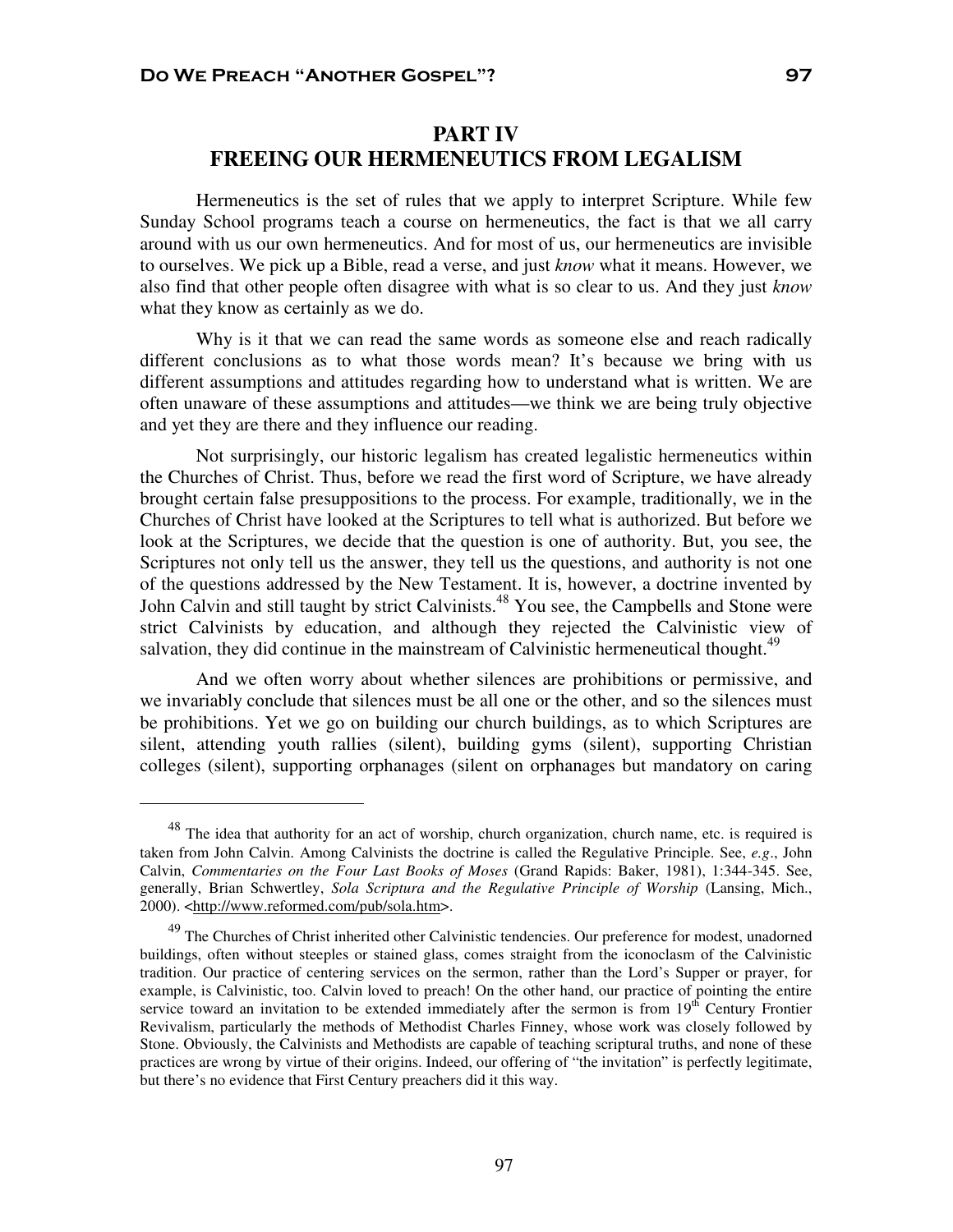for orphans), using song leaders (silent), hymn books (silent), insisting on three services per week (silent), disfellowshipping those outside our own congregation (really, really silent), conducting baptisms during the assembly (baptisms are certainly authorized, but nowhere do we read of baptisms during the assembly), conducting Sunday School classes (silent), insisting that communion be served by only men (silent—nothing in Scriptures keeps women from silently passing food and drink while standing up), and on and on and on.

Indeed, every branch of the Restoration Movement, not matter how right winged, inevitably declares some silences filled by expedience, meaning human wisdom guided by godly principles. It's just that we disagree as to which silences are prohibitions and which permit expedience.

And just where is it the Bible talks in terms of silences? I entirely agree with the old maxim, "We speak where the Bible speaks and are silent where the Bible is silent." What it means is that if the Bible is silent, I have to be silent. Saying nothing is not the same thing as pronouncing a prohibition. Rather, if scripture is silent on church periodicals, then they are neither prohibited nor permitted by the silence. Instead, we must look at other principles to reach a conclusion: is this practice consistent with love? (some periodicals certainly are not); is this consistent with grace? (again, some are not); is this practice immoral—perhaps due to slander or gossip? (again, some are very immoral). There's no silence on these questions, and they are quite sufficient to prohibit some but not all periodicals, even though the question of periodicals is nowhere found in Scripture.

We'd all be much better off arguing about what the Bible says rather than what it doesn't say. It says quite enough to guide us to heaven, and if we don't believe that, we truly have a low view of inspiration, don't we?

Rather, for now I want to share the insights regarding hermeneutics that I've had as a result of studying the Bible itself, especially from Galatians and 1 Corinthians. In fact, my goal is to read Paul's epistles to ask what hermeneutics did he bring to his own study of Scripture and writings? If I can glean a bit of Paul's own principles of interpretation, then I've surely made a major step toward a truly sound hermeneutic. This is far better than consulting Calvin and his disciples. It's far better than just assuming that Alexander Campbell, when he followed Calvinistic hermeneutics, was right.

One final note. There are important hermeneutical principles that I won't be covering that are not specific to Scriptures or spirituality. For example, no one seriously questions the importance of the historical-critical method, which just means considering Scripture in literary and historical context. But this is also true of the *Iliad*, the *Tale of Two Cities*, and *Huckleberry Finn*. Just so, we must treat poetry as poetry, history as history, and proverbs as proverbs. And we shouldn't forget that prose is often rich in figures of speech that must be read figuratively. Such principles as these are important and well covered in other works. Rather, for our present purposes, I'm looking for hermeneutics that are peculiar to the Bible.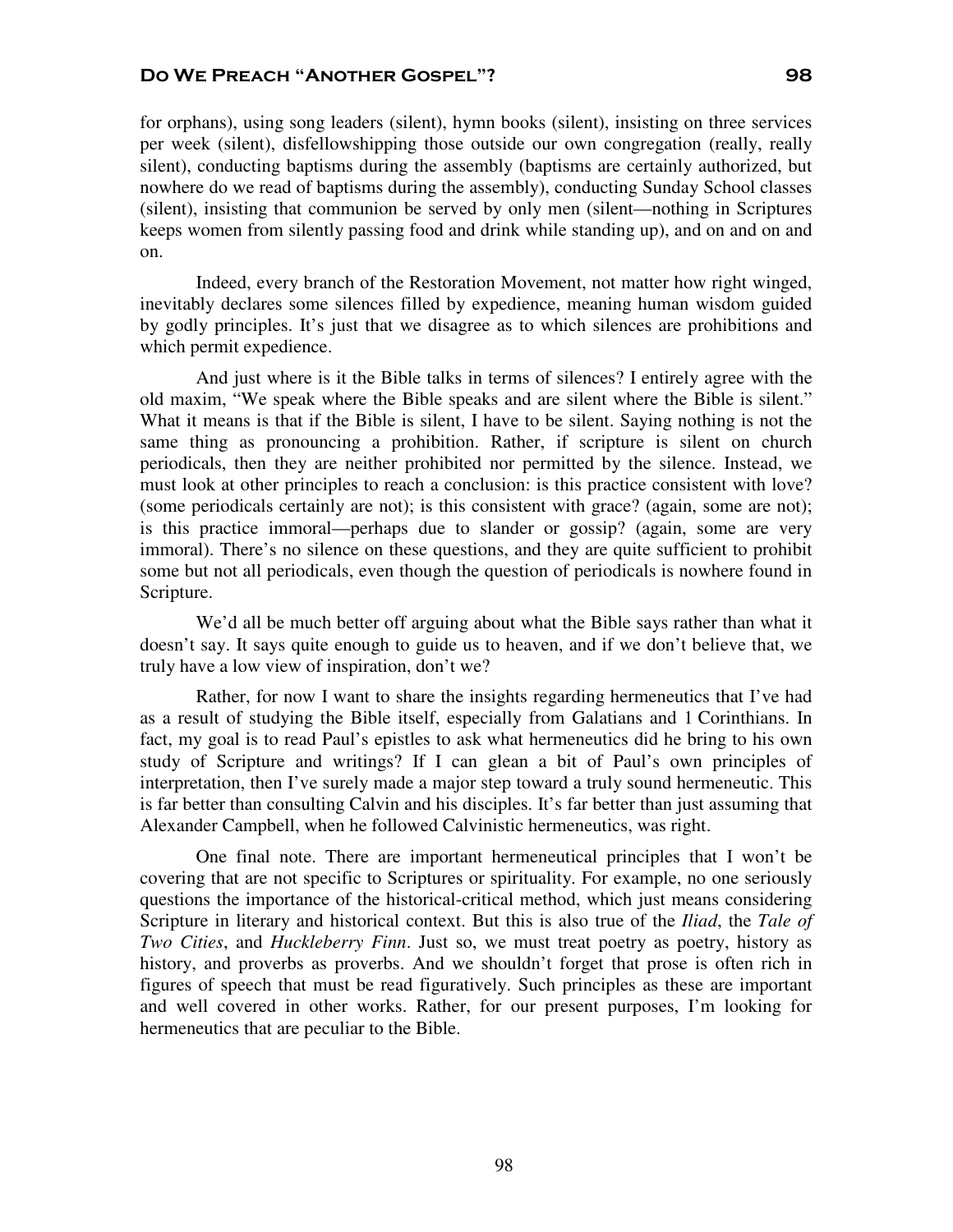## **A. First Principle: Some Biblical principles are more important that others, and the gospel is most important.**

This contradicts the view of some that the Scriptures are hermeneutically flat, that is, that all commands are as important as the others, and all violations are thus equally damning.

It's really easy to reach this conclusion. The Scriptures say it plainly—

(1 Cor. 15:1-6) Now, brothers, I want to remind you of the gospel I preached to you, which you received and on which you have taken your stand. By this **gospel** you are saved, if you hold firmly to the word I preached to you. Otherwise, you have believed in vain. For what I received I passed on to you as of **first importance**: that Christ died for our sins according to the Scriptures, that he was buried, that he was raised on the third day according to the Scriptures, and that he appeared to Peter, and then to the Twelve.

Paul says that the gospel is of first importance. Therefore, some principles are more important than others, and therefore, the gospel is of first importance. And if you've read the preceding chapters of this book, the reason for that should be obvious. Accepting the gospel saves. Rejecting it damns. What could be more important than that?

Now, once this principle is accepted, we are forced to construct some sort of hierarchy of Biblical principles: which ones are more important than others? And the previous discussions should simplify that process quite a bit.

First, those doctrines that bear on how to become saved and how to stay saved are most important, as they carry the highest penalty for error—damnation. Parts I and II of this book focus on those principles.

Second, questions of how best to live as a Christian, that is, living a love-driven Christian ethic, must be next, as the New Testament writings, the Gospels and the Epistles, spend so much time on Christian living. And because we know the centrality of love. In fact, living a life of love is so central to the Christian message that in Matthew 25 Jesus pictures the dead being judged on Judgment Day based on who cared for the hungry, the thirsty, the naked, and those in prison.

Third, questions of how to organize a church, conduct the assembly, and such must be of even lesser importance, as the Scriptures hardly address these questions at all. There is quite a bit on the role of elders, but hardly anything at all on what deacons are to do. There are verses that mention Christians singing, but no explicit command to gather to sing. Indeed, were it not for uninspired early Christian writings, we would struggle to know from just the New Testament how the early Christians conducted their assemblies or organized their churches. You won't find a book addressing the instrumental music question that doesn't quote from Justin Martyr and other uninspired early church leaders.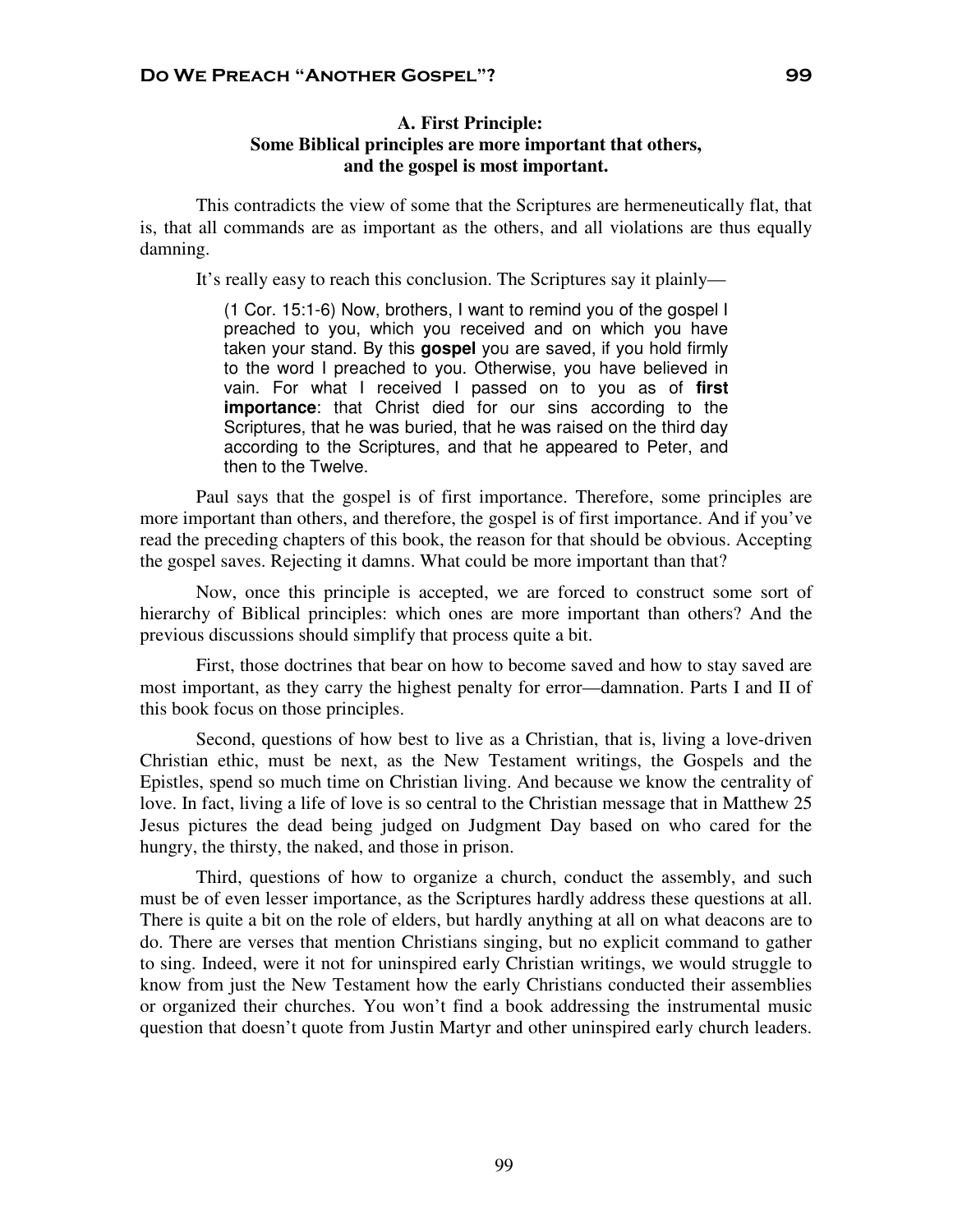Congregational autonomy is nowhere discussed, only implied from the history we find in Acts, and not without exception.<sup>50</sup>

Now I don't intend to assemble an elaborate structure of priorities, as the Scriptures don't do so. I simply observe that our teaching ought to reflect the priorities of the New Testament writers. If *a cappella* singing was worth two verses out of thousands in the First Century, then the same importance should prevail in our teaching and preaching today.

Sadly, our priorities tend to focus on those doctrines that distinguish us from other Protestant denominations. Hence, *a cappella* singing and weekly observance of the Lord's Supper are of very high importance in our teaching. I understand why that is, but question whether we should give such short shrift to other doctrines which entire epistles are dedicated to while focusing so intently on doctrines that, together, are built on four or five verses? I just don't think God will be pleased if we get the frequency of the Lord's Supper right while entirely missing the point of Galatians, of Romans, or of Hebrews.

## **B. Second Principle: None of the Bible can be well understood until the overarching story of the Bible is well understood.**

This is more than just understanding the literary context of the Bible. Rather, we have to understand the Bible narrative in terms of the big picture.<sup>51</sup> What is God telling us about himself and what he did and is doing? Why is God acting in human time and history as he has? If we get the big picture right, then the details will be much easier to sort out.

To borrow from Thomas Olbricht, "The focal point in Scripture is the mighty loving action of God in his created universe and on behalf of man, who is made in his image."<sup>52</sup> In other words, sometimes what we teach our third graders is more important than what we teach our adults.

The big picture runs along these lines—

 $\overline{a}$ 

• God created the heavens and the earth. We know that, of course, but we sometimes forget what it means. God is a person. God created as an act of his freewill.

<sup>50</sup> The congregations founded by Paul were certainly subject to his oversight—but he was an apostle, an office that no longer exists. On the other hand, the council at Jerusalem (Acts 15) answered doctrinal questions put to them by the church in Antioch. Apostles sat on the council, but so did the local elders (v. 6). On the other-other hand, Paul did not feel bound by their instructions, as the council required the Gentiles to abstain from meat sacrificed to idols (v. 20), and Paul did not require his converts to do so (1 Cor. 8). At the least, we see congregations discussing with one another important doctrinal issues in cooperation, mutual respect, and an evident desire for unity without a rigid hierarchy imposing uniformity.

<sup>51</sup> It's fashionable to refer to this as a story, which is okay I suppose, but some might think that "story" suggests a myth. Hence, when it's not too awkward, I speak of a "narrative." It really happened.

<sup>52</sup> *Hearing God's Voice* (Abilene: ACU Press 1996).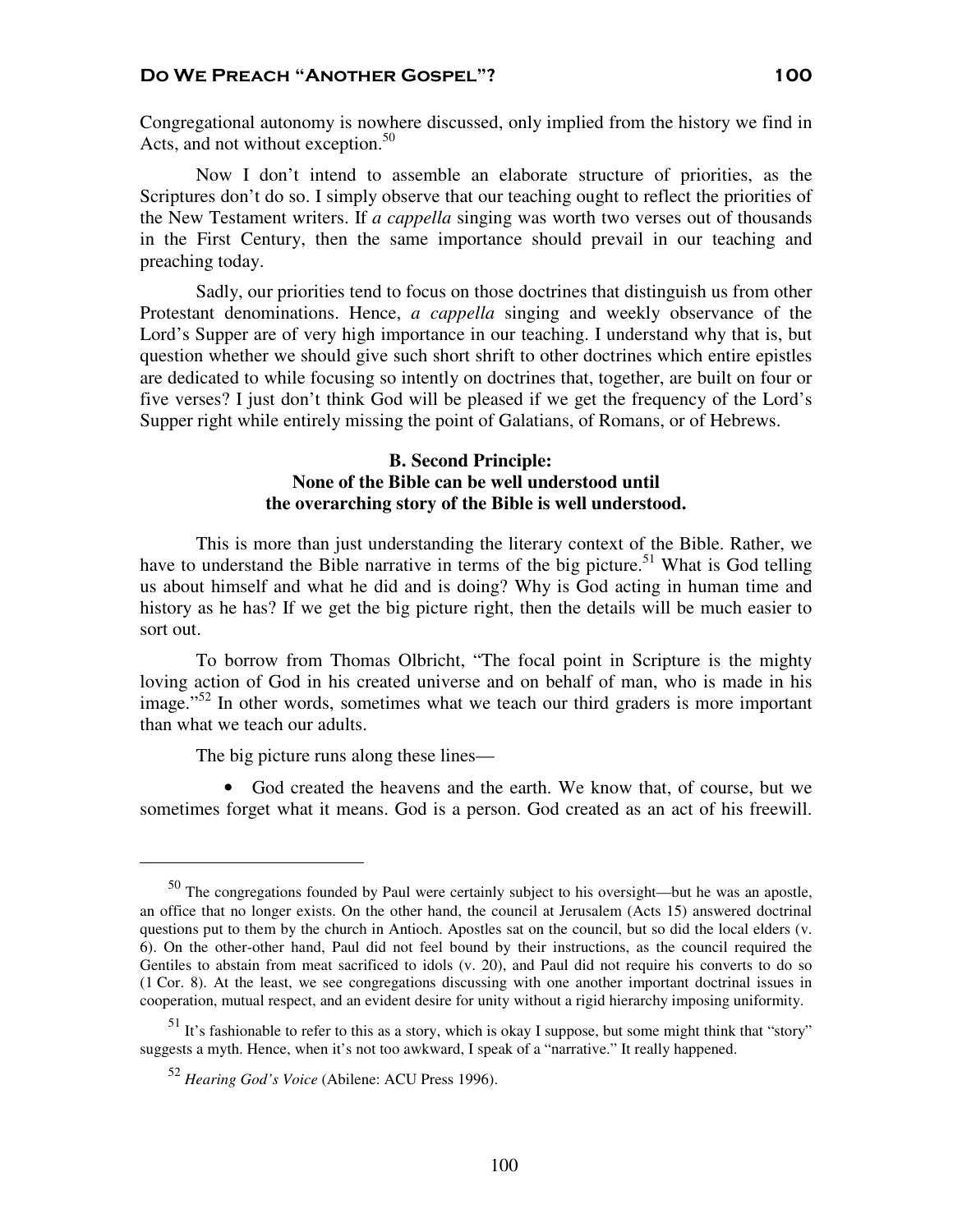And he made man, male and female, for no reason other than love. And man is made in God's own image, which means at least that we have a moral nature.<sup>53</sup>

• Adam and Eve lived in a sinless world until they ate of the Tree of Knowledge of Good and Evil, contrary to God's command. As a result, Adam and Eve became mortal and God cursed the world. This is called the Fall of Man and results in man having the nature that we now see. Man was created to be sinless but due to his now corrupt nature, he continually does what he knows is wrong, even if he wants to do right. In fact, the entire universe has become imperfect and corrupted. We will discuss this some more when we get to the Sixth Principle.

• God called Abraham, and Abraham accepted God's call. God credited Abraham's faith as righteousness, which is good because Abraham was far from a perfect man, but he was a man of faith who tried to honor God with his obedience. God and Abraham had a truly "personal relationship" as God communicated with Abraham through conversation, not law. God told Abraham that the world would be blessed through one of his descendents—one of the first of many prophecies of the coming of Jesus. God blessed Abraham's descendents—Isaac, Jacob (later known as Israel), and his twelve sons. The descendants of Israel became the twelve tribes of the Israelites.

The Israelites lived in Egypt for centuries until a pharaoh enslaved them. A member of pharaoh's household, an Israelite named Moses, called on the pharaoh to free the Israelites. After God brought ten plagues on the Egyptians, the pharaoh allowed the Israelites to leave.

• Moses led the Israelites on a 40-year journey to the Promised Land, Palestine. God performed many mighty miracles during this journey to protect and preserve his chosen people.

• On Mt. Sinai God gave Moses the Ten Commandments and, later, the entire Law of Moses, revealing both God's ethical standards as well as a theocratic system for the governance of the Israelites. Although God spoke through law, he also spoke personally with Moses, much as one man speaks to another.

• Under the leadership of Joshua, the Israelites conquered Palestine. Again, God perform many miracles to make this possible, most famously taking down the walls of Jericho.

• Originally, the Israelites had no formal government other than elders in the cities and priests serving at the tabernacle, but God raised up mighty leaders (judges) as they were needed, including Deborah, Gideon, and Samson.

• At the request of the people, God appointed Saul as king over the twelve tribes. God handed Saul many victories over the enemies of Israel, but Saul became arrogant. As a result, God appointed David as the new king.

<sup>53</sup> Gen.1. This principle does not require a particular view as to the age of the earth. Whether God made the earth in seven literal days about 6,000 years ago or in the Big Bang 14 billion years ago, he made it, and he made it from nothing.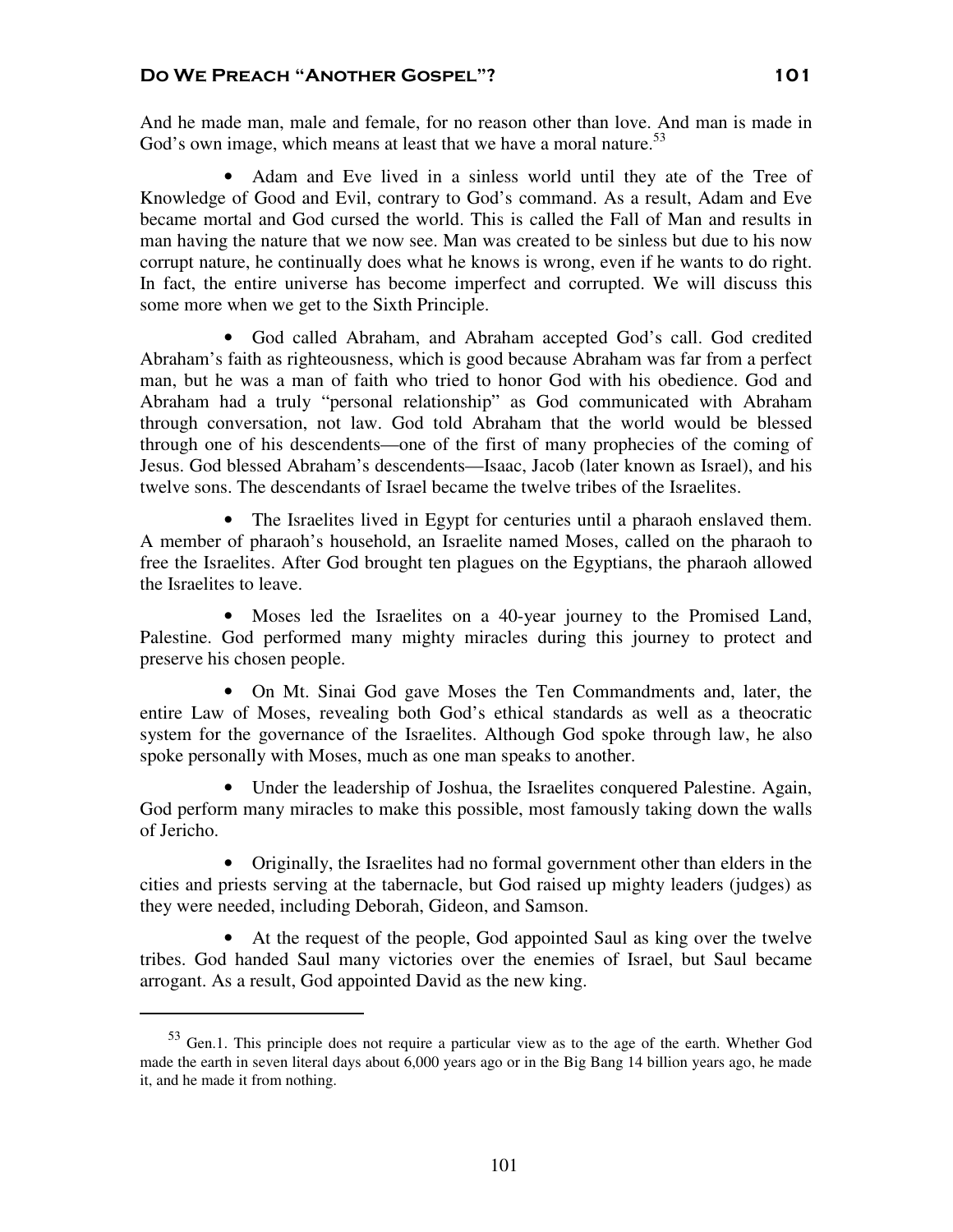• David was "a man after God's own heart." David moved the seat of government to Jerusalem, wrote many of the Psalms, and God worked mightily through him. However, David sinned by committing adultery with Bathsheba, the wife of one of his 30 mighty warriors, Uriah. David had Uriah killed to cover up his sin with Bathsheba, who'd become pregnant. God's prophet Nathan confronted David, David confessed his sin and repented, and God forgave the sin itself and allowed David to remain as king. However, God punished David by taking the life of his child and visiting other sorrows on him.

• After David, his second son by Bathsheba, Solomon, ruled Israel with wisdom given by God and built the temple in Jerusalem on Mt. Zion. This became the new center of Israelite worship.

• After Solomon, the kingdom of Israel split north and south, with the southern tribes being ruled by descendants of David and Solomon. The northern tribes were ruled by several dynasties. God raised up many prophets from among the southern tribes to preach God's message to his chosen people and urge repentance. The prophets prophesied the coming of the Messiah in remarkable detail. "Messiah" means anointed, and refers to a king in the lineage of David. The Messiah was prophesied to usher in a golden age among God's people.

• As punishment for their sins, God allowed the northern tribes to be defeated by the Assyrians and taken into captivity never to return.

• Years later, as punishment for their sins, God allowed the southern tribes to be defeated by the Babylonians and removed to Babylon. Jeremiah prophesied from Jerusalem during the conquests by the Babylonians. In Babylon, God did amazing miracles through Daniel, Shadrach, Meshach, and Abednego, and raised up Ezekiel as a prophet, all to encourage his people in Babylon to remain loyal to God. Daniel and Ezekiel further prophesied the coming of the Messiah.

• Seventy years later, after the Persians had conquered the Babylonians, the Persians allowed some of the Israelites to return to Palestine under the leadership of Nehemiah and Ezra. They rebuilt the temple and the walls of Jerusalem and reestablished the worship of God. God sent prophets, Zechariah and Malachi, to encourage the people and to call them again to repentance. The prophets also promised the coming of the Messiah.

• Nearly 500 years later, in accordance with prophecy, God raised up John the Baptist to prepare the way for the Messiah. John baptized in the Jordan River for the remission of sins.

• The Holy Spirit caused Mary, a virgin and descendant of David, to conceive and bear Jesus, the Messiah. The Greek word for Messiah is *Christos* or Christ. Jesus was born and lived a life exactly as predicted by the prophets centuries earlier.

• John baptized Jesus, and God declared Jesus "my beloved Son in whom I am well pleased."

• Jesus spent three years in Palestine preaching and performing wondrous miracles, calling for repentance and preparation for the coming Kingdom of Heaven.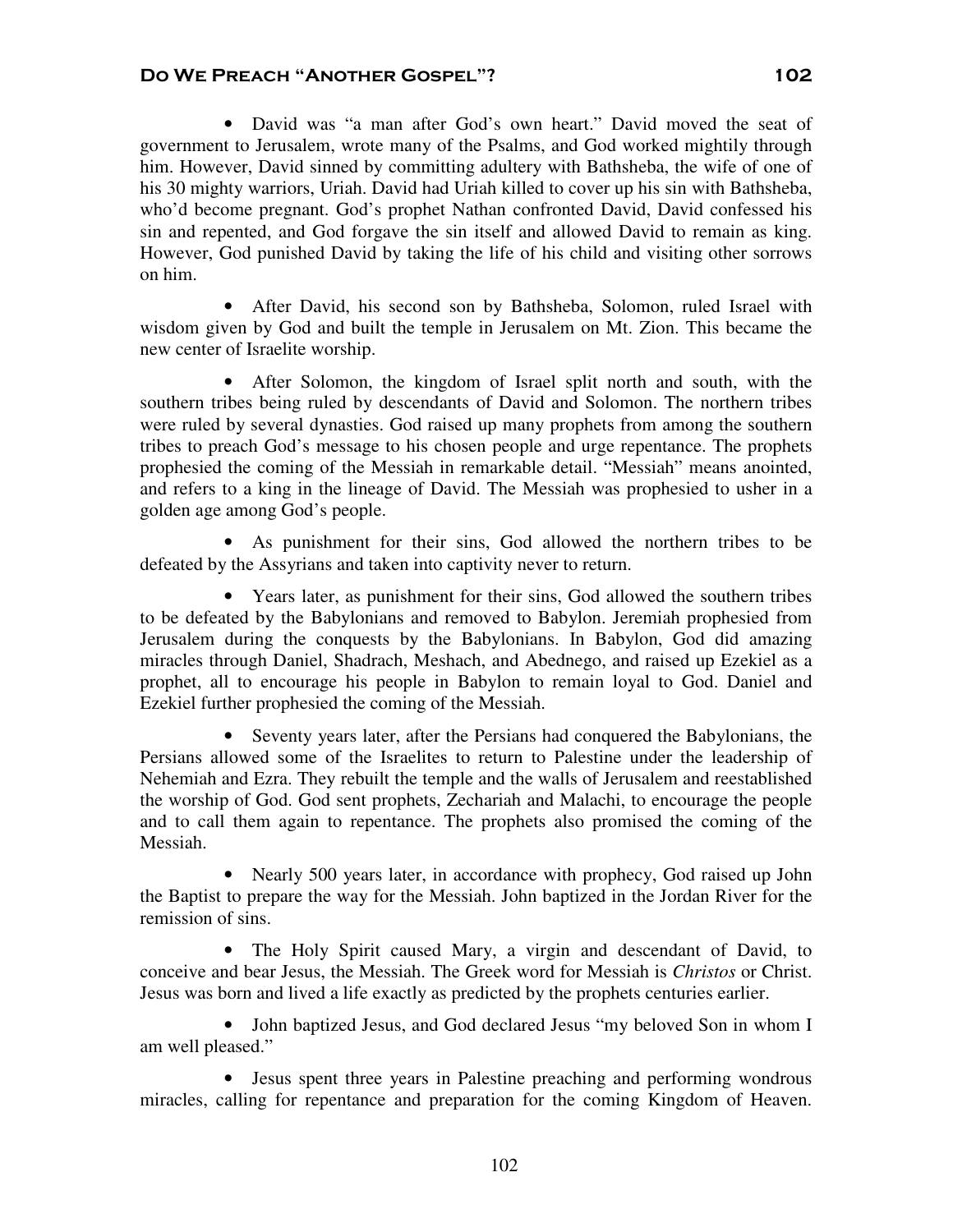Jewish leaders caused the Roman authorities who ruled Palestine to kill Jesus by crucifixion. He was buried and raised on the third day, as prophesied. Soon thereafter, he ascended to heaven. In allowing himself to be sacrificed, Jesus carried the sins of the world so that God could forgive those sins—as Isaiah had clearly prophesied.

• Jesus trained a group of apostles (literally, ambassadors) to carry on his work. On the Day of Pentecost, 50 days after his death, one of the apostles, Peter, was empowered to preach the gospel in Jerusalem by the Holy Spirit. More than 3,000 of the Jews were converted, baptized, and became the first Christians. The apostles performed many miracles to confirm the words they spoke, and many more were converted.

• From heaven, Jesus called Paul to become an apostle to the Gentiles, and Paul, the other apostles, and other missionaries carried the gospel throughout the Roman Empire. Paul wrote many letters that became part of the New Testament.

• Those who received the gospel received the Holy Spirit and lived lives emulating Jesus, doing works of service and spreading the gospel as they had opportunity.

• God showed the apostle John a vision of God's victories over his enemies and the eternal reward of his people in heaven, resulting in the writing of Revelation.

I have obviously simplified this a bit, and this is likely a bit simplistic for many of my readers, but notice how little attention we tend to pay to the Old Testament part of the story in our adult classes and preaching, assuming our listeners learned all this as children, which is no longer necessarily true. In fact, if we are an evangelistic community, many of our members won't know this material.

And notice how many times the New Testament writers refer to part of this narrative to teach New Testament doctrine. In fact, it's interesting that, when Paul writes a letter to a Gentile congregation, he feels free to teach lessons backed by the Old Testament narrative. Plainly, the early church taught their new members the story. And notice how many times I've had to refer to portions of this narrative to argue my case in this book. I mean, I love quoting from Hebrews 8, where the writer quotes from Jeremiah.

And so, what does this mean to us? How is this hermeneutics?

First, it shows us what's important. Why choose Abraham and his descendents? Because God needed to send his Son to die for us, and for this to happen, the whole story had to happen. The story is about the Fall and then Redemption through Jesus. And God worked his plan over the course of human history to lead to a culmination in Jesus and the cross.

Why have a Law of Moses? To teach us God's ethical requirements for us—how to live morally—but also to show us that we can't actually meet those requirements, and so we need a Savior.

Why all the prophets? To prove that Jesus was and is divine, the Son of God, and that God is sovereign. God doesn't just predict the future, he is outside time and so not bound by time. Isn't it remarkable that Jeremiah (and others) could write Christian theology hundreds of years before Jesus?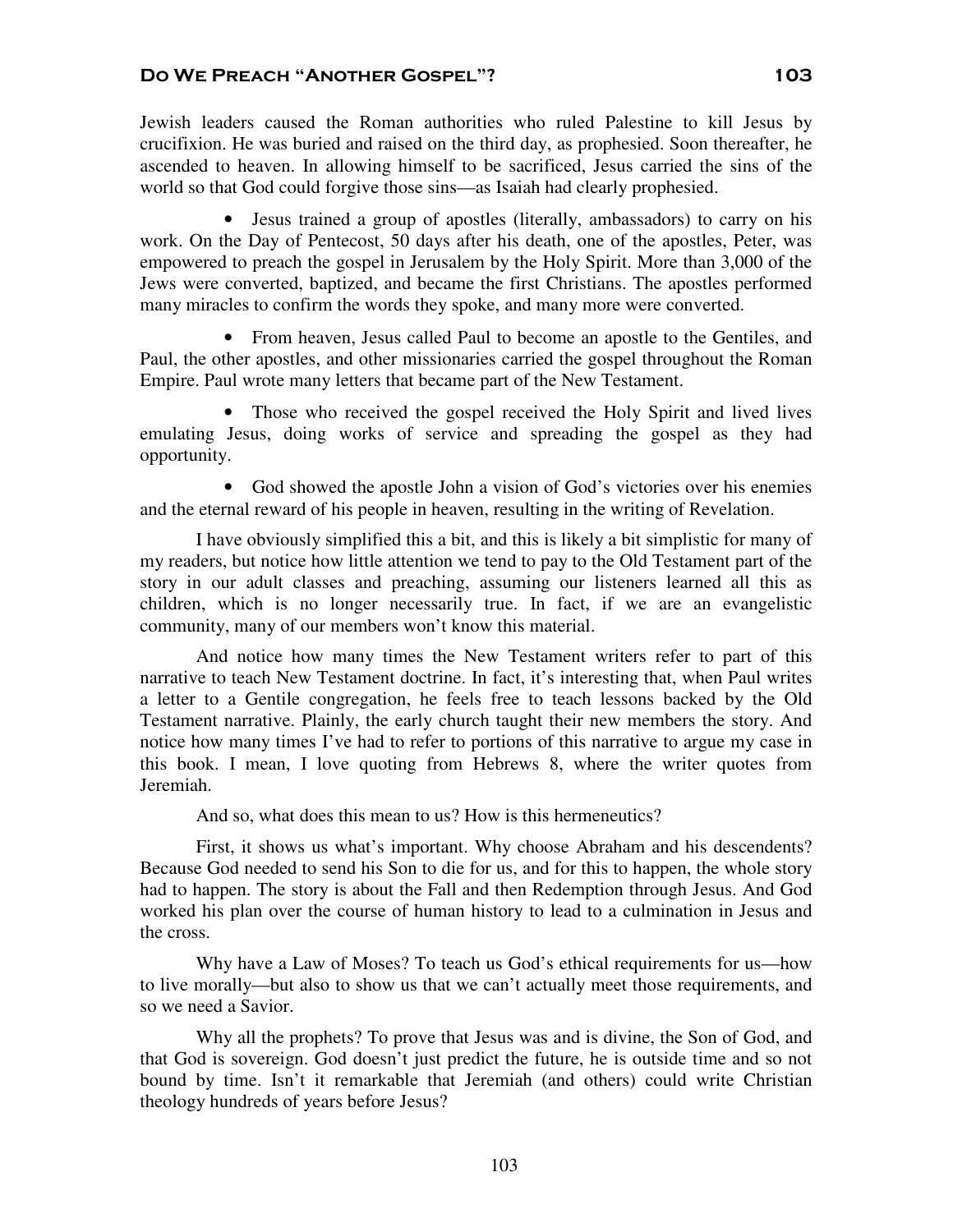## DO WE PREACH "ANOTHER GOSPEL"? 104

And the Scriptures repeatedly teach us that the reason for all this is my sin. And yours. Not sin as some generalized concept, but the very particular sins of very particular people. Jesus didn't just die to generate a pot full of grace to sprinkle on us centuries later. Jesus died to take away my sins. Every sin I've committed or will commit hung on the cross, killing God's own Son. Now this violates cause and effect as we experience it, as my sins were not yet committed when Jesus died. But remember, God is outside time, and so my sin really was hung on that cross. Indeed, every time I sin, I hang one more burden on the bleeding back of Jesus my Savior. $54$ 

Also, the story of the fall and redemption of mankind helps us understand God's plan for men and women, as we will discuss later. In fact, one reason so many get this wrong is because they don't correctly understand the Fall of Man.

And this means that the Old Testament matters. It's not a dead book in a dead language. God's relationship to his people has changed, and the rituals and theocracy of the Law of Moses are gone, but the God of the Old Testament remains the God of the New Testament, and we should spend much more time in the first two-thirds of the Bible. But (God help us!) let's never return to law as the means of our salvation! It's already been tried, and it didn't work.

Indeed, one reason God spent centuries of history dealing with the Israelites as his chosen people was to show us that salvation by works has been tried, and despite numerous direct interventions by God in Israel's history and the pleadings of the prophets, the system failed, leading ultimately to the arrogance and hypocrisy of the Pharisees that were so condemned by Jesus.

The story teaches us that the new covenant cannot be like the old. It's not just a refinement of the old system. It's not better laws and better enforcement. It's freedom from law.<sup>55</sup>

## **C. Third Principle: God is sovereign (and man is not).**

How can I understand the gospel if I don't understand who God is, what he has done, and that we mortals are all fallen creatures lost in our sins? This is why, for example, Paul begins the great book of Romans with a discussion of principles that teach that we have all fallen short of the glory of God (culminating in Romans 3:23). If we misunderstand that, we misunderstand everything.

And as I've argued before, we do misunderstand that, because we arrogantly assume that our intellect is not fallen. We are humans in the flesh but virtual *gods* in the intellect! Surely this sounds wicked. It is. Those who believe this don't really understand Genesis 3 or Romans 1-3, among many other passages.

Gary Collier concludes—

<sup>54</sup> Rom. 5:16; Heb. 9:28; 1 Pet. 2:24.

 $55$  Rom. 7:3-4; 8:1-2.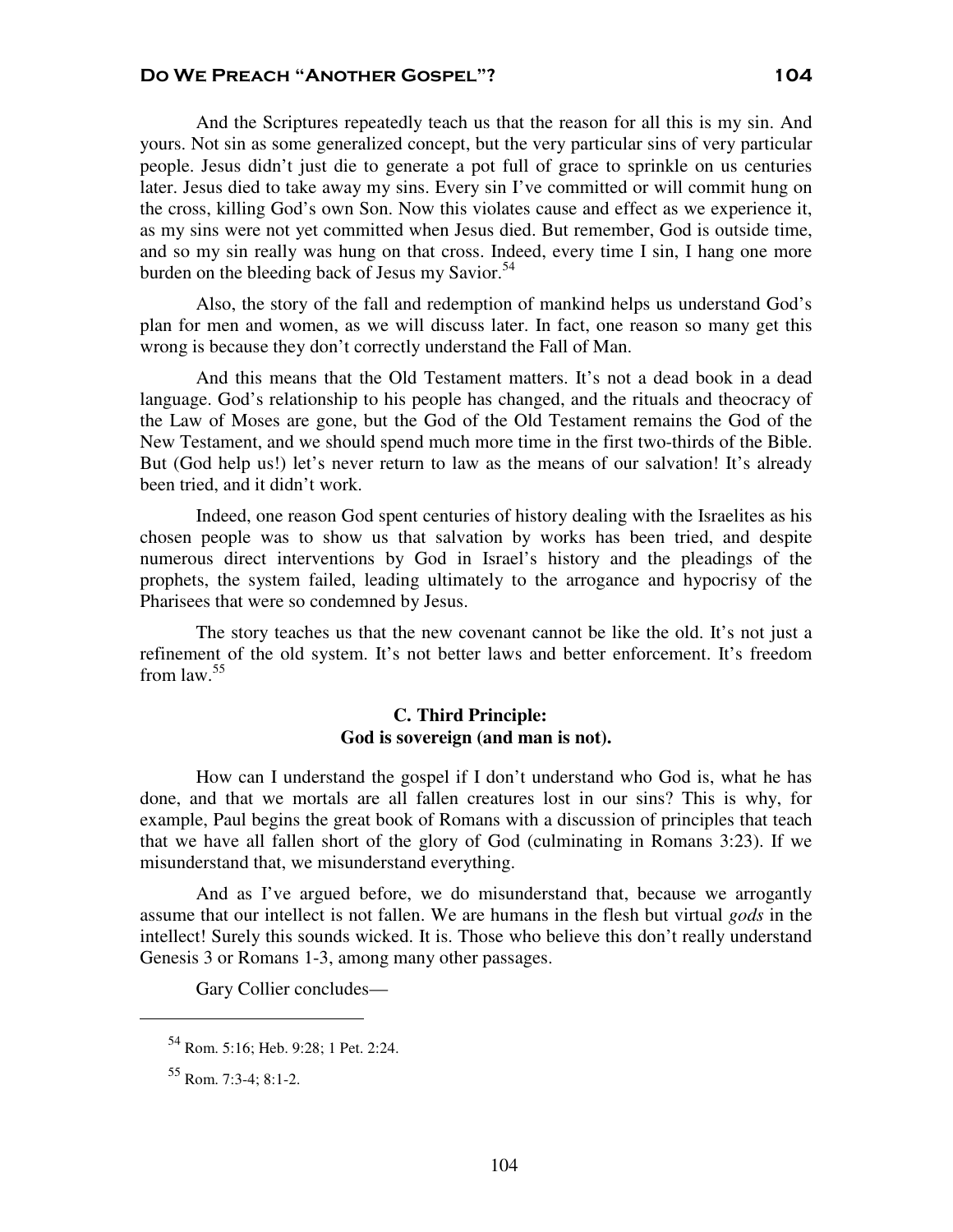[Jesus] wants people who are forgiving and kind, people who understand God's law by looking at God! In fact, he said that when his followers understand his new message about the kingdom of heaven, then they will know how to read Scriptures!<sup>56</sup>

A similar conclusion is suggested by Richard Hughes—

[T]he apocalyptic perspective focuses on God's mighty deeds, culminating in his final triumph over all the earth. The focus here is on God: what he has already done for us and what he will do in the future. …

[T]he apocalyptic perspective inevitably focuses on great biblical themes that stand as corollaries to the one theme that is central to all of Scripture: the sovereignty of God. What are those themes? Creation. Redemption. Discipleship. Salvation.<sup>57</sup>

By "apocalyptic" Hughes means that our view of Scripture should focus on the spiritual rather than the material—God, Jesus, and the Cross rather than ourselves. It's not about my genius or intellect or education—it's about what God has done for me through his Son.

And so we have to bring to the study a certain attitude: humility. We have to appreciate that God is infinitely smarter and subtler than we can begin to comprehend. The very notion of understanding all of God's will perfectly in all its magnificence should strike us as patently ridiculous. Plainly, God intends for us to know enough to become and stay saved and serve him effectively. Beyond that, how important can it be?

God is not a rulebook—he's a person with free will. I've grown to hate the cliché "putting God in a box," but it makes the point. You cannot understand God by wondering about prohibitive silences. Rather, you learn how to fill in those supposed silences by knowing God as a person, a person who so loves that world that he gave us Jesus to die for our sins.

And so we have to be God-centered in our thinking—by "God" meaning the entire Godhead. Thus, our faith is in Jesus. It is definitely not faith in "salvation by grace" or in "we speak where the Bible speaks." *Jesus* saves, not theology, doctrine, or what have you.

Obviously, salvation by grace matters, but we should better think of it as "salvation given by God." This is why in some of the charts shown earlier I try to express things in terms of our relationship to Christ. We don't just "believe," we "accept Jesus as the Son of God." In one sense, the two say exactly the same thing, but in reality, one is about what I do and which doctrine I hold, and the other is about how I relate to a real person.

<sup>56</sup> *The Forgotten Treasure* (West Monroe, La.: 1993), 171.

<sup>57</sup> *Reclaiming a Heritage* (Abilene: ACU Press 2002), 80-81.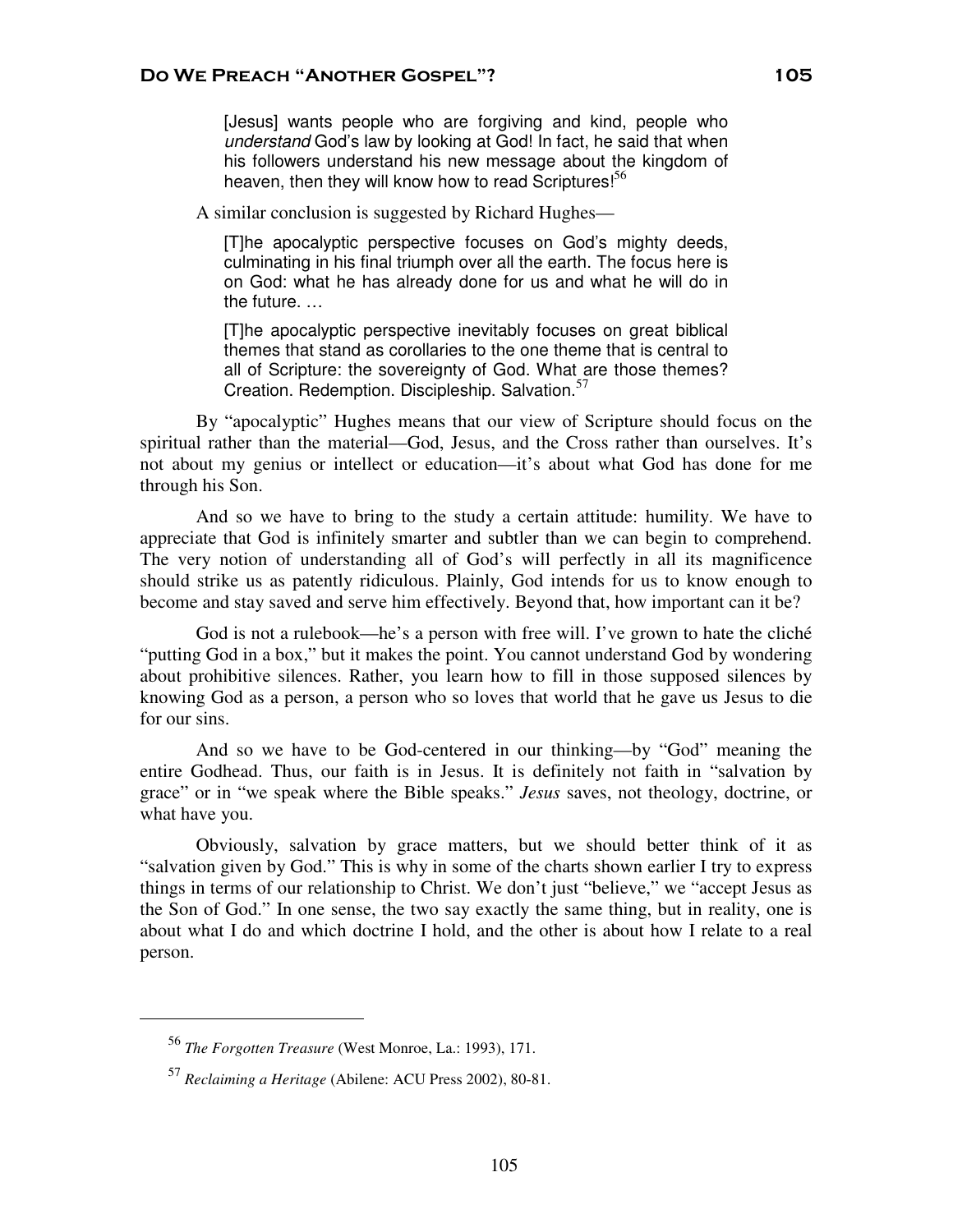Just think of it. Our entire "plan of salvation"—hear, believe, repent, confess, be baptized—does not mention God, Jesus, or the Cross! Whom do we believe? What do we believe? Into whom am I baptized? Why repent? Because I have to do it to go to heaven? Or because having learned of the incredible sacrifice of the very Son of God, I'm shamed in my sinful ways, and I desperately want to become what He wants me to be?

Now, as you've surely guessed by now, I'm an extremely left-brained person, and talking like this is hard for me. But we have to admit, accept, and even revel in the emotional side of our salvation—of our relationship with the Creator and his Son. We are an emotional people, and so our emotions have to be reconciled just as does our intellect. Hence, this has to be about persons—what God, a person, did to create the universe and us in it, how Adam and Eve sinned, and how the person God, with incredibly undeserved love, gave his only begotten Son so that people who in no way deserve salvation can have salvation (John 3:16). And how we now have an amazing relationship with God, who actually lives within us through his Spirit just to be closer to us.

We must bring to our study of the Scriptures a humility in tune with the heart of God. "Humble yourselves before the Lord, and he will lift you up" (Jas. 4:10).

This is not some vaporous abstraction—it's the essence of understanding. In fact, this is surely the greatest weakness of Church of Christ hermeneutics—we think that the Bible is a book of riddles that we are to solve, and having solved them, we believe we have accomplished something that makes us superior to other believers.

In the Churches of Christ, we have taken great pride in having the right answers, the right pattern, the right plan. Thus, while the other churches may have bigger buildings, on better streets, in better neighborhoods, we've had the Old Paths. We know the truth while we pretended the "denominations" were willfully ignoring the truth, indeed, were intentionally teaching lies. The sense of superiority has been palpable. We have been a proud people! It's always fun to have someone to look down on.

But godly people don't look down on others. If I happen to know something someone else doesn't, it is only because it has been *given* to me, and as a result, I am called to teach, but not to feel superior. Indeed, the truth is that only God is sovereign and only God is righteous. And if I make it to heaven, it's because of a gift I've been given, not because of anything I have accomplished.

## **D. Fourth Principle: The only thing that counts is faith expressing itself through love. (faith element)**

In Galatians 5, at the apex of his argument, after four chapters of elaborate explication, Paul declares a profound principle—one that the reader is to understand as being just as true as can be: "The only thing that counts is faith expressing itself through love." This faith-love principle is stated this way to make clear that circumcision is nothing and hence cannot be a condition of salvation. Why is it nothing? Because it has nothing to do with faith or love. Plain and simple.

Now we have to study Paul (and the rest of Scripture) to put some meat on the bones of these few words, but we can't explain them away or treat them as a mere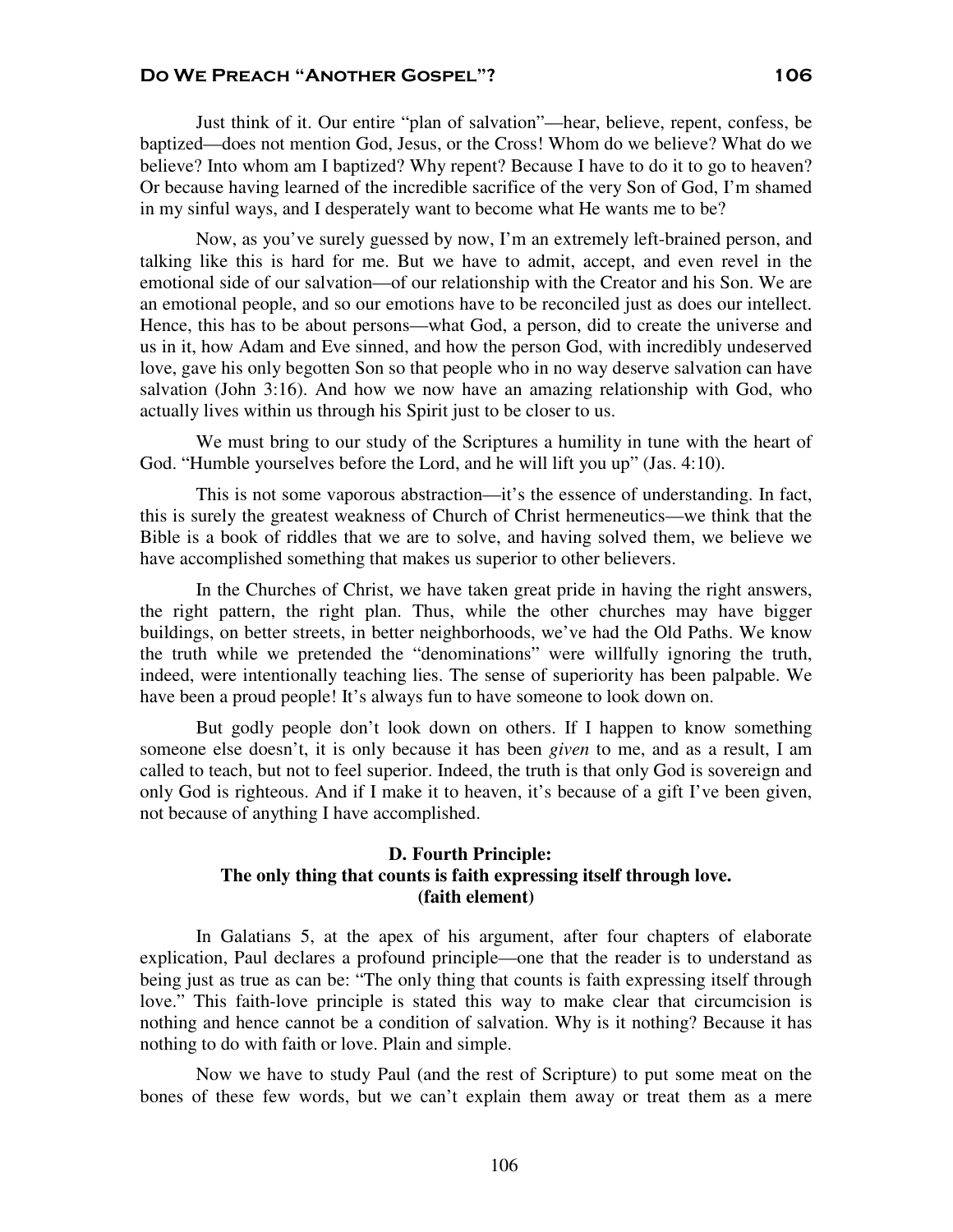rhetorical flourish. They are true—so true that those who ignored them were declared alienated from Christ! That's quite enough to get my attention!

So what is the faith element? Well, it's what we've already studied at length. It's the gospel. It's how we're saved. And how we're saved profoundly influences how we are to live our lives as saved people.

I'll offer a series of examples from 1 Corinthians, as it is a very practical book that deals with several problems in the church at Corinth.

> (1 Cor. 1:11-13) My brothers, some from Chloe's household have informed me that there are quarrels among you. What I mean is this: One of you says, "I follow Paul"; another, "I follow Apollos"; another, "I follow Cephas"; still another, "I follow Christ." Is Christ divided? Was Paul crucified for you? Were you baptized into the name of Paul?

When Paul is confronted with a church divided over personalities, and perhaps disagreements over doctrine, Paul answers by reminding his readers that only Jesus was crucified for them and that they were baptized into only one person: Christ. And as Christ is not divided, neither may they be divided.

Notice that Paul's argument is centered on Christ as a person—not a recitation of rules. And that he concludes that the terms on which the Corinthians were saved define how they are to live. They were saved by one person into one person and thus must remain one.

In another passage, Paul explains how our salvation impacts our sexual conduct—

(1 Cor. 6:15) Do you not know that your bodies are members of Christ himself? Shall I then take the members of Christ and unite them with a prostitute? Never!

The fact that we have been added to the one body of Christ means that our bodies must be kept holy. If Jesus is holy, then we, as part of Jesus, must also be holy! Paul could have said that there's a law against fornication, but he chose instead to reason from the essence of the gospel.

When Paul is asked whether the Corinthians may eat food sacrificed to idols, he again turns to the gospel for guidance—

> (1 Cor. 8:4-6) So then, about eating food sacrificed to idols: We know that an idol is nothing at all in the world and that there is no God but one. For even if there are so-called gods, whether in heaven or on earth (as indeed there are many "gods" and many "lords"), yet for us there is but one God, the Father, from whom all things came and for whom we live; and there is but one Lord, Jesus Christ, through whom all things came and through whom we live.

Paul's argument has two elements. First, remember the sovereignty of God. How can there be idols when God is the One True God and Jesus is the One True Lord? Second, when we were saved we committed to live "for" God and "through" Jesus. Thus,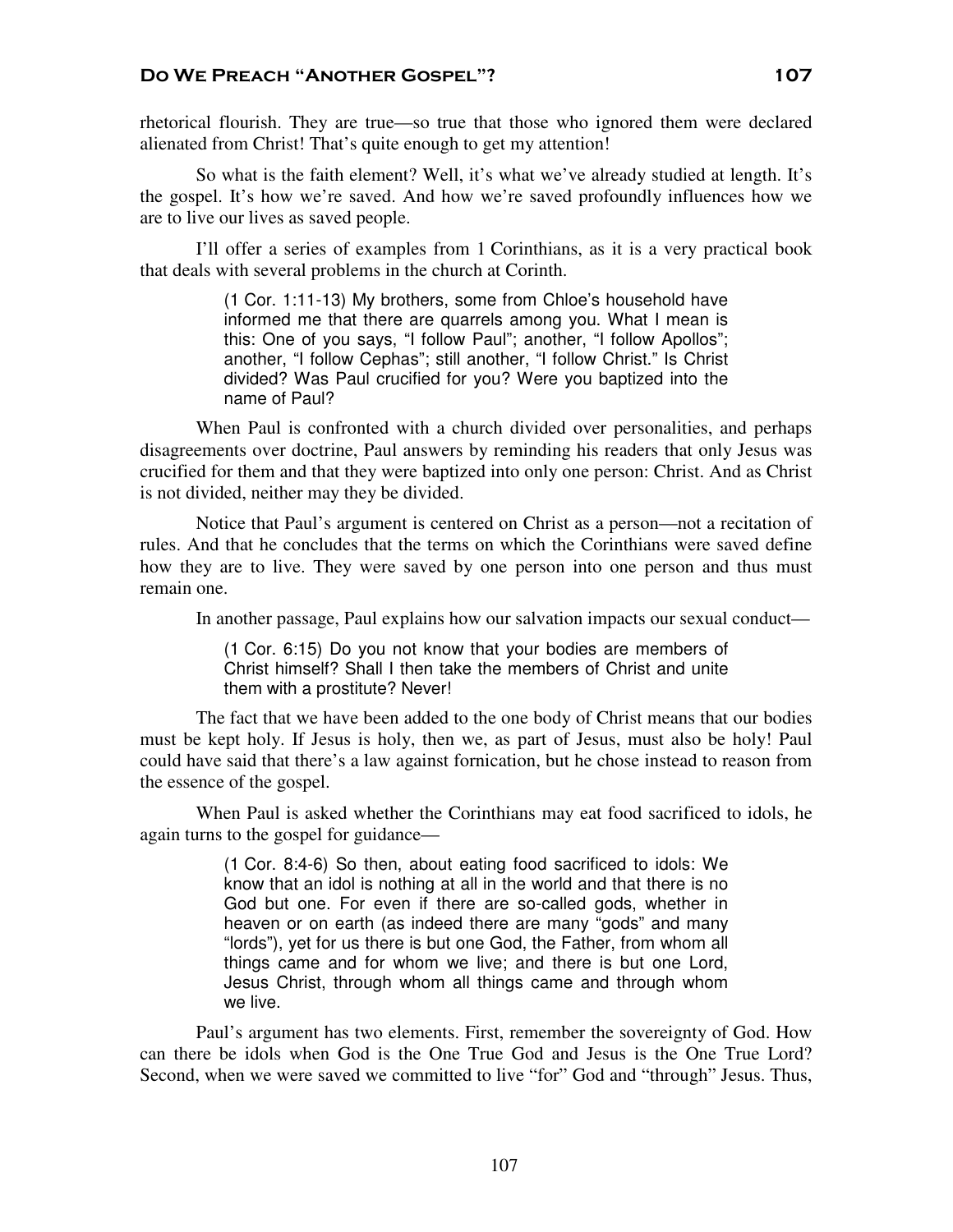idols are nothing at all and so food sacrificed to them has been sacrificed to nothing at all. It's just not a problem.

But while God's absolute sovereignty gives us freedom, the commitment we made when we were saved sometimes limits what we are free to do—

> (1 Cor. 8:7,10-11) But not everyone knows this. Some people are still so accustomed to idols that when they eat such food they think of it as having been sacrificed to an idol, and since their conscience is weak, it is defiled. … For if anyone with a weak conscience sees you who have this knowledge eating in an idol's temple, won't he be emboldened to eat what has been sacrificed to idols? So this weak brother, for whom Christ died, is destroyed by your knowledge.

You see, as the gospel declares, Christ died not only for me but also for you. Therefore, your salvation is just as important as mine. Therefore, my freedom never extends so far that I may interfere with the salvation of another Christian. Hence, I may have to decline to eat certain foods if my eating could tempt my brother to sin.

We now shift briefly to a verse in Colossians—

(Col. 3:11) Here there is no Greek or Jew, circumcised or uncircumcised, barbarian, Scythian, slave or free, but Christ is all, and is in all.

Why are there no distinctions between races and social classes? Because "Christ is all," that is, sovereign, and because Christ "is in all." All are saved on the same terms and thus we should treat them all the same. If God treats them the same, so should we. Indeed, when we are saved, we are added to the same body, indwelled by the same Spirit, and become one. Fleshly distinctions thus disappear.

And this inevitably forces us to face up to a passage in Galatians that we have judiciously skipped until now—

> (Gal. 3:26-28) You are all sons of God through faith in Christ Jesus, for all of you who were baptized into Christ have clothed yourselves with Christ. There is neither Jew nor Greek, slave nor free, male nor female, for you are all one in Christ Jesus.

Why is there neither "male nor female"? Not what do we wish the answer to be, but what is the reason *Paul* gives? Plainly, "for you are all one in Christ Jesus." Just as was true in Colossians, as we have all been accepted by God on exactly the same terms and added to exactly the same one body, as we have all been "clothed with Christ," we are one and thus God makes no distinctions based on matters extrinsic to the gospel.

It has often been argued that this passage is only addressing the terms of salvation, so that after we are saved, there are indeed gender distinctions. But for this to be so, the terms of our salvation—the very gospel—cannot determine how we live as Christians after we've been saved, and yet plainly it does. Indeed, the fact that the terms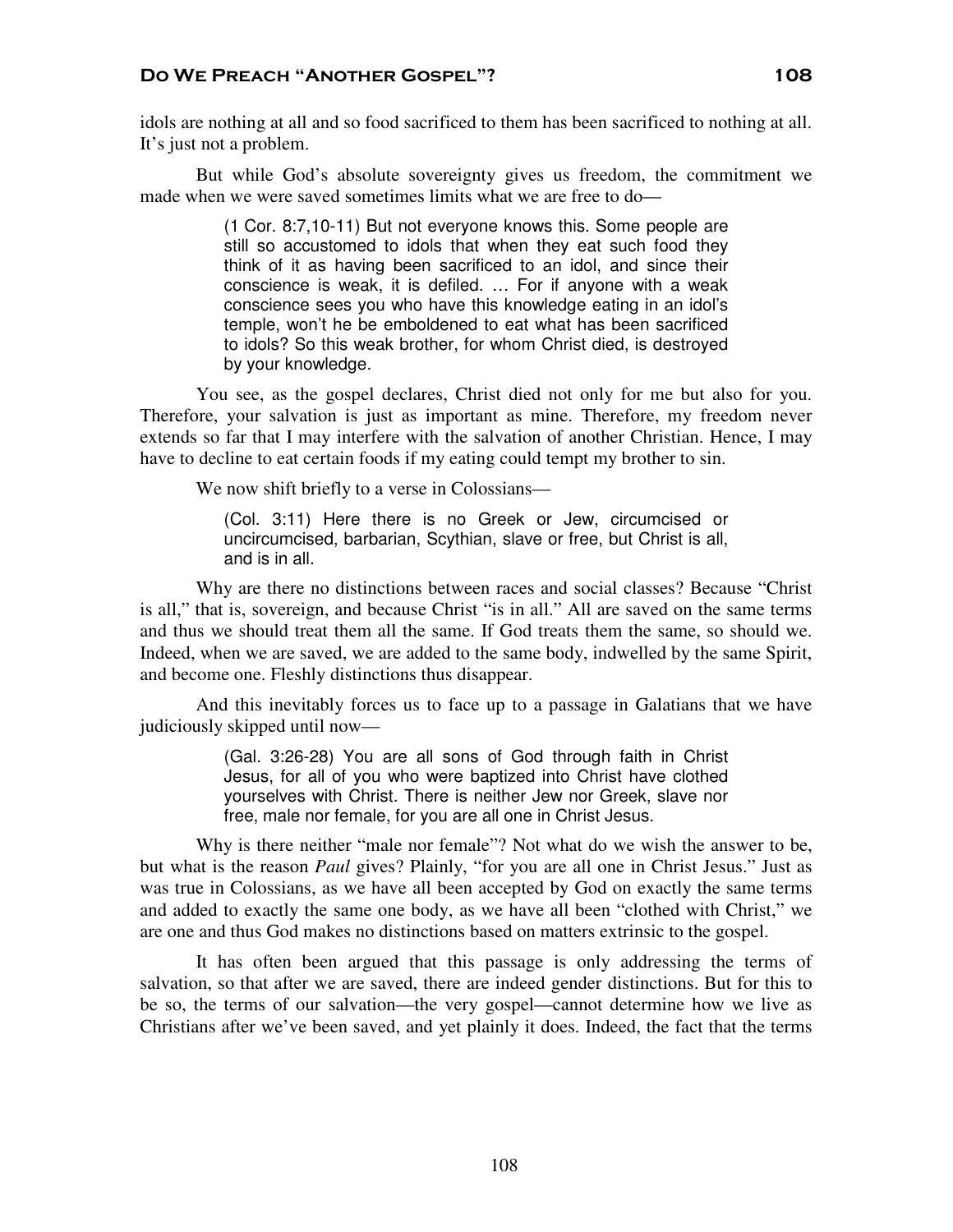of the gospel dictate what it means to live the Christian life is one of the most fundamental of all Biblical principles.<sup>58</sup>

Many other examples can be given. The point is that when Paul is asked a question, he doesn't pull out a rulebook and tell us what the rule is. He doesn't tell what is authorized or not. He doesn't speak about silences. Rather, he reminds us of the sovereignty of God and the gospel. He returns us to the terms on which we are saved and then tells us how these terms apply to our particular facts by assuming that surely we realize that how we were saved tells us how to live.

# **E. Fifth Principle: The only thing that counts is faith expressing itself through love. (love element)**

The application should be obvious by now. Love and faith are the "interstitial doctrines," that is, they fill in all the gaps. There are no gaps. No silences. No missing authority. It's all there in two words.

Maybe a reminder of some fundamentals will help us hang flesh on this element. What is it that a congregation of the Lord Jesus is supposed to do? Believe and love is the answer. And so, how do they do this. Well, first they love each other (John 13:35), but they must also love those outside the congregation.

Again, they first love their fellow Christians. The gospel tells us that God loves us all and made us his adopted children, and so we must love one another as brothers and sisters in the same family. And just as is true in our earthly families, we may not much like each other, but we still love each other and we stand up for each other.

The church—the body of Christ—is, of course, much larger than any one congregation. We are to love the entire body of Christ. And so, there should be intercongregational fellowships of some sort, just as your own family has the occasional family reunion or Thanksgiving dinner. Congregational autonomy is well and good, but autonomy can never divide brother from brother. After all, the family of God is forever. Even if I outlive all my earthly family and friends, I have a worldwide family that has to take me in.<sup>59</sup> It's a wonderful thought—never being lonely.

Of course, God so loved the world that he gave his only begotten Son for anyone who would believe in him (John 3:16). And God plainly wants all to be saved. Therefore, my gospel teaches me that I must want the same thing. And if that is true, I will zealously work to save the lost of the world as I have opportunity. Indeed, I'll go out of my way to make opportunity. Love demands no less.

<sup>58</sup> A much more thorough discussion may be found in the author's *Buried Talents*. I am aware of the verses that would give many readers pause. We will discuss more of this as we go.

 $59$  "Home is the place where, when you have to go there, / They have to take you in." from Robert Frost, "Death of the Hired Man" (1914).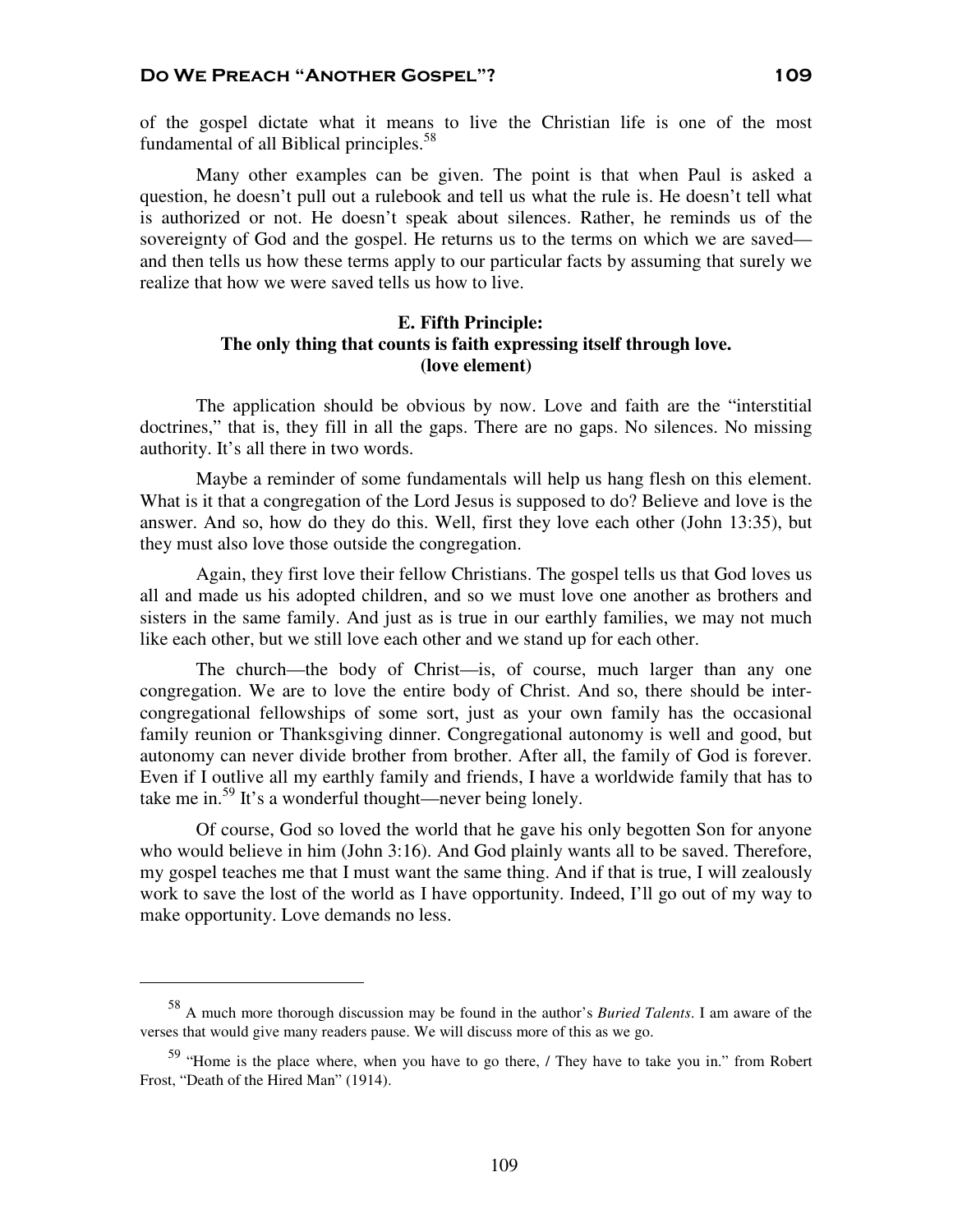# DO WE PREACH "ANOTHER GOSPEL"? 110

But my brothers and sisters—and the lost—have needs other than Jesus, and if we're to be like the Jesus we read about in the Gospels, then we must have compassion for the poor, the hungry, the thirsty, and even those in prison. Again, love compels us. Therefore, while we certainly should share the gospel with the poor, we help them because they need our help and because we have Christ-like compassion on them, not just in order to save them.

Suddenly, the Sermon on the Mount becomes not a rule book but a vision of the heart of God. And we find the Gospels to be rich with examples of how to live a life of faith and love—and how to think and feel and do as Jesus did. In fact, we become less interested in doctrine (which remains important) and more interested in ethics. That is, if we really enjoy living a life of love, then the Sunday assembly becomes an opportunity to be with those whom I love and to be equipped to better express my love the rest of the week, rather than the drudgery of rule keeping. We become less concerned with five acts of worship and instead are overwhelmed with a desire to be spurred on toward love and good deeds (Heb. 10:24).

It's time for another example. Let's apply our principles to divorce and remarriage. Hardly the only passage, but a central one, is taken from the Sermon on the Mount—

> (Matt. 5:27-32) "You have heard that it was said, 'Do not commit adultery.' But I tell you that anyone who looks at a woman lustfully has already committed adultery with her in his heart. If your right eye causes you to sin, gouge it out and throw it away. It is better for you to lose one part of your body than for your whole body to be thrown into hell. And if your right hand causes you to sin, cut it off and throw it away. It is better for you to lose one part of your body than for your whole body to go into hell.

> "It has been said, 'Anyone who divorces his wife must give her a certificate of divorce.' But I tell you that anyone who divorces his wife, except for marital unfaithfulness, causes her to become an adulteress, and anyone who marries the divorced woman commits adultery."

It's hard to imagine a more controversial passage in current Church of Christ thinking. Many churches have split over disagreed interpretations of this one. I will not attempt a complete exposition—just a few observations.

First, this part of the Sermon on the Mount is a series of contrasts between the Law of Moses as it was understood with the Law of Moses as it should have been understood. Jesus is not legislating. How could he? He came to free us from law, not to impose new laws!

Indeed, we really have to let Jesus speak for himself—

(Matt. 5:17-18) "Do not think that I have come to abolish the Law or the Prophets; I have not come to abolish them but to fulfill them. I tell you the truth, until heaven and earth disappear, not the smallest letter, not the least stroke of a pen, will by any means disappear from the Law until everything is accomplished."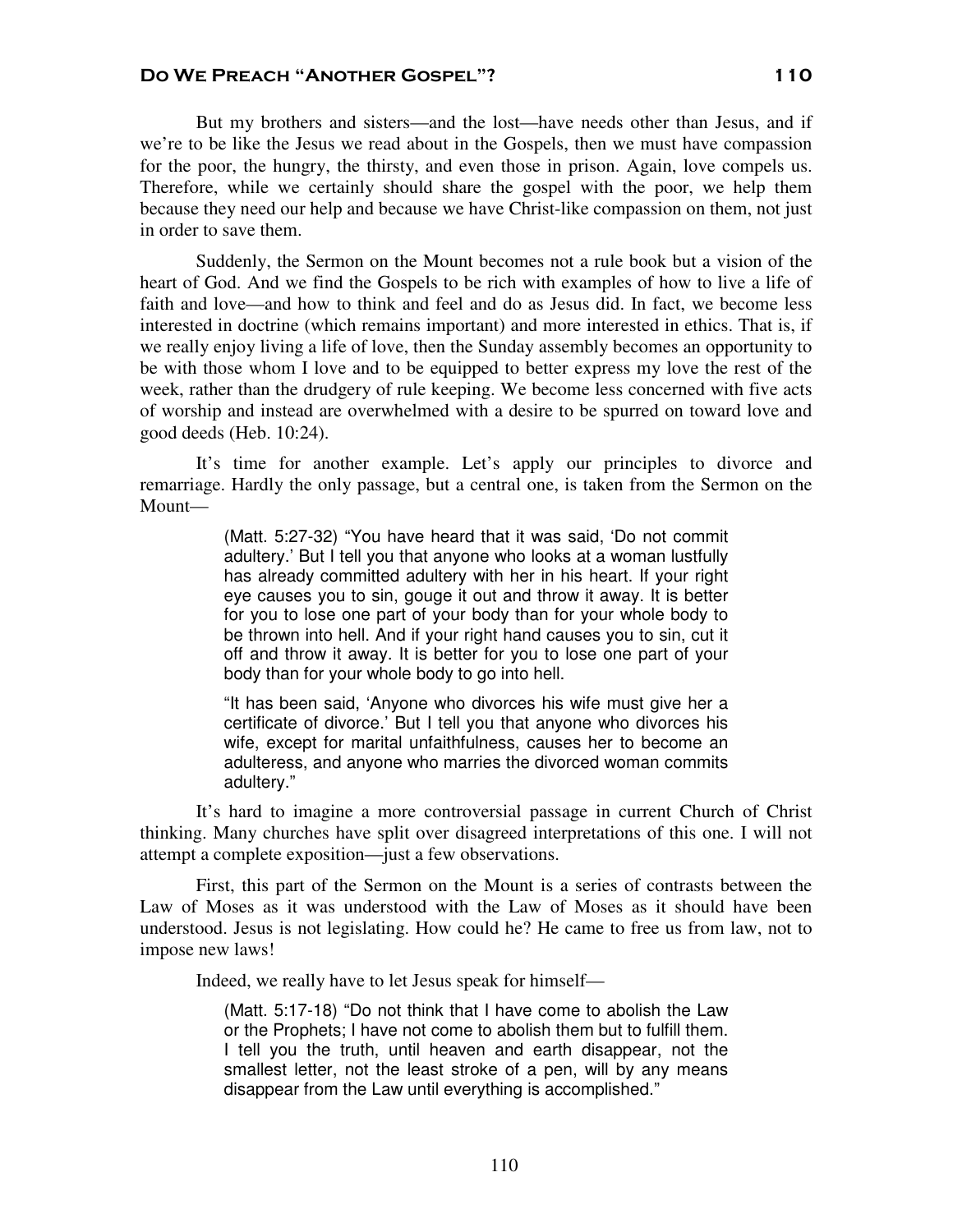Jesus explains exactly what he is intending to do. He is not abolishing the ethical requirements of the Law of Moses—rather he is calling on his disciples to live as Moses should have always been understood.

Thus, Jesus comments on the Seventh Commandment, pointing out that his listeners all know not to commit adultery. But Jesus explains that the command is broader than just the sex act itself. If you're married, don't flirt with other women, don't be infatuated with other women, don't look at other women as sex objects, keep your thoughts pure.

Does the Seventh Commandment really teach this? Well, of course it does. How can I be free of adultery unless I am free of the things that lead to adultery? And doesn't the command really mean that I should be faithful to my wife, and if that is so, how can I be faithful and lust after other women?

You see, Jesus calls us to a much broader view of ethics than mere rules. If we take the trouble to understand the purpose and heart behind the command, then we much better understand how to fulfill the command. And in so doing, we avoid being hyperliteral. We understand that we don't really have to gouge out our eyes or cut off our hands. Those aren't literal commands. They are figures of speech, and we are sure of that because we know that love truly requires us to keep our thoughts pure in order to keep our actions pure, but love doesn't require us to maim ourselves. Hence, the love principle helps us see what the true scope of the teaching is and protects us from a Pharisaic interpretation.

Just so, in Deuteronomy 24, the Law of Moses plainly permits divorce and gives a procedure for divorce—the husband gives his former wife a document evidencing the divorce, which in turn allows her to remarry. However, the Jews had concluded that therefore divorce is not a sin. But Jesus declares that it is! How do we know? Because divorcing my wife is not a loving act. It's not hard to see really. Jesus is not legislating a new rule; rather, he is telling us how to understand the rules that were already there.

As a result, we cannot expect to find a complete theology of divorce in this passage. Jesus is not trying to give all the answers—he's trying to show his listeners that they have entirely missed the point of the Law of Moses. It's not just a bunch of arbitrary rules to be obeyed—it's about understanding the heart of God.

And just how can I know that these verses can only be parsed through the lens of love? Because Jesus says so.

> (Matt. 7:12) So in everything, do to others what you would have them do to you, for this sums up the Law and the Prophets.

It is, of course, the Golden Rule, which we correctly paraphrase as "Do unto others as you would have them do unto you." The King James Version is more accurate. Rather than "this sums up the Law and the Prophets" it translates "this **is** the law and the prophets." What is really the Law of Moses? The Golden Rule. What is the Golden Rule? Love.

If in Jesus' discussion on divorce he is interpreting the Law of Moses, and if the Law of Moses "is" the Golden Rule, then Jesus' teaching on divorce must be simply the Golden Rule as applied in the context of marriage. There is no other possibility. And, if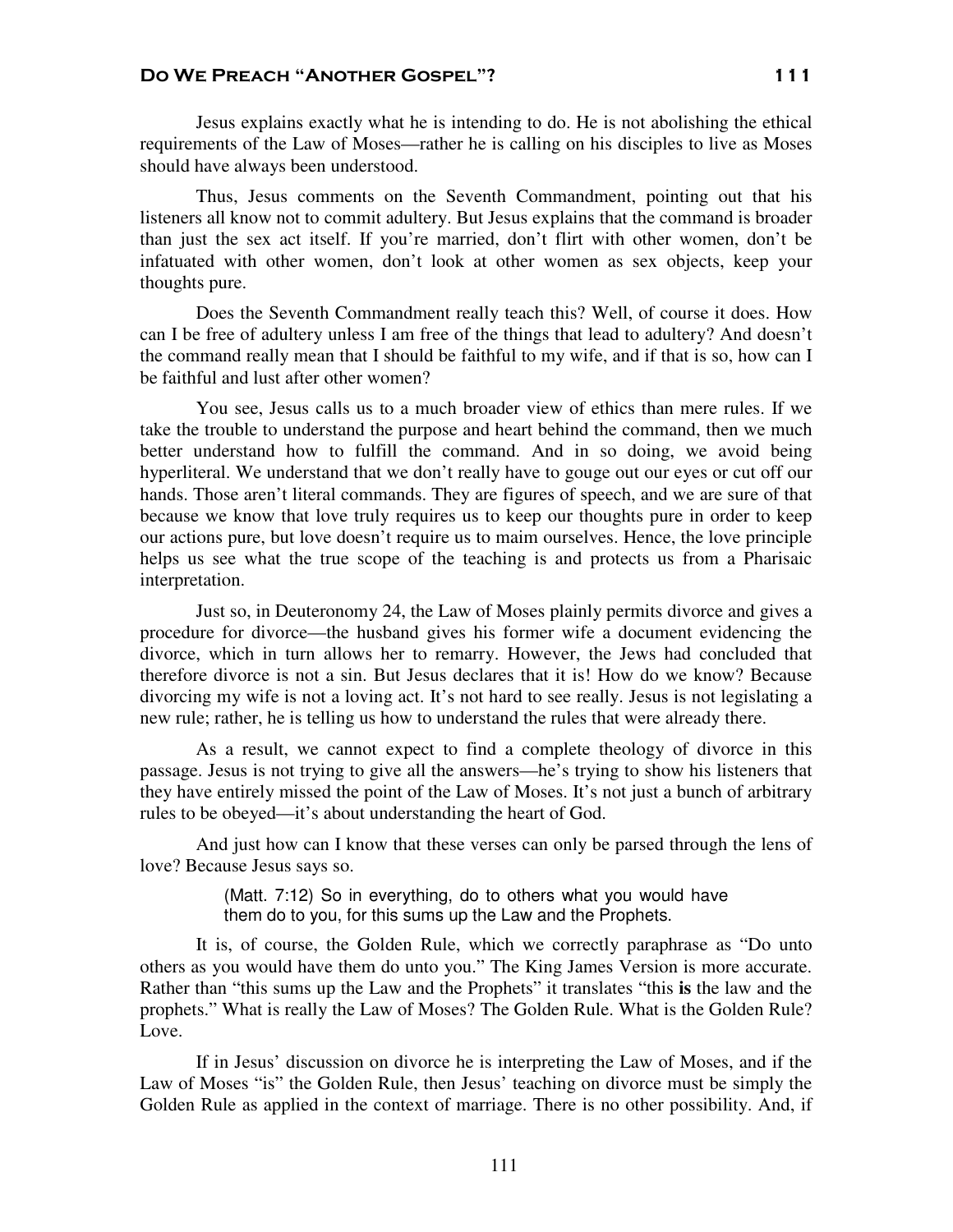we take Paul seriously when he repeatedly declares that the entire law is summed up in "love thy neighbor," then we can be confident that we are reading truly.

Now I've not attempted a complete exposition of the Bible's teachings on divorce, but I hope you see that whatever ethical interpretation some preacher or scholar might suggest must meet this test to be true: is the proposed interpretation not only consistent with the Golden Rule but also driven as a *necessary consequence* of the Golden Rule? If we have to suppose new laws and concepts in addition to love, we are on very questionable ground. $60$ 

Now the result of all this is a huge simplification of Christianity. These principles are grounded in the most profound of all concepts—the gospel (hope), faith, love, the sovereignty of God—but they aren't hard. You don't need a Masters in Divinity to understand them. And you don't need to carry around a library of books helping you explain away half the Bible. Rather, the Bible starts to make remarkable sense.

Of course, it takes practice and discipline to change from a legalistic mindset to a faith- and love-based mindset. And a good way to get there from here is to read Paul. Each time Paul makes an argument, look not so much at the answer he reaches but how he reaches the answer. What premises does Paul argue from? How does he apply faith, hope, and love to answer practical problems, even if he doesn't use exactly those words?

And then ponder all the controversies that we've battled over during the  $20<sup>th</sup>$ Century. Take, for example, orphanages. Does the Bible contain express language authorizing a church-supported orphanage? We've said no. Some have said the silence is a prohibition and others say the silence permits support as a matter of expedience. How foolish we've been! The Bible says to love and that congregations are to be made up of loving people who prove that they belong to Jesus by the intensity of their love. Jesus did countless miracles of healing because he had compassion for hurting people. And Jesus loved children.

Is caring for orphans loving? Does it violate the gospel? Faith? God's sovereignty? Or does it demonstrate the fulfillment of God's Kingdom through the body of Christ to help heal a hurting, fallen world? Doesn't helping orphans in fact fulfill the very purpose of the entire story of God's intervention in human history? It's not a hard question. And then, why would we suppose that God has limited the authority of a church to do his will?

# **F. Sixth Principle: Genesis 1 and 2 establish God's model in matters of sex and marriage.**

Genesis 1 and 2 show us man and woman in a sinless, ideal relationship. These chapters show us the creation of sex in a sinless world. The Biblical view of sexuality is defined by these passages. Homosexuality, fornication, and adultery are therefore wrong because they violate the sinless ideal for marriage in Genesis 2. Divorce is wrong for the

<sup>60</sup> I offer a much more complete interpretation of the several divorce passages in *But If You Do Marry … .*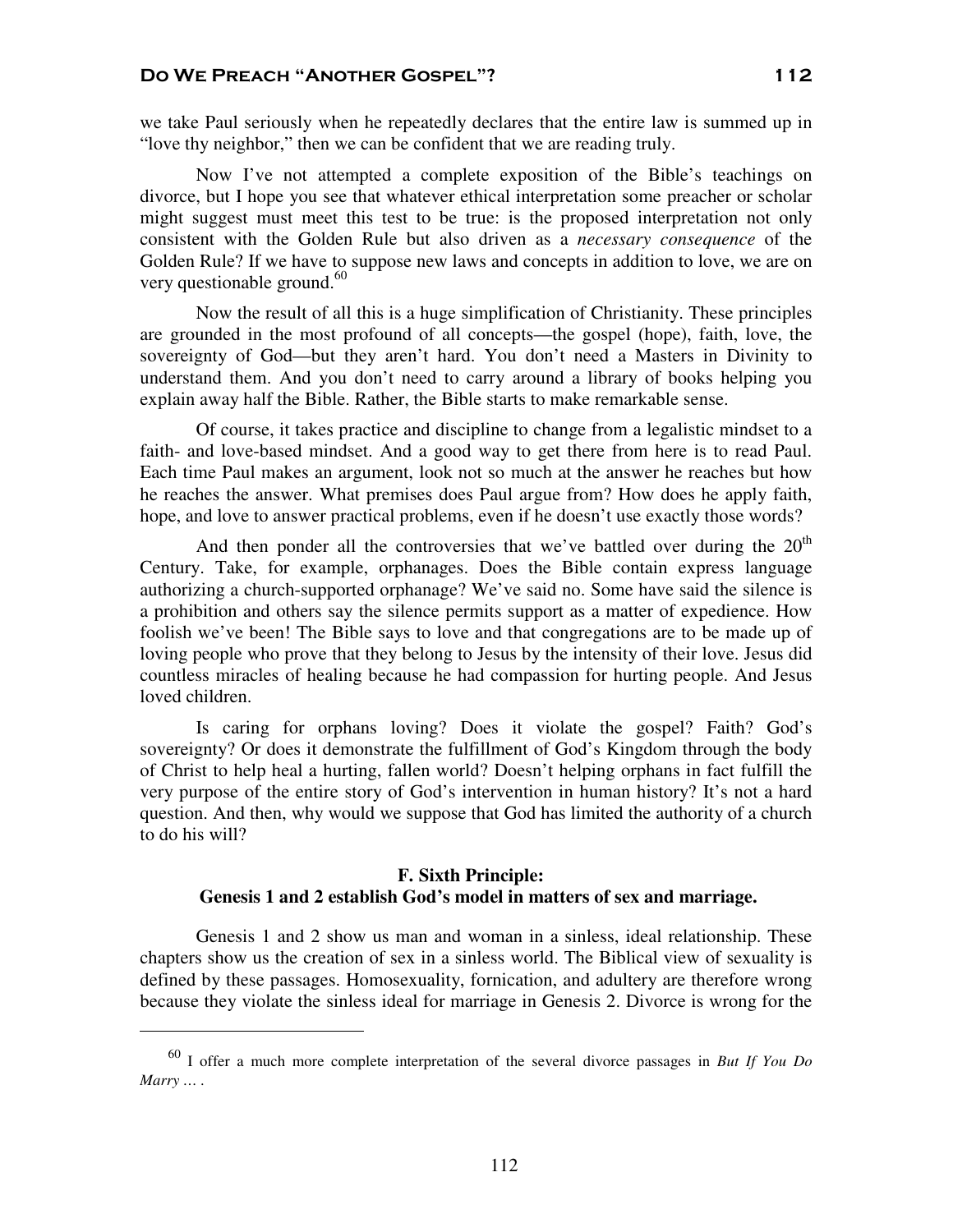same reason. Therefore, although homosexuality may well result in a loving relationship, it is always wrong as homosexual conduct is always contrary to the sinless perfection of Eden.

These chapters are also the basis for the Bible's teachings on the relationships between husbands and wives within a marriage. Moreover, these are the teachings on which the New Testament's doctrine of the role of women in the church is built.

In a number of places, Paul refers to the Creation accounts as the basis for his teachings regarding women.<sup> $61$ </sup> Sometimes he refers simply to the "Law," but we understand that Jews refer to the first five books of the Old Testament as the Law—not just the Law of Moses (found primarily in Leviticus and Deuteronomy). As there is nothing in the Law of Moses commanding that women be subject or even submissive to men, we take it that Paul is referring to the Creation accounts.

Because of this, the key to finding the truth of such matters is Genesis 1-3. We must first look to Genesis and find out what God's plan for men and women really is. Only then can we look to Paul's references to these accounts and determine the point that Paul was intending to make. We read the Genesis accounts for the truths that are in them. And we rigorously apply those truths to every passage that deals with men and women.

Because all the lessons of Genesis 1 and 2 are so needed by the  $21<sup>st</sup>$  Century Church, I will spend some extra time explaining how I understand them.

#### *1. Genesis 1.*

We study Genesis 1:26-28 first—

Then God said, "Let us make man in our image, in our likeness, and let them rule over the fish of the sea and the birds of the air, over the livestock, over all the earth, and over all the creatures that move along the ground."

So God created man in his own image, in the image of God he created him; male and female he created them. God blessed them and said to them, "Be fruitful and increase in number; fill the earth and subdue it. Rule over the fish of the sea and the birds of the air and over every living creature that moves on the ground."

This passage describes God's final creative act, occurring on the Sixth Day. What does it tell us about men and women?

- 1. Both are created in God's image.
- 2. Both have the rule over the Creation.
- 3. God made man male and female.
- 4. Man (that is, male and female) is to be fruitful.

<sup>61</sup> See 1 Cor. 11:8-9; 1 Cor. 14:34; 1 Tim. 2:13-14.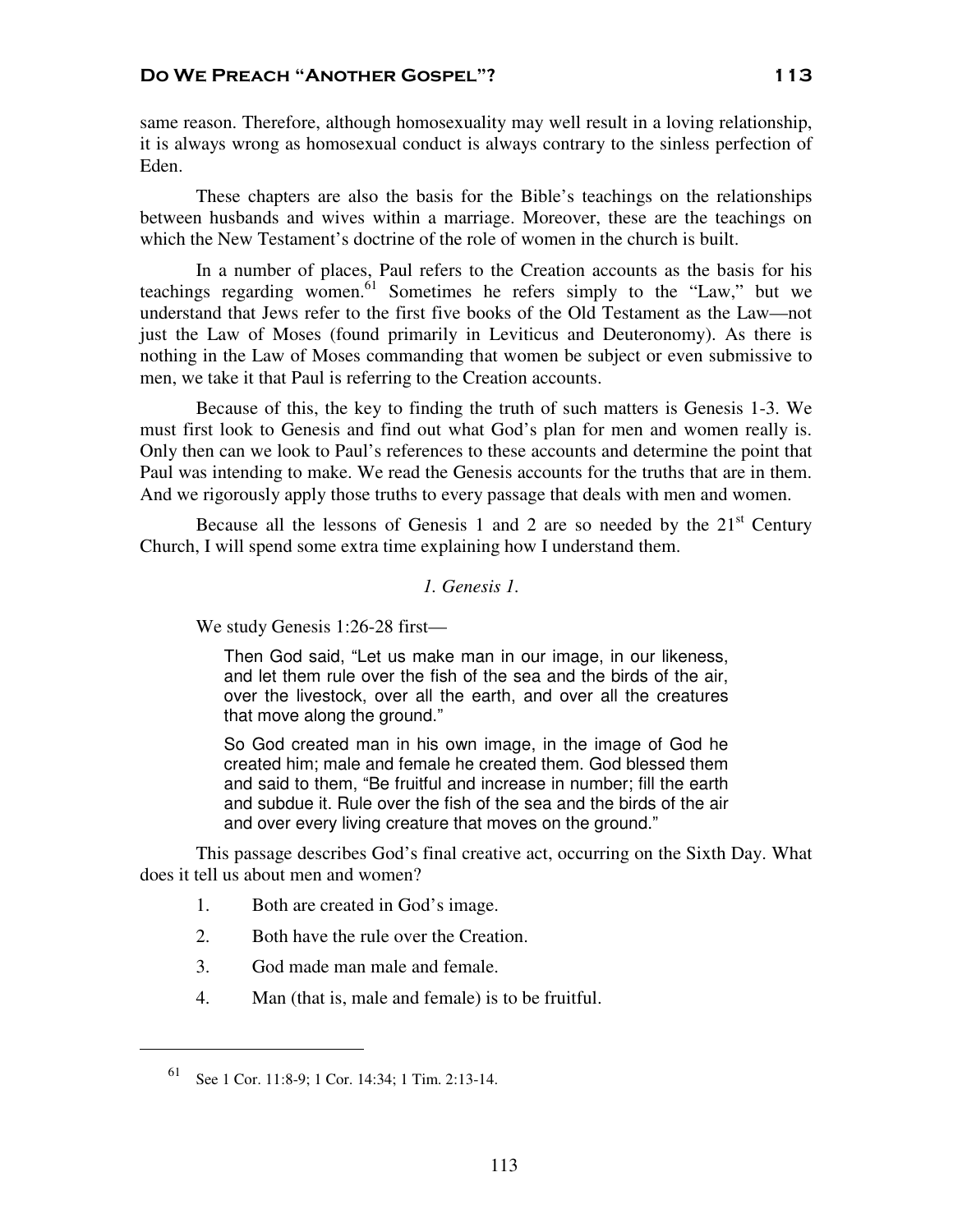So far as can be told from this passage, there is no distinction between men and women. The passage deals with the authority of man (male and female) to rule God's Creation, but does not give the male authority to rule the female. Not only is the female not declared to be inferior to the male, both are declared to be made in God's image.

#### *2. Genesis 2.*

Genesis 2 contains a more detailed account of the creation of woman.

(Gen. 2:16-25) And the LORD God commanded the man, "You are free to eat from any tree in the garden; but you must not eat from the tree of the knowledge of good and evil, for when you eat of it you will surely die."

The LORD God said, "It is not good for the man to be alone. I will make a helper suitable for him."

Now the LORD God had formed out of the ground all the beasts of the field and all the birds of the air. He brought them to the man to see what he would name them; and whatever the man called each living creature, that was its name. So the man gave names to all the livestock, the birds of the air and all the beasts of the field. But for Adam no suitable helper was found.

So the LORD God caused the man to fall into a deep sleep; and while he was sleeping, he took one of the man's ribs and closed up the place with flesh. Then the LORD God made a woman from the rib he had taken out of the man, and he brought her to the man.

The man said, "This is now bone of my bones and flesh of my flesh; she shall be called 'woman,' for she was taken out of man." For this reason a man will leave his father and mother and be united to his wife, and they will become one flesh.

The man and his wife were both naked, and they felt no shame.

Now, what does this teach us about males and females?

1. The male is incomplete and inadequate by himself. It is "not good" for him to be alone. Indeed, the only creation declared "not good" is Adam—until God's creation of Eve, completing the creation of man.

2. Neither God Himself, who walked with Adam in the Garden, nor any of the animals were helpers suitable for Adam. The lesson is that man's helper could neither be superior (God Himself) nor inferior (an animal), but rather must be flesh of his flesh.

3. God chose to make woman out of a rib. First, this teaches us that woman and man are the same flesh. God certainly could have made woman from scratch, just as he did man. But God chose to teach a lesson by making her from the identical material as Adam—Adam himself. The Jewish rabbis have taught since before the time of Christ that God's choice of a rib is also significant. God did not make woman from Adam's head, as though she were to rule over him, or from his feet, as though to be in subjection to him,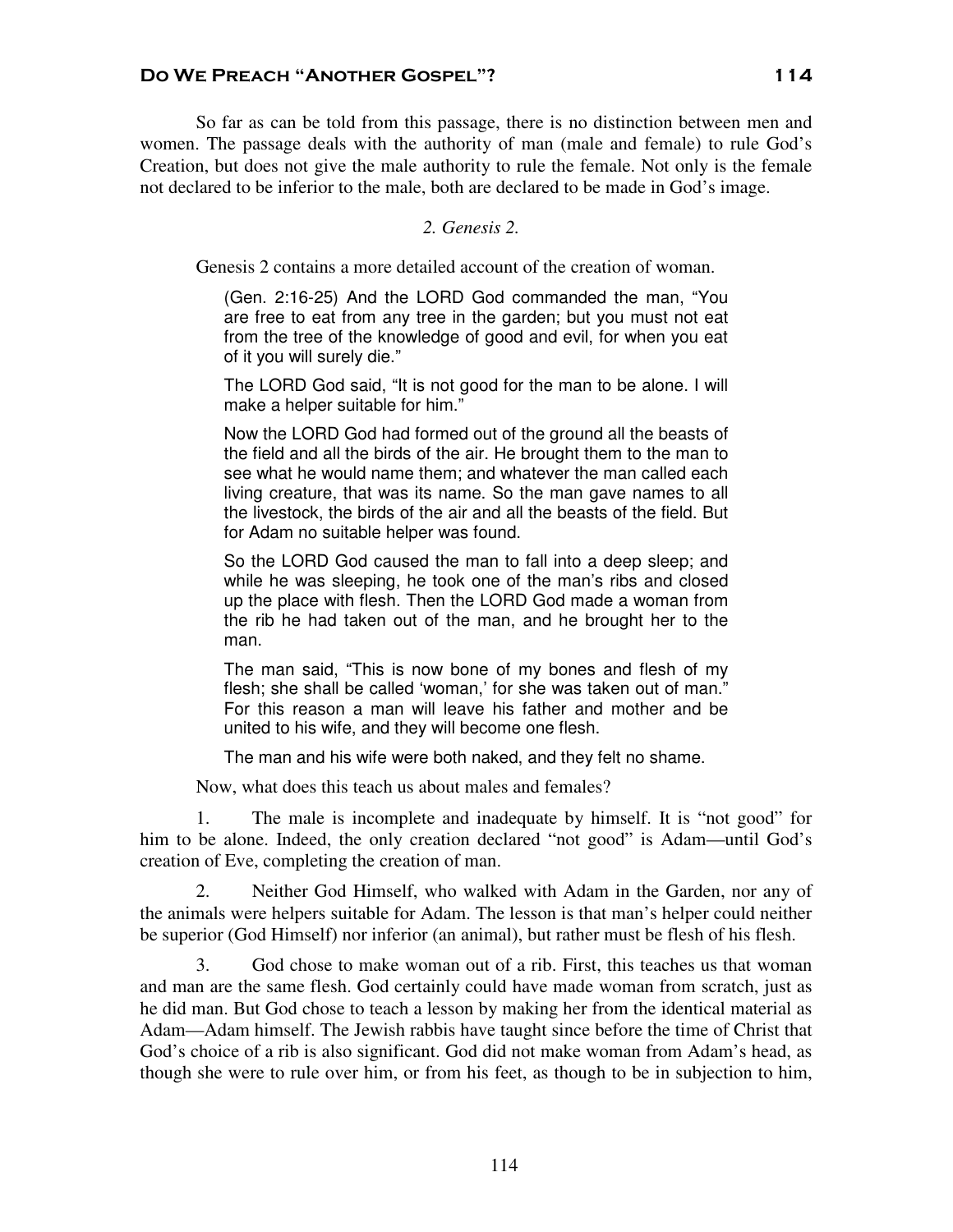but from his side, to be close to him. We frequently teach this lesson in our wedding ceremonies.

Moreover, the ideal of "one flesh" is eternal as well. In the case of Adam and Eve, it means that the two were of literally identical flesh. But for us, it must mean that the husband is required by God to recognize his wife as a part of himself. He must love her as though her body were his body. He cannot treat her as an inferior or as a part of his domain.

5. Adam called Eve "woman" because she "was taken out of man." In the Hebrew, the words for "woman" and for "man"—"*adam*" and "*adamah*"—are very similar, and Adam's choice indicates and emphasizes the similarity between man and woman. After Eve was made, Adam referred to her as *ishshah* (woman or wife) and to himself as *ish* (man or husband) (Gen. 2:23). Again, the similarity of the names indicates their unity and similarity. In fact, Eve wasn't called "Eve" until after the Fall (Gen. 3:20), with the new dissimilarity of the names indicating the new barrier between husbands and wives.

6. God made man before woman. Some argue that woman is subordinate to man because Adam was made before Eve. But cows and birds were made before man, and yet man (male and female) is plainly given rule over all that was created before them (Gen. 1:26). Being made second does not in and of itself indicate subordination. Rather, the lesson is that the male was incomplete—not good—until the female completed the Creation. In other words, the Creation order is from incompleteness toward increasing completeness.

7. God made woman to be a suitable helper. This concept is far too important to be passed over lightly. Many consider this verse the linchpin of their argument regarding the submission of women to men. It is, they contend, God's designation of Eve as a helper that makes women subordinate to men for all time.

# *3. What Does "Helper" Really Mean?*

The word translated "helper" is the Hebrew word *'ezer*. In the vast majority of cases, *'ezer* refers to God Himself.<sup>62</sup> Indeed, God as *'ezer* is a central element of God's relationship with His people.

Obviously, God's calling Eve *'ezer* does not mean that Eve is subordinate to Adam or that women are subordinate to men. On the other hand, calling Eve "helper" certainly means that Eve was Adam's complement. She completed what was lacking in Adam. But there is no basis in the Scriptures to find subordination or a principle of male leadership in this word.

Perhaps our difficulty in interpreting *'ezer* can be better seen by noticing how we use "helper" in English. We speak of "mother's little helper," a "plumber's helper," being

<sup>62</sup> All refer to God unless otherwise noted: Exo. 18:4; Deu. 33:7,26,29; Psa. 20:2, 33:20, 70:5, 89:19 (refers to God giving David strength (help)), 115:9-11, 121:1,2,8, 146:5; Isa. 30:5 (Egypt is not a helper like God); Ezek. 12:14 (a general's staff); Dan. 11:34 (King of the North gives "a little help"); Hos. 13:9.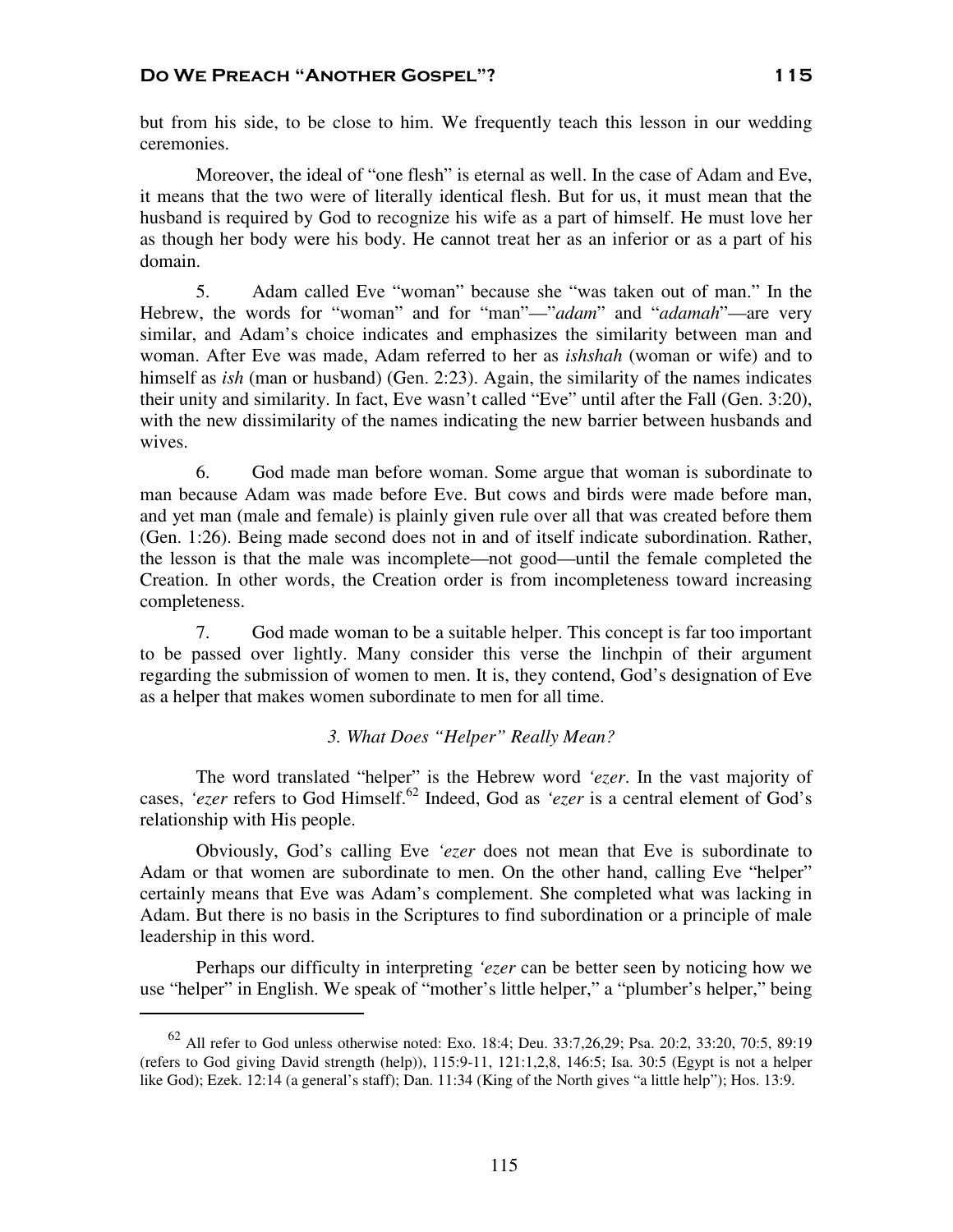a "good helper." In current English, "helper" carries the connotation of a subordinate even a child.<sup>63</sup> Thus, if I were drowning, I'd call out, "Help!" But I wouldn't refer to the person who rescued me as my "helper." My rescuer truly helped me, but calling him "helper" would be too condescending—even belittling.

But these thoughts are utterly foreign to the Hebrew *'ezer*. There is no condescension in the Hebrew word at all, so that "helper" (or "help meet," as in the King James Version) is truly a clumsy translation. In other verses, *'ezer* is used in the sense of "rescuer" or "liberator." The word is also used in the sense of "one who fights alongside against a common foe." "Comrade" or "ally" would come close to the sense in many contexts. Thus, the psalmist often sings that God is Israel's help—not a mere helper—but an ally so powerful that Israel must prevail. "Complement" is the best translation I can come up with, as it indicates neither inferiority, superiority, or even equality and is true to the Hebrew.

Now *'ezer* does have a deeper significance. God's declaring Eve as complement means that God gave Eve a special role in relationship to the man. She is to complete, finish, and make God's creation of man good. Clearly, therefore, a wife may not, consistent with her God-given role, belittle her husband or injure his reputation. Neither may she act as an independent agent, free of concerns for the impact of her behavior on her husband. She must act as part of a greater whole.

## *4. The Curses of Eve, Adam, and Mankind.*

The subordination of women began not in Genesis 2 but in Genesis 3.

To the woman he said, "I will greatly increase your pains in childbearing; with pain you will give birth to children. Your desire will be for your husband, and he will rule over you."

To Adam he said, "Because you listened to your wife and ate from the tree about which I commanded you, 'You must not eat of it,' "cursed is the ground because of you; through painful toil you will eat of it all the days of your life. It will produce thorns and thistles for you, and you will eat the plants of the field. By the sweat of your brow you will eat your food until you return to the ground, since from it you were taken; for dust you are and to dust you will return."

*Eve*. God tells Eve that her pain in childbearing will greatly increase. The significance of this cannot be understated. Until very recently, there was a very high death rate in childbearing. The pain of childbearing before modern antibiotics, sanitation, Cesarean sections, and such was many times greater than it is now.

<sup>63</sup> *Roget's International Thesaurus* 5th ed. (New York: Harper Collins, 1992), 919, lists "subordinate" as the first choice for synonyms for "helper." The *Random House Unabridged Dictionary* 2<sup>nd</sup> ed. (New York: Random House, Inc., 1993) lists as synonyms of "helper" aid, assistant, supporter, backer, auxiliary, and ally. Of these, only "ally" does not connote inferiority.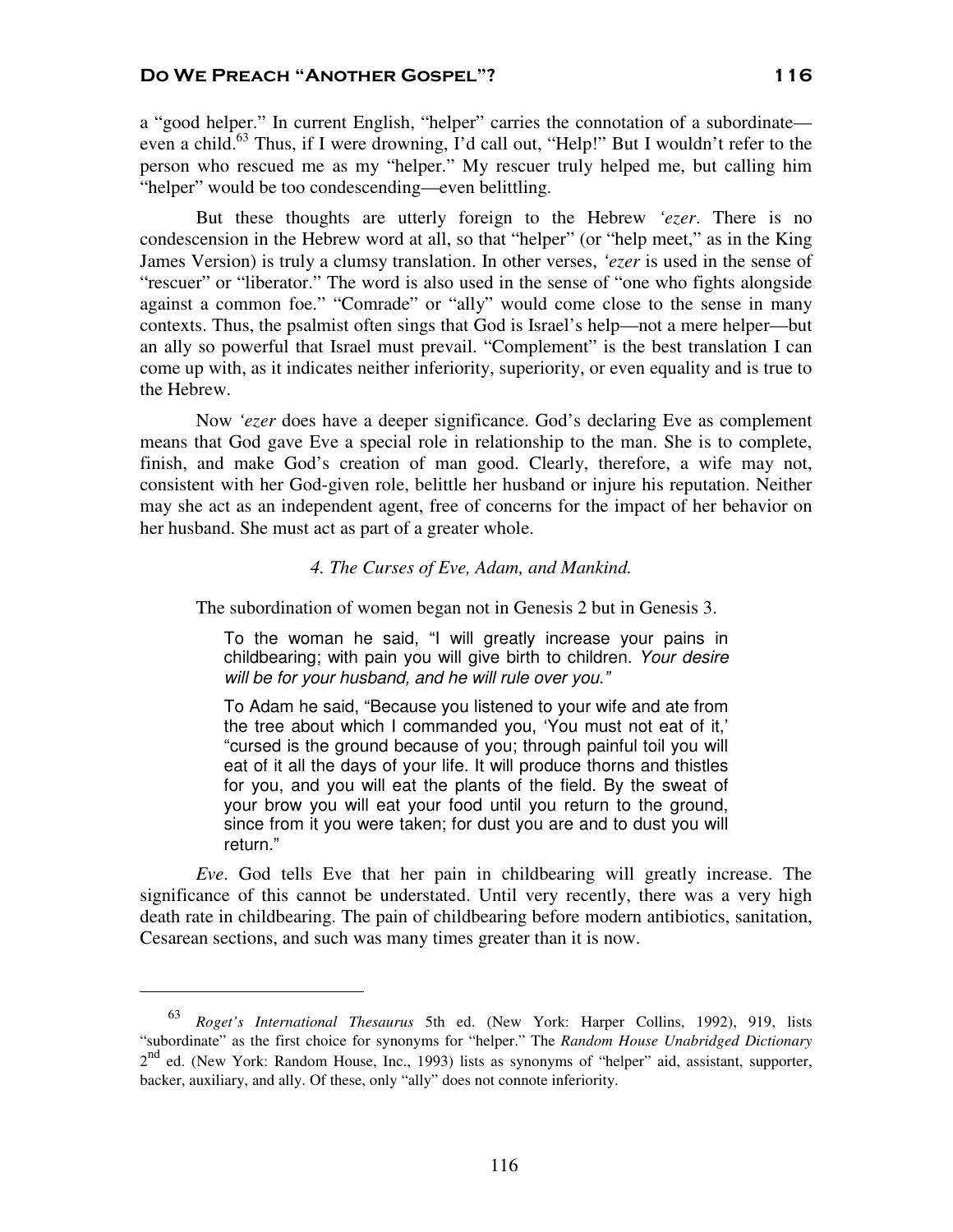God next curses the woman by causing her husband to rule over her. Notice these things—

1. This was a change. If Adam already had the rule over Eve in sinless Eden, why did God say He was doing this to her because of her sin? Thus, nothing in Genesis 1 or 2 can support an argument for male rule.

2. God states that *husbands* rule over *wives*—under His curse. He does not curse all women with being under the rule of all men.

3. God also states that the wife's desire will be for her husband. This curse has been interpreted many different ways.

a. Some suggest that this refers to sexual desire, the idea being that the woman cannot avoid the pain of childbearing due to her sexual desires. But this makes sexual desire by a wife for a husband a curse, which is clearly not God's plan. Moreover, Adam and Eve were commanded on the Sixth Day to be fruitful and multiply. Sex was a part of the plan from the beginning and is not a result of sin.

b. Others suggest that wives are cursed with wanting to do their husband's will. But this suggestion fails for lack of evidence.

c. A third group suggests an interpretation based on the close similarity of the language of the curse to Genesis 4:7—

> "If you do what is right, will you not be accepted? But if you do not do what is right, sin is crouching at your door; it desires to have you, but you must master it."

In the King James Version, this verse says that "unto thee shall be [sin's] desire, and thou shalt rule over him." The NIV translators have paraphrased this passage to interpret "unto thee shall be his desire" to mean "it desires to have you." Thus, in Genesis 3, the virtually identical phrasing, only a few verses away, must mean that woman's desire for her husband is her desire to rule her husband. God is saying that although the wife may want to rule her husband, under his curse, the husband will rule the wife.<sup>64</sup>

A result of Adam's and Eve's sin is strife in marriage. Both husbands and wives will want to be in charge, but in the ordinary case, the husband will succeed in ruling over his wife. And certainly the last several thousand years have proven this to be very true indeed.

*Adam.* God next curses Adam for his sin. Adam will be required to earn a living by the sweat of his brow, and the ground will produce thistles and thorns.

<sup>64</sup> Rick R. Marrs, "In the Beginning: Male and Female (Gen 1-3)" in II *Essays on Women in Earliest Christianity* (Carroll D. Osburn, ed., Joplin, Mo.: College Press Publ., 1995), 30 n. 78. Although Marrs acknowledges the strength of this argument, he rejects it as it presupposes a hierarchical view of chapter 2. *Ibid*., 31. However, it seems that Marrs may not adequately recognize the disconnect between chapter 2 and the curse of chapter 3 caused by sin. It's appropriate that the husband's rule be countered by the wife's desire for rule, as this curse then creates the antithesis of the unity described in chapter 2.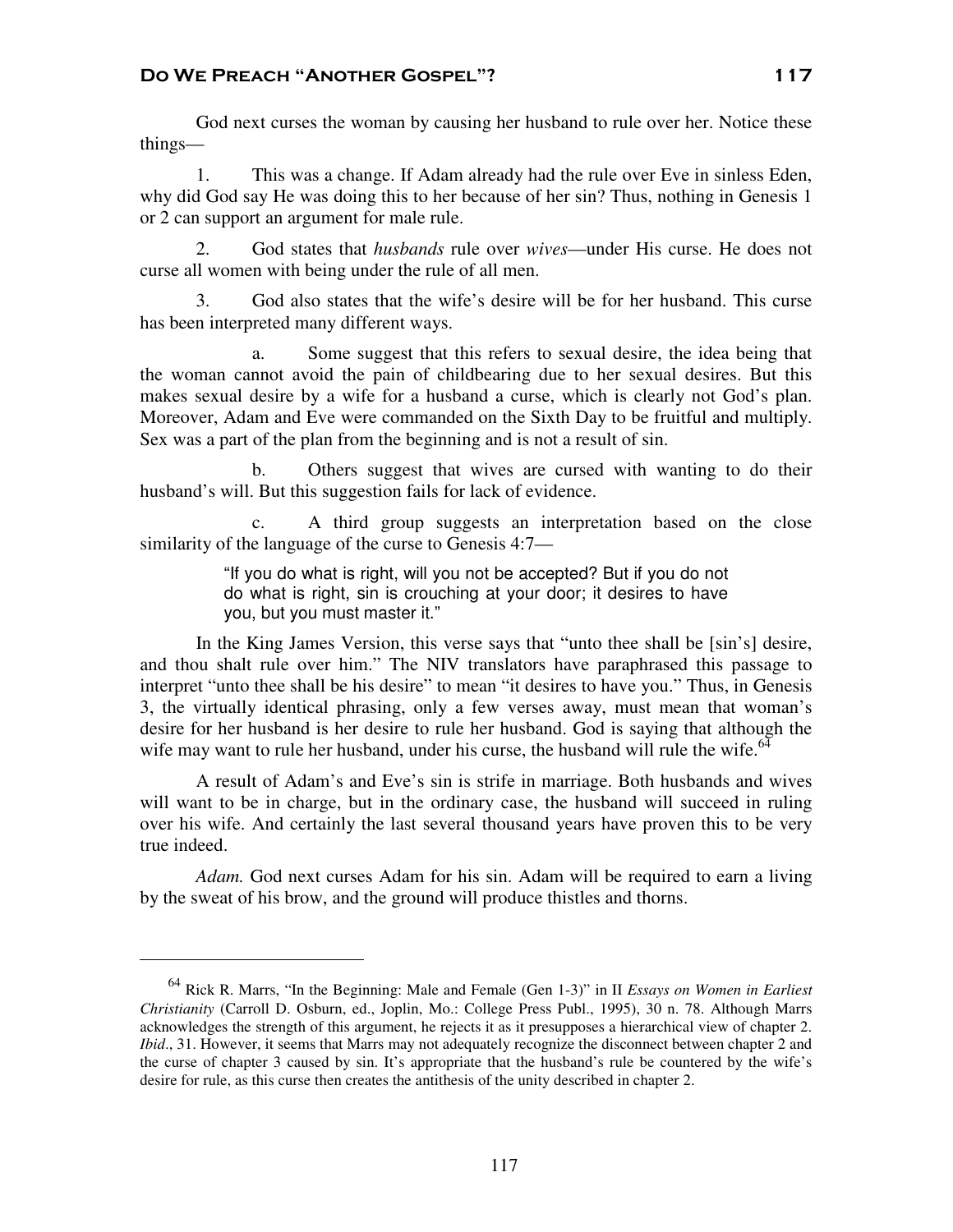*Mankind.* Finally, God makes man mortal. We all die because of the sin of Adam and Eve.

## *5. The Meaning of the Curses.*

Genesis 3 is known to students of the Bible as the Fall of Man. It is the account of the first sin and marks the beginning of the separation of man from God. It is exactly this separation that Jesus died to cure. Man sinned, both male and female, and therefore death came into the world. Jesus came to earth to undo the curse. Paul explains this in Romans—

> (Rom. 5:12-18) Therefore, just as sin entered the world through one man, and death through sin, and in this way death came to all men, because all sinned—for before the law was given, sin was in the world. But sin is not taken into account when there is no law. ... For if, by the trespass of the one man, death reigned through that one man, how much more will those who receive God's abundant provision of grace and of the gift of righteousness reign in life through the one man, Jesus Christ. Consequently, just as the result of one trespass was condemnation for all men, so also the result of one act of righteousness was justification that brings life for all men.

But the Fall of Man affected much more than our own mortality and our relationship with God. The entire Creation was corrupted by man's sin.

> (Rom. 8:20-23) For the creation was subjected to frustration, not by its own choice, but by the will of the one who subjected it, in hope that the creation itself will be liberated from its bondage to decay and brought into the glorious freedom of the children of God. We know that the whole creation has been groaning as in the pains of childbirth right up to the present time. Not only so, but we ourselves, who have the firstfruits of the Spirit, groan inwardly as we wait eagerly for our adoption as sons, the redemption of our bodies.

We see, therefore, that the curses pronounced in Genesis 3 are only examples of the complete corruption of the Creation. Everything decays. Nothing is permanent. All that is living will die. This corruption affects our marriages, our work, our childbearing, our relationships with God, and everything made.

> (Eph. 4:22-24) You were taught, with regard to your former way of life, to put off your old self, which is being corrupted by its deceitful desires; to be made new in the attitude of your minds; and to put on the new self, created to be like God in true righteousness and holiness.

> (1 Pet. 1:22-23) Now that you have purified yourselves by obeying the truth so that you have sincere love for your brothers, love one another deeply, from the heart. For you have been born again, not of perishable seed, but of imperishable, through the living and enduring word of God.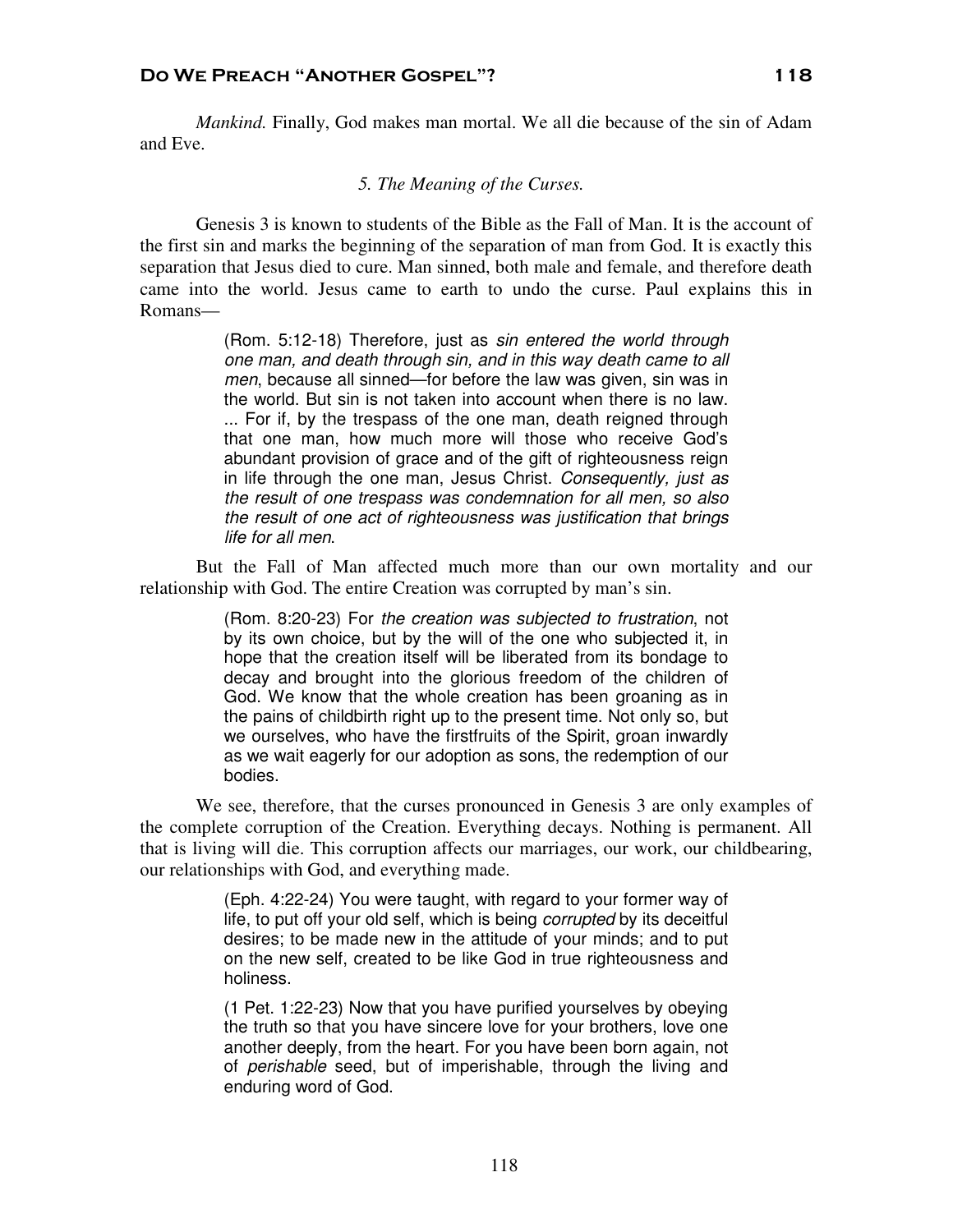(2 Pet. 1:4) Through these he has given us his very great and precious promises, so that through them you may participate in the divine nature and escape the corruption in the world caused by evil desires.

The italicized word in each quoted passage is from the same Greek root as "decay" found in Romans 8:22. Because of sin, Paul says in Romans that we are in bondage to decay (or corruption, or perishability). He then says in Ephesians that we had been corrupt before our salvation, but our new self is to be like God (that is, not corrupted by sin). Peter tells us in 1 Peter that by being saved we have relinquished our perishable, fleshly nature (that is, our corrupted nature) and replaced it with an imperishable nature. In 2 Peter he tells us that God gives each of us a part of his divine nature (the Holy Spirit, immortality) that allows us to escape the corruption of the world. But we know from Romans and 1 Corinthians that the corruption of the world came from the curse in Genesis 3, which followed the entry of sin into the world. Thus, we are instructed to *escape* these curses, not to impose them on one another!

We are all going to keep sinning, but we are still bound to our Lord to try to stop and to rid ourselves of sin so far as it is within our abilities.

> (1 Cor. 15:21-26) For since death came through a man, the resurrection of the dead comes also through a man. For as in Adam all die, so in Christ all will be made alive. But each in his own turn: Christ, the firstfruits; then, when he comes, those who belong to him. Then the end will come, when he hands over the kingdom to God the Father after he has destroyed all dominion, authority and power. For he must reign until he has put all his enemies under his feet. The last enemy to be destroyed is death.

We see in 1 Corinthians that death, which came through Adam, is Christ's enemy and will be the last enemy destroyed. Moreover, we see that Paul describes the corruption of Creation as the enemy of God.

Therefore, we must understand that the curses pronounced in Genesis 3 are curses and not commands—far from it. They are evidence of the decay and corruption produced by sin and the frustration Creation has been subjected to while awaiting the end of time. How then can we command our women members to obey a "command" that is not a command but a description of the consequences of sin?

This argument will surely be hard for many readers to accept, but it becomes much clearer when we consider the other curses. The man is cursed to work by the sweat of his brow. Does this mean that air conditioning is a sin, because it is contrary to God's eternal design? Are anti-perspirants wrong? Is it wrong to use herbicides and preemergents to prevent the growth of weeds? Didn't God intend that we work the fields by hand to rid them of weeds? Must all men work in the fields? Is office work a sin?

Is it a sin to use anesthesia to relieve the pain of childbearing? Or is that also part of God's eternal plan? For that matter, why should we resist any of the world's corruption? God corrupted it, who are we to oppose it?

> I read with horror the description of the fate of Eufame MacLayne  $\ldots$  . Eufame was a woman living in 16<sup>th</sup> century Scotland,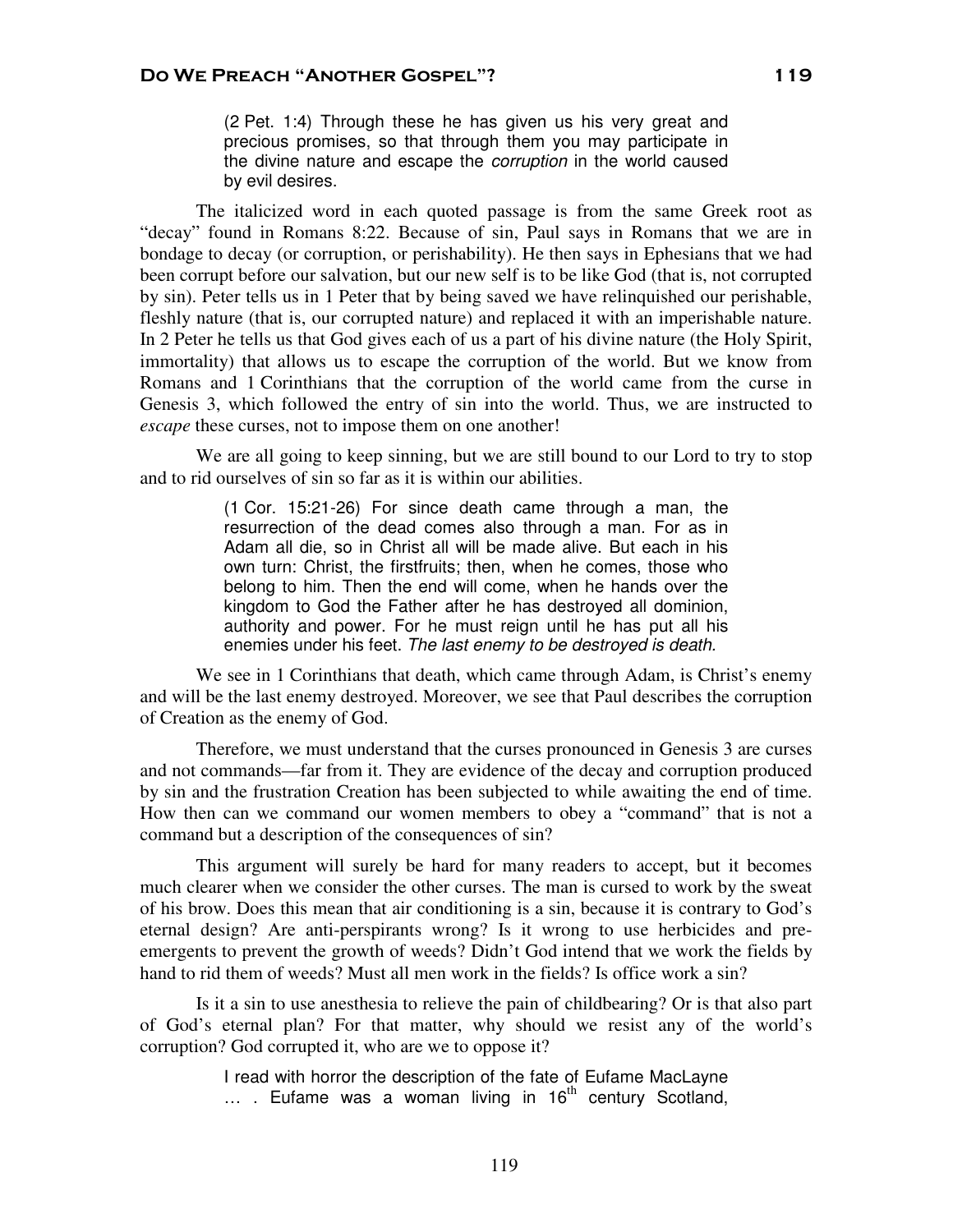pregnant with twins. Her labor was complicated and very painful, and during it she requested painkilling herbs to help her deliver her babies. Births had high mortality rates in those days, but Eufame and her twins were able to come out of it alive. Unfortunately, word got out that Eufame had used painkillers. Painkillers were forbidden, said the church leaders, for it was God's law that women suffer in childbirth. Therefore, the babies were taken from this new mother, and she was tied to a stake and burned. $65$ 

We are quite properly repelled at the thought of punishing a laboring woman for taking painkillers. We instinctively know that pain in childbirth is a curse, not a command, and a curse that we are free to overcome. But we can't consistently reject the views of the  $16<sup>th</sup>$  Century Scottish church and at the same time insist that Genesis 3:16 commands husbands to rule over their wives.

Adam and Eve corrupted the world, not God, and we are God's children charged with working to undo the curse. We do this by bringing others to Jesus to escape the curse of death, by alleviating suffering, by struggling against the corruption of this world any way we can—and this certainly includes doing so within our marriages. We are compelled as Christians to work to rid our marriages of sin, including the quest for dominion over our spouse, and to rid our churches of sin as well.

At this point, many readers will wonder how this interpretation of Genesis can be reconciled with New Testament passages on the role of women. We certainly don't believe that Paul or any other Bible author contradicts the lessons of Genesis 1, 2, and 3. But the meaning of the curses pronounced in Genesis 3 is plain. They simply are not commands, and should not be taught as commands. If the curse of a husband's dominion over his wife is a command, then so are the other curses, and we should deny our wives painkillers in childbirth. We can't have it both ways. Because Genesis 3 is a curse on Creation when we study the Fall of Man, it is a curse when we study the role of women.

## *6. Conclusion.*

I've perhaps spent too much space in explaining my understanding of Genesis 1-3, but the impact of these verses is far greater than just the current controversy regarding the role of women. In fact, Genesis 1 and 2 give the model for godly sexual conduct. Hence, adultery, fornication, bestiality, and homosexuality are all wrong because they violate Genesis 1 and 2—which define sinless sex—even if the premarital or homosexual sex is a very loving relationship.

Of course, Genesis 1 and 2 occurred in a sinless world and so set the pattern for husbands and wives. Hence, when the Scriptures discuss divorce, they refer to Genesis 1

<sup>65</sup> Jo-Ann Tsang (1996), http://falcon.cc.ukans.edu/~luthien/fem/fem8.html, quoting Gundry, P. "Why We're Here" in *Women, Authority, and the Bible* (Alvera Mickelson, ed., Downers Grove, Ill.:, InterVarsity Press, 1986).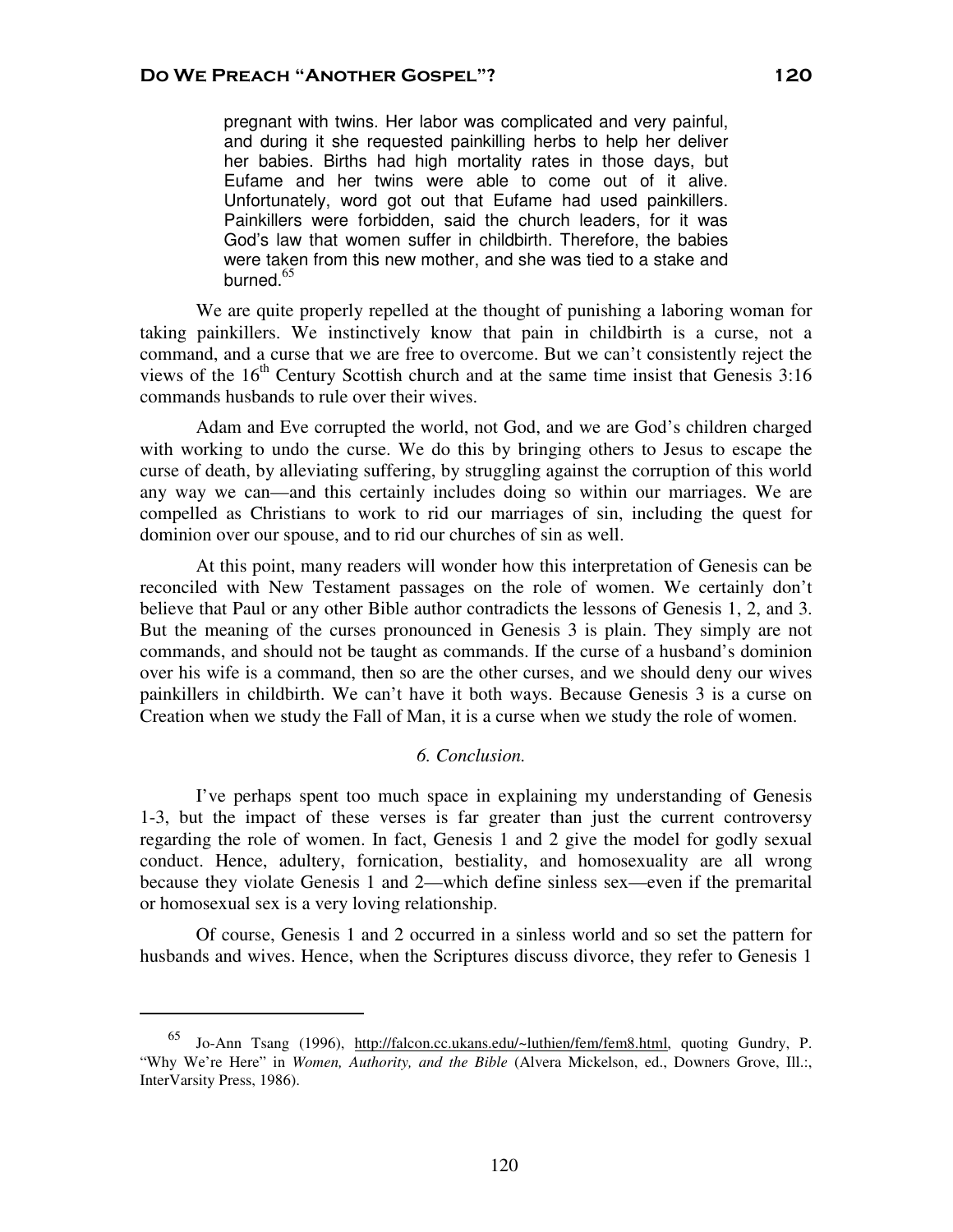and 2. And we've often missed the point because we've so often misread these important passages.

As Jesus declares in Matthew 19, God meant for husbands and wives to be one flesh, and so divorce is always a sin. However, so is the dominance of women by men or wives by husbands. To have truly healthy marriages (and churches), we have to return to the sinless ideal of Genesis 1 and 2 and stop defending what we do and teach from Genesis 3.

One other thought. Nothing in Genesis justifies hatred of homosexuals. I mean, we should no more despise a sexually active homosexual couple than a sexually active unmarried couple. Both violate Genesis 1 and 2 and God's will, but neither is inherently more evil than the other.

Now I strongly object to the recent efforts of many to change Western culture to accept homosexuality as equivalent to heterosexuality, but I also object to the effort to accept sex between unmarried heterosexuals as equivalent to sex between husband and wife. It's just that we've already lost the culture war against "shacking up," while the cultural battle regarding homosexuality is still being fought. But despite the fact that the media and church periodicals are pounding the battle drums on homosexuality, homosexuals remain people who are fallen and who need to be loved and brought into God's grace.

Unfortunately, the Christian community has lost much of its credibility when we claim to love the sinner and hate the sin, as we long stood silent while homosexuals were, quite literally, brutalized, beaten, and treated as less than human. We are, however, slowly coming to a more balanced, gracious attitude. I am still touched by the reaction of a local Church of Christ when their long-time preacher, a married man, was arrested for homosexual solicitation, resulting in a much-discussed newspaper story.

The preacher resigned and, the next Sunday, came forward in the assembly to confess his sin. Virtually the entire congregation came up afterwards, showered him with hugs and love. Several members said, "You were there when my husband and I were near divorce, and we're not about to desert you now." Forgiveness. Love. Grace. Hope. Christianity lived as Jesus lived. The preacher remains a member of that church to this day.

It is a very sad commentary on the Churches that we have often allowed our worldliness to hold us back on cultural issues when we should have been at the forefront. We were—and remain—slow to racially integrate our churches. During the civil rights struggles of the 1960's, most of the Churches were segregationist in practice if not in doctrine. We reflected the Southern culture in which we lived. There were notable exceptions, going back to even pre-Civil War times, but we did not comport ourselves well on the race issue. No one could seriously argue that we treated our black brothers and sisters as called for by the gospel and by love. And yet, Genesis 1 and 2 plainly teach that all men are children of Adam and Eve, made and loved by God.

This hardly means that we should now go running after every fashionable social issue—just that we can't trust our culture to guide our doctrine. We have to live as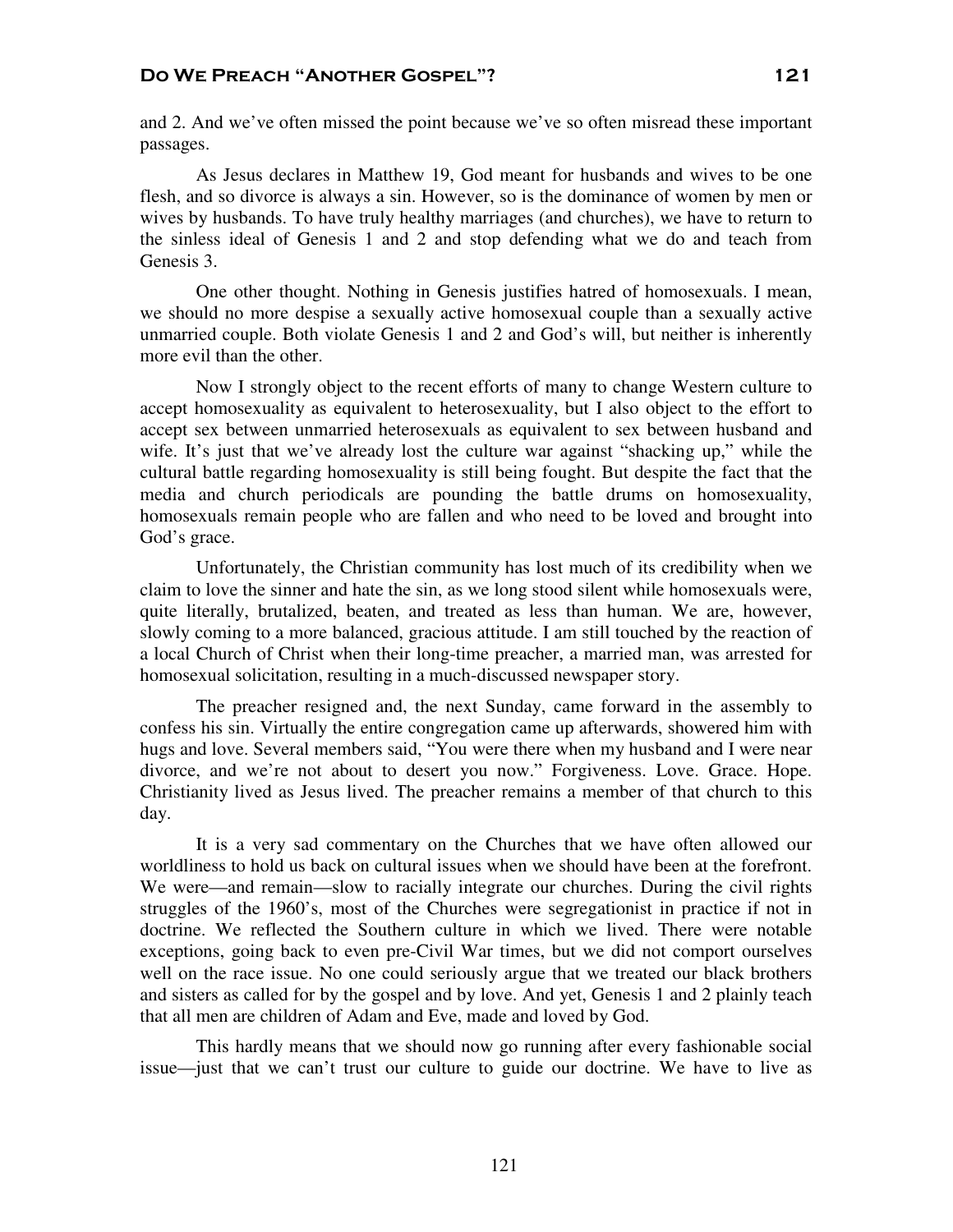strangers in a strange land and be true to our principles, even when society rejects us for doing so.

# **G. Seventh Principle: Baptism and the Lord's Supper are given to teach us about our relationship with God and each other.**

This is the last principle we will discuss in any detail. There are more, of course, but these strike me as the most important, and seven seems like a good biblical number.

I was not expecting to find this as an important principle, but as I read Paul's arguments in particular, I am struck at how many times he refers to baptism or the Lord's Supper as instructive for our behavior in other contexts. Paul argues *from* these while we argue *about* these. Surely this fact alone tells us how far removed we are from the apostolic mindset.

An obvious example of Paul's use of baptism and the Lord's Supper as instructive in other contexts relates to the division among the Christians in Corinth—

> (1 Cor. 1:12-15) What I mean is this: One of you says, "I follow Paul"; another, "I follow Apollos"; another, "I follow Cephas "; still another, "I follow Christ." Is Christ divided? Was Paul crucified for you? Were you baptized into the name of Paul? I am thankful that I did not baptize any of you except Crispus and Gaius, so no one can say that you were baptized into my name.

> (1 Cor. 10:16-17) Is not the cup of thanksgiving for which we give thanks a participation in the blood of Christ? And is not the bread that we break a participation in the body of Christ? Because there is one loaf, we, who are many, are one body, for we all partake of the one loaf.

In both passages we see Paul accepting baptism or the Lord's Supper as normative for all Christians—not an optional practice that some may or may not accept and thus available to build arguments from.

In both cases, Paul builds a case for unity from these two distinctive institutions (Alexander Campbell's term). We are all baptized into Christ, and thus we all belong to one person who is not divided. Therefore, we cannot let ourselves be divided. We all share in the cup and loaf of communion, and so, again, we are an indivisible one.

Hence, these practices have meanings much deeper and richer than just the commands to be baptized and to take communion. Indeed, they're barely even about commands. If we don't see the larger truths behind the commands, then mere obedience to the commands is of little consequence. God has no interest in seeing us get wet for the sake of wetness! And eating some bread and drinking a sip of grape juice is hardly valuable for its own sake. It's not much of a meal. Rather, the fact that we take a common meal with our brothers and sisters reminds us of the community we've been added to and all that Jesus did for us so that we could be part of that community.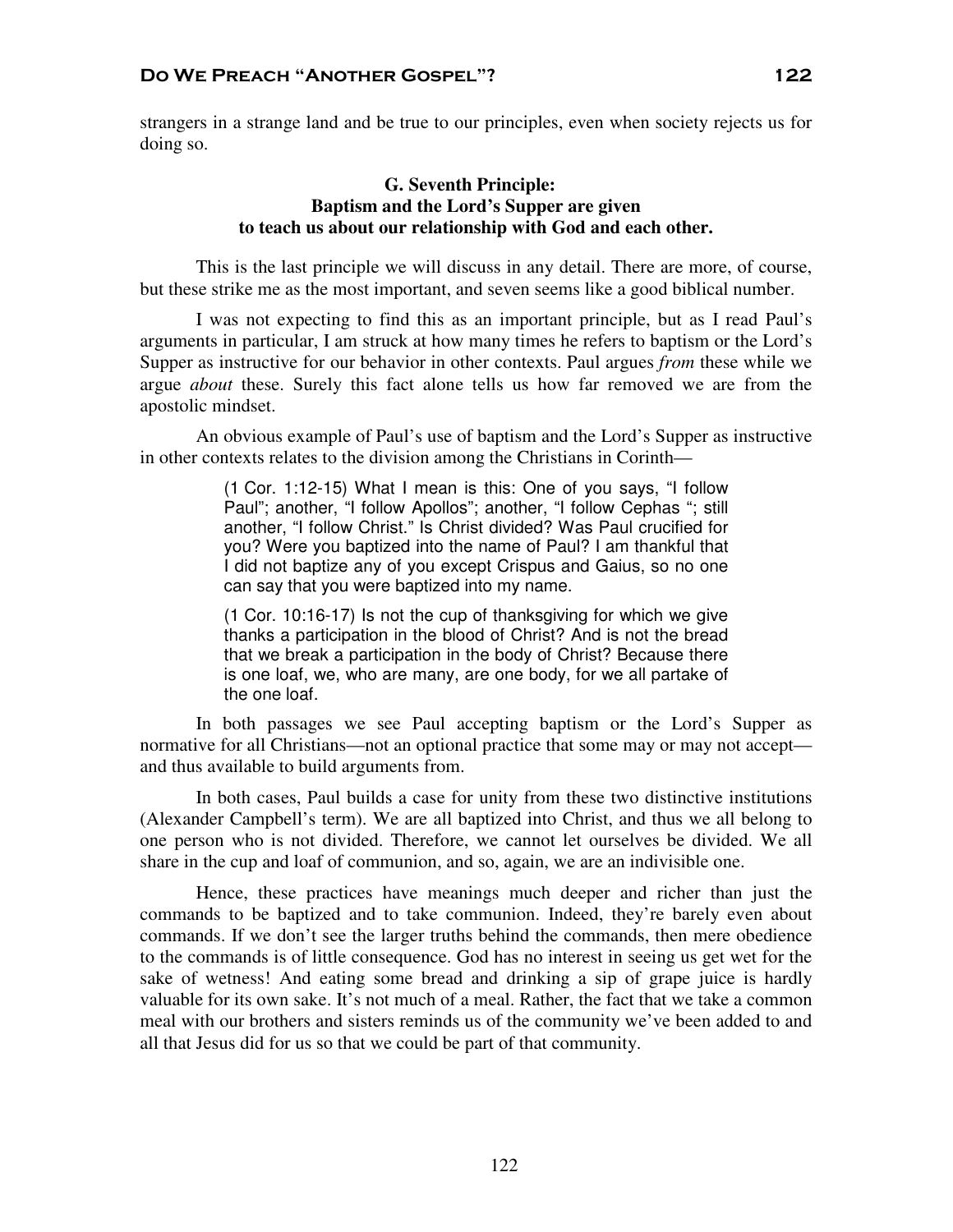However, neither baptism nor communion is a "work" as neither has intrinsic merit. We are not more moral because of taking communion or submitting to baptism, and we can't chew and sip our way into heaven.

The Churches of Christ, however, have incomplete theologies of baptism and the Lord's Supper. We tend to see them in terms of something to be obedient to rather than an opportunity to participate in what they symbolize. We take great pride in honoring these practices as they did in the First Century—which is a very good thing—but we fail to give them the full significance that they had in the First Century.

For example, our persistence in division plainly denies the unity that both symbolize. And many of us deny the full power of the grace that both evidence. For example,

> (Rom. 6:4-8,23) We were therefore buried with him through baptism into death in order that, just as Christ was raised from the dead through the glory of the Father, we too may live a new life. If we have been united with him like this in his death, we will **certainly** also be united with him in his resurrection. For we know that our old self was crucified with him so that the body of sin might be done away with, that we should no longer be slaves to sin—because anyone who has died has been freed from sin. Now if we died with Christ, we believe that **we will also live with him**.

> … For the wages of sin is death, but the **gift** of God is eternal life in Christ Jesus our Lord.

Romans 6, which is all one discussion, deals primarily with Christian ethics, living a life freed from sin because of the meaning of our baptism. But intrinsic to that message is the fact that our baptism shows us that we will live again just as Jesus lived again. Our salvation is a matter of confidence in the final result because of our confidence in what God did for Jesus in the resurrection, and our certainty that we share in the resurrection is amply evidenced by baptism. Indeed, just as baptism was given freely, so is eternal life. If it's a gift, then we can't earn it! We all earn damnation, but we're given salvation.

## **H. Conclusion and an Example**

These principles I suggest are formed in the very heart of Christianity. I could multiply examples, but I hope the point is made. This is how inspired men reason about God and his Kingdom, and so this is how we should reason as well.

Let me offer a lengthy example from 1 Corinthians 14 of how I see all this working together. This chapter tellingly contrasts how Paul reasons compared to how we've traditionally reasoned.

When the Corinthian church presented Paul with an assembly in which members spoke in tongues, prophesied, and often acted irresponsibly, Paul explained how to tell what is appropriate conduct in the assembly—

> (1 Cor. 14:2-5) For anyone who speaks in a tongue does not speak to men but to God. Indeed, no one understands him; he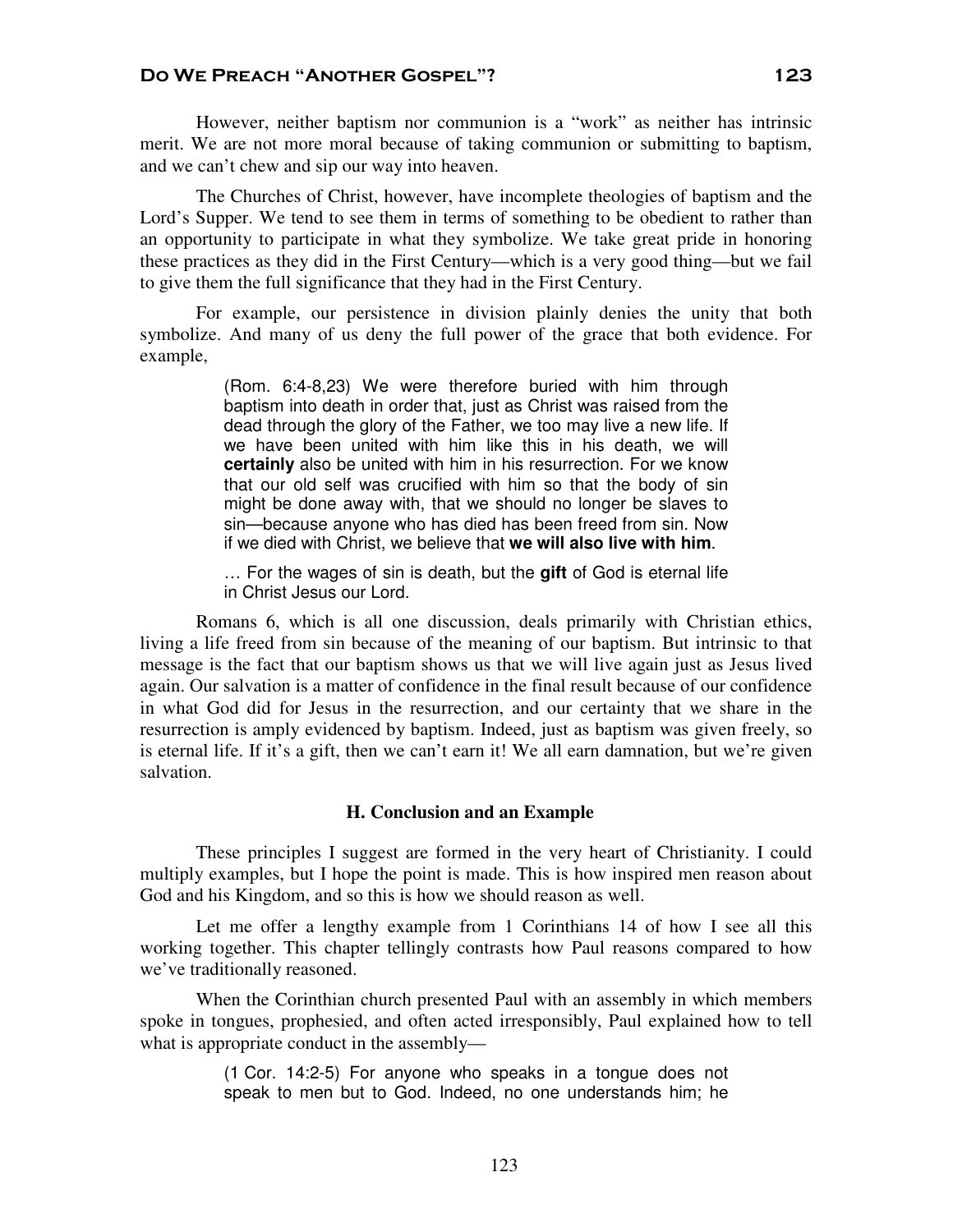utters mysteries with his spirit. But everyone who prophesies speaks to men for their **strengthening, encouragement and comfort**. He who speaks in a tongue edifies himself, but he who prophesies **edifies** the church. I would like every one of you to speak in tongues, but I would rather have you prophesy. He who prophesies is greater than one who speaks in tongues, unless he interprets, so that the church may be **edified**.

Paul doesn't ask whether prophecy or speaking in tongues is authorized or one of the approved five acts of worship. He doesn't wonder whether the Scriptures are silent on tongues in the assembly. He only asks whether they edify (build up) the church or otherwise strengthen, encourage, or comfort the church. He later explains that tongue speaking is permitted if a translator is present, as the translator makes the tongue speaking edifying. Otherwise, it is not. Hence, tongue speaking is not inherently authorized or unauthorized. The test is edification, and so if it edifies, it is authorized.

Well, if Paul meant what he said when he stated that "the only thing that counts is faith expressing itself through love" and that the entire law is fulfilled by "Love your neighbor," then this is precisely the outcome that we'd expect. Pragmatically speaking, does the proposed act accomplish our loving purpose in assembling as Christians? If it edifies, strengthens, encourages, comforts, or in other words, spurs on toward love and good works (Heb. 10:24), then it does what God called Christians to assemble to do, and so it's authorized.

Now, there's one more standard we read about in 1 Corinthians 14:23-25—

So if the whole church comes together and everyone speaks in tongues, and some who do not understand or some unbelievers come in, will they not say that you are out of your mind? But if an unbeliever or someone who does not understand comes in while everybody is prophesying, he will be convinced by all that he is a sinner and will be judged by all, and the secrets of his heart will be laid bare. So he will fall down and worship God, exclaiming, "God is really among you!"

Our assemblies must respect the needs of the unbelieving visitor. If we are to be a loving people, then we will certainly love the lost, and so we won't do things in the assembly that drive such people from God. Rather, we will conduct ourselves in such a manner that even the lost will see the presence of God, because the gospel and love for our lost neighbors demand nothing less.

Finally, as Paul is concluding his discussion on worship, almost as an afterthought, he states,

> (1 Cor. 14:33b-35) As in all the congregations of the saints, women should remain silent in the churches. They are not allowed to speak, but must be in submission, as the Law says. If they want to inquire about something, they should ask their own husbands at home; for it is disgraceful for a woman to speak in the church.

Traditionally, we've interpreted this verse by figuring that Paul's reference to "the Law" is a reference to Genesis 3:16, which declares that husbands are to rule their wives. However, once we get the overarching narrative right, we realize that Genesis 3:16 is a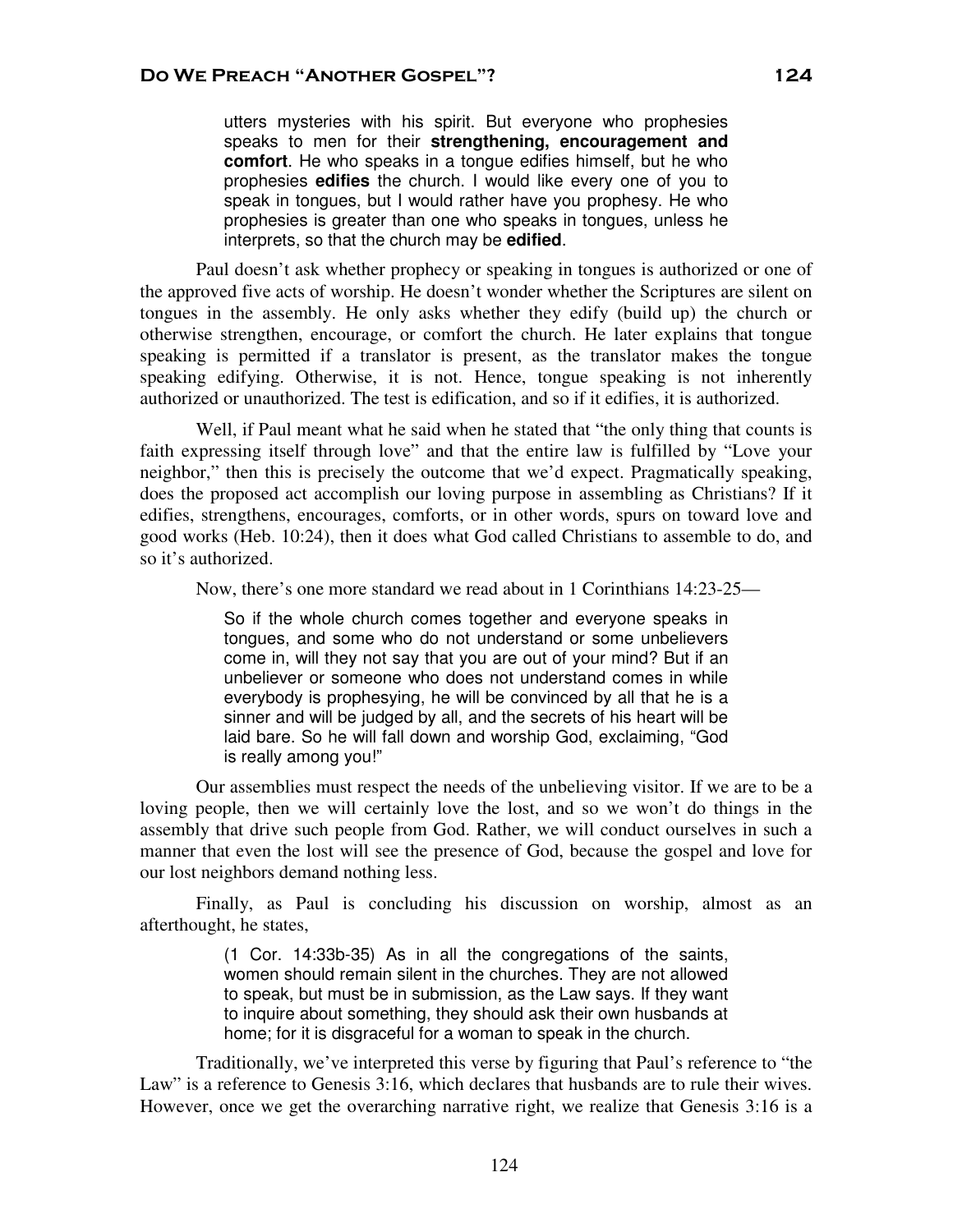Failing that, we tend to say, "It's just a rule," and then try to obey it. But the "just a rule" approach contradicts the essence of the gospel. Jesus died to save us from law, not to enact a whole new set of laws. Fortunately, we have some more tools in our hermeneutical tool belt to ascertain what Paul is really saying here.

First, requiring women to be silent in Christian assemblies has nothing to do with the overarching story or the gospel. As Galatians 3:26 plainly teaches, arbitrary gender distinctions contradict the gospel.

Second, this conclusion is hardly driven by God's sovereignty. Certainly God has the authority to make this or any other rule he chooses, but this is not consistent with the personality of God as revealed in other Scriptures. God himself appointed Deborah as a judge in Israel—she commanded the leader of the Lord's armies and settled disputes among the people. She was hardly silent. Just so, Anna was a prophetess who told people about Jesus in the temple courts. She wasn't required to be silent. In 1 Corinthians 11, Paul teaches lessons about women who were praying and prophesying in the assembly. It's hard to imagine someone prophesying silently! And 1 Corinthians 12 teaches that the Spirit gives each Christian gifts as he wills and that God expects those gifts to be exercised. Thus, what we know of God from other passages strongly suggests that appropriately gifted women be allowed to speak in the assembly, as was plainly happening in 1 Corinthians 11.

The lessons we learn from baptism and the Lord's Supper all point toward unity and acceptance, not toward drawing an artificial distinction based on gender. Women are equally invited to the baptistry and the communion table.

Faith hardly supports silencing women. Women are equally invited to accept the gospel and receive the identical blessing from the gospel as men.

And so we come to love. What would be a loving reason that a woman might be urged to be silent in the assembly? Let's remember, Paul's entire discussion is not the issuance of a series of arbitrary laws but careful reasoning from the simple principle that it's okay to do what edifies and not okay to do that which doesn't. Surely, Paul is saying that at that time and in that place, women speaking does not edify. And we notice the reason that Paul gives: women speaking is "disgraceful"! This is not about permanent rules of right and wrong but what in the local culture might disgrace the church. Surely, loving women would not want to bring disgrace to the congregation. But is it inherently disgraceful for a woman to speak? Plainly not, based on my experience. I've heard far more disgraceful things said by men in church than by women, actually.

And Paul gives a subtle but important clue as to why their conduct was considered disgraceful. "If they want to inquire about something, they should ask their own husbands at home … ." Paul doesn't suggest that the women ask the speaker in private or outside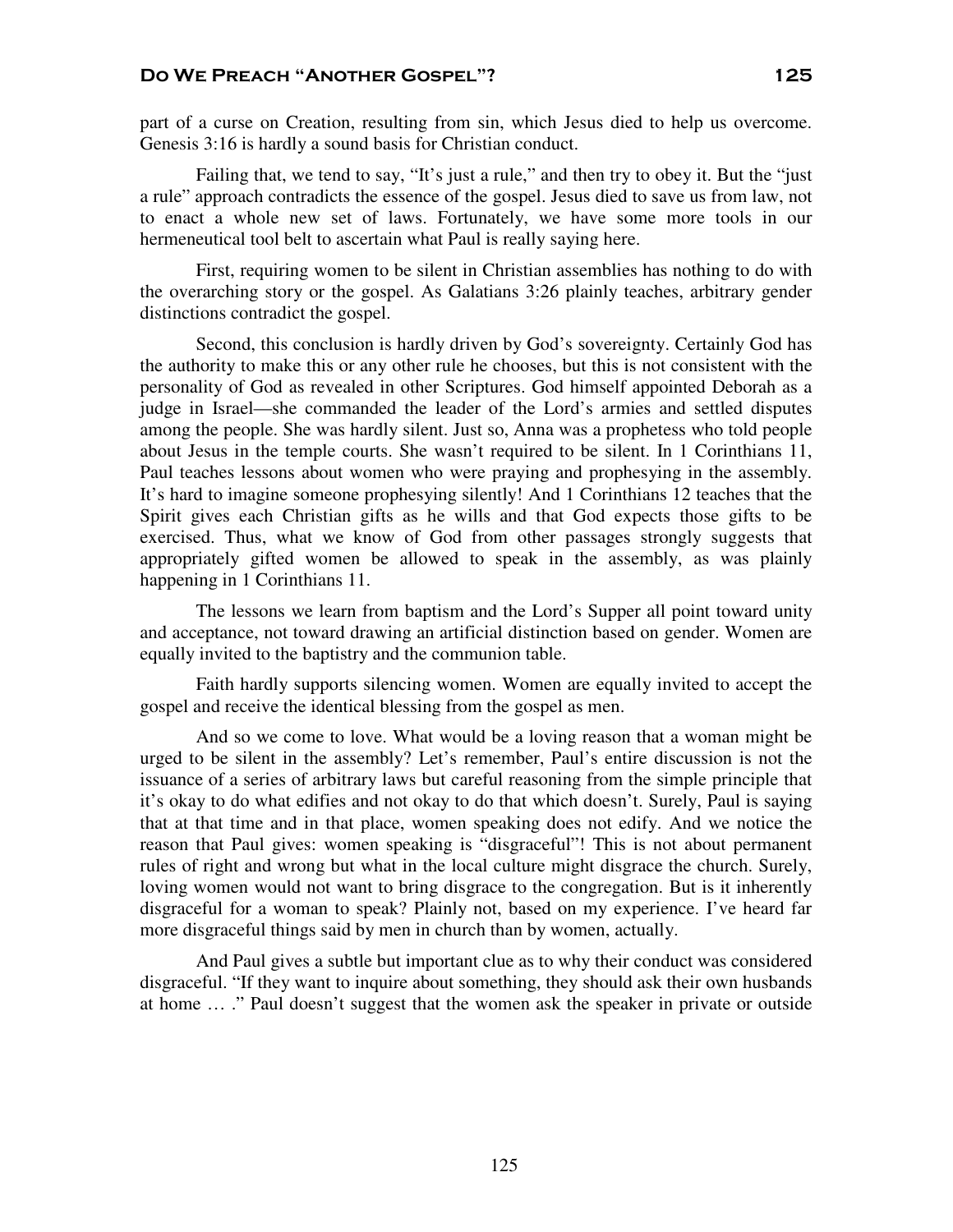the meeting room, but that they ask their "own" husbands and then at home. Clearly, the shame was in a woman inquiring of another woman's husband.<sup>66</sup>

By reading as I have suggested, we can get very far in our interpretation long before we have to turn to the commentaries and history books for help. In fact, if we have the mind of Christ, then we should instinctively know that God doesn't despise or look down on women—whom he created. And if we realize that Paul is driven by applying love to the facts at hand, we are forced to look for a loving interpretation. This approach completely disallows the "it's just a rule" approach. It's not just a rule—it's an example of how sometimes women must give up their freedom found in the gospel out of love for the lost.

So now we can look at the history books and see what might drive this disgrace. Osburn quotes the Grecian historian Plutarch, a near contemporary of Paul: "Not only the arm but the voice of a modest woman ought to be kept from the public, and she should feel shame at being heard, as at being stripped. … She should speak either to, or through, her husband."<sup>67</sup> Plainly, in the local culture, it was considered scandalous for a married woman to speak in public—especially to the husband of another woman. To have done so, then, would have violated the wife's obligation to her husband as a suitable helper (or complement) by shaming him—a very unloving (not to mention unhelpful) thing. And a visitor, unaware of the new relationship between men and women granted in the gospel, would have been scandalized.

This interpretation is thus consistent with the great principles of the Bible indeed, it is a necessary consequence of them as applied in First Century Corinth. This interpretation makes sense from a spiritual standpoint.

And this is not surprising. We aren't trying to explain away the passage. Rather we realize that the passage cannot contradict the essential nature of God and will not be just an arbitrary rule to be obeyed for fear of hell.

Notice that we were on notice that the traditional interpretation—that women may never speak in the assembly—couldn't be right long before we searched history or the commentaries for guidance. That interpretation has to be wrong because it diminishes God's creation of women in his own image and as the completion of man. Plainly, one lesson of the creation of Eve in Genesis is that "it is not good for the man to be alone." Why should it be good for men to be alone in church and nowhere else?

The Bible does not use silence as an interpretive principle, nor authority, nor five acts of worship, nor tests of fellowship, nor marks of the church, nor binding examples. Nothing is just a rule. God is never arbitrary. Rather, the teachings of the New Testament follow logically and sensibly from a few simple premises, and the New Testament makes no secret of this. In fact, the Scriptures themselves tell us how they are to be read

<sup>66</sup> The "own" is missing in the KJV but plainly present in the Greek.

<sup>67</sup> Plutarch, *Conjugal Precepts* 31, quoted by Carroll D. Osburn, *Women in the Church—Refocusing the Discussion* (Abilene, Tex.: Restoration Perspectives, 1994).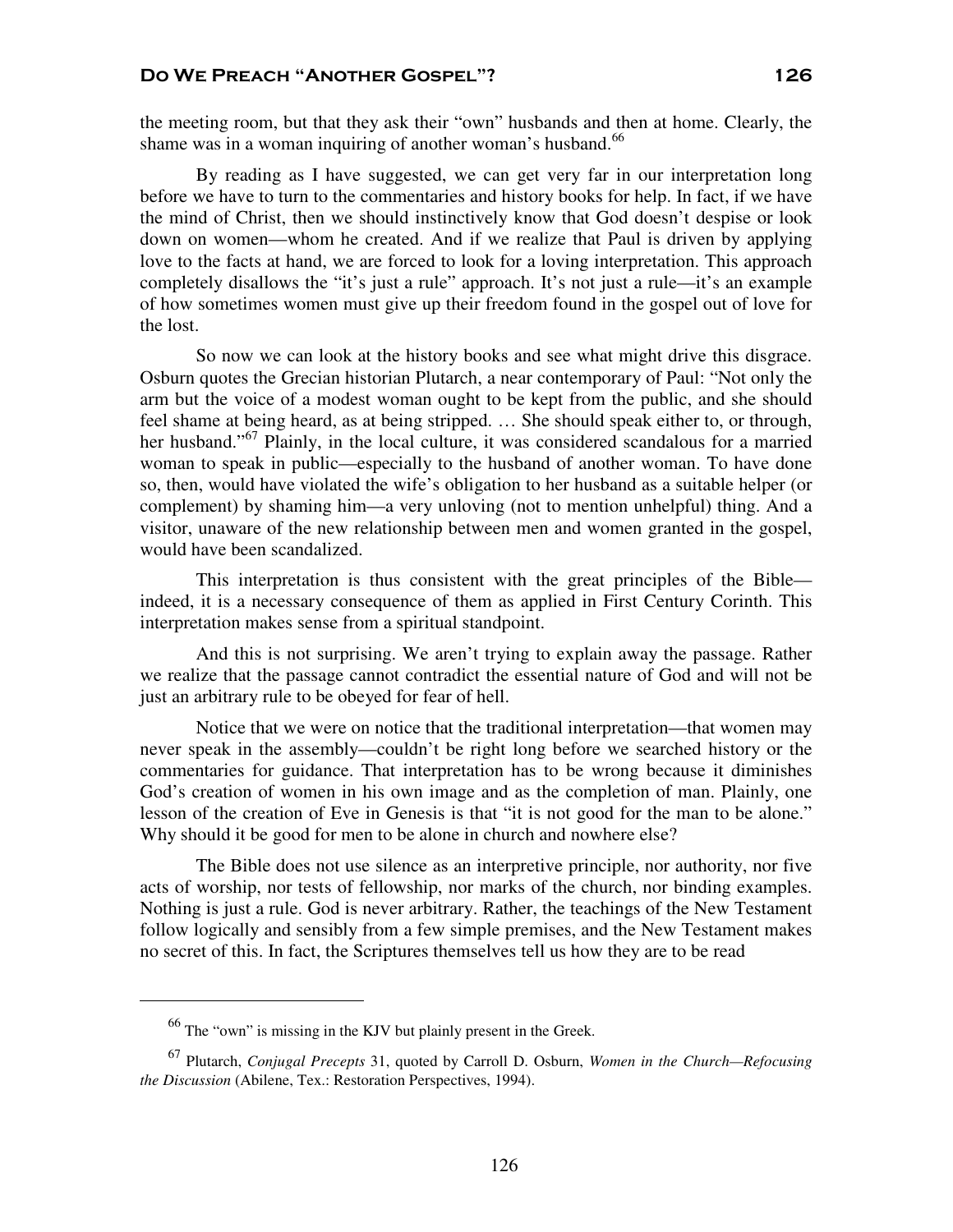And so, let's reason as they reasoned in the First Century. Indeed, what would be the point of claiming to be the First Century church restored if don't read and interpret Scripture and reason about God's inspired Word as they did in the First Century?

#### **Discussion questions—**

1. Are hermeneutics really important? Reflect on the Bible lessons you've been taught over the years. How have hermeneutics, implicit or explicit, influenced your interpretation of Scripture?

2. Compare the author's approach to hermeneutics with the traditional Church of Christ hermeneutics focusing on (i) commands, inferences, and binding examples, (ii) requirement of authority, (iii) prohibitive silences, (iv) authority from expedience, and (v) five acts of worship. Which approach is truer to the heart of Christ? Which approach derives more from the Scriptures themselves? Which approach is easier to apply?

3. Have our traditional hermeneutics been consistent with a correct understanding of Spirit and grace, faith and love?

4. What did Paul mean when he declared the gospel "of first importance"?

5. Does "the story" of the Bible provide a helpful starting point for Bible study? Does the author's "simplistic" outline of the story bring any fresh insights to you?

6. What does the author mean by referring to God as "sovereign"? Why do you suppose his caption says "and we're not"? Do we ever act as though we are sovereign? Has this ever affected our interpretation of Scripture?

7. Do the faith and love approaches help you understand any particular Scriptures better?

 8. What lessons can we learn from the institutions of baptism and the Lord's Supper?

 9. The author's discussion of Genesis 1-3 is rather lengthy and detailed. Do you really think that these verses are the basis for the sexual and marriage standards found in the New Testament? How do these chapters address homosexuality? Fornication?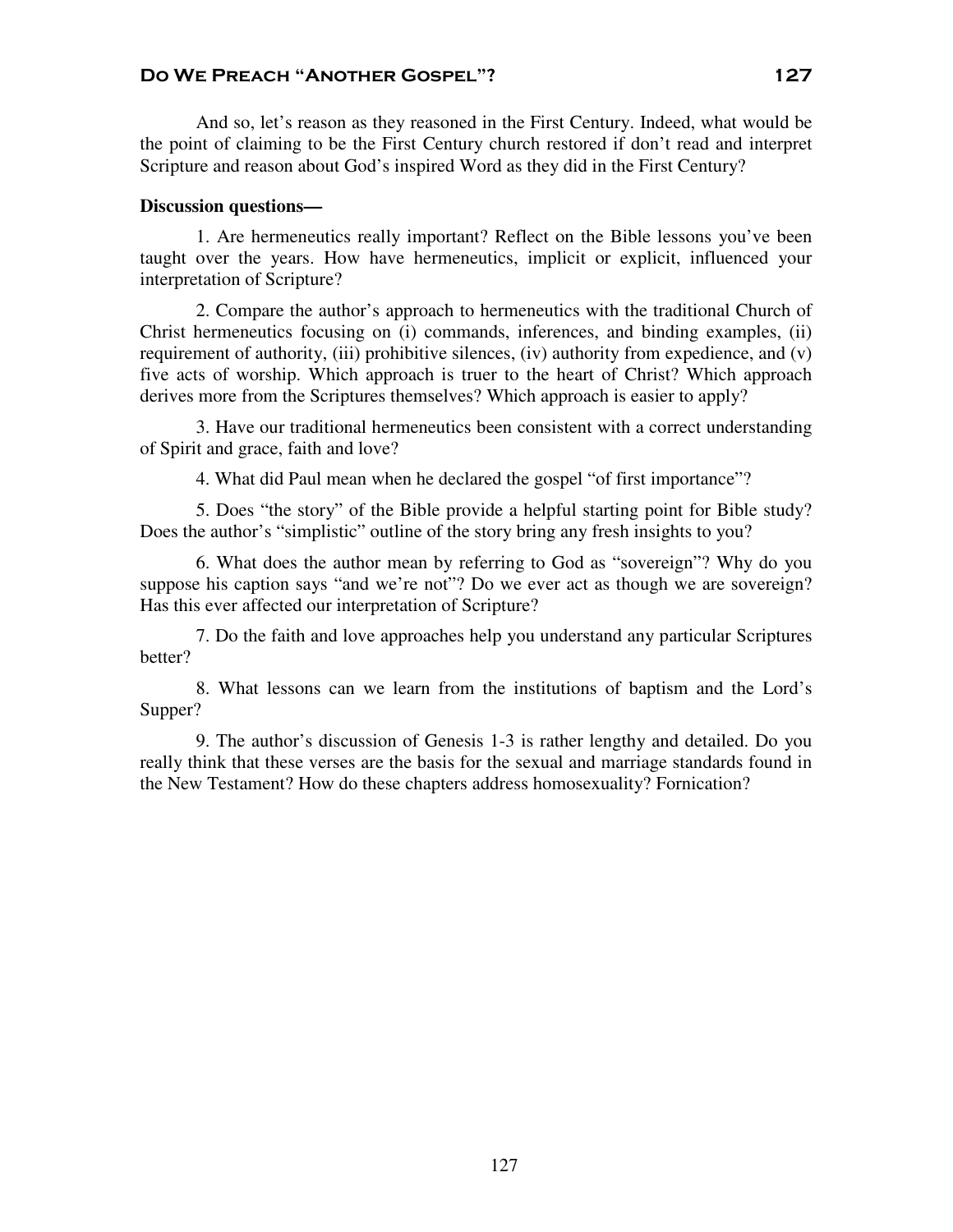# **EPILOGUE WHAT IS TRUTH?**

This is hard stuff. It took me years to get comfortable enough with my thoughts on Galatians to share them. And I can't tell you how many times I've rewritten the material on hermeneutics. How can the honest reader be certain that I've told the truth? I'll suggest a few tests to apply, and maybe they'll help.

#### **A. The "Know Thy Enemy" Test**

Does the author really understand the arguments of his opponents? Has he taken the trouble to read their works and even quote and cite them in footnotes? And does he stereotype and caricature his opponents or does he try to really understand them?

I routinely read the writings of those who disagree with me. I look for works by the smartest, most articulate of my opponents. And I check them to see if I can answer all their arguments and whether my understanding more nearly fits the verses and words than do theirs. I've not had space to answer all the opposing arguments in this book. That would be an incredibly tedious exercise, and so I've just given a few examples of how I answer what other writers say. But believe me, I've done my homework, I can argue the other side as well as my adversaries, and I know why their positions are wrong.

I hope the effort shows, and hope I've been honest in reporting my opponents' views. Of course, there are virtually infinite variations in positions, and I can hardly report them all. And so, I tend to refer to those who are more extreme. Unfortunately, those at the extreme right increasingly speak for more of our number.

### **B. The Crossword Puzzle Test.**

When you are trying to understand something complicated, it's hard to hold it all in your head at once. The temptation is to focus on something simple that you really understand, something familiar, and ignore the rest. Thus, when we study presidential candidates, it's next to impossible to know everything they stand for. And so we tend to pick based on political party, whether he seems like a regular guy, whether he seems to care, or even how he looks. It's the way we are. However, it's a pitiful way to pick a president. It's an even worse way to interpret the Bible.

I've said a lot, and some of it may be wrong. But don't judge based on some bit of my text that you happen to feel strongly about. Rather, think of Biblical truth as like a crossword puzzle. There are a great many Bible questions that you might think of as blanks to complete in a puzzle. And just as is true in a crossword puzzle, the answer to one question affects your answer to several other questions. But once you get one question right, several other questions suddenly become much easier to answer.

In many crossword puzzles, the key is to find one or two really long words. When you finally get one of these words that run the width of the puzzle, you sometimes realize that there's a corner of the puzzle that you totally missed. You had a 6 by 6 grid completely filled out and you felt just brilliant for having it solved, only to learn that your new long word doesn't match any of your earlier answers. You have to start the 6 by 6

128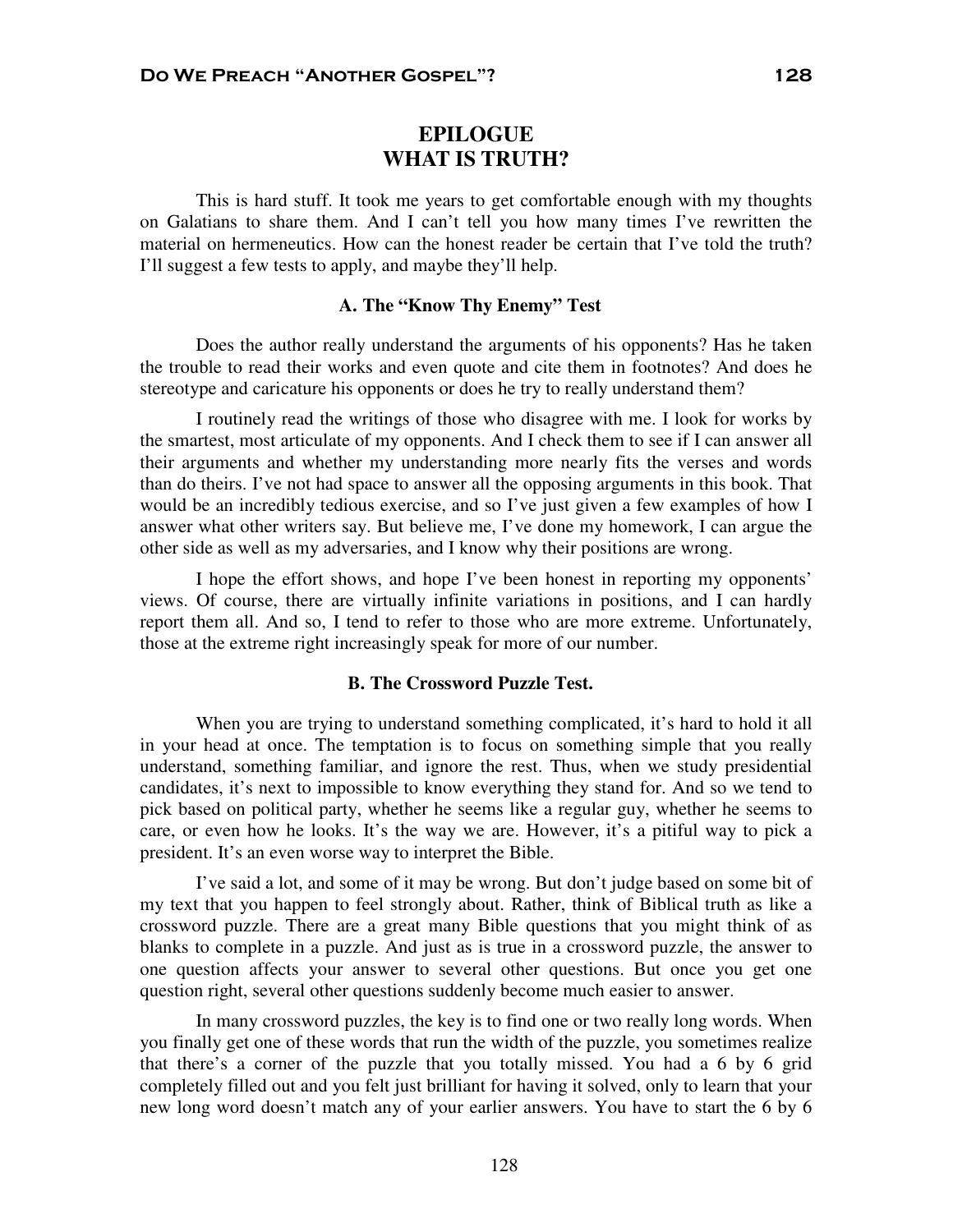grid all over. You're simultaneously thrilled at finding the long word and angry at having to re-solve a part of the puzzle that you'd spent hours on. But the next time you try it, the 6 by 6 grid is a lot easier than the first time, and you realize that you were really rationalizing some of your earlier answers.

Just so, in a complex body of truth, some truths are more important—longer than others and affect just about all the other truths. God's sovereignty, faith, hope, and love are "long" teachings. If you get them wrong, all the rest is rationalization. But if you get them right, the other blanks get much easier to fill in. It may take you a while to learn to rethink how you were approaching the clues, but soon enough your answers come as fast as you can write.

I can only speak for myself. As I worked through the verses and prepared the materials for this book, I increasingly found that I understood more and more verses and had to explain away fewer and fewer verses. I could pick up a random New Testament passage and it would make sense without my having to pick up a commentary. In fact, each new passage glowed with new insights and enriched my prior understanding. The hardest part of writing this was deciding where to stop!

But before I started, there were countless passages that I just couldn't fit into my view of the Bible. I was constantly turning to commentaries, not to understand verses, but to have them rationalized away. And I couldn't remember the rationalizations any longer than I held the commentary.

Those old passages that I had tried to explain away are now some of my favorites. Verses that were utter nonsense at the beginning are now portals into the mind of Christ. And now I read the Bible because of the utter joy it gives me—not out of duty or discipline.

And so, here's a test: do my teachings help answer lots of questions? Do they explain verses rather than explaining them away? Do I honestly confront what the verses say or do I assume to be true what I only wish to be true? Does it all fit together as a consistent whole? And, again, do these teachings bring you closer to the mind of Christ?

You shouldn't much care if I've been true to our Restoration heritage (I have been to most of it but not all of it), whether preacher so-and-so agrees, or whether someone has called such things "liberal" or "heresy." The only thing that matters is, first, whether the teachings match the great themes of the Bible, and second, whether they match the particular chapters and verses. And maybe there are some passages that don't seem to match up to you, but the real test is whether my explanation matches the themes and verses *better* than my opponents'.

After all, those who disagree must withstand the very same scrutiny that I do. No one is to be *presumed* true. The Scriptures say to test the spirits (1 John 4:1-2), and I urge that you do just that. Test me. Test those who disagree. And use the same standard each time.

Now, I know I've not answered all the questions. Occasionally I refer you to another book to help fill in some blanks. But then, I don't claim to have all the answers.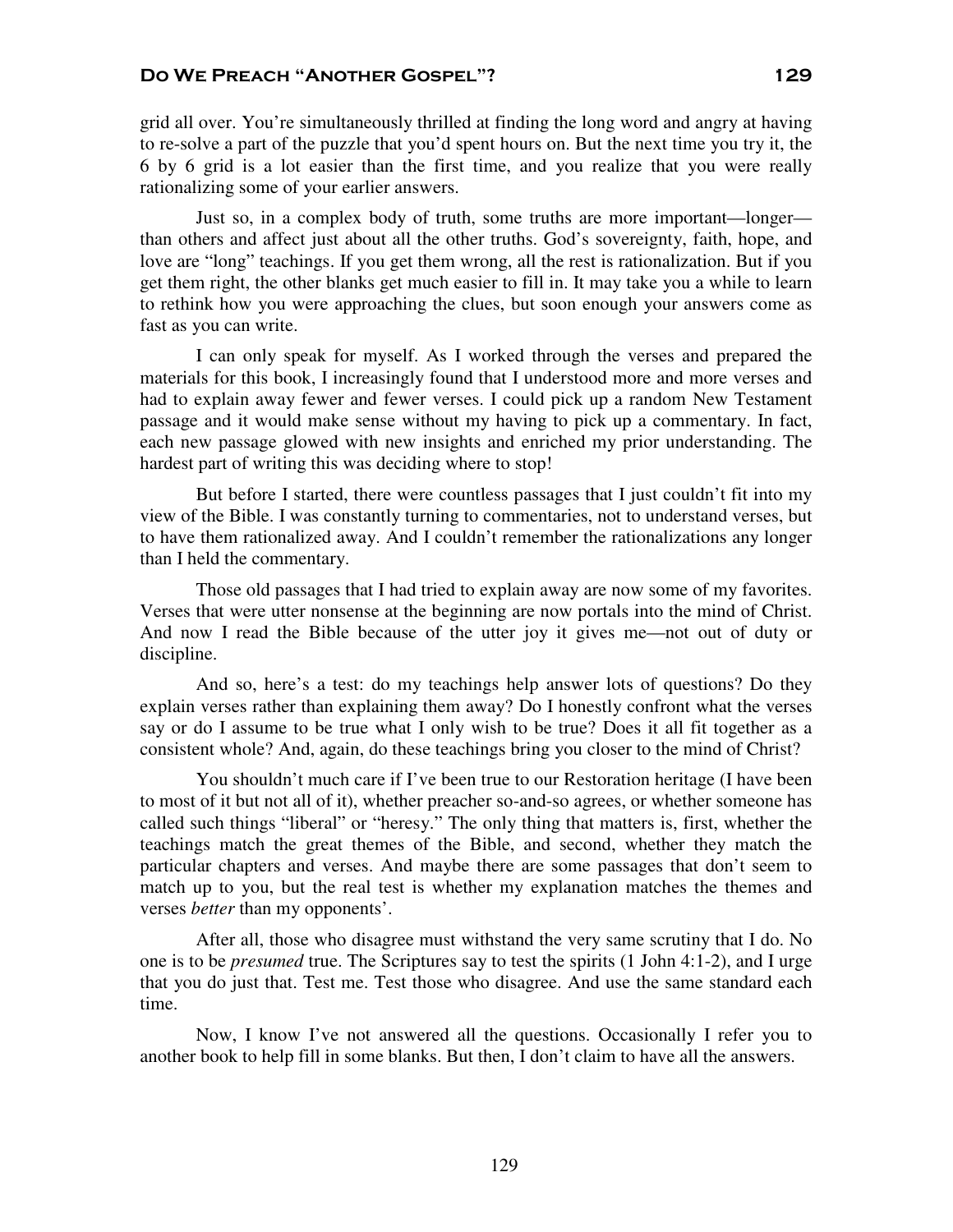## **C. Ockham's Razor**

How do we choose between competing theories when we are trying to explain an observation? Which one is better?

> Our choices of scientific theories are often guided by "Ockham's razor", or the doctrine of simplicity. This principle is named after William of Ockham who said in the 14th century "It is vain to do with more what can be done with fewer," which we take to mean: "Why assume that things are complex if a simple theory can explain all of the observations?" We scientists are guided by a deeply held conviction that there exist very simple laws, which we can discover, governing the behavior of much of the universe. Things are simple, we feel, if only we can look at them in the right way.

> > -David Harry Grinspoon.<sup>68</sup>

Nature has a simplicity and therefore a great beauty.

 $-$ Richard Feynman.<sup>69</sup>

It is more important to have beauty in one's equations than to have them fit experiment … . It seems that if one is working from the point of view of getting beauty in one's equations, and if one has really a sound insight, one is on a sure line of progress.

—Paul Dirac. $^{70}$ 

The beauty in the laws of physics is the fantastic simplicity that they have … . What is the ultimate mathematical machinery behind it? That's surely the most beautiful of all.

 $-$ J. A. Wheeler. $^{71}$ 

In our search for ultimate truth, we have to spend just a little time looking at the rest of God's self-revelation. God reveals his nature not only in Scripture but also in the Creation. And the more we learn about Creation, the more we see something of the essential nature of God.

> (Job 12:7-9) "But ask the animals, and they will teach you, or the birds of the air, and they will tell you; or speak to the earth, and it

<sup>68</sup> http://faculty.washington.edu/jpurdy/465/ockham.html. Excerpted from *Venus Revealed* (Perseus Press, 1998). Grinspoon is a planetary scientist. The book is a scientific tome about the planet Venus. William of Ockham (or Occam) was a medieval monk who is often credited with "the law of parsimony," that is, the simplest answer is usually the correct one. This is considered a foundational principle of modern science.

<sup>69</sup> Quoted in Paul Davies, *God & the New Physics* (New York: Touchstone 1983), 218.

<sup>70</sup> Paul Dirac, "The evolution of the physicist's picture of nature," *Scientific American* (May 1963).

<sup>71</sup> Quoted in P. Buckley & F. D. Peat, *A Question of Physics: Conversations in Physics & Biology* (MIT Press 1983), 60.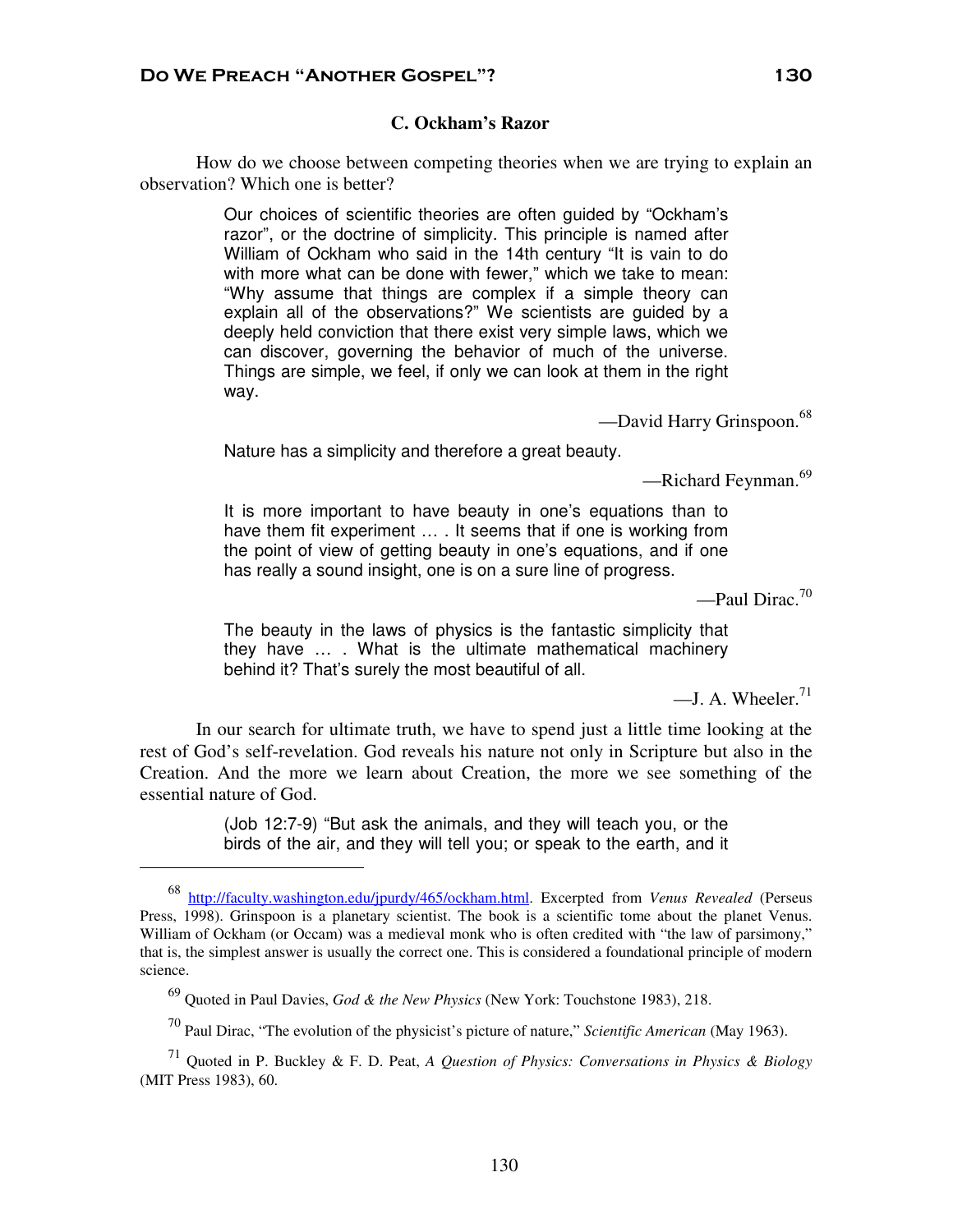will teach you, or let the fish of the sea inform you. Which of all these does not know that the hand of the LORD has done this?"

(Rom. 1:18-20) The wrath of God is being revealed from heaven against all the godlessness and wickedness of men who suppress the truth by their wickedness, since what may be known about God is plain to them, because God has made it plain to them. For since the creation of the world God's invisible qualities—his eternal power and divine nature—have been clearly seen, being understood from what has been made, so that men are without excuse.

I could quote many other verses all to the effect that God reveals his nature through his Creation. Now, as we believe that God created the universe from nothing, and created *all* of it, and didn't just influence its creation, then the more fundamental our understanding of nature, the closer we get to the heart of God himself.

Thus, it is hardly surprising that mathematicians, physicists, astronomers, and cosmologists find themselves in awe of the beauty, elegance, and simplicity of the laws that undergird all of nature. And this is so much true that some of the most successful scientists in history, from Newton, to Einstein, to Hawkings, actually consider beauty, elegance, and simplicity to be hallmarks of ultimate truth—even more important than experimental evidence! Indeed, more than one atheistic scientist has been persuaded that a personal intelligence must be behind the universe because of the beauty and subtlety of it all.<sup>72</sup>

So what does this have to do with Biblical truth? Everything. You see, we learn from nature that nothing is "just because." Rather, as Isaac Newton first observed, planets don't revolve around the sun "just because," but due to a remarkably elegant set of simple laws of motion and gravity. And with this observation began all of science. Science was invented by the rejection of the "just because" idea and the acceptance that there must be simple, beautiful answers beneath what we see.

And if this is the nature of God in his creation, then it is also his nature when he reveals himself to accomplish our salvation. We don't assemble on Sundays "just because"—we assemble to encourage one another to maintain our commitment to the Lordship of Jesus, because it's hard to live as spiritual people in a carnal world. We meet to be reminded of the gospel, because the gospel tells us how to live, how to relate to one another, how to view ourselves and the world. We meet because we love each other and want to be with each other.

We teach the lost about Jesus because hell is real and our hearts ache for the countless lost souls of this world. If we were never commanded to teach the world about Jesus, we'd do it anyway, because we know what would happen to the lost if we didn't and we can't help but be people of compassion.

<sup>72</sup> For example, Paul Davies, *The Mind of God* (New York: Touchstone, 1992). This is a marvelous book of great depth and insight but not for the mathematically faint of heart.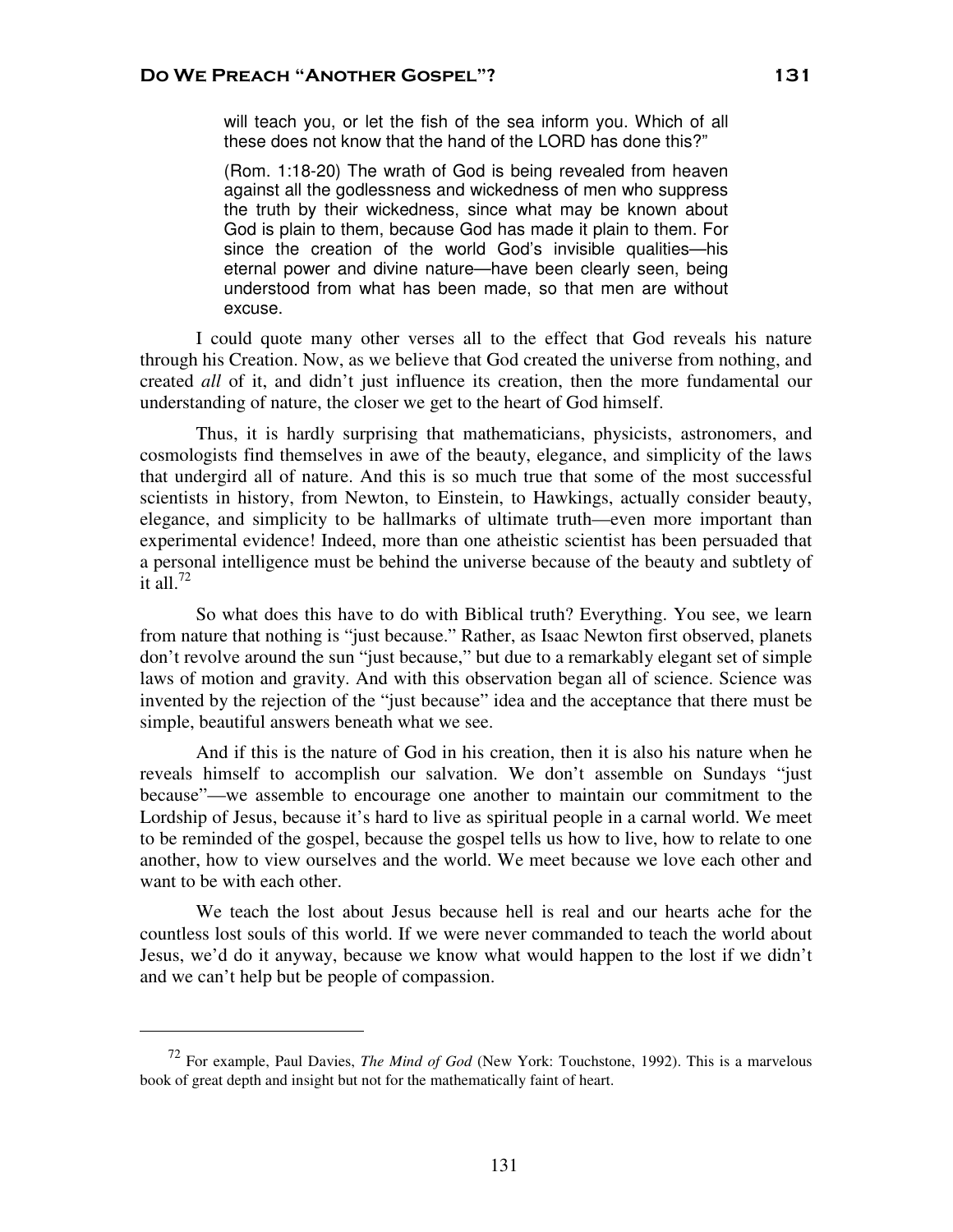Our treatment of women is driven by respect for the very image of God impressed on all of us, by the gifts given to each of us by Spirit, and the acceptance of women through the gospel on the very same terms as men.

Try as we might, it's just not complicated. There are just a few simple precepts that drive everything, and when we view them with spiritual eyes, we see incredible beauty, elegance, and simplicity. The hard part—the complicated part—is ridding ourselves of our earthly preconceptions that it's about guilt, law, and our own accomplishment. It's hard to drive out arrogance. It's hard to accept a gift when we want to earn our salvation. It's hard to accept our utter unworthiness. It's hard not to feel superior to our fellowman. It's great fun to feel superior. But it's complete joy to feel accepted as we really are, not as we pretend to be.

Am I writing the truth? How can we tell when the Bible seems so complicated? Ask this: does my teaching derive from a simple, elegant, beautiful core set of elemental truths from which all else derives? Or is it a long list of arbitrary "just because" rules?

God is not a trickster, burying secretly coded laws and rules in his Scriptures so that he can trap the unwary. Rather, God speaks plainly to those with spiritual minds. To make it all abundantly clear, he gave us Jesus, who embodied all the truths of Christianity. Faith, hope, and love. Father, Son, and Spirit. The church. Baptism. The Lord's Supper. Male and female. Simple, elegant, beautiful.

## **D. Foremost and Hardest Test.**

The Gospel of John speaks much about truth and in a way that is very significant for this study. Indeed, truth forms an oft-overlooked theme of the book. Take these verses, for example—

> (John 3:5) Jesus answered, "I tell you the truth, no one can enter the kingdom of God unless he is born of water and the Spirit."

> (John 4:23-24) "Yet a time is coming and has now come when the true worshipers will worship the Father in spirit and truth, for they are the kind of worshipers the Father seeks. God is spirit, and his worshipers must worship in spirit and in truth."

> (John 6:47) "I tell you the truth, he who believes has everlasting life."

> (John 8:32) "Then you will know the truth, and the truth will set you free."

> (John 14:6) Jesus answered, "I am the way and the truth and the life. No one comes to the Father except through me."

> (John 16:13) "But when he, the Spirit of truth, comes, he will guide you into all truth. He will not speak on his own; he will speak only what he hears, and he will tell you what is yet to come."

> (John 18:37-38) "You are a king, then!" said Pilate. Jesus answered, "You are right in saying I am a king. In fact, for this reason I was born, and for this I came into the world, to testify to the truth. Everyone on the side of truth listens to me."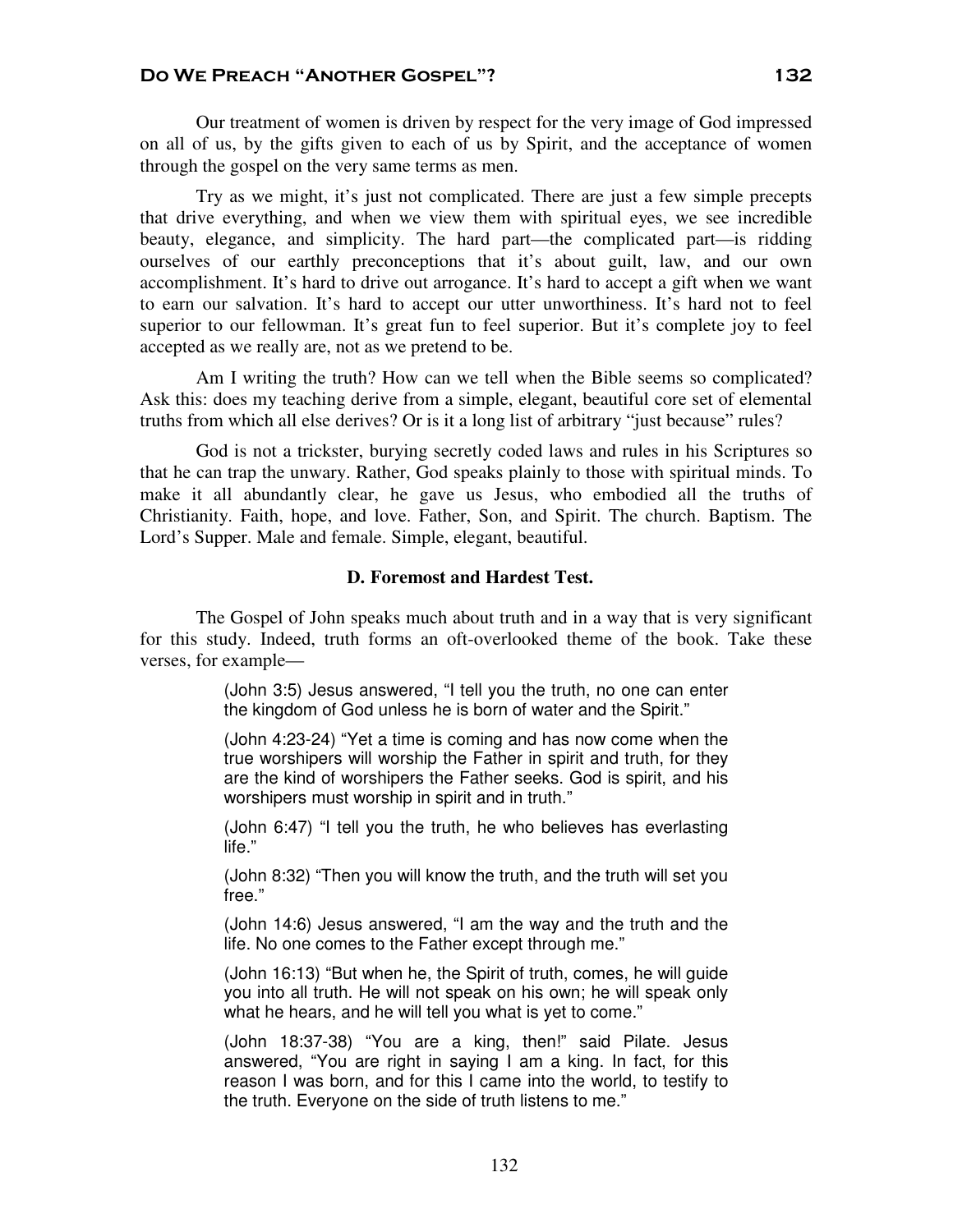"What is truth?" Pilate asked. With this he went out again to the Jews and said, "I find no basis for a charge against him."

If this were a red-letter Bible, nearly every word would be in red. In Jesus' vocabulary, "truth" is that he is the Son of God, that he is the only path to salvation, and that knowing this truth will set you free. Truth is not just anything that is logically true it is the truth about Jesus and how salvation comes through him. Truth is the gospel.

Have I written the truth? Not just logical truth, but real, supernatural, God-given truth? Does what I write derive from Jesus and his nature? Is it about faith in the Truth Giver? Is it testimony about Jesus? Is it from God?

So far as I'm concerned, this is the only test of Biblical truth that matters.

Theologies that rely on faith in doctrine rather than faith in the person Jesus are error. Theologies that rely on knowledge of propositions rather than knowledge of God are error. Doctrines and knowledge matter, but only to the extent they point to God and Jesus, and they are error if they stand between us and God.

I hope you've been benefited by this. I especially hope that I've helped you share in the joy that only God gives.